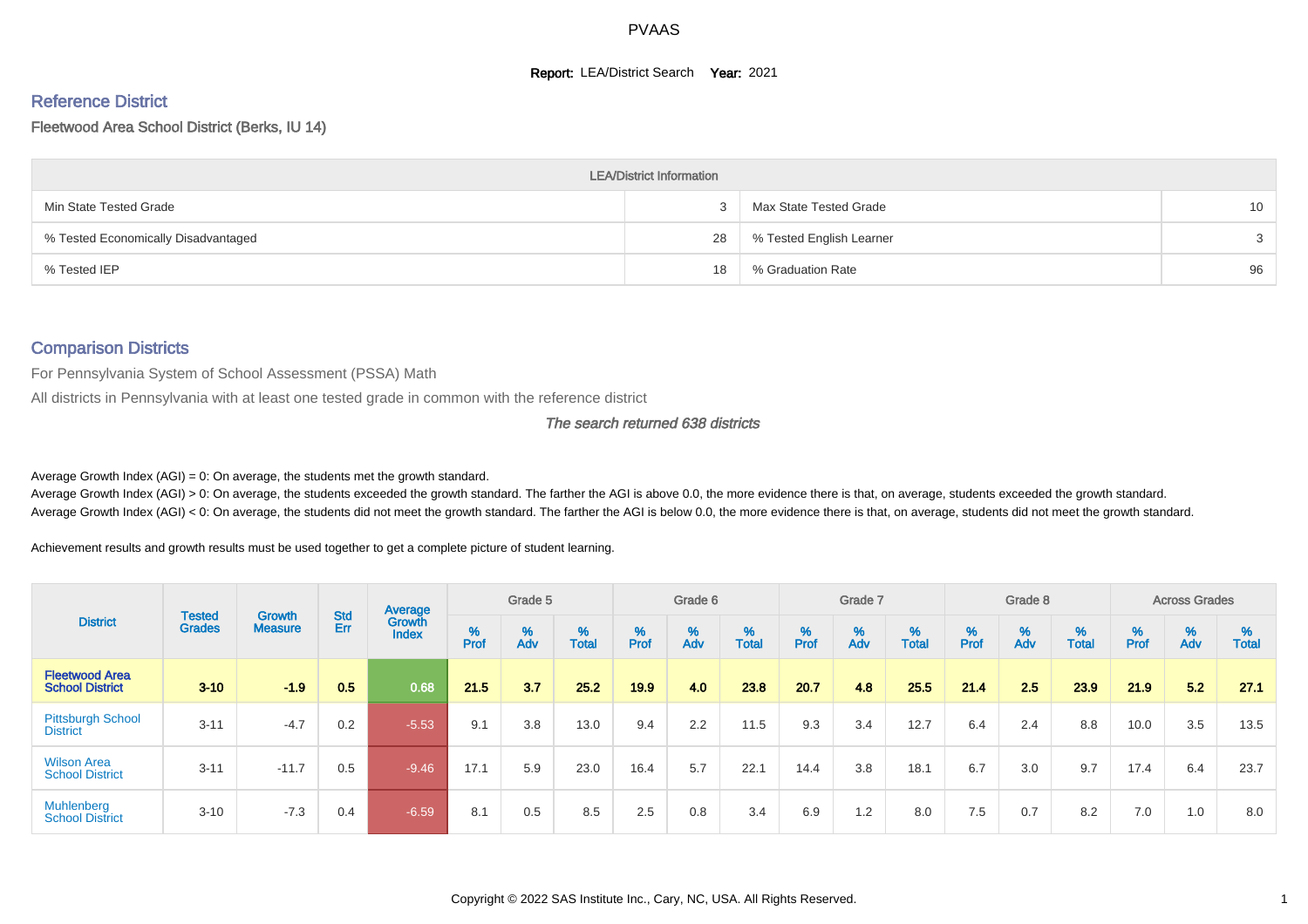|                                                    |                                |                                 | <b>Std</b> | <b>Average</b>         |           | Grade 5  |                   |           | Grade 6  |                   |              | Grade 7  |                   |           | Grade 8  |                   |           | <b>Across Grades</b> |                   |
|----------------------------------------------------|--------------------------------|---------------------------------|------------|------------------------|-----------|----------|-------------------|-----------|----------|-------------------|--------------|----------|-------------------|-----------|----------|-------------------|-----------|----------------------|-------------------|
| <b>District</b>                                    | <b>Tested</b><br><b>Grades</b> | <b>Growth</b><br><b>Measure</b> | Err        | Growth<br><b>Index</b> | %<br>Prof | %<br>Adv | %<br><b>Total</b> | %<br>Prof | %<br>Adv | %<br><b>Total</b> | $\%$<br>Prof | %<br>Adv | %<br><b>Total</b> | %<br>Prof | %<br>Adv | %<br><b>Total</b> | %<br>Prof | %<br>Adv             | %<br><b>Total</b> |
| <b>Fleetwood Area</b><br><b>School District</b>    | $3 - 10$                       | $-1.9$                          | 0.5        | 0.68                   | 21.5      | 3.7      | 25.2              | 19.9      | 4.0      | 23.8              | 20.7         | 4.8      | 25.5              | 21.4      | 2.5      | 23.9              | 21.9      | 5.2                  | 27.1              |
| <b>Shaler Area</b><br><b>School District</b>       | $3 - 11$                       | $-6.1$                          | 0.4        | 1.00                   | 26.2      | 5.8      | 32.0              | 12.6      | 1.9      | 14.5              | 22.1         | 5.5      | 27.7              | 19.6      | 5.2      | 24.8              | 23.3      | 7.8                  | 31.2              |
| <b>West Mifflin Area</b><br><b>School District</b> | $3 - 12$                       | $-8.5$                          | 0.5        | $-2.29$                | 18.4      | 5.7      | 24.1              | 6.8       | 0.7      | 7.4               | 6.7          | 0.0      | 6.7               | 5.5       | 0.0      | 5.5               | 11.1      | 2.8                  | 13.9              |
| <b>MaST Community</b><br><b>Charter School</b>     | $3 - 10$                       | $-8.7$                          | 0.6        | $-3.76$                | 30.0      | 3.0      | 33.0              | 20.0      | 3.8      | 23.8              | 24.3         | 3.9      | 28.2              | 17.5      | 1.9      | 19.4              | 23.1      | 3.6                  | 26.7              |
| <b>Baldwin-Whitehall</b><br><b>School District</b> | $3 - 11$                       | $-5.8$                          | 0.4        | $-2.93$                | 24.7      | 6.6      | 31.4              | 18.6      | 1.2      | 19.8              | 16.0         | 1.6      | 17.7              | 11.5      | 2.1      | 13.6              | 22.2      | 6.8                  | 29.0              |
| <b>Abington School</b><br><b>District</b>          | $3 - 10$                       | $-3.8$                          | 0.3        | 0.35                   | 25.7      | 12.4     | 38.1              | 30.8      | 10.8     | 41.6              | 23.9         | 6.4      | 30.2              | 14.9      | 1.1      | 15.9              | 26.9      | 10.4                 | 37.3              |
| <b>Pennridge School</b><br><b>District</b>         | $3 - 10$                       | $-1.2$                          | 0.3        | 6.80                   | 35.5      | 15.4     | 50.9              | 19.1      | 2.9      | 22.0              | 21.4         | 13.9     | 35.3              | 21.6      | 3.4      | 25.1              | 28.5      | 12.0                 | 40.5              |
| <b>Allentown City</b><br><b>School District</b>    | $3 - 12$                       | $-4.5$                          | 0.3        | $-9.09$                |           |          |                   | 2.0       | 0.7      | 2.8               | 2.2          | 0.3      | 2.5               |           |          |                   | 4.3       | 1.1                  | 5.4               |
| <b>Parkland School</b><br><b>District</b>          | $3 - 11$                       | $-3.5$                          | 0.3        | $-5.03$                | 33.6      | 26.4     | 60.0              | 33.4      | 15.9     | 49.3              | 27.1         | 18.6     | 45.7              | 23.1      | 11.8     | 34.9              | 30.8      | 24.1                 | 54.9              |
| <b>Wyoming Area</b><br><b>School District</b>      | $3 - 10$                       | $-7.7$                          | 0.6        | $-1.00$                | 22.1      | 8.8      | 31.0              | 4.8       | 1.0      | 5.8               | 9.3          | 3.1      | 12.4              | 7.4       | 1.8      | 9.3               | 14.1      | 4.3                  | 18.4              |
| <b>MaST Community</b><br><b>Charter School II</b>  | $3 - 10$                       | $-8.4$                          | 0.7        | $-4.62$                | 5.0       | 2.0      | 6.9               | 7.2       | 1.0      | 8.2               | 8.9          | 2.0      | 10.9              |           |          |                   | 12.6      | 3.2                  | 15.8              |
| <b>Pittston Area</b><br><b>School District</b>     | $3 - 11$                       | $-8.4$                          | 0.8        | 0.10                   | 5.7       | 0.0      | 5.7               | 4.2       | 0.0      | 4.2               | 4.8          | 3.2      | 7.9               | 7.1       | 1.8      | 8.9               | 10.7      | 3.8                  | 14.4              |
| <b>Seneca Valley</b><br><b>School District</b>     | $3 - 11$                       | $-2.1$                          | 0.3        | 1.45                   | 28.8      | 15.8     | 44.6              | 33.8      | 9.8      | 43.6              | 26.6         | 12.0     | 38.5              | 18.6      | 6.0      | 24.6              | 30.0      | 14.4                 | 44.4              |
| <b>Woodland Hills</b><br><b>School District</b>    | $3 - 12$                       | $-6.1$                          | 0.5        | $-2.24$                | 5.7       | 5.1      | 10.8              | 4.8       | 1.4      | 6.2               | 8.7          | 2.9      | 11.6              | 2.3       | 3.0      | 5.3               | 7.9       | 2.7                  | 10.6              |
| <b>Kiski Area School</b><br><b>District</b>        | $3 - 11$                       | $-4.9$                          | 0.4        | $-1.08$                | 15.4      | 5.6      | 21.0              | 11.1      | 1.8      | 13.0              | 22.9         | 5.0      | 27.9              | 9.6       | 2.8      | 12.4              | 20.2      | 7.5                  | 27.7              |
| <b>Lancaster School</b><br><b>District</b>         | $3 - 12$                       | $-3.2$                          | 0.3        | $-3.06$                | 8.8       | 3.0      | 11.8              | 3.9       | 0.8      | 4.7               | 4.4          | 0.9      | 5.3               | 2.3       | 0.6      | 3.0               | 7.4       | 1.9                  | 9.3               |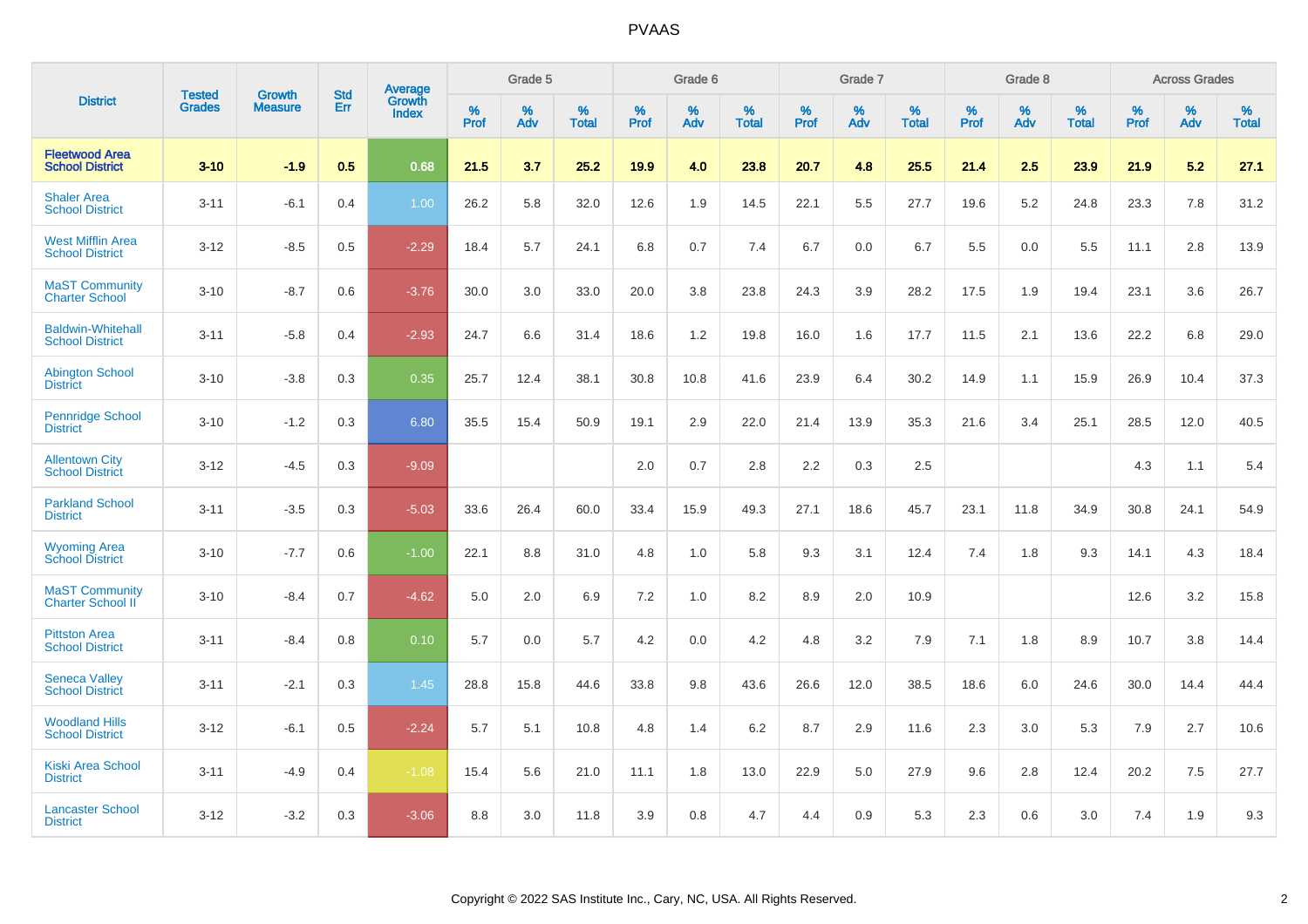|                                                                | <b>Tested</b> | <b>Growth</b>  | <b>Std</b> | Average                |           | Grade 5  |                   |           | Grade 6  |                   |           | Grade 7  |                   |           | Grade 8  |                   |           | <b>Across Grades</b> |                   |
|----------------------------------------------------------------|---------------|----------------|------------|------------------------|-----------|----------|-------------------|-----------|----------|-------------------|-----------|----------|-------------------|-----------|----------|-------------------|-----------|----------------------|-------------------|
| <b>District</b>                                                | <b>Grades</b> | <b>Measure</b> | Err        | Growth<br><b>Index</b> | %<br>Prof | %<br>Adv | %<br><b>Total</b> | %<br>Prof | %<br>Adv | %<br><b>Total</b> | %<br>Prof | %<br>Adv | %<br><b>Total</b> | %<br>Prof | %<br>Adv | %<br><b>Total</b> | %<br>Prof | %<br>Adv             | %<br><b>Total</b> |
| <b>Fleetwood Area</b><br><b>School District</b>                | $3 - 10$      | $-1.9$         | 0.5        | 0.68                   | 21.5      | 3.7      | 25.2              | 19.9      | 4.0      | 23.8              | 20.7      | 4.8      | 25.5              | 21.4      | 2.5      | 23.9              | 21.9      | 5.2                  | 27.1              |
| <b>Dallas School</b><br><b>District</b>                        | $3 - 11$      | $-5.7$         | 0.5        | 5.42                   | 43.8      | 15.6     | 59.4              | 24.3      | 2.8      | 27.1              | 18.1      | 6.3      | 24.4              | 17.9      | 0.0      | 17.9              | 30.9      | 12.9                 | 43.8              |
| Southeastern<br><b>Greene School</b><br><b>District</b>        | $3 - 10$      | $-11.8$        | 1.0        | $-3.05$                | 34.5      | 13.8     | 48.3              | 32.4      | 2.9      | 35.3              | 8.2       | 4.1      | 12.2              | 25.6      | 2.3      | 27.9              | 26.6      | 12.9                 | 39.5              |
| <b>Bristol Township</b><br><b>School District</b>              | $3 - 11$      | $-4.1$         | 0.4        | $-1.98$                | 12.4      | 2.9      | 15.3              | 2.7       | 0.7      | 3.4               | 7.5       | 1.1      | 8.6               | 3.8       | 0.4      | 4.2               | 10.6      | 2.1                  | 12.7              |
| <b>Central Bucks</b><br><b>School District</b>                 | $3 - 11$      | 0.2            | 0.2        | 7.38                   | 36.0      | 18.4     | 54.4              | 31.8      | 16.6     | 48.4              | 29.2      | 13.4     | 42.6              | 22.8      | 7.4      | 30.1              | 32.0      | 16.6                 | 48.6              |
| <b>Pine-Richland</b><br><b>School District</b>                 | $3 - 11$      | $-1.8$         | 0.3        | 0.90                   | 35.0      | 21.7     | 56.7              | 35.6      | 11.5     | 47.1              | 37.1      | 18.2     | 55.4              | 30.1      | 15.8     | 45.9              | 34.9      | 21.2                 | 56.1              |
| Northwestern<br><b>School District</b>                         | $3 - 11$      | $-6.8$         | 0.6        | $-3.84$                | 34.7      | 6.3      | 41.0              | 21.8      | 1.2      | 23.0              | 16.8      | $7.5\,$  | 24.3              | 9.1       | 1.8      | 10.9              | 25.1      | $6.0\,$              | 31.1              |
| Wissahickon<br><b>Charter School</b>                           | $3 - 8$       | $-0.8$         | 0.7        | 4.54                   | 0.0       | $0.0\,$  | 0.0               | 2.4       | $0.0\,$  | 2.4               | 3.7       | $0.0\,$  | 3.7               | 1.5       | $0.0\,$  | 1.5               | 4.0       | $0.2\,$              | 4.2               |
| <b>Owen J Roberts</b><br><b>School District</b>                | $3 - 11$      | $-3.2$         | 0.3        | $-0.55$                | 35.7      | 21.9     | 57.7              | 29.6      | 17.3     | 46.9              | 28.3      | 12.5     | 40.8              | 22.8      | 5.5      | 28.4              | 31.9      | 16.7                 | 48.6              |
| <b>Gateway School</b><br><b>District</b>                       | $3 - 11$      | $-4.4$         | 0.4        | $-2.08$                | 15.3      | 7.4      | 22.7              | 16.5      | 7.1      | 23.6              | 14.6      | 4.2      | 18.8              | 16.2      | 6.9      | 23.2              | 21.5      | 9.7                  | 31.2              |
| <b>Conrad Weiser</b><br><b>Area School</b><br><b>District</b>  | $3 - 11$      | $-1.9$         | 0.5        | 2.69                   | 15.3      | 1.8      | 17.2              | 18.5      | 2.6      | 21.2              | 15.6      | 1.6      | 17.2              | 9.4       | 3.0      | 12.3              | 17.9      | 5.0                  | 23.0              |
| <b>Trinity Area School</b><br><b>District</b>                  | $3 - 11$      | $-4.0$         | 0.4        | 3.77                   | 35.4      | 13.4     | 48.9              | 20.9      | 3.2      | 24.1              | 21.5      | 8.0      | 29.5              | 15.3      | 3.2      | 18.6              | 25.6      | 9.6                  | 35.2              |
| <b>Penn-Trafford</b><br><b>School District</b>                 | $3 - 11$      | $-3.6$         | 0.4        | 3.72                   | 40.3      | 24.6     | 64.9              | 36.1      | 20.9     | 57.0              | 33.3      | 18.7     | 52.0              | 19.3      | 3.7      | 23.0              | 34.4      | 21.1                 | 55.5              |
| <b>Tuscarora School</b><br><b>District</b>                     | $3 - 11$      | $-2.4$         | 0.5        | 3.82                   | 16.5      | 7.4      | 23.9              | 11.3      | 2.7      | 14.0              | 13.4      | 4.5      | 17.9              | 11.0      | 2.1      | 13.1              | 17.7      | 6.0                  | 23.6              |
| <b>Mount Pleasant</b><br><b>Area School</b><br><b>District</b> | $3 - 11$      | $-5.7$         | 0.5        | $-0.96$                | 18.0      | 1.6      | 19.7              | 12.8      | 2.4      | 15.2              | 12.7      | 2.8      | 15.5              | 7.4       | 0.8      | 8.3               | 18.3      | 4.3                  | 22.6              |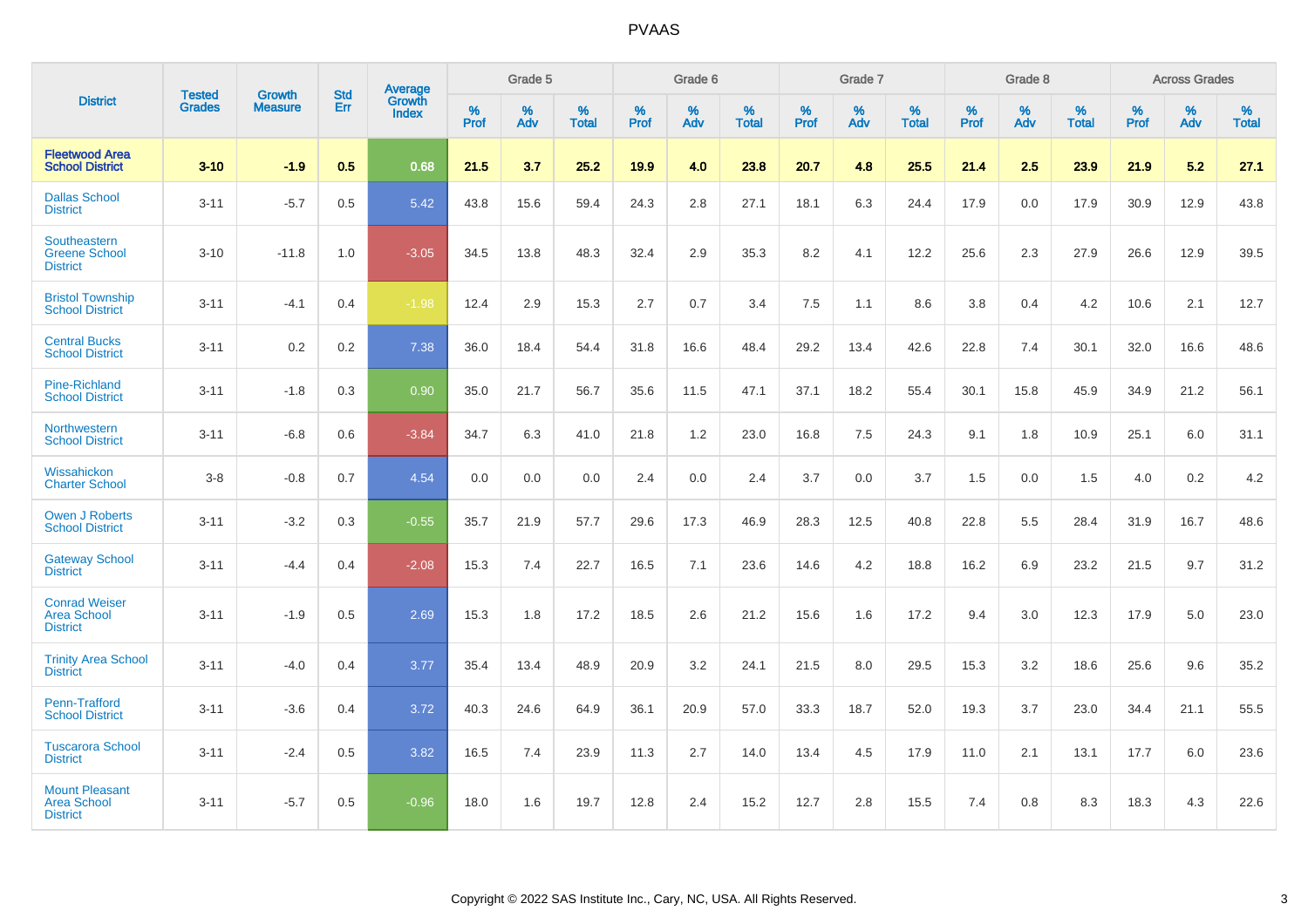|                                                                   |                                |                                 | <b>Std</b> | Average                |           | Grade 5  |                   |           | Grade 6  |                   |           | Grade 7  |                   |           | Grade 8  |                   |           | <b>Across Grades</b> |                   |
|-------------------------------------------------------------------|--------------------------------|---------------------------------|------------|------------------------|-----------|----------|-------------------|-----------|----------|-------------------|-----------|----------|-------------------|-----------|----------|-------------------|-----------|----------------------|-------------------|
| <b>District</b>                                                   | <b>Tested</b><br><b>Grades</b> | <b>Growth</b><br><b>Measure</b> | Err        | <b>Growth</b><br>Index | %<br>Prof | %<br>Adv | %<br><b>Total</b> | %<br>Prof | %<br>Adv | %<br><b>Total</b> | %<br>Prof | %<br>Adv | %<br><b>Total</b> | %<br>Prof | %<br>Adv | %<br><b>Total</b> | %<br>Prof | %<br>Adv             | %<br><b>Total</b> |
| <b>Fleetwood Area</b><br><b>School District</b>                   | $3 - 10$                       | $-1.9$                          | 0.5        | 0.68                   | 21.5      | 3.7      | 25.2              | 19.9      | 4.0      | 23.8              | 20.7      | 4.8      | 25.5              | 21.4      | 2.5      | 23.9              | 21.9      | 5.2                  | 27.1              |
| <b>Penn-Delco School</b><br><b>District</b>                       | $3 - 11$                       | $-4.5$                          | 0.4        | $-1.99$                | 31.7      | 11.9     | 43.6              | 20.2      | 6.6      | 26.8              | 22.0      | 6.8      | 28.8              | 10.9      | 1.6      | 12.5              | 25.2      | 8.0                  | 33.2              |
| <b>Ringgold School</b><br><b>District</b>                         | $3 - 11$                       | $-4.9$                          | 0.5        | $-3.96$                | 13.5      | 1.8      | 15.3              | 5.7       | 0.0      | 5.7               | 8.3       | 1.2      | 9.5               | 6.4       | 0.5      | 6.9               | 12.7      | 1.7                  | 14.4              |
| <b>Springfield School</b><br><b>District</b>                      | $3 - 11$                       | $-3.6$                          | 0.4        | $-2.60$                | 35.0      | 20.1     | 55.1              | 30.6      | 7.7      | 38.4              | 35.8      | 10.7     | 46.5              | 26.0      | 12.6     | 38.6              | 33.8      | 18.4                 | 52.2              |
| Penn Hills School<br><b>District</b>                              | $3 - 11$                       | $-4.0$                          | 0.5        | 1.96                   | 4.7       | 1.8      | 6.4               | 2.7       | 0.7      | 3.4               | 2.1       | 1.6      | 3.7               | 3.4       | 0.0      | 3.4               | 6.8       | 2.1                  | 8.9               |
| <b>Nazareth Area</b><br><b>School District</b>                    | $3 - 11$                       | $-2.2$                          | 0.4        | 3.03                   | 30.3      | 13.0     | 43.3              | 27.3      | 13.5     | 40.8              | 27.8      | 6.8      | 34.6              | 17.3      | 3.5      | 20.9              | 28.9      | 10.3                 | 39.2              |
| <b>Connellsville Area</b><br><b>School District</b>               | $3 - 11$                       | $-3.8$                          | 0.4        | $-0.77$                | 19.0      | 7.5      | 26.5              | 10.8      | 3.6      | 14.3              | 9.5       | 2.4      | 11.9              | 9.4       | 2.2      | 11.6              | 15.5      | 4.5                  | 20.0              |
| <b>East Stroudsburg</b><br><b>Area School</b><br><b>District</b>  | $3 - 11$                       | $-4.6$                          | 0.5        | $-0.82$                | 19.0      | 5.3      | 24.3              | 8.8       | 1.6      | 10.4              | 9.7       | 3.0      | 12.7              | 7.7       | 1.9      | 9.7               | 16.0      | 4.5                  | 20.5              |
| <b>Eastern Lebanon</b><br><b>County School</b><br><b>District</b> | $3 - 11$                       | $-3.3$                          | 0.5        | 2.09                   | 19.8      | 7.9      | 27.7              | 9.1       | 0.6      | 9.7               | 13.1      | 3.1      | 16.2              | 8.9       | 1.8      | 10.6              | 17.0      | 5.0                  | 22.0              |
| <b>Pottstown School</b><br><b>District</b>                        | $3 - 12$                       | $-5.0$                          | 0.5        | $-2.29$                | 6.0       | 3.6      | 9.5               | 2.1       | 0.0      | 2.1               | 5.3       | 0.7      | 5.9               | 5.6       | 0.0      | 5.6               | 6.5       | 1.2                  | 7.7               |
| <b>Beaver Area</b><br><b>School District</b>                      | $3 - 10$                       | $-4.4$                          | 0.6        | 1.92                   | 36.2      | 23.8     | 60.0              | 37.3      | 28.8     | 66.1              | 22.6      | 13.0     | 35.6              | 17.1      | 7.2      | 24.3              | 29.2      | 25.6                 | 54.8              |
| <b>Greensburg Salem</b><br><b>School District</b>                 | $3 - 11$                       | $-3.8$                          | 0.5        | $-1.81$                | 31.1      | 7.9      | 39.0              | 12.0      | 1.2      | 13.2              | 16.5      | 3.8      | 20.3              | 17.6      | 4.6      | 22.2              | 20.7      | 7.4                  | 28.2              |
| Susquehanna<br><b>Township School</b><br><b>District</b>          | $3 - 12$                       | $-3.4$                          | 0.5        | 0.05                   | 13.7      | 3.7      | 17.4              | 3.0       | 0.5      | 3.5               | 6.2       | 2.3      | 8.5               | 9.8       | 0.5      | 10.3              | 11.5      | 3.0                  | 14.4              |
| <b>York Suburban</b><br><b>School District</b>                    | $3 - 11$                       | $-1.0$                          | 0.5        | 6.95                   | 28.6      | 23.2     | 51.7              | 17.1      | 6.5      | 23.6              | 23.6      | 15.3     | 38.9              | 20.6      | 9.2      | 29.9              | 27.3      | 17.9                 | 45.3              |
| <b>Pleasant Valley</b><br><b>School District</b>                  | $3 - 11$                       | $-2.3$                          | 0.4        | 2.77                   | 20.4      | 6.2      | 26.6              | 17.4      | 2.3      | 19.7              | 23.2      | 3.5      | 26.8              | 8.3       | 3.2      | 11.5              | 20.4      | 5.0                  | 25.4              |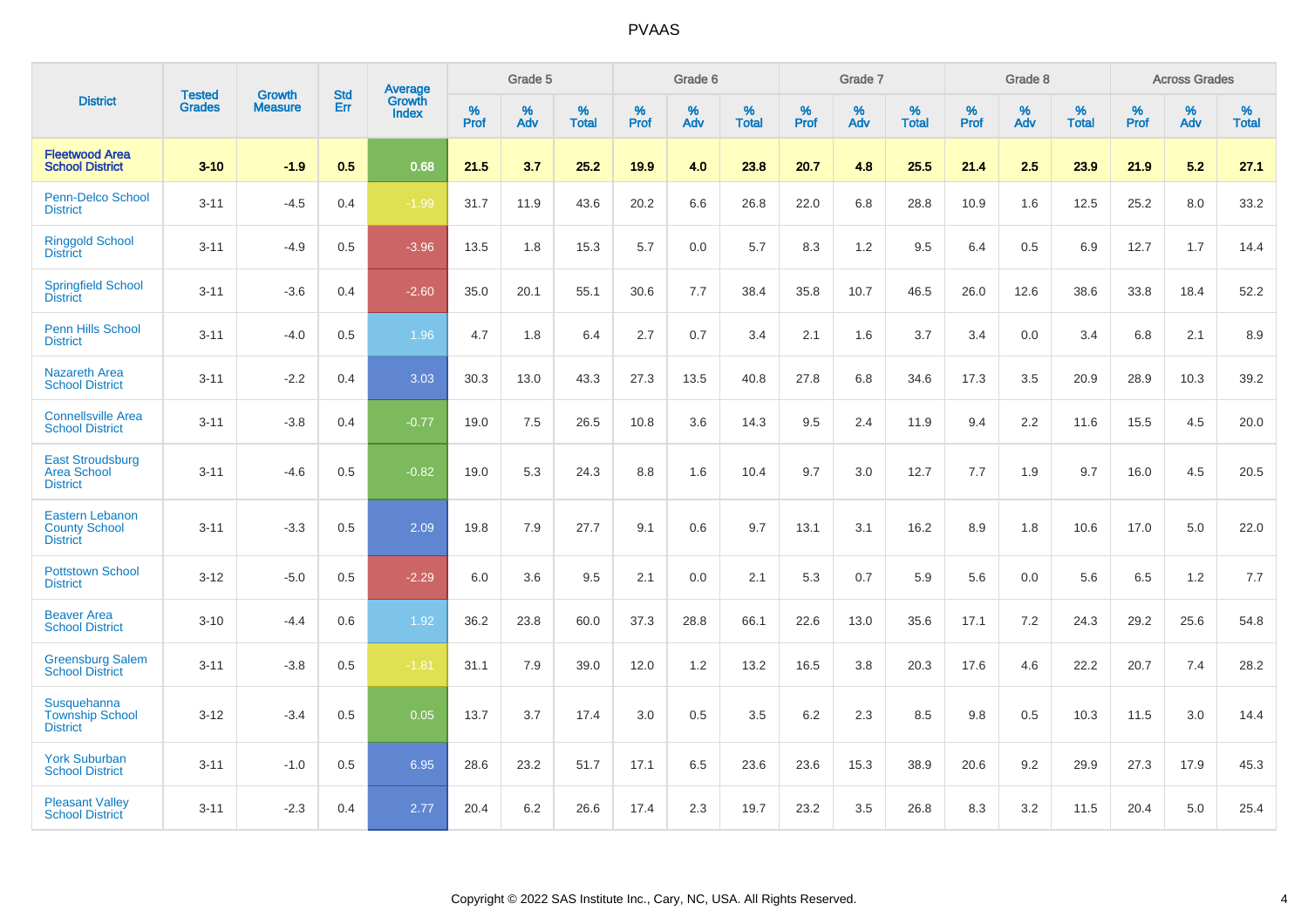|                                                             | <b>Tested</b> | <b>Growth</b>  | <b>Std</b> | Average                |              | Grade 5     |                      |              | Grade 6     |                      |              | Grade 7     |                   |              | Grade 8     |                   |                     | <b>Across Grades</b> |                      |
|-------------------------------------------------------------|---------------|----------------|------------|------------------------|--------------|-------------|----------------------|--------------|-------------|----------------------|--------------|-------------|-------------------|--------------|-------------|-------------------|---------------------|----------------------|----------------------|
| <b>District</b>                                             | <b>Grades</b> | <b>Measure</b> | Err        | Growth<br><b>Index</b> | $\%$<br>Prof | $\%$<br>Adv | $\%$<br><b>Total</b> | $\%$<br>Prof | $\%$<br>Adv | $\%$<br><b>Total</b> | $\%$<br>Prof | $\%$<br>Adv | %<br><b>Total</b> | $\%$<br>Prof | $\%$<br>Adv | %<br><b>Total</b> | $\%$<br><b>Prof</b> | $\%$<br>Adv          | $\%$<br><b>Total</b> |
| <b>Fleetwood Area</b><br><b>School District</b>             | $3 - 10$      | $-1.9$         | 0.5        | 0.68                   | 21.5         | 3.7         | 25.2                 | 19.9         | 4.0         | 23.8                 | 20.7         | 4.8         | 25.5              | 21.4         | 2.5         | 23.9              | 21.9                | 5.2                  | 27.1                 |
| <b>Crestwood School</b><br><b>District</b>                  | $3 - 11$      | $-2.8$         | 0.5        | 3.04                   | 19.1         | 5.6         | 24.7                 | 24.3         | 7.7         | 32.0                 | 21.0         | 8.7         | 29.7              | 19.0         | 6.6         | 25.6              | 23.4                | 8.3                  | 31.7                 |
| <b>Pennsbury School</b><br><b>District</b>                  | $3 - 11$      | $-2.3$         | 0.3        | 0.78                   | 32.1         | 19.0        | 51.1                 | 23.0         | 10.9        | 34.0                 | 19.4         | 7.0         | 26.4              | 15.8         | 9.8         | 25.6              | 26.7                | 15.5                 | 42.2                 |
| <b>Neshaminy School</b><br><b>District</b>                  | $3 - 11$      | $-0.6$         | 0.3        | 4.21                   | 26.6         | 8.4         | 35.0                 | 18.4         | 3.5         | 21.9                 | 21.1         | 6.5         | 27.6              | 17.0         | 5.4         | 22.4              | 24.8                | 10.8                 | 35.6                 |
| <b>Plum Borough</b><br><b>School District</b>               | $3 - 11$      | $-3.1$         | 0.4        | 3.08                   | 34.5         | 8.4         | 42.9                 | 32.3         | 19.5        | 51.8                 | 22.5         | 13.0        | 35.5              | 17.6         | 4.3         | 21.9              | 28.8                | 15.8                 | 44.6                 |
| Jefferson-Morgan<br><b>School District</b>                  | $3 - 10$      | $-0.4$         | 0.8        | 4.12                   | 7.1          | 1.4         | 8.6                  | 23.6         | 0.0         | 23.6                 | 10.9         | 3.6         | 14.6              | 24.4         | 2.2         | 26.7              | 17.1                | 4.8                  | 21.9                 |
| <b>Tacony Academy</b><br><b>Charter School</b>              | $3 - 11$      | $-3.3$         | 0.8        | 3.79                   | 4.1          | 1.4         | 5.5                  | 2.9          | 0.0         | 2.9                  | 6.8          | 0.0         | 6.8               | 5.7          | 2.9         | 8.6               | 5.0                 | 1.0                  | 6.0                  |
| <b>Philadelphia City</b><br><b>School District</b>          | $3 - 12$      | $-0.5$         | 0.2        | 3.67                   | 8.4          | 4.9         | 13.3                 | 9.6          | 3.1         | 12.7                 | 10.6         | 4.5         | 15.1              | 5.0          | 4.4         | 9.4               | 9.8                 | 5.2                  | 15.0                 |
| <b>North Penn School</b><br><b>District</b>                 | $3 - 11$      | 0.9            | 0.2        | 9.59                   | 30.6         | 14.1        | 44.6                 | 25.7         | 14.1        | 39.7                 | 29.4         | 8.8         | 38.2              | 25.4         | 7.7         | 33.2              | 29.6                | 14.0                 | 43.7                 |
| <b>Whitehall-Coplay</b><br><b>School District</b>           | $3 - 11$      | $-3.3$         | 0.4        | $-2.64$                | 23.4         | 6.6         | 30.0                 | 12.7         | 1.9         | 14.7                 | 11.1         | 2.5         | 13.6              | 10.5         | 3.2         | 13.7              | 18.5                | 4.9                  | 23.5                 |
| Downingtown Area<br><b>School District</b>                  | $3 - 11$      | $-1.3$         | 0.3        | 5.44                   | 40.5         | 24.2        | 64.7                 | 28.9         | 24.6        | 53.5                 | 31.4         | 21.1        | 52.5              | 27.1         | 28.6        | 55.7              | 36.8                | 25.9                 | 62.7                 |
| <b>Manheim</b><br><b>Township School</b><br><b>District</b> | $3 - 12$      | $-0.7$         | 0.3        | 6.38                   | 29.8         | 17.1        | 46.9                 | 33.2         | 23.2        | 56.3                 | 28.9         | 9.6         | 38.6              | 18.1         | 11.2        | 29.3              | 28.7                | 21.3                 | 49.9                 |
| <b>Shippensburg Area</b><br><b>School District</b>          | $3 - 11$      | $-3.6$         | 0.4        | 1.09                   | 18.3         | 13.7        | 32.0                 | 12.9         | 4.2         | 17.0                 | 13.4         | 2.4         | 15.8              | 13.6         | 4.0         | 17.7              | 17.3                | 7.6                  | 24.9                 |
| <b>Interboro School</b><br><b>District</b>                  | $3 - 12$      | $-3.0$         | 0.4        | 0.02                   | 13.5         | 2.2         | 15.8                 | 11.8         | 2.4         | 14.2                 | 14.4         | 3.4         | 17.8              | 10.7         | 2.1         | 12.8              | 16.4                | 3.1                  | 19.6                 |
| <b>Burgettstown Area</b><br><b>School District</b>          | $3 - 11$      | $-6.3$         | 0.7        | $-3.35$                | 16.9         | 2.6         | 19.5                 | 15.4         | 0.0         | 15.4                 | 3.6          | 2.4         | 6.0               | 9.3          | 4.0         | 13.3              | 15.1                | 3.7                  | 18.9                 |
| <b>Yough School</b><br><b>District</b>                      | $3 - 10$      | $-4.9$         | 0.6        | $-3.11$                | 19.1         | 5.3         | 24.4                 | 17.8         | 5.2         | 23.0                 | 16.5         | 1.0         | 17.5              | 6.6          | 0.8         | 7.4               | 19.1                | 4.3                  | 23.4                 |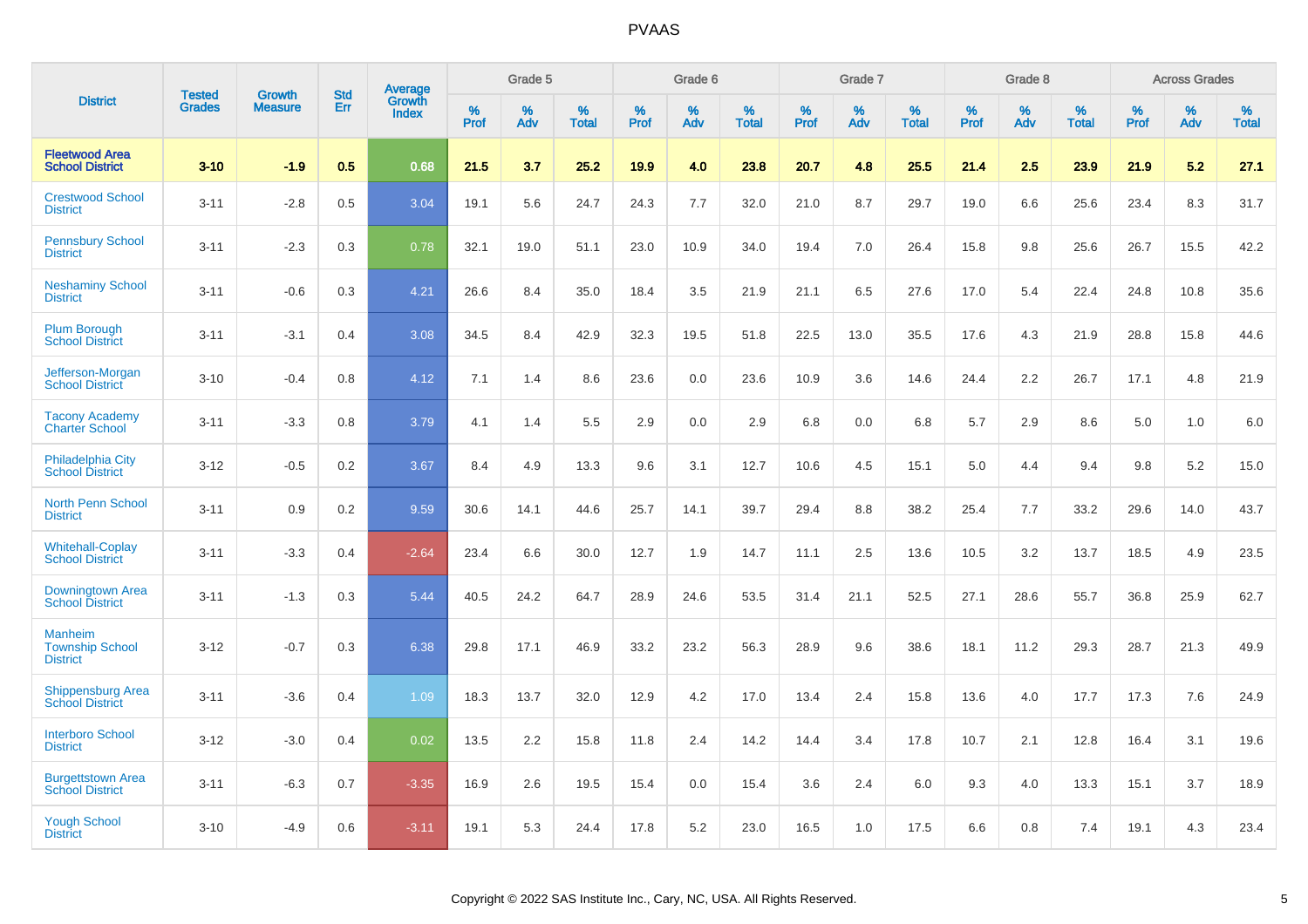|                                                        |                                |                                 | <b>Std</b> | Average                |                     | Grade 5  |                      |                     | Grade 6  |                      |              | Grade 7  |                      |                     | Grade 8  |                      |                     | <b>Across Grades</b> |                      |
|--------------------------------------------------------|--------------------------------|---------------------------------|------------|------------------------|---------------------|----------|----------------------|---------------------|----------|----------------------|--------------|----------|----------------------|---------------------|----------|----------------------|---------------------|----------------------|----------------------|
| <b>District</b>                                        | <b>Tested</b><br><b>Grades</b> | <b>Growth</b><br><b>Measure</b> | Err        | Growth<br><b>Index</b> | $\%$<br><b>Prof</b> | %<br>Adv | $\%$<br><b>Total</b> | $\%$<br><b>Prof</b> | %<br>Adv | $\%$<br><b>Total</b> | $\%$<br>Prof | %<br>Adv | $\%$<br><b>Total</b> | $\%$<br><b>Prof</b> | %<br>Adv | $\%$<br><b>Total</b> | $\%$<br><b>Prof</b> | $\%$<br>Adv          | $\%$<br><b>Total</b> |
| <b>Fleetwood Area</b><br><b>School District</b>        | $3 - 10$                       | $-1.9$                          | 0.5        | 0.68                   | 21.5                | 3.7      | 25.2                 | 19.9                | 4.0      | 23.8                 | 20.7         | 4.8      | 25.5                 | 21.4                | 2.5      | 23.9                 | 21.9                | 5.2                  | 27.1                 |
| <b>Phoenixville Area</b><br><b>School District</b>     | $3 - 11$                       | $-3.6$                          | 0.4        | 4.13                   | 37.1                | 16.7     | 53.8                 | 17.6                | 8.6      | 26.1                 | 18.6         | 3.8      | 22.5                 | 13.4                | 3.6      | 17.0                 | 25.5                | 11.8                 | 37.3                 |
| Philipsburg-<br>Osceola Area<br><b>School District</b> | $3 - 11$                       | $-4.9$                          | 0.6        | 0.04                   | 35.5                | 10.5     | 46.0                 | 27.8                | 7.4      | 35.2                 | 23.0         | 3.2      | 26.2                 | 15.6                | 5.2      | 20.8                 | 27.5                | 12.4                 | 40.0                 |
| <b>Blackhawk School</b><br><b>District</b>             | $3 - 11$                       | $-1.6$                          | 0.5        | 4.57                   | 38.0                | 8.8      | 46.7                 | 28.3                | 8.8      | 37.1                 | 27.3         | 7.4      | 34.8                 | 13.5                | 1.7      | 15.2                 | 28.7                | 9.2                  | 37.8                 |
| <b>Riverview School</b><br><b>District</b>             | $3 - 11$                       | $-6.6$                          | 0.8        | $-0.07$                | 28.8                | 5.8      | 34.6                 | 29.9                | 9.1      | 39.0                 | 21.7         | 3.3      | 25.0                 | 12.7                | 5.1      | 17.7                 | 25.8                | 15.0                 | 40.8                 |
| <b>Laurel Highlands</b><br><b>School District</b>      | $3 - 11$                       | $-4.3$                          | 0.5        | $-1.98$                | 13.3                | 5.7      | 19.0                 | 9.7                 | 7.1      | 16.8                 | 11.0         | 3.9      | 15.0                 | 12.6                | 4.8      | 17.5                 | 17.1                | 7.0                  | 24.1                 |
| <b>North Hills School</b><br><b>District</b>           | $3 - 11$                       | $-3.1$                          | 0.4        | $-1.31$                | 34.1                | 14.0     | 48.1                 | 30.1                | 11.4     | 41.5                 | 28.1         | 11.5     | 39.6                 | 21.9                | 9.6      | 31.5                 | 30.4                | 13.8                 | 44.2                 |
| <b>Hopewell Area</b><br><b>School District</b>         | $3 - 11$                       | $-1.6$                          | 0.5        | 4.04                   | 31.1                | 8.2      | 39.3                 | 28.6                | 11.8     | 40.3                 | 18.7         | 4.5      | 23.1                 | 12.5                | 2.5      | 15.0                 | 23.5                | 8.4                  | 32.0                 |
| <b>Governor Mifflin</b><br><b>School District</b>      | $3 - 11$                       | $-1.6$                          | 0.4        | 2.23                   | 20.4                | 9.3      | 29.6                 | 18.8                | 4.8      | 23.6                 | 20.6         | 3.2      | 23.7                 | 11.2                | 2.2      | 13.4                 | 20.0                | 7.5                  | 27.4                 |
| <b>Bethlehem-Center</b><br><b>School District</b>      | $3 - 10$                       | $-6.4$                          | 0.7        | $-0.87$                | 5.6                 | 1.4      | 6.9                  | 0.0                 | 0.0      | 0.0                  | 4.0          | 0.0      | 4.0                  | 3.2                 | 1.6      | 4.8                  | 9.6                 | 3.9                  | 13.6                 |
| <b>West Chester Area</b><br><b>School District</b>     | $3 - 11$                       | $-1.3$                          | 0.3        | 6.72                   | 35.0                | 18.9     | 53.9                 | 29.1                | 9.5      | 38.7                 | 26.7         | 11.1     | 37.8                 | 22.1                | 13.0     | 35.1                 | 32.0                | 17.9                 | 49.8                 |
| <b>Central Dauphin</b><br><b>School District</b>       | $3 - 11$                       | $-0.5$                          | 0.2        | 4.10                   | 22.0                | 11.6     | 33.6                 | 14.9                | 2.6      | 17.4                 | 14.8         | 7.0      | 21.8                 | 12.5                | 4.2      | 16.7                 | 19.3                | 7.8                  | 27.1                 |
| <b>Central Valley</b><br><b>School District</b>        | $3 - 10$                       | $-3.2$                          | 0.5        | 2.71                   | 24.6                | 4.9      | 29.6                 | 22.1                | 2.2      | 24.3                 | 20.3         | 7.2      | 27.4                 | 20.4                | 8.0      | 28.5                 | 26.6                | 9.0                  | 35.6                 |
| <b>Norristown Area</b><br><b>School District</b>       | $3 - 12$                       | $-2.3$                          | 0.4        | 0.04                   | 10.2                | 0.6      | 10.8                 | 9.0                 | 1.1      | 10.0                 | 9.3          | 1.3      | 10.7                 | 7.4                 | 3.0      | 10.4                 | 11.0                | 1.9                  | 13.0                 |
| Northern Lebanon<br><b>School District</b>             | $3 - 11$                       | $-3.8$                          | 0.5        | $-1.80$                | 30.5                | 8.6      | 39.1                 | 12.8                | 0.8      | 13.6                 | 8.1          | 2.7      | 10.8                 | 7.2                 | 0.6      | 7.8                  | 19.9                | 7.9                  | 27.9                 |
| Renaissance<br><b>Academy Charter</b><br>School        | $3 - 11$                       | $-5.7$                          | 0.7        | $-3.32$                | 16.7                | 11.1     | 27.8                 | 19.2                | 4.1      | 23.3                 | 20.0         | 1.3      | 21.3                 | 10.1                | 7.2      | 17.4                 | 18.7                | 5.7                  | 24.4                 |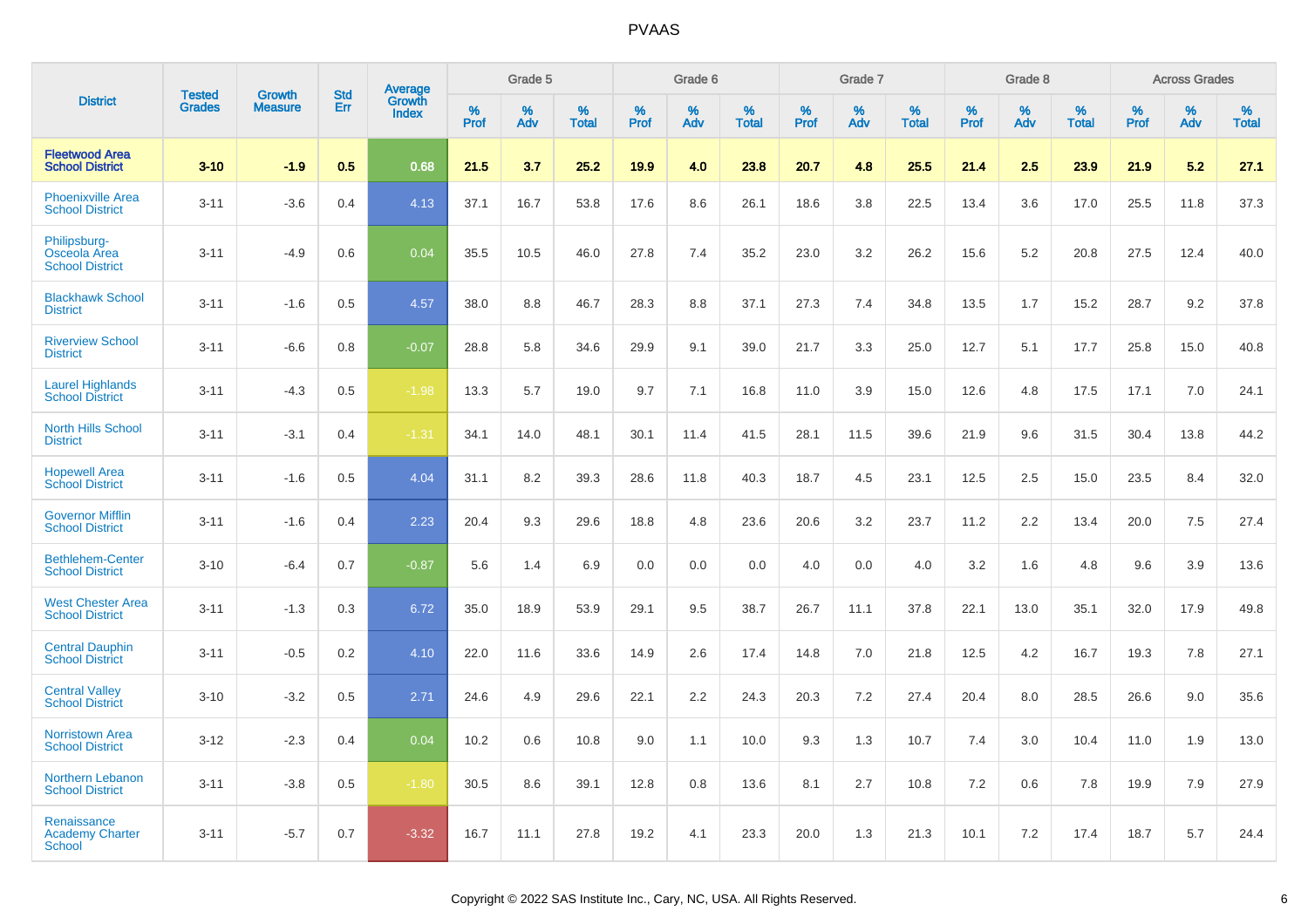|                                                      |                                |                                 | <b>Std</b> | Average                |           | Grade 5  |                   |           | Grade 6  |                   |              | Grade 7  |                   |           | Grade 8  |                   |           | <b>Across Grades</b> |            |
|------------------------------------------------------|--------------------------------|---------------------------------|------------|------------------------|-----------|----------|-------------------|-----------|----------|-------------------|--------------|----------|-------------------|-----------|----------|-------------------|-----------|----------------------|------------|
| <b>District</b>                                      | <b>Tested</b><br><b>Grades</b> | <b>Growth</b><br><b>Measure</b> | Err        | Growth<br><b>Index</b> | %<br>Prof | %<br>Adv | %<br><b>Total</b> | %<br>Prof | %<br>Adv | %<br><b>Total</b> | $\%$<br>Prof | %<br>Adv | %<br><b>Total</b> | %<br>Prof | %<br>Adv | %<br><b>Total</b> | %<br>Prof | %<br>Adv             | %<br>Total |
| <b>Fleetwood Area</b><br><b>School District</b>      | $3 - 10$                       | $-1.9$                          | 0.5        | 0.68                   | 21.5      | 3.7      | 25.2              | 19.9      | 4.0      | 23.8              | 20.7         | 4.8      | 25.5              | 21.4      | 2.5      | 23.9              | 21.9      | 5.2                  | 27.1       |
| Mt Lebanon<br><b>School District</b>                 | $3 - 11$                       | $-2.1$                          | 0.4        | 4.72                   | 39.7      | 34.6     | 74.3              | 42.0      | 15.7     | 57.7              | 32.6         | 20.7     | 53.3              | 31.6      | 17.4     | 49.1              | 36.2      | 29.4                 | 65.5       |
| <b>Chartiers Valley</b><br><b>School District</b>    | $3 - 11$                       | $-2.3$                          | 0.4        | 1.51                   | 33.8      | 14.7     | 48.5              | 16.8      | 5.3      | 22.1              | 15.6         | 7.4      | 22.9              | 10.8      | 4.2      | 15.1              | 23.4      | 11.6                 | 35.0       |
| <b>Ridley School</b><br><b>District</b>              | $3 - 12$                       | $-1.6$                          | 0.3        | 0.71                   | 24.4      | 10.9     | 35.3              | 16.6      | 2.2      | 18.8              | 11.2         | 6.6      | 17.8              | 12.6      | 6.5      | 19.1              | 19.6      | 9.1                  | 28.7       |
| <b>Council Rock</b><br><b>School District</b>        | $3 - 11$                       | $-0.6$                          | 0.2        | 4.05                   | 30.5      | 16.8     | 47.3              | 33.6      | 14.1     | 47.6              | 27.3         | 16.1     | 43.4              | 21.3      | 13.1     | 34.4              | 31.0      | 18.6                 | 49.7       |
| <b>Tri-Valley School</b><br><b>District</b>          | $3 - 10$                       | $-6.5$                          | 0.8        | $-1.14$                | 13.2      | 2.4      | 15.7              | 13.2      | 0.0      | 13.2              | 7.3          | 0.0      | 7.3               | 2.4       | 7.3      | 9.8               | 15.8      | 3.7                  | 19.4       |
| <b>School Lane</b><br><b>Charter School</b>          | $3 - 11$                       | $-4.8$                          | 0.7        | 0.49                   | 26.9      | 7.5      | 34.3              | 11.9      | 1.7      | 13.6              | 7.0          | 2.8      | 9.9               | 18.8      | 3.1      | 21.9              | 21.0      | 6.5                  | 27.5       |
| Octorara Area<br><b>School District</b>              | $3 - 11$                       | $-2.8$                          | 0.6        | 1.31                   | 25.9      | 6.5      | 32.4              | 17.5      | 4.2      | 21.7              | 13.9         | 0.0      | 13.9              | 10.2      | 0.0      | 10.2              | 21.2      | 4.1                  | 25.4       |
| <b>Pottsgrove School</b><br><b>District</b>          | $3 - 11$                       | $-3.5$                          | 0.4        | $-0.89$                | 27.2      | 6.5      | 33.7              | 10.2      | 5.4      | 15.6              | 21.6         | 4.1      | 25.7              | 9.8       | 1.6      | 11.4              | 19.2      | 4.4                  | 23.5       |
| <b>Wilson School</b><br><b>District</b>              | $3 - 12$                       | $-3.7$                          | 0.5        | $-3.10$                | 27.9      | 12.6     | 40.5              | 24.6      | 4.2      | 28.8              | 19.9         | 7.0      | 26.9              | 13.0      | 9.8      | 22.8              | 28.3      | 14.3                 | 42.6       |
| <b>Marple Newtown</b><br><b>School District</b>      | $3 - 11$                       | $-3.4$                          | 0.4        | $-1.81$                | 36.2      | 21.4     | 57.6              | 31.7      | 20.2     | 51.9              | 27.1         | 8.3      | 35.4              | 20.5      | 6.0      | 26.5              | 32.9      | 20.2                 | 53.1       |
| <b>Morrisville Borough</b><br><b>School District</b> | $3 - 11$                       | $-6.7$                          | 0.9        | $-1.42$                | 9.8       | 0.0      | 9.8               | 1.9       | 0.0      | 1.9               | 3.9          | 0.0      | 3.9               | 0.0       | 0.0      | 0.0               | 5.1       | 0.6                  | 5.7        |
| <b>Charleroi School</b><br><b>District</b>           | $3 - 11$                       | $-4.8$                          | 0.6        | 2.44                   | 10.8      | 1.0      | 11.8              | 13.1      | 0.0      | 13.1              | 8.5          | 3.8      | 12.3              | 11.6      | 1.0      | 12.6              | 12.5      | 2.4                  | 14.9       |
| <b>Carmichaels Area</b><br><b>School District</b>    | $3 - 10$                       | $-5.5$                          | 0.7        | 1.91                   | 13.8      | 1.2      | 15.0              | 1.5       | 0.0      | 1.5               | 3.0          | 3.0      | 6.0               | 6.8       | 0.0      | 6.8               | 11.3      | 2.2                  | 13.4       |
| <b>Berwick Area</b><br><b>School District</b>        | $3 - 11$                       | $-3.7$                          | 0.5        | $-0.18$                | 17.8      | 6.3      | 24.1              | 18.3      | 3.0      | 21.3              | 16.8         | 3.2      | 20.0              | 12.0      | 2.0      | 14.0              | 20.4      | 9.0                  | 29.4       |
| <b>Tyrone Area</b><br><b>School District</b>         | $3 - 12$                       | $-0.7$                          | 0.5        | 4.35                   | 18.0      | 3.8      | 21.8              | 12.4      | 4.6      | 17.0              | 18.0         | 2.5      | 20.5              | 12.4      | 5.3      | 17.7              | 20.5      | 8.1                  | 28.6       |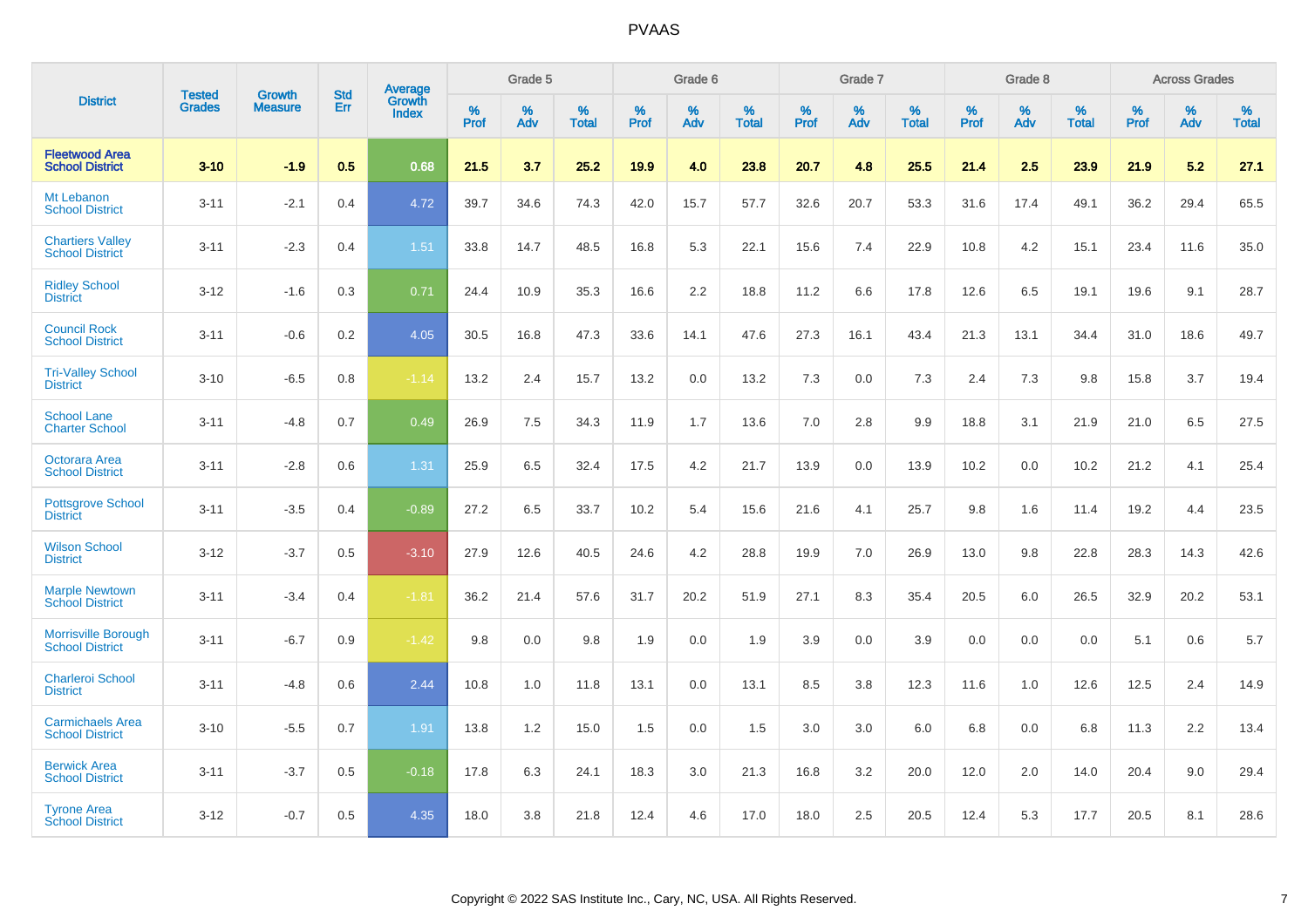|                                                                            | <b>Tested</b> | <b>Growth</b>  | <b>Std</b> | Average                |              | Grade 5  |                   |              | Grade 6  |                   |              | Grade 7  |                   |              | Grade 8  |                   |              | <b>Across Grades</b> |                   |
|----------------------------------------------------------------------------|---------------|----------------|------------|------------------------|--------------|----------|-------------------|--------------|----------|-------------------|--------------|----------|-------------------|--------------|----------|-------------------|--------------|----------------------|-------------------|
| <b>District</b>                                                            | <b>Grades</b> | <b>Measure</b> | Err        | Growth<br><b>Index</b> | $\%$<br>Prof | %<br>Adv | %<br><b>Total</b> | $\%$<br>Prof | %<br>Adv | %<br><b>Total</b> | $\%$<br>Prof | %<br>Adv | %<br><b>Total</b> | $\%$<br>Prof | %<br>Adv | %<br><b>Total</b> | $\%$<br>Prof | %<br>Adv             | %<br><b>Total</b> |
| <b>Fleetwood Area</b><br><b>School District</b>                            | $3 - 10$      | $-1.9$         | 0.5        | 0.68                   | 21.5         | 3.7      | 25.2              | 19.9         | 4.0      | 23.8              | 20.7         | 4.8      | 25.5              | 21.4         | 2.5      | 23.9              | 21.9         | 5.2                  | 27.1              |
| <b>Maritime Academy</b><br><b>Charter School</b>                           | $3 - 10$      | $-3.7$         | 0.6        | 1.10                   | 3.5          | 1.2      | 4.7               | 1.2          | 3.6      | 4.8               | 7.9          | 5.6      | 13.5              | 3.3          | 0.0      | 3.3               | 4.6          | 2.1                  | 6.7               |
| <b>Uniontown Area</b><br><b>School District</b>                            | $3 - 11$      | $-4.0$         | 0.6        | $-0.51$                | 17.1         | 3.8      | 21.0              | 18.7         | 3.7      | 22.4              | 6.5          | 0.9      | 7.5               | 0.0          | 0.0      | 0.0               | 15.0         | 4.4                  | 19.3              |
| <b>Souderton Area</b><br><b>School District</b>                            | $3 - 11$      | 0.8            | 0.3        | 7.15                   | 35.8         | 26.1     | 61.9              | 29.8         | 8.6      | 38.4              | 30.6         | 10.4     | 41.0              | 24.3         | 4.2      | 28.5              | 30.8         | 18.3                 | 49.1              |
| <b>Erie City School</b><br><b>District</b>                                 | $3 - 12$      | $-1.7$         | 0.3        | 1.03                   | 7.6          | 2.4      | 10.0              | 2.9          | 0.5      | 3.4               | 5.9          | 1.6      | 7.4               | 5.2          | 0.3      | 5.5               | 6.4          | 1.4                  | 7.8               |
| <b>Clearfield Area</b><br><b>School District</b>                           | $3 - 10$      | $-3.9$         | 0.5        | $-2.41$                | 16.5         | 3.3      | 19.8              | 4.7          | 1.6      | 6.3               | 9.3          | 0.8      | 10.1              | 6.3          | 3.5      | 9.8               | 12.1         | 2.5                  | 14.6              |
| <b>Chester Charter</b><br><b>Scholars Academy</b><br><b>Charter School</b> | $3 - 12$      | $-3.3$         | 0.8        | 2.00                   | 0.0          | 0.0      | 0.0               | 2.1          | 0.0      | 2.1               | 6.2          | 0.0      | 6.2               | 0.0          | 0.0      | 0.0               | 1.8          | 0.4                  | 2.2               |
| <b>Hampton Township</b><br><b>School District</b>                          | $3 - 11$      | 0.5            | 0.4        | 5.96                   | 33.5         | 35.2     | 68.7              | 30.6         | 12.9     | 43.6              | 33.3         | 26.9     | 60.2              | 33.0         | 21.4     | 54.3              | 33.4         | 29.9                 | 63.3              |
| <b>Boyertown Area</b><br><b>School District</b>                            | $3 - 11$      | $-2.5$         | 0.3        | 1.59                   | 29.0         | 8.5      | 37.4              | 24.6         | 4.6      | 29.2              | 28.2         | 14.4     | 42.6              | 24.8         | 6.0      | 30.8              | 29.1         | 9.0                  | 38.2              |
| <b>Brentwood</b><br><b>Borough School</b><br><b>District</b>               | $3 - 11$      | $-2.3$         | 0.7        | 3.94                   | 25.6         | 4.6      | 30.2              | 8.5          | 2.4      | 11.0              | 9.2          | 0.0      | 9.2               | 19.4         | 1.4      | 20.8              | 19.6         | 5.3                  | 24.9              |
| <b>Scranton School</b><br><b>District</b>                                  | $3 - 12$      | $-3.3$         | 0.5        | $-1.47$                | 10.4         | 0.8      | 11.2              | 2.1          | 1.3      | 3.4               | 3.7          | 1.1      | 4.8               | 3.4          | 2.3      | 5.7               | 7.0          | 1.7                  | 8.6               |
| <b>Colonial School</b><br><b>District</b>                                  | $3 - 11$      | $-0.9$         | 0.3        | 2.48                   | 32.7         | 27.3     | 60.0              | 35.6         | 15.3     | 50.9              | 29.4         | 16.8     | 46.2              | 21.2         | 15.0     | 36.2              | 31.5         | 21.3                 | 52.8              |
| <b>Reynolds School</b><br><b>District</b>                                  | $3 - 10$      | $-3.3$         | 0.8        | 0.34                   | 13.0         | 1.4      | 14.5              | 18.2         | 1.3      | 19.5              | 14.0         | 10.0     | 24.0              | 11.8         | 1.5      | 13.2              | 15.2         | 2.8                  | 18.0              |
| <b>Ligonier Valley</b><br><b>School District</b>                           | $3 - 11$      | $-3.6$         | 0.7        | 1.35                   | 14.6         | 3.7      | 18.3              | 16.5         | 0.0      | 16.5              | 12.3         | 0.0      | 12.3              | 6.9          | 0.0      | 6.9               | 17.2         | 2.9                  | 20.0              |
| <b>North Pocono</b><br><b>School District</b>                              | $3 - 11$      | $-3.6$         | 0.6        | 0.08                   | 34.1         | 6.2      | 40.3              | 12.8         | 1.8      | 14.7              | 24.2         | 8.3      | 32.5              | 19.3         | 7.9      | 27.2              | 27.9         | 10.4                 | 38.3              |
| <b>Lower Dauphin</b><br><b>School District</b>                             | $3 - 11$      | $-1.8$         | 0.4        | 2.03                   | 29.8         | 22.8     | 52.6              | 23.7         | 4.8      | 28.5              | 22.0         | 6.4      | 28.4              | 18.6         | 9.5      | 28.0              | 25.6         | 14.4                 | 39.9              |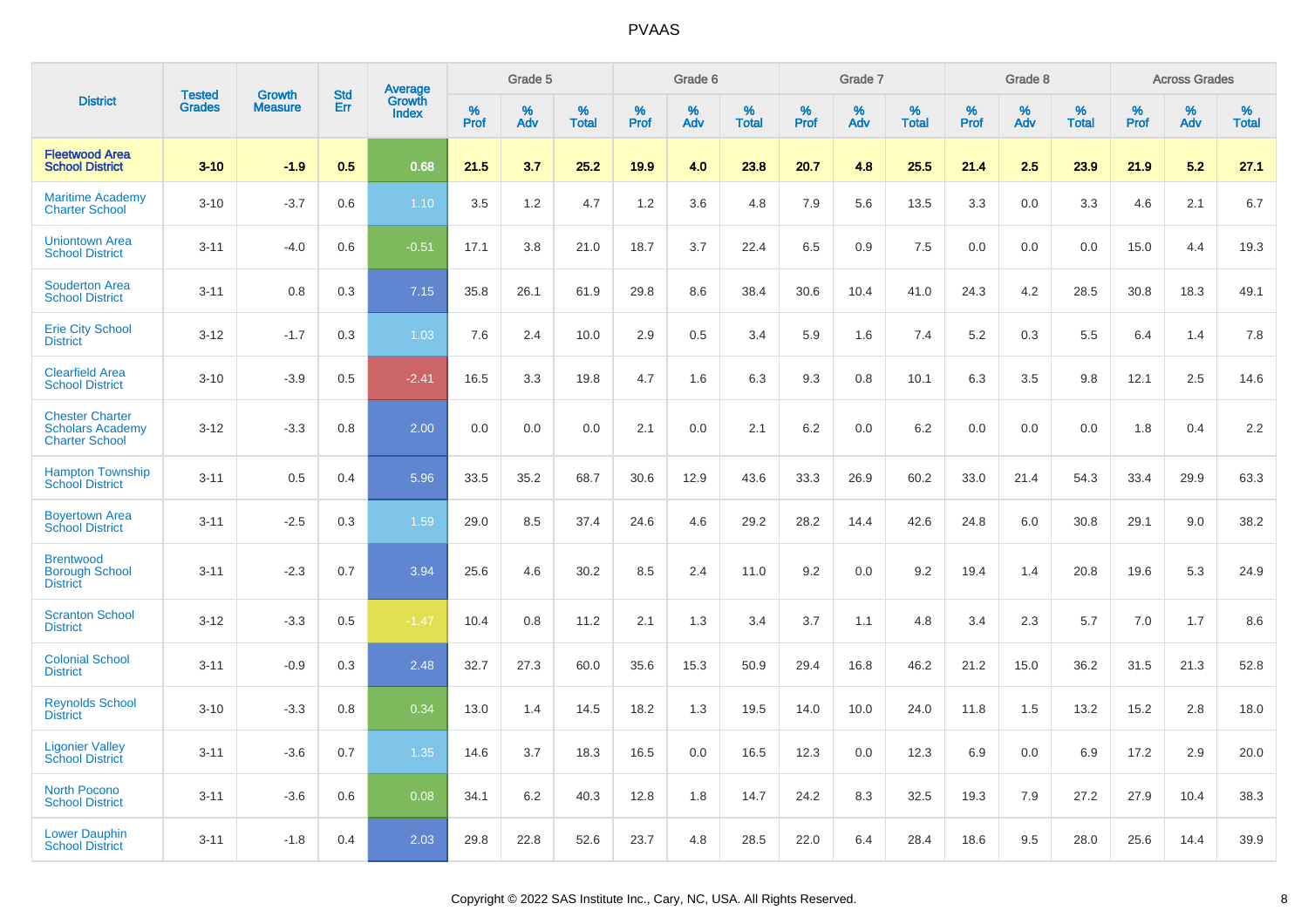|                                                                 |                                |                                 | <b>Std</b> | Average                |           | Grade 5  |                   |           | Grade 6  |                   |           | Grade 7  |                   |           | Grade 8  |                   |           | <b>Across Grades</b> |                   |
|-----------------------------------------------------------------|--------------------------------|---------------------------------|------------|------------------------|-----------|----------|-------------------|-----------|----------|-------------------|-----------|----------|-------------------|-----------|----------|-------------------|-----------|----------------------|-------------------|
| <b>District</b>                                                 | <b>Tested</b><br><b>Grades</b> | <b>Growth</b><br><b>Measure</b> | Err        | Growth<br><b>Index</b> | %<br>Prof | %<br>Adv | %<br><b>Total</b> | %<br>Prof | %<br>Adv | %<br><b>Total</b> | %<br>Prof | %<br>Adv | %<br><b>Total</b> | %<br>Prof | %<br>Adv | %<br><b>Total</b> | %<br>Prof | %<br>Adv             | %<br><b>Total</b> |
| <b>Fleetwood Area</b><br><b>School District</b>                 | $3 - 10$                       | $-1.9$                          | 0.5        | 0.68                   | 21.5      | 3.7      | 25.2              | 19.9      | 4.0      | 23.8              | 20.7      | 4.8      | 25.5              | 21.4      | 2.5      | 23.9              | 21.9      | 5.2                  | 27.1              |
| <b>Oil City Area</b><br><b>School District</b>                  | $3 - 11$                       | $-3.7$                          | 0.5        | 0.74                   | 15.5      | 2.8      | 18.3              | 7.9       | 0.8      | 8.7               | 10.2      | 2.4      | 12.6              | 3.8       | 0.0      | 3.8               | 13.2      | 2.5                  | 15.8              |
| <b>Arts Academy</b><br><b>Charter School</b>                    | $5-8$                          | $-7.7$                          | 1.1        | $-2.90$                | 7.7       | 0.0      | 7.7               | 2.4       | 0.0      | 2.4               | 8.3       | 0.0      | 8.3               | 0.0       | 0.0      | 0.0               | 4.4       | 0.0                  | 4.4               |
| <b>Derry Area School</b><br><b>District</b>                     | $3 - 11$                       | $-0.6$                          | 0.6        | 4.16                   | 21.3      | 14.8     | 36.1              | 32.5      | 13.0     | 45.5              | 11.9      | 6.8      | 18.6              | 10.2      | 6.5      | 16.7              | 23.2      | 13.2                 | 36.4              |
| <b>Wyomissing Area</b><br><b>School District</b>                | $3 - 12$                       | $-3.5$                          | 0.6        | 1.22                   | 32.2      | 13.6     | 45.8              | 30.0      | 7.3      | 37.3              | 12.3      | 6.6      | 18.8              | 13.6      | 6.4      | 20.0              | 25.7      | 12.9                 | 38.6              |
| Southmoreland<br><b>School District</b>                         | $3 - 11$                       | $-3.6$                          | 0.6        | 3.41                   | 12.6      | 4.2      | 16.8              | 15.6      | 3.7      | 19.3              | 11.1      | 2.8      | 13.9              | 10.5      | 1.0      | 11.4              | 17.8      | 4.1                  | 21.9              |
| <b>Moon Area School</b><br><b>District</b>                      | $3 - 11$                       | $-2.5$                          | 0.4        | $-1.68$                | 32.1      | 15.8     | 48.0              | 26.9      | 9.1      | 36.0              | 28.0      | 11.5     | 39.4              | 20.6      | 10.9     | 31.5              | 29.3      | 16.9                 | 46.2              |
| <b>Alliance For</b><br><b>Progress Charter</b><br><b>School</b> | $3 - 8$                        | $-5.0$                          | 1.1        | 2.70                   | 0.0       | 0.0      | 0.0               | 0.0       | 0.0      | 0.0               | 0.0       | 0.0      | 0.0               | 0.0       | 0.0      | 0.0               | 0.6       | 0.0                  | 0.6               |
| <b>Daniel Boone Area</b><br><b>School District</b>              | $3 - 12$                       | $-1.1$                          | 0.5        | 3.78                   | 27.2      | 11.1     | 38.3              | 28.7      | 6.6      | 35.4              | 18.6      | 7.8      | 26.4              | 13.8      | 2.4      | 16.2              | 25.4      | 7.1                  | 32.4              |
| <b>Danville Area</b><br><b>School District</b>                  | $3 - 11$                       | 1.2                             | 0.5        | 7.01                   | 33.8      | 25.6     | 59.4              | 26.4      | 8.3      | 34.7              | 24.5      | 14.6     | 39.1              | 19.6      | 9.8      | 29.4              | 27.8      | 17.7                 | 45.5              |
| Chambersburg<br><b>Area School</b><br><b>District</b>           | $3 - 11$                       | $-1.4$                          | 0.3        | 3.43                   | 20.2      | 6.3      | 26.5              | 14.1      | 3.8      | 17.9              | 15.1      | 4.9      | 20.0              | 11.2      | 4.5      | 15.7              | 16.9      | 5.3                  | 22.3              |
| <b>Keystone Oaks</b><br><b>School District</b>                  | $3 - 11$                       | $-3.0$                          | 0.6        | 0.82                   | 26.0      | 20.3     | 46.3              | 19.5      | 11.5     | 31.0              | 19.5      | 10.6     | 30.1              | 17.5      | 12.3     | 29.8              | 25.2      | 15.8                 | 41.0              |
| <b>East Pennsboro</b><br><b>Area School</b><br><b>District</b>  | $3 - 11$                       | $-2.6$                          | 0.5        | 1.39                   | 24.8      | 3.0      | 27.8              | 9.9       | 3.7      | 13.7              | 11.8      | 2.4      | 14.1              | 10.3      | 4.2      | 14.6              | 18.3      | $6.2\,$              | 24.5              |
| <b>Columbia Borough</b><br><b>School District</b>               | $3 - 12$                       | $-4.8$                          | 0.7        | $-0.49$                | 15.1      | 1.4      | 16.4              | 1.4       | 0.0      | 1.4               | 6.2       | 1.5      | 7.7               | 0.0       | 0.0      | 0.0               | 8.7       | 1.4                  | 10.0              |
| <b>Bensalem</b><br><b>Township School</b><br><b>District</b>    | $3 - 11$                       | $-2.0$                          | 0.3        | 0.26                   | 9.4       | 4.3      | 13.7              | 13.0      | 2.3      | 15.3              | 9.8       | 4.6      | 14.3              | 8.2       | 1.9      | 10.1              | 12.0      | 3.5                  | 15.5              |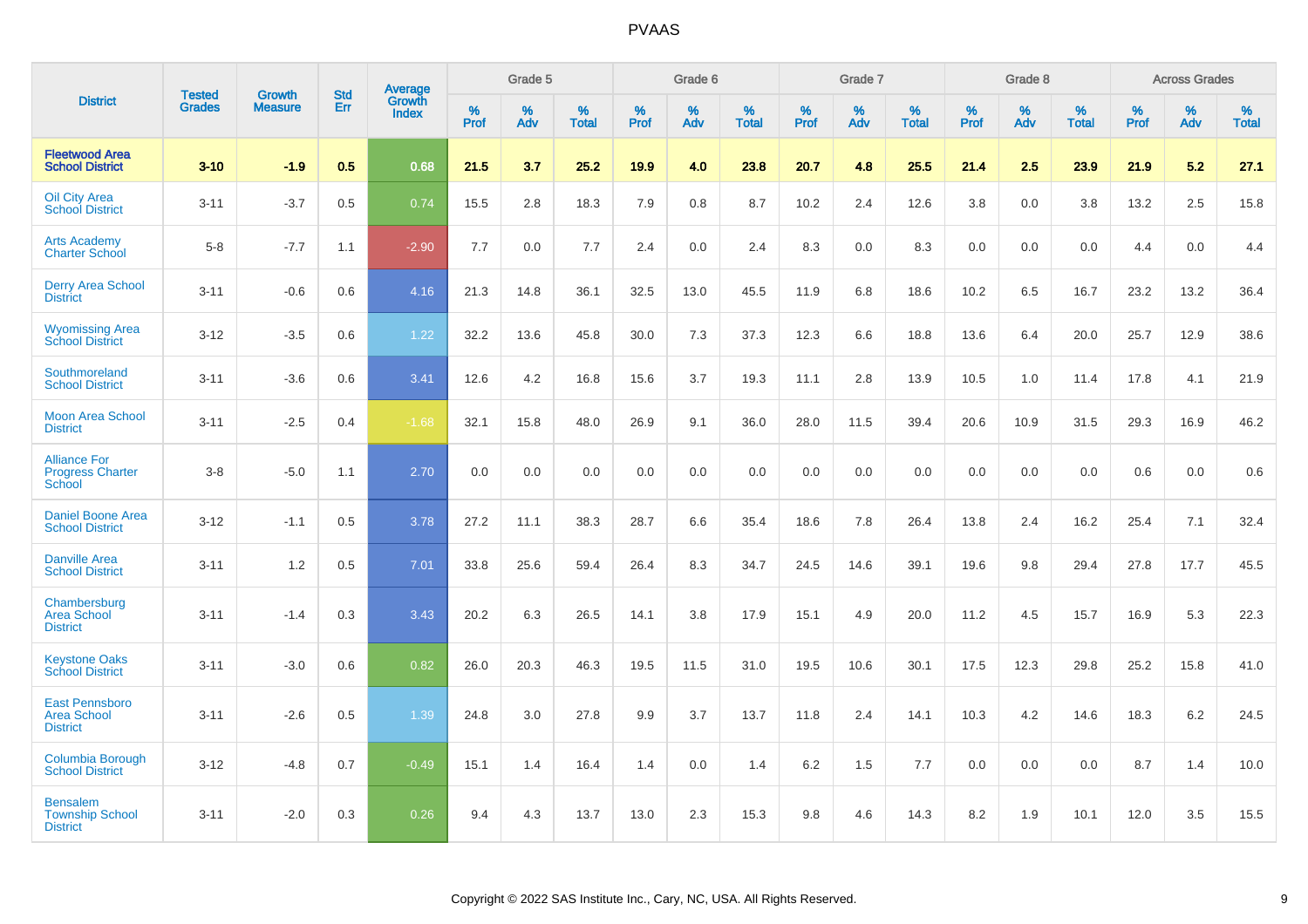|                                                                  | <b>Tested</b> |                          | <b>Std</b> | Average                |           | Grade 5  |                   |           | Grade 6  |                   |           | Grade 7  |                   |           | Grade 8  |                   |           | <b>Across Grades</b> |                   |
|------------------------------------------------------------------|---------------|--------------------------|------------|------------------------|-----------|----------|-------------------|-----------|----------|-------------------|-----------|----------|-------------------|-----------|----------|-------------------|-----------|----------------------|-------------------|
| <b>District</b>                                                  | <b>Grades</b> | Growth<br><b>Measure</b> | Err        | Growth<br><b>Index</b> | %<br>Prof | %<br>Adv | %<br><b>Total</b> | %<br>Prof | %<br>Adv | %<br><b>Total</b> | %<br>Prof | %<br>Adv | %<br><b>Total</b> | %<br>Prof | %<br>Adv | %<br><b>Total</b> | %<br>Prof | %<br>Adv             | %<br><b>Total</b> |
| <b>Fleetwood Area</b><br><b>School District</b>                  | $3 - 10$      | $-1.9$                   | 0.5        | 0.68                   | 21.5      | 3.7      | 25.2              | 19.9      | 4.0      | 23.8              | 20.7      | 4.8      | 25.5              | 21.4      | 2.5      | 23.9              | 21.9      | 5.2                  | 27.1              |
| Mechanicsburg<br><b>Area School</b><br><b>District</b>           | $3 - 11$      | $-1.3$                   | 0.4        | 1.94                   | 27.0      | 14.7     | 41.8              | 16.3      | 2.8      | 19.1              | 20.3      | 5.4      | 25.8              | 14.5      | 4.6      | 19.1              | 24.3      | 10.0                 | 34.2              |
| <b>Armstrong School</b><br><b>District</b>                       | $3 - 11$      | 0.7                      | 0.3        | 11.41                  | 25.3      | 10.5     | 35.8              | 26.6      | 13.3     | 39.9              | 21.4      | 4.3      | 25.7              | 20.5      | 3.8      | 24.3              | 25.7      | 9.4                  | 35.1              |
| People For People<br><b>Charter School</b>                       | $3 - 12$      | $-1.1$                   | 1.0        | 3.27                   | 0.0       | 0.0      | 0.0               | 0.0       | 0.0      | 0.0               | 2.4       | 0.0      | 2.4               | 0.0       | 0.0      | 0.0               | 1.3       | 0.0                  | 1.3               |
| <b>Peters Township</b><br><b>School District</b>                 | $3 - 11$      | 0.5                      | 0.4        | 5.86                   | 37.8      | 32.6     | 70.4              | 35.7      | 24.9     | 60.6              | 33.1      | 29.1     | 62.2              | 35.1      | 13.0     | 48.2              | 35.8      | 30.6                 | 66.3              |
| Elizabethtown<br><b>Area School</b><br><b>District</b>           | $3 - 12$      | 0.2                      | 0.4        | 10.73                  | 29.9      | 22.6     | 52.6              | 22.2      | 10.9     | 33.1              | 20.8      | 2.8      | 23.7              | 20.8      | 3.3      | 24.1              | 26.7      | 14.6                 | 41.2              |
| <b>Tulpehocken Area</b><br><b>School District</b>                | $3 - 12$      | $-1.2$                   | 0.6        | 1.70                   | 29.9      | 18.4     | 48.3              | 15.7      | 11.8     | 27.4              | 18.4      | 5.8      | 24.3              | 14.3      | 2.7      | 17.0              | 21.6      | 11.0                 | 32.6              |
| <b>Weatherly Area</b><br><b>School District</b>                  | $3 - 11$      | $-6.9$                   | 1.1        | $-1.18$                | 26.9      | 7.7      | 34.6              | 12.1      | 0.0      | 12.1              | 6.9       | 0.0      | 6.9               | 5.6       | 0.0      | 5.6               | 15.1      | 4.0                  | 19.1              |
| Community<br>Academy Of<br>Philadelphia<br><b>Charter School</b> | $3 - 11$      | $-5.7$                   | 0.9        | $-0.37$                | 4.9       | 2.4      | 7.3               | 0.0       | 0.0      | 0.0               | 0.0       | 0.0      | 0.0               | 0.0       | 0.0      | 0.0               | 2.4       | 1.0                  | 3.5               |
| Shenandoah<br><b>Valley School</b><br><b>District</b>            | $3 - 11$      | $-5.1$                   | 0.8        | 0.47                   | 11.9      | 3.0      | 14.9              | 19.6      | 2.0      | 21.6              | 1.7       | 3.4      | 5.1               | 3.6       | 0.0      | 3.6               | 12.0      | 3.5                  | 15.5              |
| <b>Neshannock</b><br><b>Township School</b><br><b>District</b>   | $3 - 10$      | $-3.2$                   | 0.7        | 0.96                   | 26.7      | 15.6     | 42.2              | 30.9      | 13.2     | 44.1              | 20.0      | 7.0      | 27.0              | 15.6      | 3.9      | 19.5              | 23.6      | 9.2                  | 32.8              |
| <b>Harbor Creek</b><br><b>School District</b>                    | $3 - 11$      | $-3.0$                   | 0.5        | 0.88                   | 35.1      | 17.5     | 52.6              | 35.8      | 14.2     | 50.0              | 25.9      | 13.3     | 39.2              | 20.8      | 7.1      | 27.9              | 32.8      | 17.9                 | 50.6              |
| <b>West Jefferson</b><br><b>Hills School District</b>            | $3 - 11$      | $-1.1$                   | 0.4        | 3.34                   | 35.0      | 17.5     | 52.5              | 24.8      | 3.3      | 28.0              | 22.8      | 6.3      | 29.1              | 21.7      | 4.4      | 26.1              | 30.8      | 13.4                 | 44.3              |
| <b>Ambridge Area</b><br><b>School District</b>                   | $3 - 12$      | $-3.4$                   | 0.6        | $-0.98$                | 17.8      | 5.1      | 22.9              | 13.2      | 0.9      | 14.2              | 11.9      | 0.8      | 12.7              | 10.7      | 0.8      | 11.6              | 15.7      | 5.2                  | 20.8              |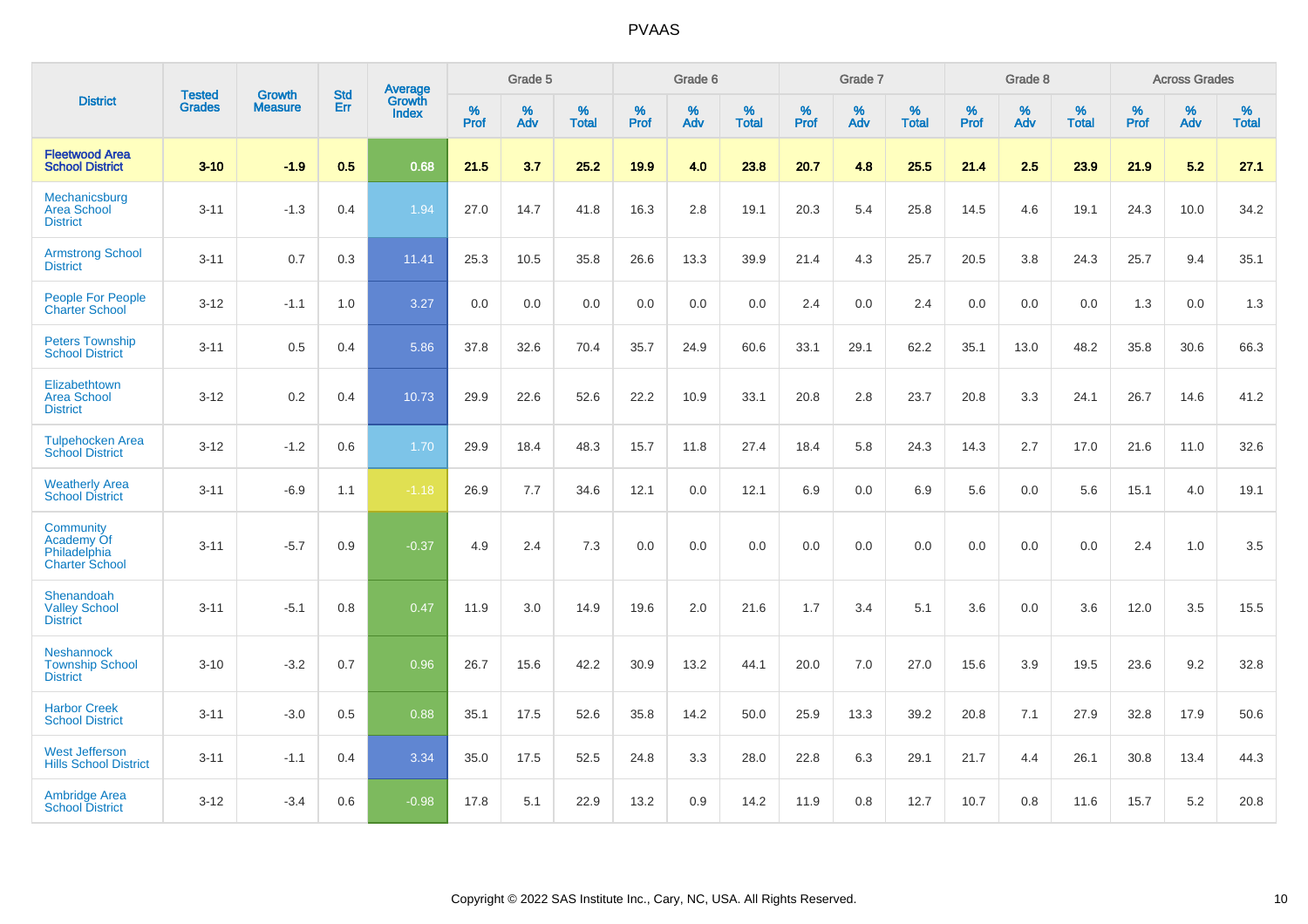|                                                                        | <b>Tested</b> | <b>Growth</b>  | <b>Std</b> | Average                       |              | Grade 5  |                   |           | Grade 6  |                   |           | Grade 7  |                   |           | Grade 8  |                   |           | <b>Across Grades</b> |                   |
|------------------------------------------------------------------------|---------------|----------------|------------|-------------------------------|--------------|----------|-------------------|-----------|----------|-------------------|-----------|----------|-------------------|-----------|----------|-------------------|-----------|----------------------|-------------------|
| <b>District</b>                                                        | <b>Grades</b> | <b>Measure</b> | Err        | <b>Growth</b><br><b>Index</b> | $\%$<br>Prof | %<br>Adv | %<br><b>Total</b> | %<br>Prof | %<br>Adv | %<br><b>Total</b> | %<br>Prof | %<br>Adv | %<br><b>Total</b> | %<br>Prof | %<br>Adv | %<br><b>Total</b> | %<br>Prof | %<br>Adv             | %<br><b>Total</b> |
| <b>Fleetwood Area</b><br><b>School District</b>                        | $3 - 10$      | $-1.9$         | 0.5        | 0.68                          | 21.5         | 3.7      | 25.2              | 19.9      | 4.0      | 23.8              | 20.7      | 4.8      | 25.5              | 21.4      | 2.5      | 23.9              | 21.9      | 5.2                  | 27.1              |
| <b>Lincoln Park</b><br><b>Performing Arts</b><br><b>Charter School</b> | $7 - 11$      | $-4.4$         | 1.0        | $-0.45$                       |              |          |                   |           |          |                   | 33.9      | 5.4      | 39.3              | 11.5      | 3.4      | 14.9              | 20.3      | 4.2                  | 24.5              |
| <b>Lakeland School</b><br><b>District</b>                              | $3 - 11$      | $-2.1$         | 0.6        | 0.56                          | 29.3         | 2.7      | 32.0              | 25.5      | 6.4      | 31.9              | 26.9      | 4.8      | 31.7              | 5.7       | 0.0      | 5.7               | 24.0      | 5.5                  | 29.5              |
| <b>Penn Cambria</b><br><b>School District</b>                          | $3 - 11$      | $-1.7$         | 0.6        | 3.05                          | 23.8         | 1.8      | 25.7              | 20.6      | 2.0      | 22.6              | 12.3      | 0.0      | 12.3              | 11.8      | 1.6      | 13.4              | 18.9      | 3.5                  | 22.5              |
| <b>Collegium Charter</b><br>School                                     | $3 - 10$      | $-1.0$         | 0.4        | 2.29                          | 15.6         | 3.0      | 18.6              | 10.6      | 1.1      | 11.6              | 8.0       | 2.3      | 10.3              | 7.6       | 2.8      | 10.3              | 14.4      | 3.4                  | 17.8              |
| <b>Wyoming Valley</b><br>West School<br><b>District</b>                | $3 - 11$      | $-0.6$         | 0.5        | 1.83                          | 9.2          | 2.7      | 11.9              | 13.8      | 2.1      | 15.9              | 10.8      | 0.0      | 10.8              | 10.5      | 2.9      | 13.4              | 11.8      | 2.4                  | 14.3              |
| <b>Millersburg Area</b><br><b>School District</b>                      | $3 - 11$      | $-2.3$         | 0.8        | 3.45                          | 37.2         | 19.6     | 56.9              | 15.1      | 3.8      | 18.9              | 18.8      | 1.6      | 20.3              | 8.1       | 1.6      | 9.7               | 23.6      | 9.2                  | 32.8              |
| <b>Propel Charter</b><br>School - East                                 | $3 - 8$       | $-4.2$         | 1.0        | 1.61                          | 2.5          | 0.0      | 2.5               | 11.4      | 0.0      | 11.4              | 9.4       | 3.1      | 12.5              | 0.0       | 0.0      | 0.0               | 9.4       | 0.5                  | 9.9               |
| <b>West Allegheny</b><br><b>School District</b>                        | $3 - 12$      | 1.0            | 0.4        | 10.83                         | 32.7         | 40.9     | 73.6              | 33.6      | 21.4     | 55.0              | 27.5      | 20.6     | 48.1              | 23.4      | 11.2     | 34.6              | 31.3      | 30.8                 | 62.1              |
| <b>Wyalusing Area</b><br><b>School District</b>                        | $3 - 12$      | 1.6            | 0.6        | 7.67                          | 12.0         | 4.8      | 16.9              | 17.8      | 4.0      | 21.8              | 14.6      | 7.9      | 22.5              | 9.6       | 1.0      | 10.6              | 16.5      | 5.1                  | 21.5              |
| <b>Palisades School</b><br><b>District</b>                             | $3 - 11$      | 1.0            | 0.6        | 4.66                          | 33.3         | 16.7     | 50.0              | 27.6      | 4.1      | 31.6              | 32.4      | 6.9      | 39.2              | 19.3      | 1.1      | 20.4              | 31.4      | 13.6                 | 45.0              |
| <b>West Shore School</b><br><b>District</b>                            | $3 - 12$      | $-1.6$         | 0.3        | $-1.96$                       | 26.7         | 11.3     | 38.1              | 24.5      | 4.3      | 28.8              | 13.5      | 7.4      | 20.9              | 16.1      | 7.2      | 23.3              | 22.8      | 10.8                 | 33.5              |
| <b>South Allegheny</b><br><b>School District</b>                       | $3 - 11$      | $-5.4$         | 0.9        | $-1.61$                       | 25.9         | 1.7      | 27.6              | 2.0       | 2.0      | 4.1               | 7.9       | 2.6      | 10.5              | 12.5      | 2.5      | 15.0              | 16.9      | 2.7                  | 19.6              |
| <b>New Kensington-</b><br><b>Arnold School</b><br><b>District</b>      | $3 - 11$      | $-1.9$         | 0.6        | 6.23                          | 9.1          | 0.9      | 10.0              | 12.5      | 5.8      | 18.3              | 4.4       | $0.0\,$  | 4.4               | 1.2       | 0.0      | 1.2               | 11.4      | 2.6                  | 14.0              |
| <b>East Allegheny</b><br><b>School District</b>                        | $3 - 11$      | $-3.9$         | 0.7        | $-0.28$                       | 9.1          | 3.4      | 12.5              | 8.5       | 2.4      | 11.0              | 13.8      | 0.0      | 13.8              | 5.8       | 0.0      | 5.8               | 9.0       | 2.1                  | 11.1              |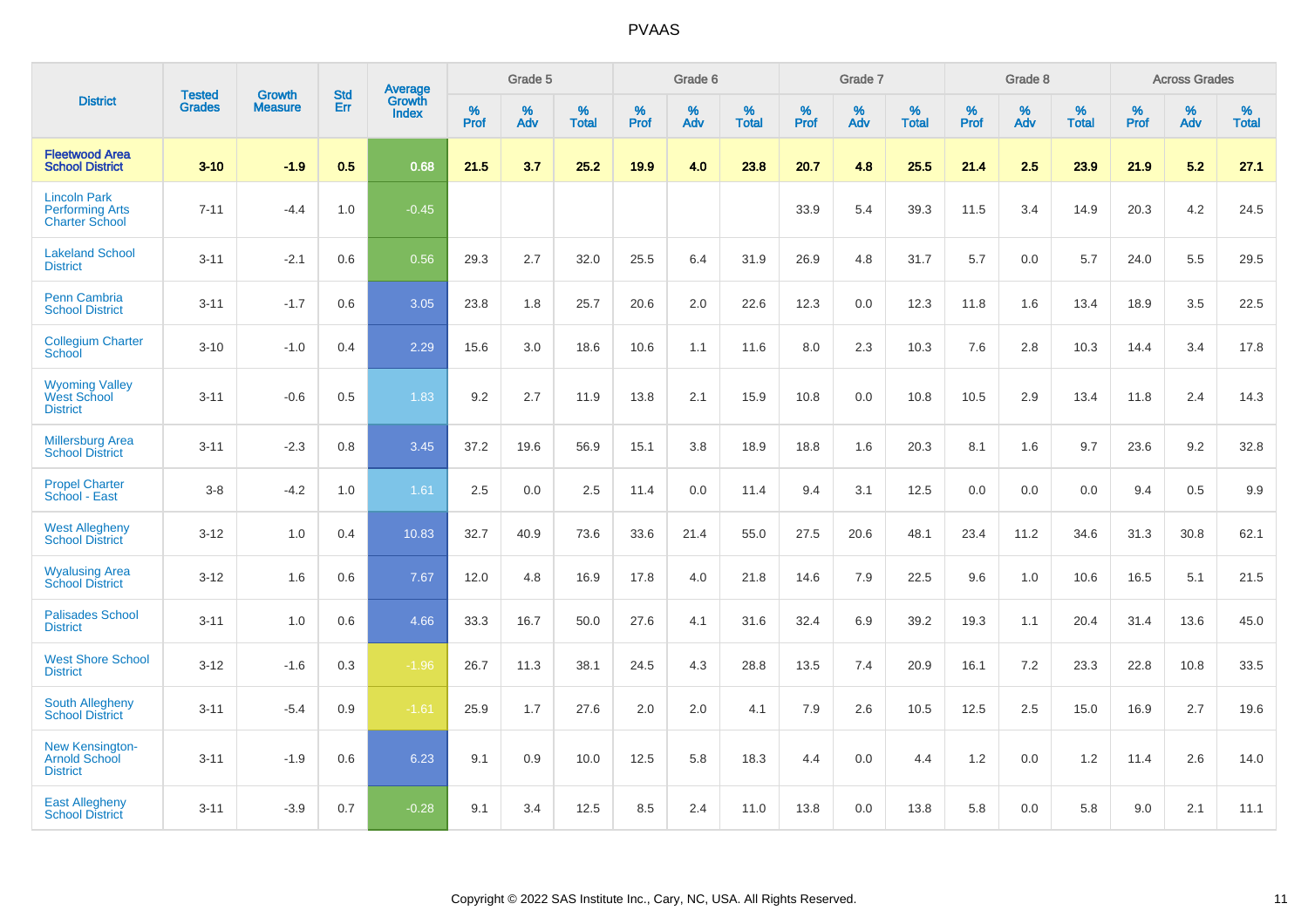|                                                           | <b>Tested</b> | <b>Growth</b>  | <b>Std</b> | Average                |                     | Grade 5  |                   |                     | Grade 6  |                   |              | Grade 7  |                   |                     | Grade 8  |                   |                     | <b>Across Grades</b> |                   |
|-----------------------------------------------------------|---------------|----------------|------------|------------------------|---------------------|----------|-------------------|---------------------|----------|-------------------|--------------|----------|-------------------|---------------------|----------|-------------------|---------------------|----------------------|-------------------|
| <b>District</b>                                           | <b>Grades</b> | <b>Measure</b> | Err        | Growth<br><b>Index</b> | $\%$<br><b>Prof</b> | %<br>Adv | %<br><b>Total</b> | $\%$<br><b>Prof</b> | %<br>Adv | %<br><b>Total</b> | $\%$<br>Prof | %<br>Adv | %<br><b>Total</b> | $\%$<br><b>Prof</b> | %<br>Adv | %<br><b>Total</b> | $\%$<br><b>Prof</b> | %<br>Adv             | %<br><b>Total</b> |
| <b>Fleetwood Area</b><br><b>School District</b>           | $3 - 10$      | $-1.9$         | 0.5        | 0.68                   | 21.5                | 3.7      | 25.2              | 19.9                | 4.0      | 23.8              | 20.7         | 4.8      | 25.5              | 21.4                | 2.5      | 23.9              | 21.9                | 5.2                  | 27.1              |
| <b>Steel Valley</b><br><b>School District</b>             | $3 - 11$      | $-2.8$         | 0.7        | 4.51                   | 12.0                | 2.4      | 14.5              | 11.3                | 6.4      | 17.7              | 18.1         | 4.8      | 22.9              | 9.5                 | 4.0      | 13.5              | 18.3                | $7.3$                | 25.6              |
| <b>Schuylkill Haven</b><br>Area School<br><b>District</b> | $3 - 11$      | $-3.0$         | 0.7        | 2.62                   | 11.9                | 1.2      | 13.1              | 4.9                 | 1.2      | 6.2               | 20.0         | 4.2      | 24.2              | 5.8                 | 0.0      | 5.8               | 17.6                | 5.5                  | 23.1              |
| <b>Abington Heights</b><br><b>School District</b>         | $3 - 11$      | $-1.7$         | 0.5        | 0.31                   | 29.2                | 13.3     | 42.5              | 21.1                | 6.7      | 27.8              | 31.5         | 7.9      | 39.4              |                     |          |                   | 30.5                | 14.3                 | 44.8              |
| <b>Fairview School</b><br><b>District</b>                 | $3 - 11$      | $-0.6$         | 0.5        | 3.58                   | 31.8                | 12.7     | 44.4              | 24.8                | 11.3     | 36.1              | 29.4         | 11.6     | 41.1              | 30.8                | 12.0     | 42.9              | 32.4                | 15.4                 | 47.7              |
| Dover Area School<br><b>District</b>                      | $3 - 12$      | $-1.9$         | 0.4        | 0.24                   | 24.5                | 8.2      | 32.7              | 24.5                | 3.6      | 28.1              | 22.4         | 9.0      | 31.4              | 14.1                | 6.2      | 20.3              | 24.8                | 10.2                 | 35.0              |
| <b>Mifflin County</b><br><b>School District</b>           | $3 - 11$      | 1.8            | 0.3        | 8.99                   | 26.6                | 10.4     | 37.0              | 13.8                | 4.6      | 18.4              | 10.3         | 3.8      | 14.1              | 10.7                | 1.5      | 12.2              | 17.7                | 5.5                  | 23.2              |
| <b>Roberto Clemente</b><br><b>Charter School</b>          | $3 - 12$      | $-4.0$         | 0.9        | 1.79                   | 5.6                 | 0.0      | 5.6               | 0.0                 | 0.0      | 0.0               | 0.0          | 0.0      | 0.0               | 0.0                 | 0.0      | 0.0               | 3.0                 | 0.0                  | 3.0               |
| <b>Spring Grove Area</b><br><b>School District</b>        | $3 - 11$      | $-1.9$         | 0.4        | 1.46                   | 30.9                | 11.5     | 42.4              | 31.2                | 15.8     | 47.0              | 23.2         | 11.2     | 34.4              | 5.2                 | 3.2      | 8.4               | 26.1                | 15.4                 | 41.5              |
| <b>Garnet Valley</b><br><b>School District</b>            | $3 - 10$      | $-2.1$         | 0.4        | $-2.57$                | 26.5                | 22.8     | 49.3              | 30.8                | 18.2     | 49.0              | 28.0         | 20.7     | 48.7              | 21.5                | 10.3     | 31.8              | 29.2                | 18.6                 | 47.8              |
| Lampeter-<br><b>Strasburg School</b><br><b>District</b>   | $3 - 12$      | $-0.2$         | 0.4        | 3.38                   | 38.6                | 13.5     | 52.2              | 32.4                | 4.9      | 37.2              | 36.0         | 7.1      | 43.2              | 22.6                | 10.6     | 33.2              | 34.5                | 12.8                 | 47.4              |
| <b>Butler Area School</b><br><b>District</b>              | $3 - 11$      | 0.7            | 0.3        | 9.95                   | 36.3                | 13.7     | 50.0              | 23.1                | 5.4      | 28.5              | 15.2         | 9.0      | 24.2              | 16.4                | 9.0      | 25.4              | 25.4                | 11.6                 | 37.0              |
| <b>Cornell School</b><br><b>District</b>                  | $3 - 11$      | $-3.1$         | 1.1        | 4.74                   | 10.0                | 6.7      | 16.7              | 14.0                | 0.0      | 14.0              | $7.7$        | 0.0      | 7.7               | 0.0                 | 0.0      | 0.0               | 12.2                | 2.8                  | 15.0              |
| <b>South Middleton</b><br><b>School District</b>          | $3 - 11$      | $-1.1$         | 0.5        | 2.74                   | 28.8                | 22.7     | 51.5              | 23.8                | 4.0      | 27.8              | 20.7         | 7.1      | 27.8              | 16.8                | 9.2      | 26.0              | 25.9                | 15.1                 | 41.0              |
| Wissahickon<br><b>School District</b>                     | $3 - 10$      | $-0.4$         | 0.3        | 4.99                   | 32.3                | 30.1     | 62.4              | 34.5                | 16.2     | 50.7              | 31.3         | 19.5     | 50.8              | 20.0                | 17.9     | 37.9              | 30.3                | 27.2                 | 57.4              |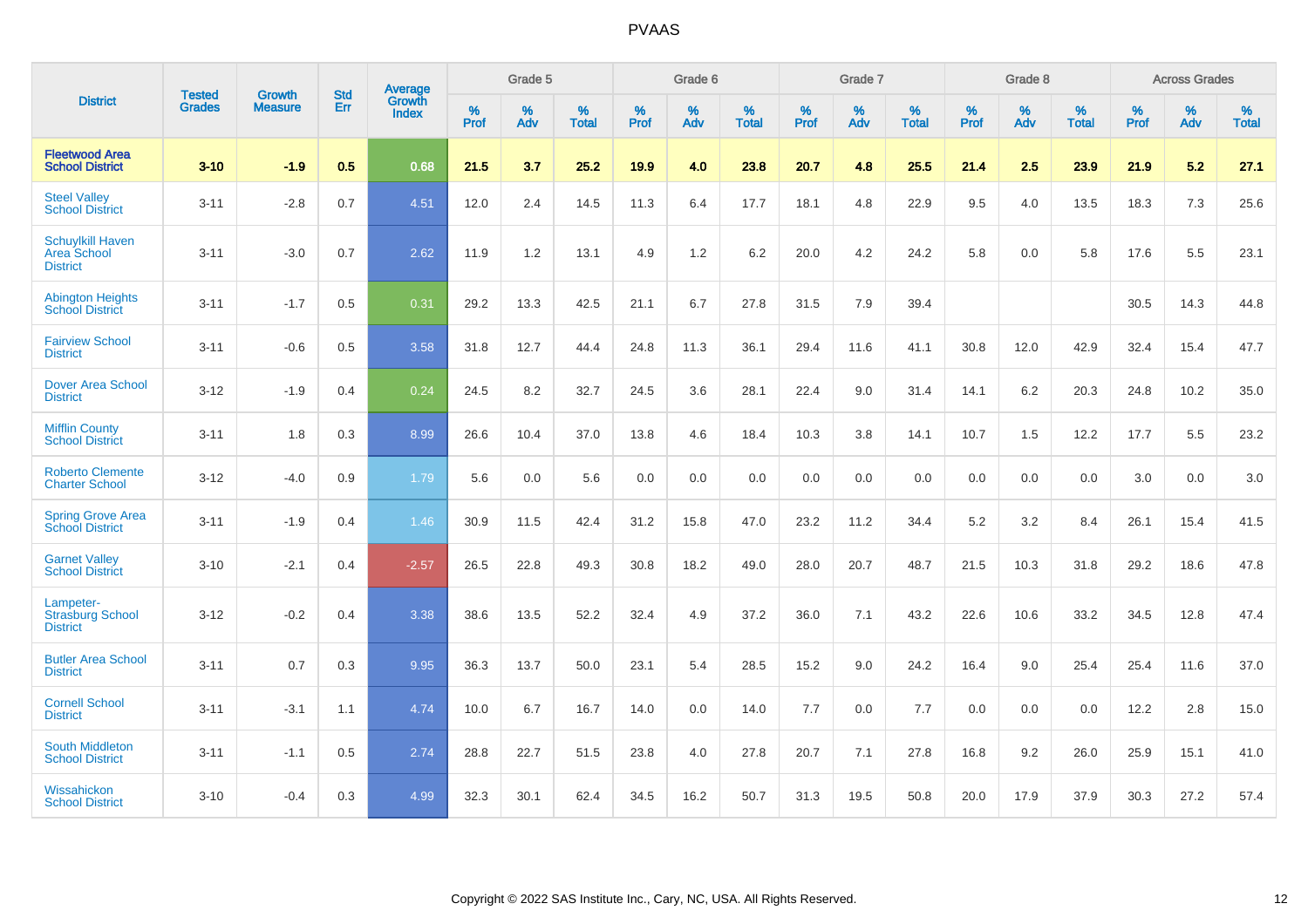|                                                                          |                                |                                 | <b>Std</b> |                                   |                     | Grade 5  |                   |              | Grade 6  |                   |           | Grade 7  |                   |           | Grade 8  |                   |              | <b>Across Grades</b> |                   |
|--------------------------------------------------------------------------|--------------------------------|---------------------------------|------------|-----------------------------------|---------------------|----------|-------------------|--------------|----------|-------------------|-----------|----------|-------------------|-----------|----------|-------------------|--------------|----------------------|-------------------|
| <b>District</b>                                                          | <b>Tested</b><br><b>Grades</b> | <b>Growth</b><br><b>Measure</b> | Err        | <b>Average</b><br>Growth<br>Index | $\%$<br><b>Prof</b> | %<br>Adv | %<br><b>Total</b> | $\%$<br>Prof | %<br>Adv | %<br><b>Total</b> | %<br>Prof | %<br>Adv | %<br><b>Total</b> | %<br>Prof | %<br>Adv | %<br><b>Total</b> | $\%$<br>Prof | %<br>Adv             | %<br><b>Total</b> |
| <b>Fleetwood Area</b><br><b>School District</b>                          | $3 - 10$                       | $-1.9$                          | 0.5        | 0.68                              | 21.5                | 3.7      | 25.2              | 19.9         | 4.0      | 23.8              | 20.7      | 4.8      | 25.5              | 21.4      | 2.5      | 23.9              | 21.9         | 5.2                  | 27.1              |
| <b>Lehigh Valley</b><br><b>Academy Regional</b><br><b>Charter School</b> | $3 - 11$                       | $-3.0$                          | 0.5        | $-1.04$                           | 22.5                | 7.5      | 30.0              | 16.4         | 3.1      | 19.5              | 7.4       | 1.8      | 9.3               | 5.5       | 0.9      | 6.4               | 17.4         | 4.4                  | 21.8              |
| <b>Southern York</b><br><b>County School</b><br><b>District</b>          | $3 - 11$                       | $-0.3$                          | 0.5        | 7.16                              | 25.6                | 7.0      | 32.7              | 36.1         | 8.9      | 45.0              | 18.8      | 5.4      | 24.3              | 11.5      | 3.0      | 14.5              | 25.1         | 8.0                  | 33.0              |
| <b>Central Greene</b><br><b>School District</b>                          | $3 - 11$                       | $-1.8$                          | 0.6        | 2.52                              | 16.5                | 2.9      | 19.4              | 17.1         | 0.0      | 17.1              | 11.7      | 5.8      | 17.5              | 9.3       | 0.9      | 10.2              | 14.7         | 3.7                  | 18.4              |
| <b>Blairsville-</b><br><b>Saltsburg School</b><br><b>District</b>        | $3 - 11$                       | $-2.7$                          | 0.6        | 2.20                              | 28.9                | 20.6     | 49.5              | 15.4         | 9.9      | 25.3              | 19.4      | 8.2      | 27.6              | 18.8      | 8.2      | 27.1              | 22.2         | 12.6                 | 34.8              |
| <b>Upper Merion Area</b><br><b>School District</b>                       | $3 - 11$                       | $-1.3$                          | 0.4        | 3.72                              | 34.4                | 16.7     | 51.1              | 27.9         | 11.7     | 39.6              | 26.4      | 7.1      | 33.5              | 11.7      | 7.8      | 19.4              | 26.8         | 17.0                 | 43.8              |
| <b>Upper Darby</b><br><b>School District</b>                             | $3 - 12$                       | $-0.4$                          | 0.3        | 5.21                              | 12.6                | 3.0      | 15.6              | 6.9          | 0.7      | 7.6               | 5.4       | 2.9      | 8.3               | 7.5       | 1.4      | 8.8               | 10.5         | 2.2                  | 12.8              |
| <b>Moniteau School</b><br><b>District</b>                                | $3 - 11$                       | $-2.7$                          | 0.7        | $-0.13$                           | 32.5                | 8.4      | 41.0              | 22.9         | 8.4      | 31.3              | 11.0      | 2.4      | 13.4              | 11.1      | 0.0      | 11.1              | 23.7         | 9.2                  | 32.9              |
| <b>York Academy</b><br><b>Regional Charter</b><br>School                 | $3 - 11$                       | $-4.4$                          | 0.8        | 1.08                              | 10.0                | 11.7     | 21.7              | 13.6         | 6.8      | 20.3              | 7.3       | 5.4      | 12.7              | 19.3      | 0.0      | 19.3              | 18.4         | 9.5                  | 27.9              |
| <b>Propel Charter</b><br>School-Montour                                  | $3 - 10$                       | $-2.8$                          | 0.7        | 1.07                              | 4.9                 | 1.6      | 6.6               | 4.6          | 0.0      | 4.6               | 3.1       | 0.0      | 3.1               | 3.2       | 0.0      | 3.2               | 4.8          | 1.6                  | 6.4               |
| <b>North Allegheny</b><br><b>School District</b>                         | $3 - 11$                       | 0.3                             | 0.3        | 4.51                              | 38.5                | 35.1     | 73.5              | 35.2         | 13.4     | 48.6              | 31.8      | 23.8     | 55.6              | 25.9      | 16.5     | 42.4              | 34.1         | 26.8                 | 60.9              |
| <b>South Fayette</b><br><b>Township School</b><br><b>District</b>        | $3 - 11$                       | 0.2                             | 0.4        | 6.88                              | 37.5                | 23.5     | 61.0              | 40.8         | 18.4     | 59.2              | 35.5      | 24.3     | 59.8              | 30.9      | 20.9     | 51.8              | 35.4         | 28.3                 | 63.7              |
| <b>Chichester School</b><br><b>District</b>                              | $3 - 11$                       | $-3.7$                          | 0.7        | 1.84                              | 6.7                 | 1.1      | 7.9               | 6.8          | 2.7      | 9.5               | 5.0       | 6.2      | 11.2              | 4.2       | 0.0      | 4.2               | 9.0          | 3.2                  | 12.2              |
| <b>Valley View School</b><br><b>District</b>                             | $3 - 11$                       | $-2.3$                          | 0.8        | 1.14                              | 26.2                | 0.9      | 27.1              | 5.8          | 1.2      | 6.9               | 9.8       | 2.4      | 12.2              | 7.9       | 0.0      | 7.9               | 18.2         | 2.7                  | 20.9              |
| <b>Mid Valley School</b><br><b>District</b>                              | $3 - 10$                       | 1.5                             | 0.6        | 5.23                              | 22.9                | 10.4     | 33.3              | 15.0         | 2.4      | 17.3              | 15.3      | 0.0      | 15.3              | 6.7       | 0.7      | 7.4               | 17.5         | 4.6                  | 22.0              |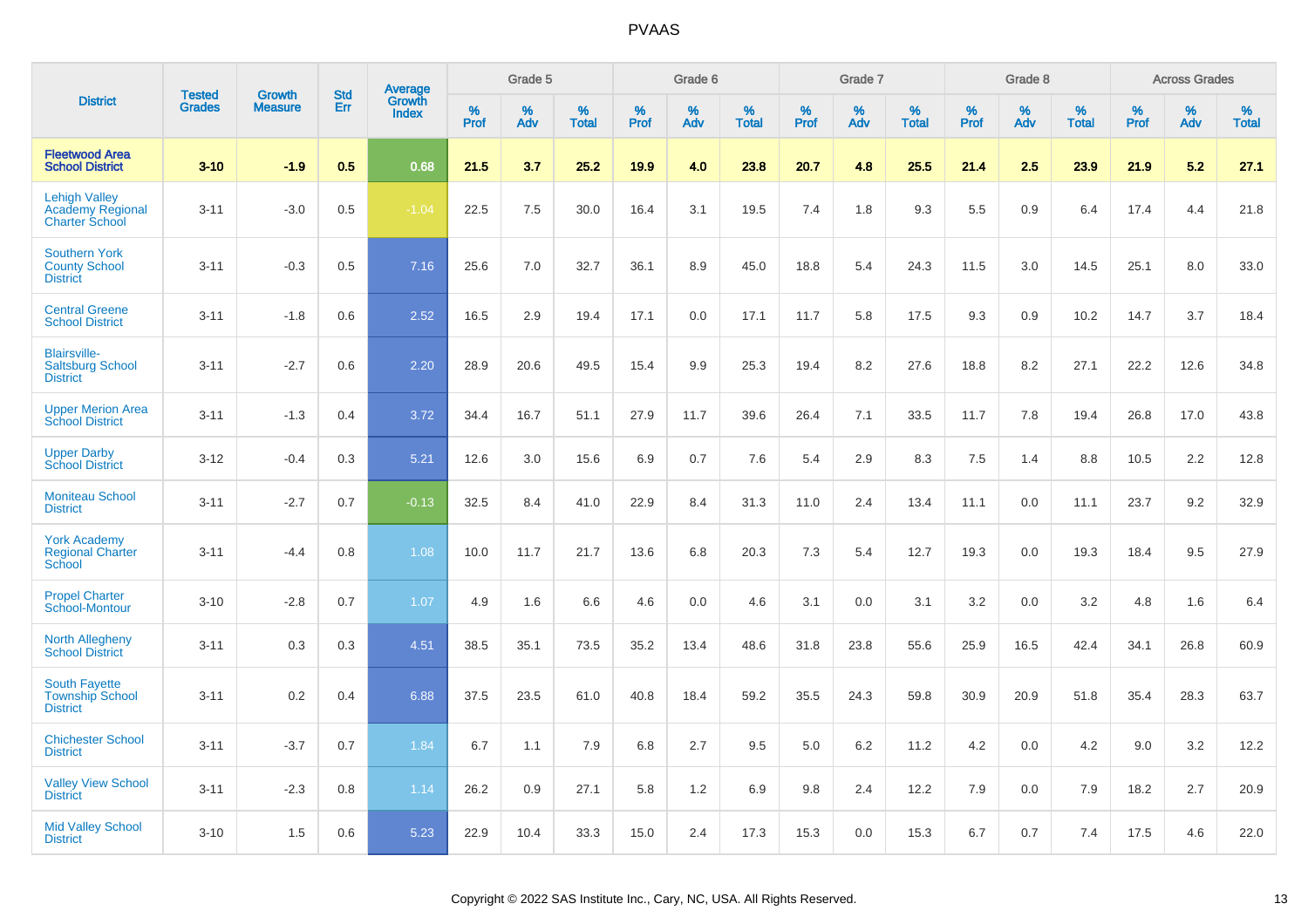|                                                              | <b>Tested</b> | <b>Growth</b>  | <b>Std</b> |                                          |              | Grade 5  |                   |              | Grade 6  |                   |              | Grade 7  |                   |              | Grade 8  |                   |              | <b>Across Grades</b> |                   |
|--------------------------------------------------------------|---------------|----------------|------------|------------------------------------------|--------------|----------|-------------------|--------------|----------|-------------------|--------------|----------|-------------------|--------------|----------|-------------------|--------------|----------------------|-------------------|
| <b>District</b>                                              | <b>Grades</b> | <b>Measure</b> | Err        | <b>Average</b><br>Growth<br><b>Index</b> | $\%$<br>Prof | %<br>Adv | %<br><b>Total</b> | $\%$<br>Prof | %<br>Adv | %<br><b>Total</b> | $\%$<br>Prof | %<br>Adv | %<br><b>Total</b> | $\%$<br>Prof | %<br>Adv | %<br><b>Total</b> | $\%$<br>Prof | %<br>Adv             | %<br><b>Total</b> |
| <b>Fleetwood Area</b><br><b>School District</b>              | $3 - 10$      | $-1.9$         | 0.5        | 0.68                                     | 21.5         | 3.7      | 25.2              | 19.9         | 4.0      | 23.8              | 20.7         | 4.8      | 25.5              | 21.4         | 2.5      | 23.9              | 21.9         | 5.2                  | 27.1              |
| <b>Commodore Perry</b><br><b>School District</b>             | $3 - 11$      | $-5.2$         | 1.1        | 0.56                                     | 38.7         | 9.7      | 48.4              | 9.7          | 0.0      | 9.7               | 8.1          | 2.7      | 10.8              | 20.0         | 8.0      | 28.0              | 20.6         | 7.2                  | 27.8              |
| Northwood<br><b>Academy Charter</b><br><b>School</b>         | $3 - 8$       | $-3.7$         | 0.7        | $-0.69$                                  | 6.6          | 1.3      | 7.9               | 5.2          | 0.0      | 5.2               | 8.7          | 1.4      | 10.1              | 10.7         | 1.8      | 12.5              | 6.3          | 0.9                  | 7.2               |
| <b>Franklin Towne</b><br>Charter<br><b>Elementary School</b> | $3 - 8$       | $-6.2$         | 1.2        | $-2.25$                                  | 24.1         | 10.3     | 34.5              | 18.5         | 14.8     | 33.3              | 14.3         | 3.6      | 17.9              | 4.6          | 0.0      | 4.6               | 24.3         | 9.6                  | 33.9              |
| <b>North Star School</b><br><b>District</b>                  | $3 - 11$      | $-2.8$         | 0.7        | $-0.18$                                  | 12.5         | 12.5     | 25.0              | 23.4         | 4.7      | 28.1              | 11.1         | 1.4      | 12.5              | 14.1         | 2.2      | 16.3              | 22.6         | 10.0                 | 32.6              |
| Spring-Ford Area<br><b>School District</b>                   | $3 - 11$      | 1.6            | 0.3        | 9.56                                     | 36.6         | 13.0     | 49.6              | 33.2         | 16.5     | 49.7              | 34.3         | 16.3     | 50.6              | 23.1         | 9.8      | 32.9              | 34.2         | 19.2                 | 53.4              |
| <b>Propel Charter</b><br>School-Pitcairn                     | $3 - 8$       | $-5.7$         | 1.1        | $-1.88$                                  | 0.0          | 0.0      | 0.0               | 7.4          | 0.0      | 7.4               | 0.0          | 0.0      | 0.0               | 0.0          | 0.0      | 0.0               | 5.5          | 0.0                  | 5.5               |
| Pocono Mountain<br><b>School District</b>                    | $3 - 12$      | $-3.0$         | 0.6        | 0.33                                     | 23.9         | 8.1      | 32.0              | 12.4         | 4.3      | 16.7              | 10.6         | 3.5      | 14.2              | 7.8          | 2.9      | 10.8              | 18.3         | 6.6                  | 24.9              |
| 21st Century Cyber<br><b>Charter School</b>                  | $6 - 12$      | $-3.4$         | 0.7        | $-1.54$                                  |              |          |                   | 19.1         | 9.1      | 28.2              | 21.6         | 6.0      | 27.6              | 11.3         | 3.3      | 14.7              | 17.0         | 5.8                  | 22.8              |
| <b>Lakeview School</b><br><b>District</b>                    | $3 - 11$      | $-3.9$         | 0.8        | 0.54                                     | 28.6         | 18.4     | 46.9              | 30.0         | 7.1      | 37.1              | 22.2         | 1.6      | 23.8              | 21.0         | 1.6      | 22.6              | 28.3         | 13.3                 | 41.6              |
| <b>Norwin School</b><br><b>District</b>                      | $3 - 11$      | $-0.5$         | 0.3        | 3.82                                     | 31.7         | 25.2     | 56.9              | 37.2         | 20.7     | 58.0              | 42.6         | 14.9     | 57.4              | 32.4         | 5.4      | 37.7              | 36.5         | 21.0                 | 57.4              |
| <b>Conewago Valley</b><br><b>School District</b>             | $3 - 12$      | 1.2            | 0.4        | 6.92                                     | 26.3         | 8.6      | 35.0              | 29.9         | 10.6     | 40.5              | 19.9         | 3.8      | 23.6              | 17.4         | 1.1      | 18.4              | 25.3         | 8.6                  | 33.9              |
| Independence<br><b>Charter School</b>                        | $3 - 8$       | 1.4            | 0.7        | 5.93                                     | 13.7         | 4.1      | 17.8              | 26.8         | 4.9      | 31.7              | 21.0         | 4.9      | 25.9              | 24.1         | 8.6      | 32.8              | 19.7         | 7.2                  | 26.9              |
| <b>Williams Valley</b><br><b>School District</b>             | $3 - 11$      | 0.1            | 0.8        | 3.83                                     | 31.8         | 6.8      | 38.6              | 5.2          | 0.0      | 5.2               | 8.0          | 1.3      | 9.3               | 9.4          | 1.6      | 10.9              | 12.8         | 1.6                  | 14.4              |
| Rockwood Area<br><b>School District</b>                      | $3 - 11$      | $-2.1$         | 0.9        | 2.50                                     | 34.2         | 12.2     | 46.3              | 16.7         | 21.4     | 38.1              | 15.6         | 2.2      | 17.8              | 12.7         | 7.9      | 20.6              | 19.1         | 9.4                  | 28.5              |
| <b>Montoursville Area</b><br><b>School District</b>          | $3 - 12$      | $-1.9$         | 0.5        | $-0.02$                                  | 31.1         | 12.9     | 43.9              | 28.8         | 8.0      | 36.8              | 25.2         | 6.7      | 31.8              | 19.9         | 8.5      | 28.4              | 28.2         | 11.2                 | 39.4              |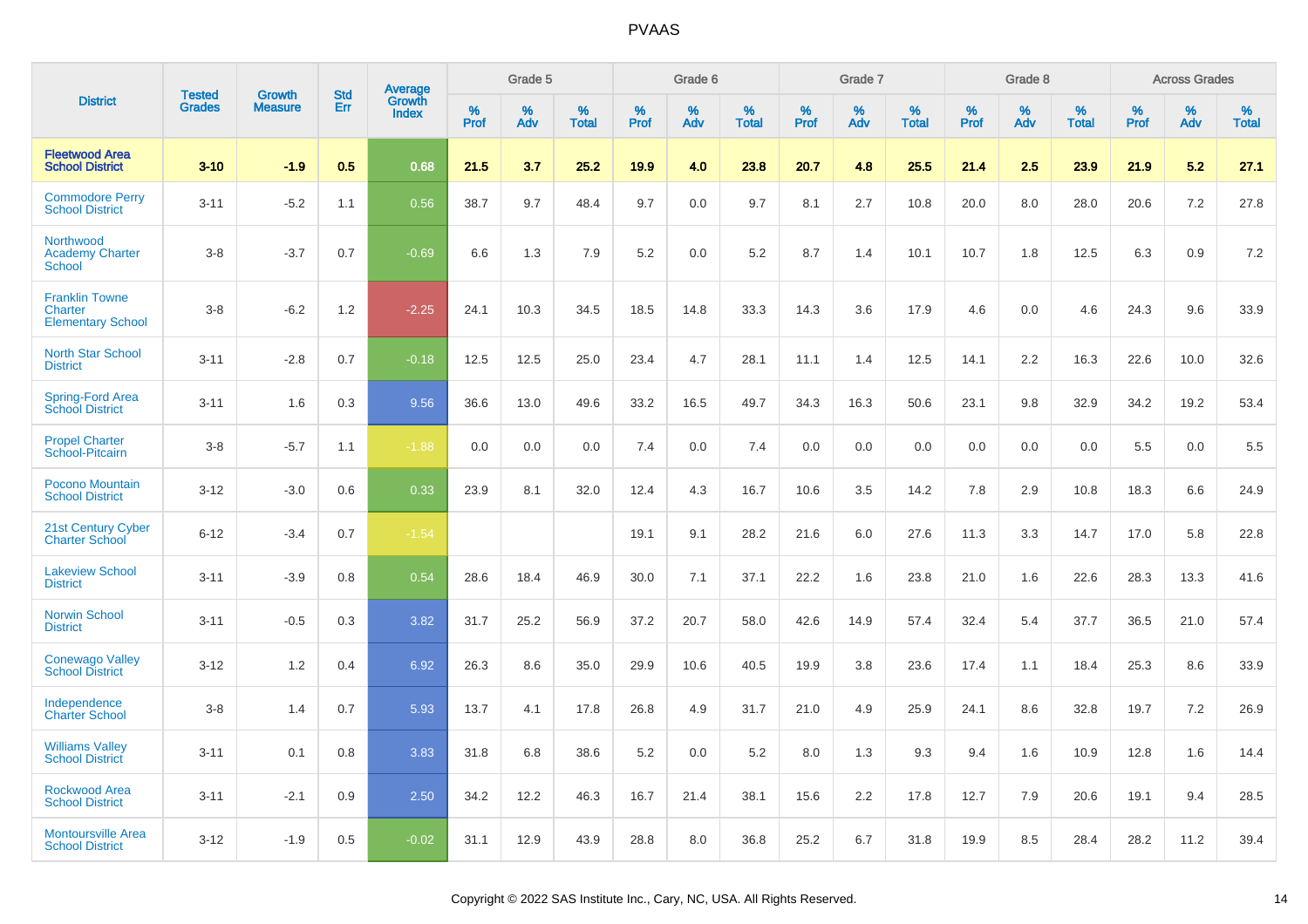|                                                                    | <b>Tested</b> | <b>Growth</b>  | <b>Std</b> | Average                |              | Grade 5  |                   |              | Grade 6  |                   |              | Grade 7  |                      |              | Grade 8  |                      |              | <b>Across Grades</b> |                   |
|--------------------------------------------------------------------|---------------|----------------|------------|------------------------|--------------|----------|-------------------|--------------|----------|-------------------|--------------|----------|----------------------|--------------|----------|----------------------|--------------|----------------------|-------------------|
| <b>District</b>                                                    | <b>Grades</b> | <b>Measure</b> | <b>Err</b> | Growth<br><b>Index</b> | $\%$<br>Prof | %<br>Adv | %<br><b>Total</b> | $\%$<br>Prof | %<br>Adv | %<br><b>Total</b> | $\%$<br>Prof | %<br>Adv | $\%$<br><b>Total</b> | $\%$<br>Prof | %<br>Adv | $\%$<br><b>Total</b> | $\%$<br>Prof | $\%$<br>Adv          | %<br><b>Total</b> |
| <b>Fleetwood Area</b><br><b>School District</b>                    | $3 - 10$      | $-1.9$         | 0.5        | 0.68                   | 21.5         | 3.7      | 25.2              | 19.9         | 4.0      | 23.8              | 20.7         | 4.8      | 25.5                 | 21.4         | 2.5      | 23.9                 | 21.9         | 5.2                  | 27.1              |
| <b>Jenkintown School</b><br><b>District</b>                        | $3 - 11$      | $-5.2$         | 1.0        | $-0.07$                | 35.4         | 12.5     | 47.9              | 18.9         | 8.1      | 27.0              | 16.0         | 0.0      | 16.0                 | 8.0          | 4.0      | 12.0                 | 29.0         | 16.2                 | 45.2              |
| <b>Pan American</b><br><b>Academy Charter</b><br><b>School</b>     | $3-8$         | 0.3            | 0.8        | 2.25                   | 1.7          | 0.0      | 1.7               | 2.3          | 0.0      | 2.3               | 3.4          | 0.0      | 3.4                  | 0.0          | 0.0      | 0.0                  | 2.4          | 0.3                  | 2.7               |
| <b>Green Woods</b><br><b>Charter School</b>                        | $3-8$         | $-0.3$         | 0.8        | 2.38                   | 16.7         | 3.3      | 20.0              | 27.1         | 11.9     | 39.0              | 16.1         | 5.4      | 21.4                 | 17.3         | 3.8      | 21.2                 | 21.3         | 8.3                  | 29.6              |
| <b>Mcguffey School</b><br><b>District</b>                          | $3 - 11$      | $-2.0$         | 0.6        | 2.55                   | 25.9         | 2.8      | 28.7              | 13.7         | 2.0      | 15.7              | 4.7          | 0.0      | 4.7                  | 5.6          | 3.2      | 8.9                  | 17.6         | 5.0                  | 22.6              |
| <b>Upper Moreland</b><br><b>Township School</b><br><b>District</b> | $3 - 11$      | $-0.1$         | 0.4        | 4.58                   | 28.5         | 10.6     | 39.1              | 16.1         | 10.8     | 26.9              | 21.7         | 10.6     | 32.3                 | 18.9         | 12.1     | 31.1                 | 23.9         | 11.6                 | 35.5              |
| <b>Belmont Charter</b><br><b>School</b>                            | $3 - 10$      | $-0.8$         | 0.8        | 2.15                   | 1.6          | 0.0      | 1.6               | 4.0          | 0.0      | 4.0               | 0.0          | 0.0      | 0.0                  | 5.6          | 0.0      | 5.6                  | 2.8          | 0.6                  | 3.4               |
| <b>Big Beaver Falls</b><br>Area School<br><b>District</b>          | $3 - 11$      | $-1.7$         | 0.6        | 1.44                   | 19.6         | 2.0      | 21.6              | 5.4          | 0.9      | 6.4               | 8.3          | 1.0      | 9.4                  | 1.0          | 1.0      | 2.1                  | 12.5         | 1.1                  | 13.6              |
| <b>Innovative Arts</b><br><b>Academy Charter</b><br><b>School</b>  | $6 - 11$      | $-1.5$         | 0.8        | 5.73                   |              |          |                   | 0.0          | 0.0      | 0.0               | 0.0          | 0.0      | 0.0                  | 3.4          | 0.0      | 3.4                  | 1.4          | 0.0                  | 1.4               |
| <b>Fort Cherry School</b><br><b>District</b>                       | $3 - 10$      | $-3.8$         | 0.8        | $-0.22$                | 19.3         | 19.3     | 38.6              | 29.8         | 8.8      | 38.6              | 14.3         | 5.4      | 19.6                 | 9.3          | 4.6      | 14.0                 | 21.9         | 9.6                  | 31.5              |
| <b>Chartiers-Houston</b><br><b>School District</b>                 | $3 - 10$      | $-2.5$         | 0.7        | 1.15                   | 25.6         | 12.2     | 37.8              | 35.1         | 2.6      | 37.7              | 20.5         | 1.3      | 21.8                 | 18.3         | 5.6      | 23.9                 | 28.7         | 8.2                  | 36.9              |
| <b>First Philadelphia</b><br>Preparatory<br><b>Charter School</b>  | $3 - 8$       | $-2.3$         | 0.6        | 1.67                   | 1.2          | 0.0      | 1.2               | 1.1          | 0.0      | 1.1               | 1.3          | 0.0      | 1.3                  | 4.0          | 0.0      | 4.0                  | 2.4          | 0.0                  | 2.4               |
| <b>Western Wayne</b><br><b>School District</b>                     | $3 - 11$      | $-2.5$         | 0.6        | 0.99                   | 28.3         | 9.4      | 37.7              | 18.7         | 0.9      | 19.6              | 21.6         | 2.9      | 24.5                 | 14.1         | 5.4      | 19.6                 | 23.6         | 9.6                  | 33.2              |
| Altoona Area<br><b>School District</b>                             | $3 - 12$      | $-0.5$         | 0.3        | 1.50                   | 24.7         | 8.0      | 32.7              | 17.8         | 5.2      | 23.0              | 14.6         | 4.9      | 19.5                 | 15.8         | 4.3      | 20.1                 | 19.6         | 6.6                  | 26.2              |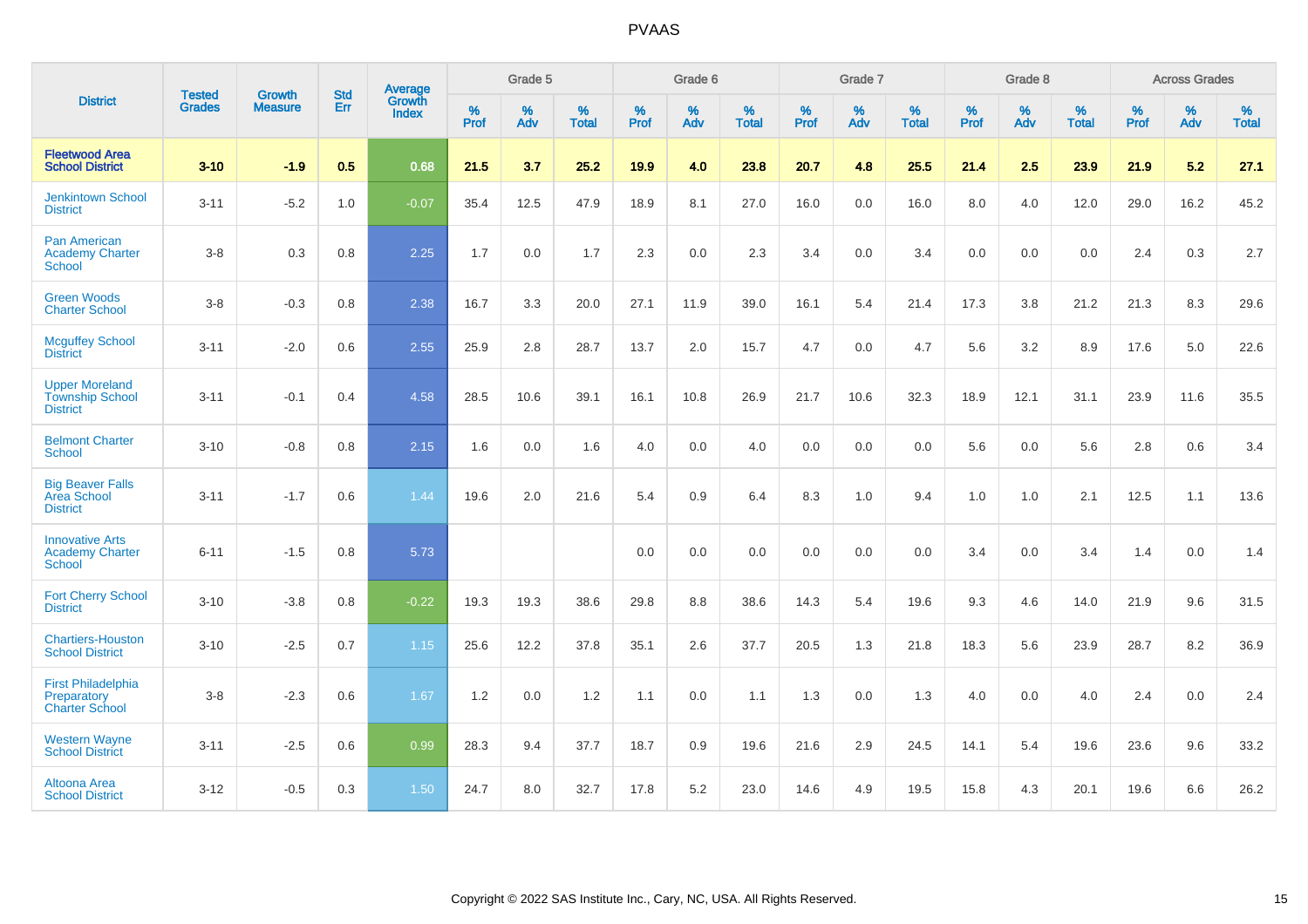|                                                                       | <b>Tested</b> | <b>Growth</b>  | <b>Std</b> | Average                |              | Grade 5  |                   |              | Grade 6  |                   |           | Grade 7  |                   |           | Grade 8  |                   |              | <b>Across Grades</b> |                   |
|-----------------------------------------------------------------------|---------------|----------------|------------|------------------------|--------------|----------|-------------------|--------------|----------|-------------------|-----------|----------|-------------------|-----------|----------|-------------------|--------------|----------------------|-------------------|
| <b>District</b>                                                       | <b>Grades</b> | <b>Measure</b> | Err        | Growth<br><b>Index</b> | $\%$<br>Prof | %<br>Adv | %<br><b>Total</b> | $\%$<br>Prof | %<br>Adv | %<br><b>Total</b> | %<br>Prof | %<br>Adv | %<br><b>Total</b> | %<br>Prof | %<br>Adv | %<br><b>Total</b> | $\%$<br>Prof | %<br>Adv             | %<br><b>Total</b> |
| <b>Fleetwood Area</b><br><b>School District</b>                       | $3 - 10$      | $-1.9$         | 0.5        | 0.68                   | 21.5         | 3.7      | 25.2              | 19.9         | 4.0      | 23.8              | 20.7      | 4.8      | 25.5              | 21.4      | 2.5      | 23.9              | 21.9         | 5.2                  | 27.1              |
| <b>Southern</b><br><b>Huntingdon County</b><br><b>School District</b> | $3 - 11$      | $-2.5$         | 0.7        | $-0.14$                | 18.8         | 10.1     | 29.0              | 9.0          | 1.3      | 10.3              | 10.1      | 1.1      | 11.2              | 6.1       | 0.0      | 6.1               | 15.5         | 3.9                  | 19.4              |
| <b>New Brighton Area</b><br><b>School District</b>                    | $3 - 11$      | $-2.4$         | 0.6        | 1.31                   | 18.0         | 1.1      | 19.1              | 7.9          | 0.0      | 7.9               | 8.9       | 3.0      | 11.9              | 4.8       | 1.0      | 5.8               | 11.1         | 1.9                  | 13.0              |
| <b>Northampton Area</b><br><b>School District</b>                     | $3 - 11$      | $-3.1$         | 0.7        | 0.02                   | 28.5         | 9.3      | 37.8              | 23.7         | 5.3      | 29.0              | 18.7      | 5.3      | 24.0              | 13.3      | 1.7      | 15.0              | 29.6         | 9.8                  | 39.4              |
| Philadelphia<br><b>Performing Arts</b><br><b>Charter School</b>       | $3-9$         | $-0.4$         | 0.7        | 4.01                   | 19.2         | 9.0      | 28.2              | 19.6         | 3.6      | 23.2              | 23.0      | 14.9     | 37.9              | 18.0      | 8.0      | 26.0              | 25.2         | 9.7                  | 34.9              |
| <b>Oxford Area</b><br><b>School District</b>                          | $3 - 11$      | 2.0            | 0.4        | 10.25                  | 24.0         | 8.0      | 32.0              | 28.3         | 7.3      | 35.6              | 20.2      | 9.9      | 30.0              | 11.5      | 5.5      | 17.0              | 21.8         | 8.2                  | 30.0              |
| <b>Hazleton Area</b><br><b>School District</b>                        | $3 - 11$      | $-0.5$         | 0.4        | 1.77                   | 5.8          | 1.7      | 7.5               | 5.2          | 1.1      | 6.3               | 2.8       | 0.5      | 3.3               | 6.6       | 0.6      | 7.1               | 6.4          | 1.2                  | 7.7               |
| <b>Wallingford-</b><br>Swarthmore<br><b>School District</b>           | $3 - 10$      | 0.4            | 0.4        | 8.13                   | 38.3         | 33.9     | 72.2              | 29.9         | 20.5     | 50.4              | 27.6      | 17.6     | 45.3              | 29.4      | 14.7     | 44.2              | 33.9         | 27.8                 | 61.7              |
| <b>Coatesville Area</b><br><b>School District</b>                     | $3 - 11$      | $-0.5$         | 0.4        | 1.87                   | 14.8         | 4.8      | 19.6              | 8.5          | 0.0      | 8.5               | $8.9\,$   | 1.3      | 10.1              | 6.9       | 0.5      | 7.4               | 10.9         | 3.9                  | 14.8              |
| <b>Jim Thorpe Area</b><br><b>School District</b>                      | $3 - 11$      | $-2.3$         | 0.6        | 0.76                   | 14.1         | 1.0      | 15.2              | 12.3         | 0.9      | 13.2              | 9.2       | 8.5      | 17.7              | 10.0      | 1.5      | 11.5              | 14.9         | 4.3                  | 19.2              |
| Pennsylvania<br><b>Leadership Charter</b><br><b>School</b>            | $3 - 11$      | $-1.4$         | 0.5        | 2.15                   | 24.7         | 11.5     | 36.2              | 24.9         | 6.4      | 31.2              | 13.4      | 19.6     | 33.0              | 16.7      | 6.2      | 22.9              | 23.9         | 12.4                 | 36.4              |
| <b>Ad Prima Charter</b><br><b>School</b>                              | $3-8$         | 1.5            | 0.8        | 4.76                   | 8.3          | 0.0      | 8.3               | 15.7         | 0.0      | 15.7              | 8.2       | 1.6      | 9.8               | 9.8       | 1.6      | 11.5              | 10.9         | 0.7                  | 11.6              |
| <b>Clarion-Limestone</b><br><b>Area School</b><br><b>District</b>     | $3 - 12$      | $-1.1$         | 0.9        | 4.00                   | 40.0         | 27.3     | 67.3              | 36.5         | 5.8      | 42.3              | 27.9      | 11.6     | 39.5              | 7.8       | 3.9      | 11.8              | 28.4         | 13.2                 | 41.6              |
| <b>Freeport Area</b><br><b>School District</b>                        | $3 - 10$      | 0.9            | 0.5        | 6.32                   | 30.5         | 9.9      | 40.5              | 26.6         | 15.3     | 41.9              | 34.3      | 12.7     | 47.0              | 19.1      | 9.9      | 29.0              | 29.3         | 13.4                 | 42.8              |
| <b>MaST Community</b><br><b>Charter School III</b>                    | $3-6$         | $-3.6$         | 0.8        | $-2.16$                | 3.8          | 0.0      | 3.8               | 6.8          | 1.5      | 8.3               |           |          |                   |           |          |                   | 8.3          | 2.2                  | 10.5              |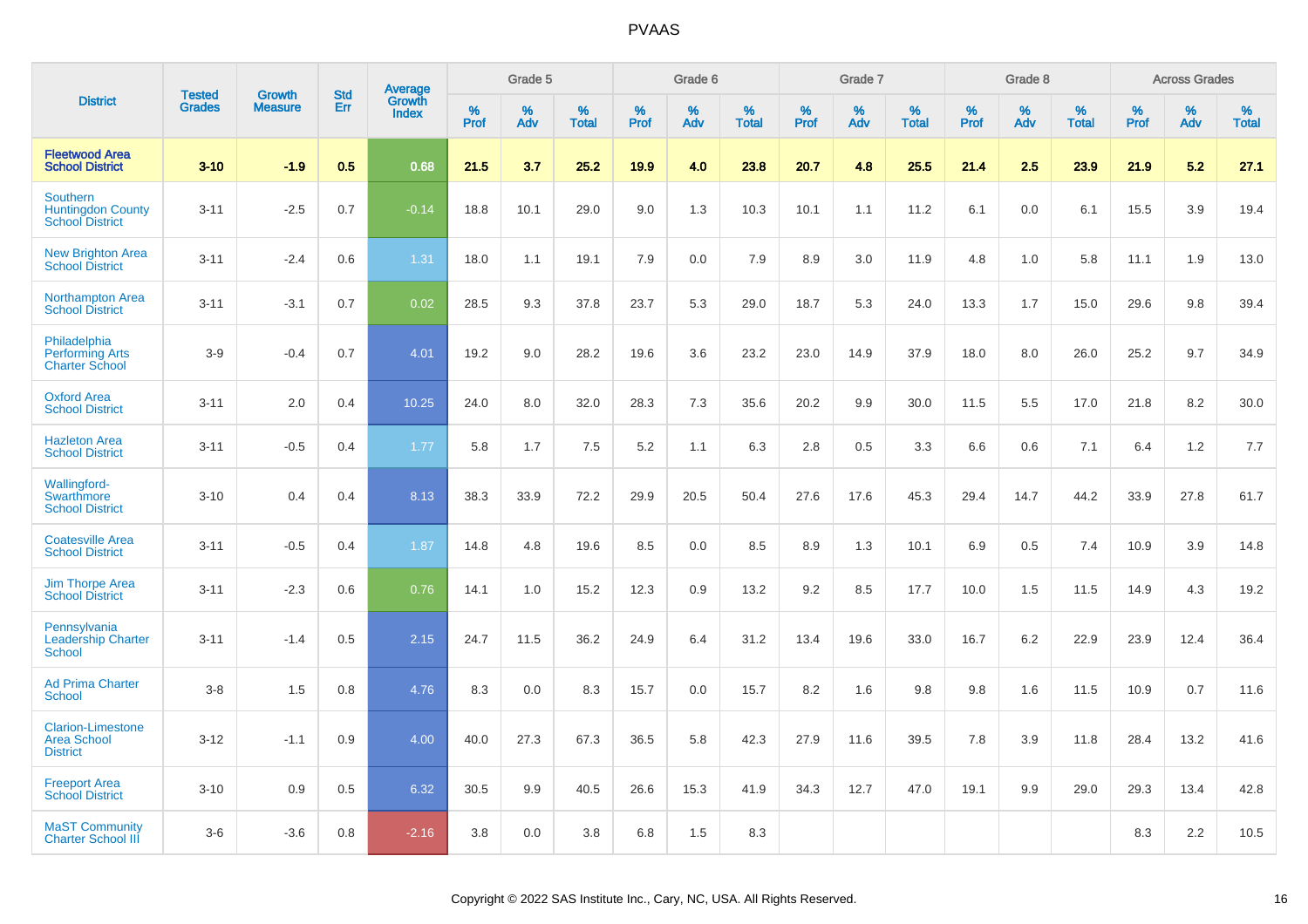|                                                                     |                                | <b>Growth</b>  | <b>Std</b> |                                          |              | Grade 5  |                   |           | Grade 6  |                   |              | Grade 7  |                   |              | Grade 8  |                   |              | <b>Across Grades</b> |                   |
|---------------------------------------------------------------------|--------------------------------|----------------|------------|------------------------------------------|--------------|----------|-------------------|-----------|----------|-------------------|--------------|----------|-------------------|--------------|----------|-------------------|--------------|----------------------|-------------------|
| <b>District</b>                                                     | <b>Tested</b><br><b>Grades</b> | <b>Measure</b> | <b>Err</b> | <b>Average</b><br>Growth<br><b>Index</b> | $\%$<br>Prof | %<br>Adv | %<br><b>Total</b> | %<br>Prof | %<br>Adv | %<br><b>Total</b> | $\%$<br>Prof | %<br>Adv | %<br><b>Total</b> | $\%$<br>Prof | %<br>Adv | %<br><b>Total</b> | $\%$<br>Prof | %<br>Adv             | %<br><b>Total</b> |
| <b>Fleetwood Area</b><br><b>School District</b>                     | $3 - 10$                       | $-1.9$         | 0.5        | 0.68                                     | 21.5         | 3.7      | 25.2              | 19.9      | 4.0      | 23.8              | 20.7         | 4.8      | 25.5              | 21.4         | 2.5      | 23.9              | 21.9         | 5.2                  | 27.1              |
| <b>Delaware Valley</b><br><b>School District</b>                    | $3 - 11$                       | 0.1            | 0.4        | 4.58                                     | 26.1         | 11.6     | 37.8              | 19.0      | 8.6      | 27.6              | 21.8         | 8.2      | 30.0              | 17.9         | 3.4      | 21.3              | 25.0         | 9.4                  | 34.4              |
| <b>Lindley Academy</b><br><b>Charter School At</b><br><b>Birney</b> | $3 - 8$                        | $-3.0$         | 0.7        | 0.43                                     | 1.3          | 0.0      | 1.3               | 2.6       | 0.0      | 2.6               | 0.0          | 0.0      | 0.0               | 0.0          | 1.6      | 1.6               | 1.0          | 0.3                  | 1.3               |
| Antonia Pantoja<br>Community<br><b>Charter School</b>               | $3 - 8$                        | $-3.9$         | 0.8        | $-1.30$                                  | 1.5          | 0.0      | 1.5               | 0.0       | 0.0      | 0.0               | 4.6          | 2.3      | 7.0               | 5.6          | 0.0      | 5.6               | 1.8          | 0.9                  | 2.8               |
| <b>Towanda Area</b><br><b>School District</b>                       | $3 - 11$                       | 2.2            | 0.6        | 7.65                                     | 22.7         | 15.1     | 37.8              | 22.6      | 11.3     | 34.0              | 14.5         | 7.7      | 22.2              | 17.1         | 8.6      | 25.6              | 19.2         | 10.3                 | 29.5              |
| Environmental<br><b>Charter School At</b><br><b>Frick Park</b>      | $3-9$                          | $-0.2$         | 0.7        | 3.70                                     | 18.2         | 10.4     | 28.6              | 17.0      | 4.3      | 21.3              | 16.3         | 10.9     | 27.2              | 10.0         | 4.3      | 14.3              | 22.6         | 13.4                 | 36.0              |
| <b>Sharpsville Area</b><br><b>School District</b>                   | $3 - 11$                       | $-2.3$         | 0.8        | 2.39                                     | 29.0         | 9.7      | 38.7              | 16.4      | 1.5      | 17.9              | 21.9         | 3.1      | 25.0              | 20.0         | 7.1      | 27.1              | 27.3         | 8.8                  | 36.1              |
| <b>Saint Marys Area</b><br><b>School District</b>                   | $3 - 11$                       | $-2.5$         | 0.5        | $-0.36$                                  | 35.6         | 8.7      | 44.4              | 21.8      | 1.6      | 23.4              | 10.0         | 5.4      | 15.4              | 13.3         | 1.3      | 14.7              | 24.9         | 7.3                  | 32.3              |
| <b>Southern Fulton</b><br><b>School District</b>                    | $3 - 11$                       | $-2.2$         | 0.9        | 0.85                                     | 21.3         | 6.4      | 27.7              | 15.2      | 10.2     | 25.4              | 12.3         | 1.8      | 14.0              | 5.9          | 3.9      | 9.8               | 18.9         | 4.4                  | 23.3              |
| <b>Mariana Bracetti</b><br><b>Academy Charter</b><br><b>School</b>  | $3 - 10$                       | $-3.1$         | 0.9        | 2.21                                     | 8.6          | 0.0      | 8.6               | 2.2       | 0.0      | 2.2               | 7.3          | 0.0      | 7.3               | 0.0          | 0.0      | 0.0               | 4.4          | 0.0                  | 4.4               |
| <b>Southern Lehigh</b><br><b>School District</b>                    | $3 - 11$                       | $-1.1$         | 0.4        | 2.10                                     | 33.9         | 21.0     | 54.8              | 28.3      | 16.8     | 45.1              | 40.2         | 13.1     | 53.3              | 32.0         | 12.7     | 44.8              | 35.0         | 20.7                 | 55.8              |
| <b>Forbes Road</b><br><b>School District</b>                        | $3 - 11$                       | $-5.7$         | 1.4        | $-0.81$                                  | 38.7         | 3.2      | 41.9              | 26.7      | 0.0      | 26.7              | 44.4         | 0.0      | 44.4              | 15.0         | 0.0      | 15.0              | 31.9         | 2.9                  | 34.8              |
| <b>Glendale School</b><br><b>District</b>                           | $3 - 10$                       | 1.2            | 0.8        | 3.21                                     | 42.9         | 4.8      | 47.6              | 26.4      | 5.7      | 32.1              | 22.7         | 15.2     | 37.9              | 7.8          | 2.0      | 9.8               | 27.0         | 7.8                  | 34.8              |
| Canon-Mcmillan<br><b>School District</b>                            | $3 - 11$                       | $-1.3$         | 0.3        | 2.20                                     | 29.4         | 22.3     | 51.7              | 28.2      | 9.8      | 38.0              | 26.1         | 10.4     | 36.5              | 27.7         | 10.6     | 38.4              | 30.0         | 14.6                 | 44.6              |
| <b>Burrell School</b><br><b>District</b>                            | $3 - 11$                       | $-3.1$         | 0.7        | 1.18                                     | 22.5         | 1.8      | 24.3              | 15.4      | 3.8      | 19.2              | 21.5         | 7.6      | 29.1              | 17.2         | 0.0      | 17.2              | 25.3         | 6.1                  | 31.4              |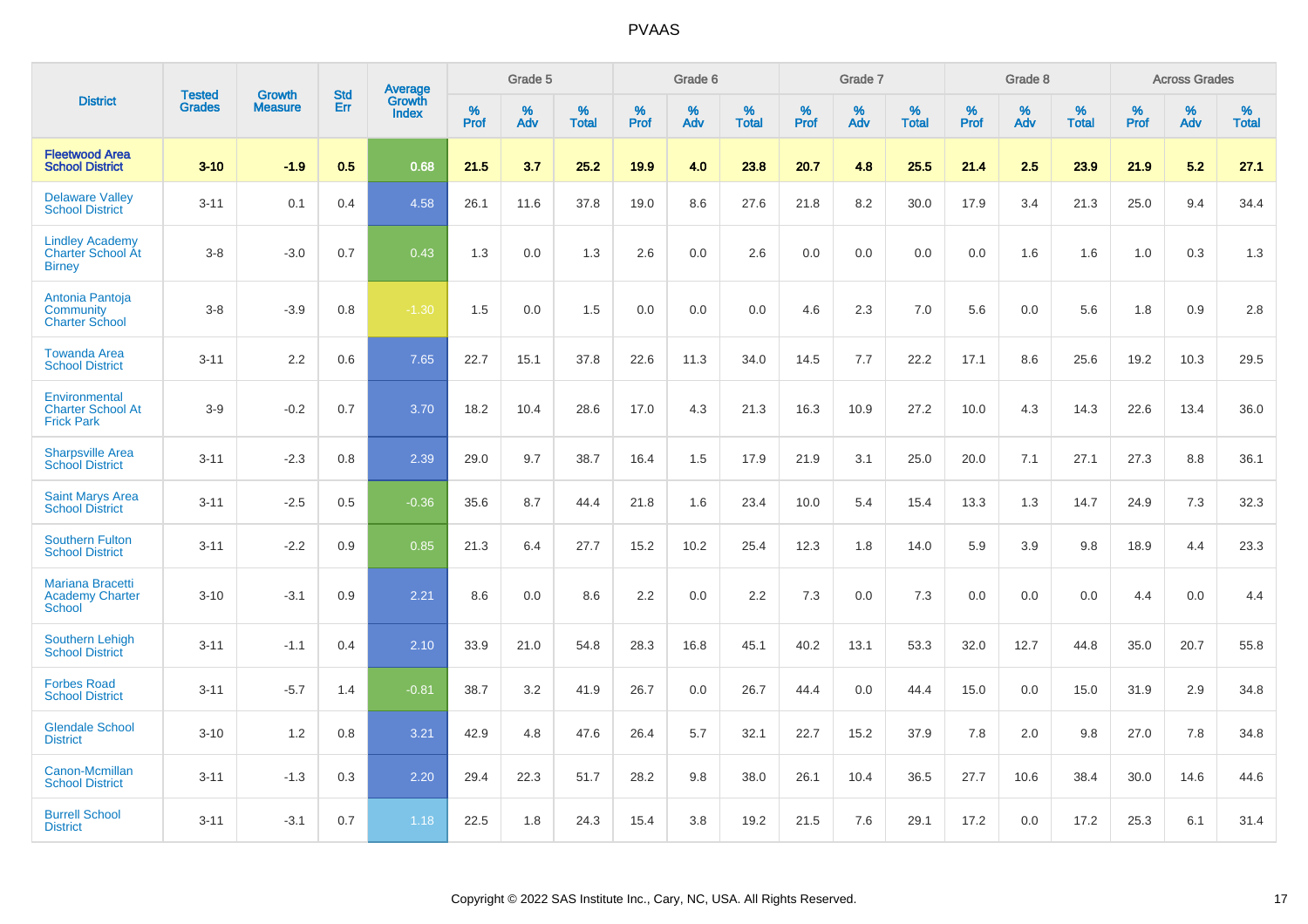|                                                                          |                                |                                 | <b>Std</b> | Average                |           | Grade 5  |                   |           | Grade 6  |                   |           | Grade 7  |                   |           | Grade 8  |                   |           | <b>Across Grades</b> |                   |
|--------------------------------------------------------------------------|--------------------------------|---------------------------------|------------|------------------------|-----------|----------|-------------------|-----------|----------|-------------------|-----------|----------|-------------------|-----------|----------|-------------------|-----------|----------------------|-------------------|
| <b>District</b>                                                          | <b>Tested</b><br><b>Grades</b> | <b>Growth</b><br><b>Measure</b> | Err        | <b>Growth</b><br>Index | %<br>Prof | %<br>Adv | %<br><b>Total</b> | %<br>Prof | %<br>Adv | %<br><b>Total</b> | %<br>Prof | %<br>Adv | %<br><b>Total</b> | %<br>Prof | %<br>Adv | %<br><b>Total</b> | %<br>Prof | %<br>Adv             | %<br><b>Total</b> |
| <b>Fleetwood Area</b><br><b>School District</b>                          | $3 - 10$                       | $-1.9$                          | 0.5        | 0.68                   | 21.5      | 3.7      | 25.2              | 19.9      | 4.0      | 23.8              | 20.7      | 4.8      | 25.5              | 21.4      | 2.5      | 23.9              | 21.9      | 5.2                  | 27.1              |
| <b>Hanover Public</b><br><b>School District</b>                          | $3 - 11$                       | $-2.3$                          | 0.5        | $-0.22$                | 24.4      | 4.6      | 29.0              | 19.7      | 2.2      | 21.9              | 17.8      | 5.4      | 23.3              | 11.4      | 4.9      | 16.3              | 20.4      | 9.6                  | 30.0              |
| <b>Williamsport Area</b><br><b>School District</b>                       | $3 - 11$                       | 2.8                             | 0.3        | 10.28                  | 24.6      | 10.7     | 35.3              | 20.4      | 12.0     | 32.4              | 21.5      | 8.3      | 29.8              | 16.1      | 5.1      | 21.2              | 22.0      | 11.0                 | 33.1              |
| John B. Stetson<br><b>Charter School</b>                                 | $5 - 8$                        | 0.5                             | 0.6        | 4.84                   | 1.6       | 0.0      | 1.6               | 0.8       | 0.0      | 0.8               | 0.0       | 0.0      | 0.0               | 0.0       | 0.0      | 0.0               | 0.4       | 0.0                  | 0.4               |
| <b>Methacton School</b><br><b>District</b>                               | $3 - 11$                       | $-1.5$                          | 0.3        | 2.62                   | 30.5      | 14.2     | 44.7              | 28.2      | 9.9      | 38.1              | 27.0      | 11.2     | 38.2              | 20.1      | 12.5     | 32.6              | 30.9      | 13.6                 | 44.5              |
| <b>Insight PA Cyber</b><br><b>Charter School</b>                         | $3 - 11$                       | $-6.7$                          | 1.5        | $-1.06$                | 5.6       | 11.1     | 16.7              | 0.0       | 0.0      | 0.0               | 3.7       | 3.7      | 7.4               | 11.1      | 3.7      | 14.8              | 9.0       | 3.7                  | 12.7              |
| Quakertown<br><b>Community School</b><br><b>District</b>                 | $3 - 12$                       | $-0.7$                          | 0.3        | 3.64                   | 31.8      | 16.7     | 48.5              | 31.0      | 7.5      | 38.4              | 17.8      | 8.4      | 26.2              | 21.0      | 9.1      | 30.1              | 26.2      | 12.7                 | 38.9              |
| <b>Elizabeth Forward</b><br><b>School District</b>                       | $3 - 11$                       | $-1.6$                          | 0.5        | 2.70                   | 29.4      | 11.4     | 40.8              | 29.6      | 10.5     | 40.1              | 21.6      | 5.2      | 26.8              | 16.8      | 2.9      | 19.6              | 27.0      | 11.3                 | 38.3              |
| <b>Fort Leboeuf</b><br><b>School District</b>                            | $3 - 11$                       | $-0.7$                          | 0.5        | 1.49                   | 33.8      | 31.2     | 64.9              | 25.7      | 18.8     | 44.4              | 21.6      | 14.4     | 35.9              | 22.6      | 11.6     | 34.2              | 28.5      | 22.7                 | 51.2              |
| <b>Pine Grove Area</b><br><b>School District</b>                         | $3 - 11$                       | $-2.2$                          | 0.6        | 0.60                   | 23.2      | 4.2      | 27.4              | 19.7      | 3.4      | 23.1              | 17.1      | 0.8      | 17.9              | 20.9      | 0.8      | 21.7              | 24.6      | 7.8                  | 32.4              |
| <b>Executive</b><br>Education<br><b>Academy Charter</b><br><b>School</b> | $3 - 10$                       | $-2.5$                          | 1.7        | 1.63                   | 0.0       | 0.0      | 0.0               |           |          |                   | 18.2      | 0.0      | 18.2              | 4.8       | 0.0      | 4.8               | 9.1       | 1.7                  | 10.9              |
| <b>Minersville Area</b><br><b>School District</b>                        | $3 - 11$                       | $-0.9$                          | 0.7        | 4.90                   | 9.6       | 4.1      | 13.7              | 20.8      | 2.6      | 23.4              | 10.4      | 0.0      | 10.4              | 2.7       | 1.3      | 4.0               | 15.1      | 3.2                  | 18.3              |
| <b>Conemaugh Valley</b><br><b>School District</b>                        | $3 - 12$                       | $-2.6$                          | 0.8        | 1.06                   | 13.7      | 3.9      | 17.6              | 22.0      | 4.0      | 26.0              | 18.9      | 7.6      | 26.4              | 9.4       | 1.9      | 11.3              | 20.1      | 6.4                  | 26.5              |
| <b>Avon Grove</b><br><b>School District</b>                              | $3 - 10$                       | 0.8                             | 0.4        | 5.13                   | 28.6      | 23.2     | 51.8              | 30.5      | 19.3     | 49.8              | 35.4      | 20.3     | 55.7              | 27.6      | 14.2     | 41.8              | 30.8      | 18.2                 | 49.0              |
| <b>Rose Tree Media</b><br><b>School District</b>                         | $3 - 10$                       | $-1.7$                          | 0.4        | $-0.25$                | 29.7      | 19.6     | 49.3              | 31.4      | 15.3     | 46.7              | 31.6      | 20.9     | 52.4              | 18.4      | 13.9     | 32.3              | 31.5      | 20.2                 | 51.8              |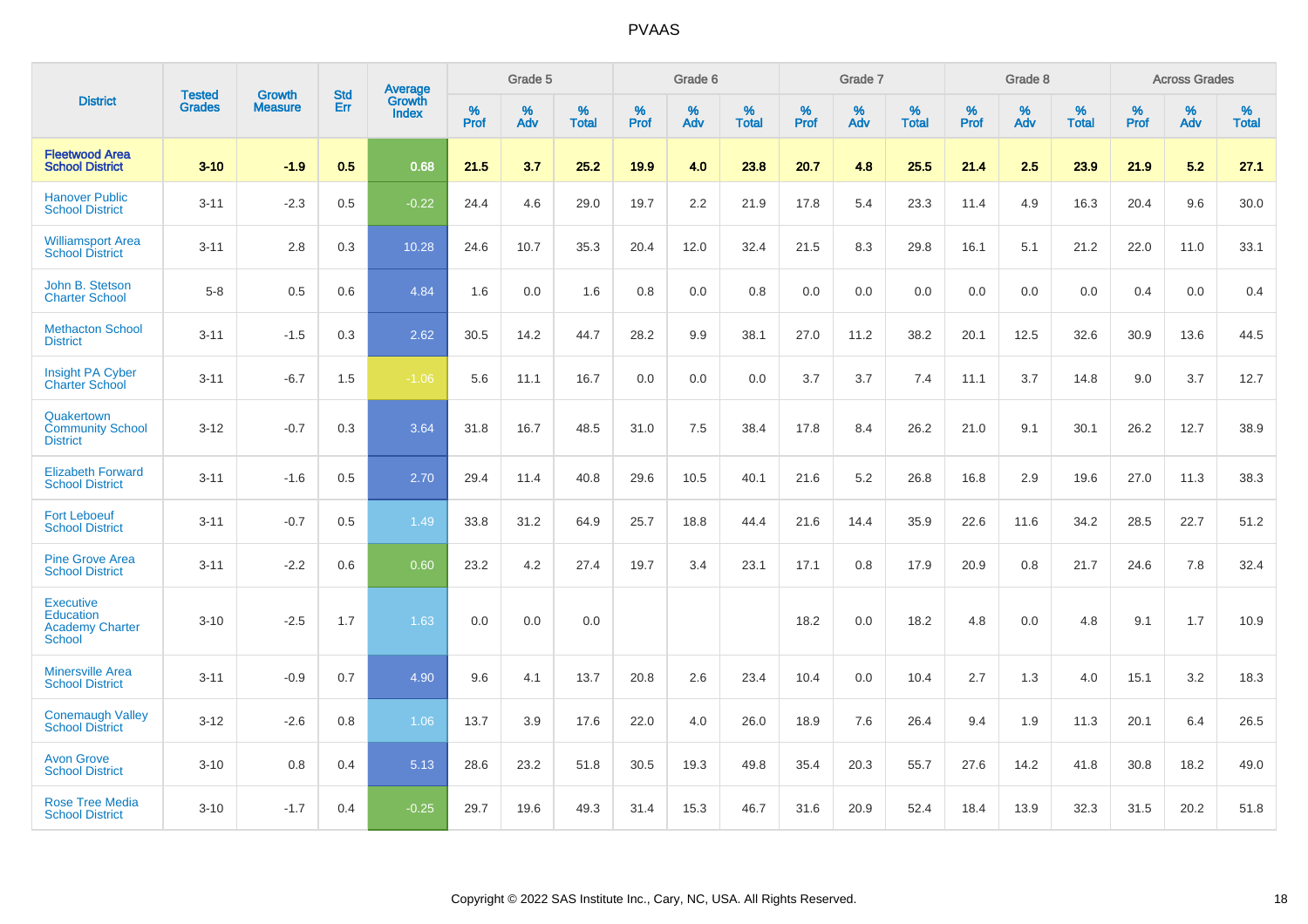|                                                                       |                                | <b>Growth</b>  | <b>Std</b> | Average         |                     | Grade 5  |                   |                  | Grade 6  |                   |                  | Grade 7  |                   |           | Grade 8  |                   |           | <b>Across Grades</b> |                   |
|-----------------------------------------------------------------------|--------------------------------|----------------|------------|-----------------|---------------------|----------|-------------------|------------------|----------|-------------------|------------------|----------|-------------------|-----------|----------|-------------------|-----------|----------------------|-------------------|
| <b>District</b>                                                       | <b>Tested</b><br><b>Grades</b> | <b>Measure</b> | Err        | Growth<br>Index | $\%$<br><b>Prof</b> | %<br>Adv | %<br><b>Total</b> | %<br><b>Prof</b> | %<br>Adv | %<br><b>Total</b> | %<br><b>Prof</b> | %<br>Adv | %<br><b>Total</b> | %<br>Prof | %<br>Adv | %<br><b>Total</b> | %<br>Prof | %<br>Adv             | %<br><b>Total</b> |
| <b>Fleetwood Area</b><br><b>School District</b>                       | $3 - 10$                       | $-1.9$         | 0.5        | 0.68            | 21.5                | 3.7      | 25.2              | 19.9             | 4.0      | 23.8              | 20.7             | 4.8      | 25.5              | 21.4      | 2.5      | 23.9              | 21.9      | 5.2                  | 27.1              |
| <b>Perseus House</b><br><b>Charter School Of</b><br><b>Excellence</b> | $6 - 11$                       | $-4.8$         | 1.1        | $-1.31$         |                     |          |                   | 0.0              | 0.0      | 0.0               | 1.8              | 0.0      | 1.8               | 1.5       | 0.0      | 1.5               | 1.4       | 0.0                  | 1.4               |
| <b>Schuylkill Valley</b><br><b>School District</b>                    | $3 - 11$                       | $-1.0$         | 0.5        | 3.23            | 24.8                | 8.5      | 33.3              | 25.6             | 5.8      | 31.4              | 15.3             | 9.9      | 25.2              | 8.2       | 2.7      | 10.9              | 21.3      | 7.6                  | 29.0              |
| Apollo-Ridge<br><b>School District</b>                                | $3 - 12$                       | $-2.9$         | 0.7        | $-0.77$         | 18.8                | 0.0      | 18.8              | 12.0             | 1.2      | 13.2              | 8.5              | 1.2      | 9.8               | 10.4      | 2.6      | 13.0              | 14.8      | 3.0                  | 17.7              |
| <b>Harrisburg City</b><br><b>School District</b>                      | $3 - 11$                       | 1.3            | 0.3        | 7.16            | 2.0                 | 0.8      | 2.8               | 2.0              | 1.0      | 3.0               | 2.9              | 0.8      | 3.7               | 2.7       | 0.3      | 3.0               | 2.7       | 0.7                  | 3.4               |
| Cornwall-Lebanon<br><b>School District</b>                            | $3 - 11$                       | $-0.5$         | 0.3        | 2.53            | 31.1                | 9.0      | 40.1              | 18.2             | 6.2      | 24.4              | 16.1             | 4.9      | 21.0              | 16.4      | 9.4      | 25.8              | 23.1      | 8.6                  | 31.8              |
| <b>Kutztown Area</b><br><b>School District</b>                        | $3 - 12$                       | $-1.4$         | 0.8        | 3.35            | 40.3                | 11.9     | 52.2              | 24.2             | 3.2      | 27.4              | 25.6             | 10.3     | 35.9              | 10.8      | 10.8     | 21.5              | 30.0      | 13.3                 | 43.3              |
| <b>Upper Dauphin</b><br>Area School<br><b>District</b>                | $3 - 11$                       | 1.0            | 0.7        | 6.60            | 9.7                 | 4.8      | 14.5              | 18.3             | 8.4      | 26.8              | 18.9             | 6.8      | 25.7              | 24.3      | 7.1      | 31.4              | 22.1      | 9.5                  | 31.6              |
| Salisbury<br><b>Township School</b><br><b>District</b>                | $3 - 11$                       | $-2.3$         | 0.6        | 0.96            | 14.9                | 8.5      | 23.4              | 14.3             | 2.2      | 16.5              | 13.0             | 1.1      | 14.1              | 17.2      | 3.4      | 20.7              | 18.4      | 6.3                  | 24.7              |
| <b>Clairton City</b><br><b>School District</b>                        | $3 - 11$                       | 0.5            | 0.8        | 3.14            | 6.1                 | 2.0      | 8.2               | 1.5              | 0.0      | 1.5               | 1.6              | 0.0      | 1.6               | 0.0       | 0.0      | 0.0               | 3.5       | 0.3                  | 3.8               |
| <b>Frazier School</b><br><b>District</b>                              | $3 - 11$                       | $-2.4$         | 0.8        | 2.50            | 7.8                 | 0.0      | 7.8               | 17.5             | 2.5      | 20.0              | 15.1             | 10.5     | 25.6              | 3.9       | 0.0      | 3.9               | 16.1      | 4.2                  | 20.3              |
| <b>New Foundations</b><br><b>Charter School</b>                       | $3 - 11$                       | $-1.5$         | 0.7        | 2.37            | 18.5                | 5.6      | 24.1              | 6.4              | 0.0      | 6.4               | 21.3             | 3.3      | 24.6              | 13.1      | 2.4      | 15.5              | 17.1      | 2.9                  | 20.0              |
| Commonwealth<br><b>Charter Academy</b><br><b>Charter School</b>       | $3 - 10$                       | $-2.6$         | 0.8        | 1.49            | 25.4                | 3.4      | 28.8              | 26.0             | 4.0      | 30.0              | 17.2             | 3.4      | 20.7              | 14.6      | 2.1      | 16.7              | 23.9      | 5.7                  | 29.6              |
| <b>Tussey Mountain</b><br><b>School District</b>                      | $3 - 12$                       | 0.2            | 0.7        | 2.41            | 20.7                | 1.7      | 22.4              | 12.4             | 0.0      | 12.4              | 11.3             | 3.2      | 14.5              | 12.5      | 1.4      | 13.9              | 16.3      | 5.5                  | 21.8              |
| <b>Lincoln Leadership</b><br><b>Academy Charter</b><br><b>School</b>  | $3 - 12$                       | $-1.2$         | 0.9        | 2.09            | 0.0                 | 0.0      | 0.0               | 2.0              | 0.0      | 2.0               | 4.0              | 2.0      | 6.0               | 0.0       | 0.0      | 0.0               | 3.8       | 0.7                  | 4.4               |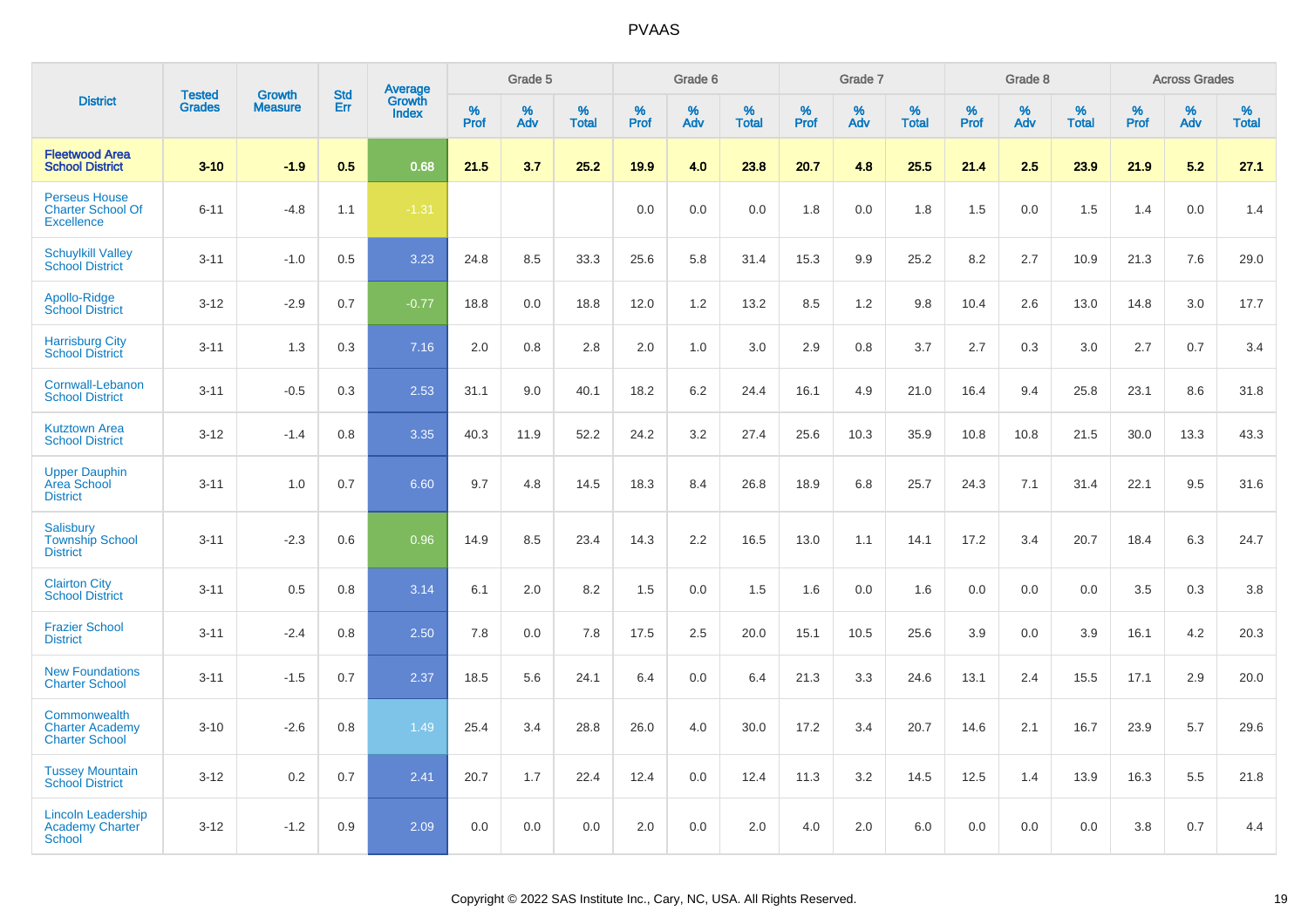|                                                                               | <b>Tested</b> | <b>Growth</b>  | <b>Std</b> | Average                       |           | Grade 5  |                   |           | Grade 6  |                   |           | Grade 7  |                   |           | Grade 8  |                   |           | <b>Across Grades</b> |                   |
|-------------------------------------------------------------------------------|---------------|----------------|------------|-------------------------------|-----------|----------|-------------------|-----------|----------|-------------------|-----------|----------|-------------------|-----------|----------|-------------------|-----------|----------------------|-------------------|
| <b>District</b>                                                               | <b>Grades</b> | <b>Measure</b> | Err        | <b>Growth</b><br><b>Index</b> | %<br>Prof | %<br>Adv | %<br><b>Total</b> | %<br>Prof | %<br>Adv | %<br><b>Total</b> | %<br>Prof | %<br>Adv | %<br><b>Total</b> | %<br>Prof | %<br>Adv | %<br><b>Total</b> | %<br>Prof | %<br>Adv             | %<br><b>Total</b> |
| <b>Fleetwood Area</b><br><b>School District</b>                               | $3 - 10$      | $-1.9$         | 0.5        | 0.68                          | 21.5      | 3.7      | 25.2              | 19.9      | 4.0      | 23.8              | 20.7      | 4.8      | 25.5              | 21.4      | 2.5      | 23.9              | 21.9      | 5.2                  | 27.1              |
| <b>Rochester Area</b><br><b>School District</b>                               | $3 - 11$      | $-1.6$         | 0.9        | 3.19                          | 27.1      | 6.2      | 33.3              | 24.5      | 3.8      | 28.3              | 2.0       | 0.0      | 2.0               | 15.4      | 0.0      | 15.4              | 20.6      | $7.5\,$              | 28.1              |
| <b>Urban Academy Of</b><br><b>Greater Pittsburgh</b><br><b>Charter School</b> | $3-5$         | $-7.6$         | 1.9        | $-4.05$                       | 2.7       | 0.0      | 2.7               |           |          |                   |           |          |                   |           |          |                   | 7.3       | 0.0                  | 7.3               |
| <b>Propel Charter</b><br><b>School-Mckeesport</b>                             | $3 - 8$       | $-3.2$         | 1.0        | 1.02                          | 5.6       | 0.0      | 5.6               | 2.7       | 0.0      | 2.7               | 5.3       | 7.9      | 13.2              | 2.7       | 2.7      | 5.4               | 5.4       | 2.3                  | 7.7               |
| <b>Bentworth School</b><br><b>District</b>                                    | $3 - 11$      | $-1.7$         | 0.7        | 1.37                          | 29.9      | 7.8      | 37.7              | 9.6       | 0.0      | 9.6               | 16.9      | 7.8      | 24.7              | 21.2      | 1.5      | 22.7              | 22.6      | 9.6                  | 32.3              |
| <b>Northern Lehigh</b><br><b>School District</b>                              | $3 - 12$      | $-2.6$         | 0.7        | 0.19                          | 22.7      | 6.2      | 28.9              | 13.8      | 0.0      | 13.8              | 15.0      | 1.7      | 16.7              | 12.5      | 0.0      | 12.5              | 18.6      | 3.9                  | 22.5              |
| <b>Northgate School</b><br><b>District</b>                                    | $3 - 11$      | $-1.8$         | 0.8        | 1.33                          | 19.6      | 7.8      | 27.4              | 15.2      | 1.7      | 17.0              | 10.2      | 0.0      | 10.2              | 12.5      | 4.2      | 16.7              | 15.8      | 4.3                  | 20.1              |
| La Academia<br>Partnership<br><b>Charter School</b>                           | $6 - 11$      | $-5.6$         | 1.8        | $-0.91$                       |           |          |                   | 0.0       | 0.0      | 0.0               | 0.0       | 0.0      | 0.0               | 0.0       | 0.0      | 0.0               | 0.0       | 0.0                  | 0.0               |
| <b>Bristol Borough</b><br><b>School District</b>                              | $3 - 12$      | $-2.4$         | 0.7        | $-0.27$                       | 21.3      | 2.7      | 24.0              | 17.8      | 7.8      | 25.6              | 15.0      | 1.2      | 16.2              | 7.6       | 1.3      | 8.9               | 16.2      | 4.2                  | 20.3              |
| <b>Mercer Area</b><br><b>School District</b>                                  | $3 - 11$      | $-1.2$         | 0.7        | 2.42                          | 32.8      | 15.5     | 48.3              | 35.3      | 8.8      | 44.1              | 25.0      | 11.8     | 36.8              | 18.7      | 4.0      | 22.7              | 29.0      | 12.7                 | 41.7              |
| <b>Shamokin Area</b><br><b>School District</b>                                | $3 - 11$      | $-2.1$         | 0.5        | 0.50                          | 17.1      | 4.3      | 21.4              | 8.8       | 2.9      | 11.8              | 10.3      | 0.7      | 11.0              | 8.4       | 3.9      | 12.3              | 12.1      | 4.8                  | 16.9              |
| Pennsylvania<br><b>Distance Learning</b><br><b>Charter School</b>             | $3 - 12$      | $-1.7$         | 0.7        | 0.39                          | 6.5       | 0.0      | 6.5               | 1.3       | 0.0      | 1.3               | 4.6       | 1.2      | 5.8               | 2.3       | 0.0      | 2.3               | 5.4       | 0.4                  | 5.8               |
| <b>Perkiomen Valley</b><br><b>School District</b>                             | $3 - 11$      | $-0.2$         | 0.3        | 7.20                          | 35.2      | 22.4     | 57.5              | 21.5      | 11.3     | 32.7              | 27.3      | 16.9     | 44.2              | 21.6      | 7.2      | 28.7              | 30.6      | 16.6                 | 47.1              |
| <b>Belle Vernon Area</b><br><b>School District</b>                            | $3 - 11$      | $-1.7$         | 0.6        | 1.65                          | 22.5      | 6.3      | 28.8              | 27.6      | 7.8      | 35.3              | 11.0      | 0.9      | 11.9              | 10.6      | 2.4      | 12.9              | 22.3      | 6.8                  | 29.0              |
| <b>Cambria Heights</b><br><b>School District</b>                              | $3 - 10$      | $-2.3$         | 0.6        | $-0.70$                       | 23.3      | 4.4      | 27.8              | 16.8      | 0.0      | 16.8              | 13.5      | 1.0      | 14.6              | 4.4       | 0.9      | 5.3               | 18.3      | 2.8                  | 21.2              |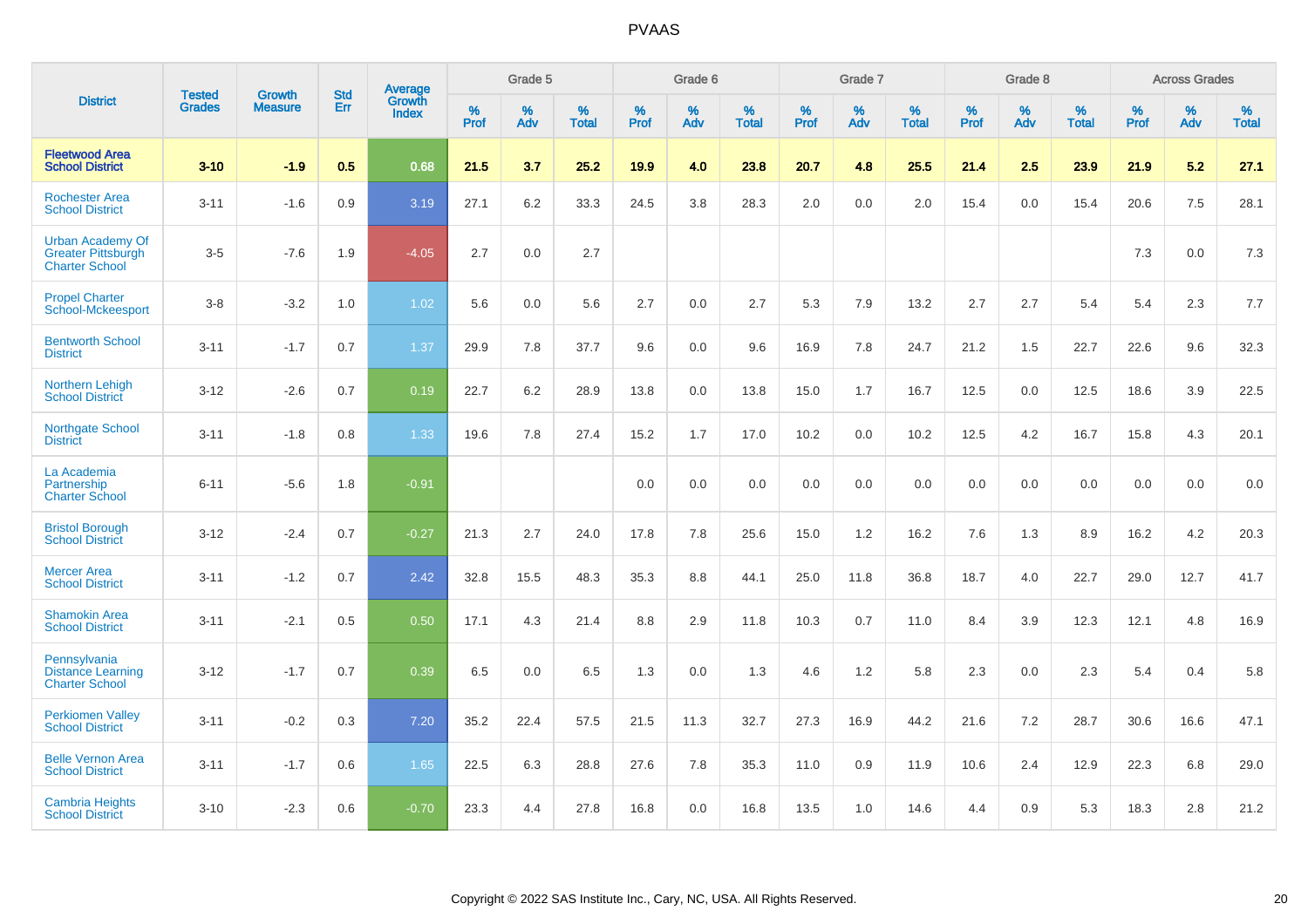|                                                                   | <b>Tested</b> | <b>Growth</b>  | <b>Std</b> | Average                |              | Grade 5  |                   |              | Grade 6  |                   |              | Grade 7  |                   |              | Grade 8  |                   |              | <b>Across Grades</b> |                   |
|-------------------------------------------------------------------|---------------|----------------|------------|------------------------|--------------|----------|-------------------|--------------|----------|-------------------|--------------|----------|-------------------|--------------|----------|-------------------|--------------|----------------------|-------------------|
| <b>District</b>                                                   | <b>Grades</b> | <b>Measure</b> | Err        | Growth<br><b>Index</b> | $\%$<br>Prof | %<br>Adv | %<br><b>Total</b> | $\%$<br>Prof | %<br>Adv | %<br><b>Total</b> | $\%$<br>Prof | %<br>Adv | %<br><b>Total</b> | $\%$<br>Prof | %<br>Adv | %<br><b>Total</b> | $\%$<br>Prof | %<br>Adv             | %<br><b>Total</b> |
| <b>Fleetwood Area</b><br><b>School District</b>                   | $3 - 10$      | $-1.9$         | 0.5        | 0.68                   | 21.5         | 3.7      | 25.2              | 19.9         | 4.0      | 23.8              | 20.7         | 4.8      | 25.5              | 21.4         | 2.5      | 23.9              | 21.9         | 5.2                  | 27.1              |
| <b>Unionville-Chadds</b><br><b>Ford School</b><br><b>District</b> | $3 - 11$      | 0.5            | 0.4        | 5.10                   | 38.8         | 29.9     | 68.7              | 38.4         | 17.1     | 55.5              | 37.6         | 16.8     | 54.5              | 29.8         | 24.9     | 54.7              | 36.9         | 27.5                 | 64.4              |
| Leechburg Area<br><b>School District</b>                          | $3 - 11$      | $-3.5$         | 0.9        | $-0.64$                | 15.6         | 2.2      | 17.8              | 16.2         | 5.4      | 21.6              | 8.0          | 0.0      | 8.0               | 23.8         | 7.1      | 31.0              | 22.5         | 5.9                  | 28.5              |
| <b>Hollidaysburg Area</b><br><b>School District</b>               | $3 - 11$      | 2.9            | 0.4        | 8.32                   | 33.2         | 16.0     | 49.2              | 26.4         | 12.8     | 39.2              | 27.3         | 14.7     | 42.0              | 23.2         | 8.0      | 31.2              | 28.7         | 12.7                 | 41.4              |
| <b>Warrior Run</b><br><b>School District</b>                      | $3 - 11$      | $-0.7$         | 0.6        | 1.21                   | 29.0         | 17.1     | 46.0              | 25.7         | 1.8      | 27.5              | 16.8         | 11.2     | 28.0              | 15.6         | 12.2     | 27.8              | 23.2         | 10.7                 | 34.0              |
| <b>Greater Johnstown</b><br><b>School District</b>                | $3 - 11$      | $-1.7$         | 0.5        | 2.59                   | 5.9          | 0.7      | 6.6               | 4.8          | 0.0      | 4.8               | 7.4          | 0.0      | 7.4               | 0.6          | 0.6      | 1.3               | 6.8          | 1.2                  | 8.0               |
| Washington<br><b>School District</b>                              | $3 - 11$      | $-2.6$         | 0.7        | $-0.09$                | 13.5         | 2.9      | 16.4              | 5.2          | 2.1      | 7.2               | 15.0         | 1.2      | 16.2              | 0.0          | 1.5      | 1.5               | 11.8         | 3.4                  | 15.2              |
| <b>Canton Area</b><br><b>School District</b>                      | $3 - 11$      | $-0.5$         | 0.8        | 3.67                   | 34.6         | 11.5     | 46.2              | 32.3         | 3.2      | 35.5              | 9.1          | 1.8      | 10.9              | 4.8          | 0.0      | 4.8               | 23.4         | 6.2                  | 29.6              |
| <b>Somerset Area</b><br><b>School District</b>                    | $3 - 11$      | 0.0            | 0.5        | 4.78                   | 27.4         | 11.1     | 38.5              | 28.2         | 9.2      | 37.4              | 20.4         | 9.5      | 29.9              | 24.5         | 4.9      | 29.4              | 26.3         | 10.2                 | 36.6              |
| <b>Central Fulton</b><br><b>School District</b>                   | $3 - 11$      | $-0.7$         | 0.8        | 3.45                   | 30.3         | 6.6      | 36.8              | 15.9         | 1.4      | 17.4              | 13.0         | 14.5     | 27.5              | 12.7         | 14.6     | 27.3              | 24.6         | 8.3                  | 32.8              |
| <b>Hermitage School</b><br><b>District</b>                        | $3 - 12$      | 1.0            | 0.5        | 4.16                   | 39.7         | 7.8      | 47.5              | 34.3         | 21.7     | 55.9              | 30.8         | 19.6     | 50.4              | 26.2         | 4.1      | 30.3              | 33.8         | 16.8                 | 50.6              |
| <b>Propel Charter</b><br><b>School-Northside</b>                  | $3 - 8$       | $-1.6$         | 0.9        | 0.88                   | 0.0          | 0.0      | 0.0               | 2.4          | 0.0      | 2.4               | 0.0          | 0.0      | 0.0               | 0.0          | 0.0      | 0.0               | 0.4          | 0.0                  | 0.4               |
| <b>Pottsville Area</b><br><b>School District</b>                  | $3 - 12$      | $-0.7$         | 0.5        | 1.25                   | 21.4         | 12.2     | 33.6              | 17.6         | 4.7      | 22.3              | 14.2         | 4.3      | 18.5              | 16.1         | 2.4      | 18.4              | 18.0         | 6.0                  | 23.9              |
| Wallenpaupack<br><b>Area School</b><br><b>District</b>            | $3 - 11$      | 0.7            | 0.5        | 7.55                   | 27.0         | 6.1      | 33.1              | 11.1         | 3.7      | 14.8              | 30.6         | 8.2      | 38.8              | 13.2         | 3.5      | 16.7              | 24.0         | 7.0                  | 31.1              |
| <b>Fleetwood Area</b><br><b>School District</b>                   | $3 - 10$      | $-1.9$         | 0.5        | 0.68                   | 21.5         | 3.7      | 25.2              | 19.9         | 4.0      | 23.8              | 20.7         | 4.8      | 25.5              | 21.4         | 2.5      | 23.9              | 21.9         | 5.2                  | 27.1              |
| <b>Greater Latrobe</b><br><b>School District</b>                  | $3 - 11$      | 1.6            | 0.4        | 8.54                   | 36.4         | 15.5     | 51.9              | 37.0         | 5.3      | 42.3              | 32.2         | 18.5     | 50.7              | 23.4         | 8.0      | 31.4              | 34.1         | 15.0                 | 49.1              |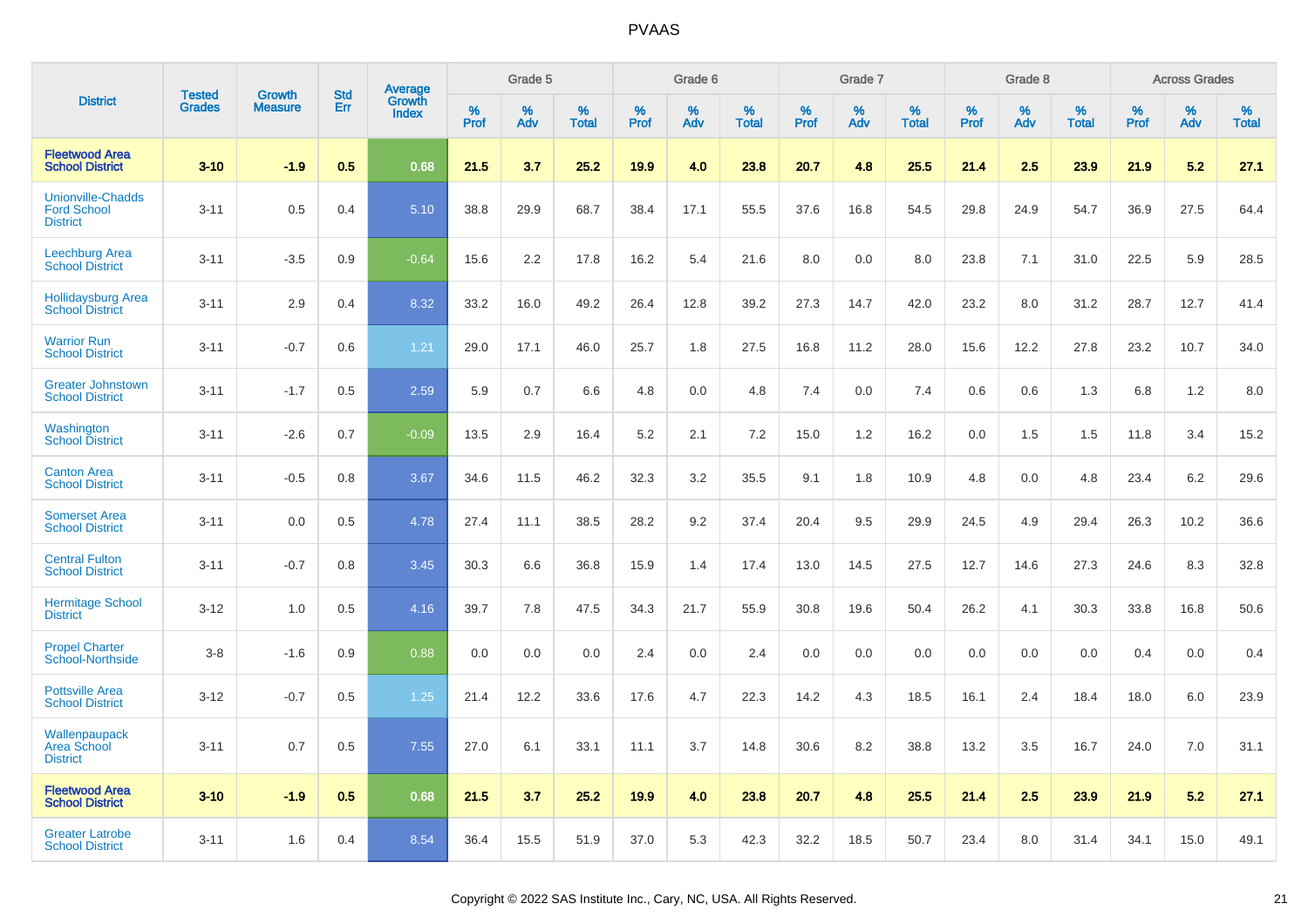|                                                                    |                                |                                 | <b>Std</b> | Average                |                  | Grade 5  |                   |           | Grade 6  |                   |           | Grade 7  |                   |                  | Grade 8  |                   |           | <b>Across Grades</b> |                   |
|--------------------------------------------------------------------|--------------------------------|---------------------------------|------------|------------------------|------------------|----------|-------------------|-----------|----------|-------------------|-----------|----------|-------------------|------------------|----------|-------------------|-----------|----------------------|-------------------|
| <b>District</b>                                                    | <b>Tested</b><br><b>Grades</b> | <b>Growth</b><br><b>Measure</b> | Err        | Growth<br><b>Index</b> | %<br><b>Prof</b> | %<br>Adv | %<br><b>Total</b> | %<br>Prof | %<br>Adv | %<br><b>Total</b> | %<br>Prof | %<br>Adv | %<br><b>Total</b> | %<br><b>Prof</b> | %<br>Adv | %<br><b>Total</b> | %<br>Prof | %<br>Adv             | %<br><b>Total</b> |
| <b>Fleetwood Area</b><br><b>School District</b>                    | $3 - 10$                       | $-1.9$                          | 0.5        | 0.68                   | 21.5             | 3.7      | 25.2              | 19.9      | 4.0      | 23.8              | 20.7      | 4.8      | 25.5              | 21.4             | 2.5      | 23.9              | 21.9      | 5.2                  | 27.1              |
| <b>Propel Charter</b><br>School - Braddock<br><b>Hills</b>         | $3 - 11$                       | $-2.4$                          | 0.8        | 3.05                   | 1.8              | 1.8      | 3.5               | 1.7       | 0.0      | 1.7               | 0.0       | 0.0      | 0.0               | 2.9              | 0.0      | 2.9               | 1.9       | 0.6                  | $2.5\,$           |
| <b>Great Valley</b><br><b>School District</b>                      | $3 - 11$                       | 0.1                             | 0.4        | 2.46                   | 31.0             | 24.2     | 55.2              | 38.1      | 8.6      | 46.6              | 26.8      | 17.2     | 44.1              | 26.4             | 17.4     | 43.8              | 31.1      | 20.1                 | 51.2              |
| <b>Girard School</b><br><b>District</b>                            | $3 - 11$                       | 0.0                             | 0.6        | 2.99                   | 33.9             | 15.2     | 49.1              | 27.4      | 13.7     | 41.0              | 22.7      | 20.9     | 43.6              | 15.6             | $5.5\,$  | 21.1              | 25.6      | 18.0                 | 43.6              |
| <b>Propel Charter</b><br>School-Homestead                          | $3 - 11$                       | $-2.7$                          | 1.0        | $-0.17$                | 2.7              | 0.0      | 2.7               | 0.0       | 5.4      | 5.4               | 2.9       | 0.0      | 2.9               | 0.0              | 0.0      | 0.0               | 2.7       | 1.4                  | 4.1               |
| <b>Southeast Delco</b><br><b>School District</b>                   | $3 - 10$                       | $-0.4$                          | 0.6        | 4.21                   | 3.3              | 1.7      | 5.0               | 1.8       | 0.0      | 1.8               | 3.0       | 0.8      | 3.8               | 6.9              | 0.8      | 7.7               | 5.7       | 0.7                  | 6.3               |
| <b>Penns Manor Area</b><br><b>School District</b>                  | $3 - 12$                       | 1.5                             | 0.8        | 4.02                   | 12.7             | 4.8      | 17.5              | 14.6      | 0.0      | 14.6              | 18.5      | 1.8      | 20.4              | 16.7             | 8.3      | 25.0              | 19.0      | 3.6                  | 22.6              |
| <b>Blue Ridge School</b><br><b>District</b>                        | $3 - 11$                       | $-1.1$                          | 0.7        | 2.21                   | 23.3             | 5.5      | 28.8              | 14.9      | 0.0      | 14.9              | 25.8      | 3.2      | 29.0              | 12.9             | 4.3      | 17.1              | 23.5      | 4.1                  | 27.7              |
| <b>Sullivan County</b><br><b>School District</b>                   | $3 - 10$                       | $-2.9$                          | 1.0        | 0.92                   | 21.4             | 0.0      | 21.4              | 30.0      | 4.0      | 34.0              | 18.8      | 0.0      | 18.8              | 9.1              | 0.0      | 9.1               | 22.0      | 4.1                  | 26.0              |
| <b>Windber Area</b><br><b>School District</b>                      | $3 - 11$                       | $-1.8$                          | 0.7        | 2.80                   | 28.8             | 20.0     | 48.8              | 20.9      | 9.0      | 29.8              | 14.7      | 9.3      | 24.0              | 28.6             | 13.1     | 41.7              | 24.4      | 15.1                 | 39.6              |
| <b>Northern Bedford</b><br><b>County School</b><br><b>District</b> | $3 - 11$                       | $-1.5$                          | 0.8        | 1.00                   | 24.5             | 8.2      | 32.6              | 30.5      | 1.7      | 32.2              | 19.0      | 1.7      | 20.7              | 9.4              | 3.1      | 12.5              | 24.6      | 5.2                  | 29.8              |
| <b>Penn Hills Charter</b><br>School of<br>Entrepreneurship         | $3 - 8$                        | $-0.2$                          | 0.9        | 1.98                   | 11.6             | 2.3      | 14.0              | 13.5      | 10.8     | 24.3              | 15.4      | 2.6      | 18.0              | 5.3              | 0.0      | 5.3               | 17.0      | 3.8                  | 20.8              |
| <b>Meyersdale Area</b><br><b>School District</b>                   | $3 - 11$                       | 1.9                             | 0.8        | 4.25                   | 35.2             | 9.3      | 44.4              | 26.6      | 15.6     | 42.2              | 18.9      | 0.0      | 18.9              | 11.9             | 8.5      | 20.3              | 24.6      | 9.4                  | 34.0              |
| <b>Manchester</b><br><b>Academic Charter</b><br><b>School</b>      | $3-8$                          | 0.6                             | 1.1        | 3.37                   | 3.6              | 0.0      | 3.6               | 3.4       | 0.0      | 3.4               | 3.6       | 0.0      | 3.6               | 0.0              | 0.0      | 0.0               | 4.9       | 0.5                  | 5.4               |
| Philadelphia<br><b>Academy Charter</b><br><b>School</b>            | $3 - 11$                       | $-2.5$                          | 0.7        | 0.18                   | 22.1             | 6.5      | 28.6              | 25.0      | 7.9      | 32.9              | 13.2      | 19.1     | 32.4              | 22.2             | 16.7     | 38.9              | 24.3      | 9.8                  | 34.2              |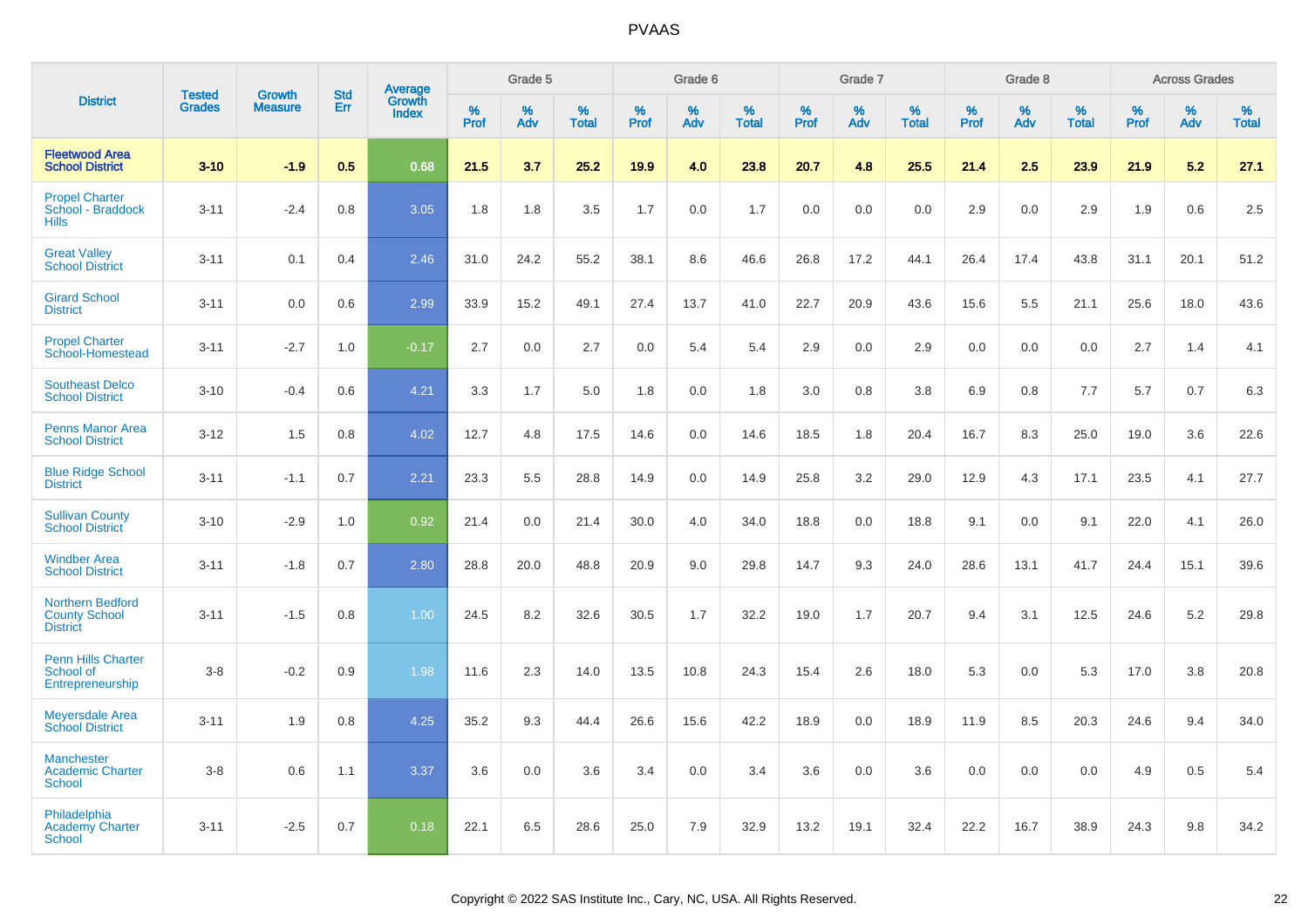|                                                                               |                                | <b>Growth</b>  | <b>Std</b> | Average                |                     | Grade 5  |                      |                     | Grade 6  |                      |                     | Grade 7  |                      |              | Grade 8  |                      |                  | <b>Across Grades</b> |                      |
|-------------------------------------------------------------------------------|--------------------------------|----------------|------------|------------------------|---------------------|----------|----------------------|---------------------|----------|----------------------|---------------------|----------|----------------------|--------------|----------|----------------------|------------------|----------------------|----------------------|
| <b>District</b>                                                               | <b>Tested</b><br><b>Grades</b> | <b>Measure</b> | Err        | Growth<br><b>Index</b> | $\%$<br><b>Prof</b> | %<br>Adv | $\%$<br><b>Total</b> | $\%$<br><b>Prof</b> | %<br>Adv | $\%$<br><b>Total</b> | $\%$<br><b>Prof</b> | %<br>Adv | $\%$<br><b>Total</b> | $\%$<br>Prof | %<br>Adv | $\%$<br><b>Total</b> | %<br><b>Prof</b> | %<br>Adv             | $\%$<br><b>Total</b> |
| <b>Fleetwood Area</b><br><b>School District</b>                               | $3 - 10$                       | $-1.9$         | 0.5        | 0.68                   | 21.5                | 3.7      | 25.2                 | 19.9                | 4.0      | 23.8                 | 20.7                | 4.8      | 25.5                 | 21.4         | 2.5      | 23.9                 | 21.9             | 5.2                  | 27.1                 |
| <b>Redbank Valley</b><br><b>School District</b>                               | $3 - 11$                       | $-2.5$         | 0.7        | 1.94                   | 34.3                | 20.0     | 54.3                 | 12.7                | 0.0      | 12.7                 | 19.5                | 9.2      | 28.7                 | 9.5          | 0.0      | 9.5                  | 21.8             | 10.1                 | 31.9                 |
| <b>Mckeesport Area</b><br><b>School District</b>                              | $3-12$                         | $-0.2$         | 0.5        | 1.94                   | 8.9                 | 3.0      | 11.9                 | 3.9                 | 0.0      | 3.9                  | 1.0                 | 0.0      | 1.0                  | 1.0          | 0.0      | 1.0                  | 7.7              | 2.1                  | 9.7                  |
| <b>State College Area</b><br><b>School District</b>                           | $3 - 11$                       | 0.6            | 0.4        | 6.90                   | 29.6                | 33.7     | 63.3                 | 27.4                | 15.3     | 42.7                 | 28.9                | 16.3     | 45.2                 | 20.8         | 8.9      | 29.7                 | 29.0             | 27.0                 | 56.1                 |
| <b>Young Scholars of</b><br><b>Greater Allegheny</b><br><b>Charter School</b> | $3-8$                          | $-1.4$         | 1.6        | 1.32                   | 10.0                | 0.0      | 10.0                 | 6.2                 | 0.0      | 6.2                  | 10.0                | 0.0      | 10.0                 |              |          |                      | 6.6              | 0.0                  | 6.6                  |
| <b>Freire Charter</b><br><b>School</b>                                        | $5 - 11$                       | 1.2            | 0.6        | 3.54                   | 0.0                 | 0.0      | 0.0                  | 1.5                 | 0.0      | 1.5                  | 3.0                 | 0.0      | 3.0                  | 7.6          | 0.0      | 7.6                  | 3.3              | 0.0                  | 3.3                  |
| <b>West Greene</b><br><b>School District</b>                                  | $3 - 11$                       | $-1.6$         | 0.9        | 2.26                   | 20.5                | 7.7      | 28.2                 | 7.7                 | 7.7      | 15.4                 | 9.3                 | 11.1     | 20.4                 | 11.8         | 0.0      | 11.8                 | 19.6             | 10.7                 | 30.2                 |
| <b>Reading School</b><br><b>District</b>                                      | $3 - 11$                       | 0.0            | 0.4        | 4.14                   | 3.8                 | 1.2      | 5.0                  | 1.5                 | 0.2      | 1.8                  | 1.9                 | 0.0      | 1.9                  | 1.5          | 0.4      | 1.9                  | 3.6              | 1.1                  | 4.7                  |
| <b>Wilkes-Barre Area</b><br><b>School District</b>                            | $3 - 11$                       | $-0.9$         | 0.5        | 1.33 <sup>°</sup>      | 8.1                 | 1.7      | 9.8                  | 10.1                | 4.4      | 14.5                 | $6.0\,$             | 1.8      | 7.8                  | 3.1          | 1.3      | 4.4                  | 9.8              | 3.0                  | 12.7                 |
| <b>Universal Institute</b><br><b>Charter School</b>                           | $3-8$                          | $-2.3$         | 0.7        | 0.12                   | 1.5                 | 0.0      | 1.5                  | 1.3                 | 0.0      | 1.3                  | 0.0                 | 0.0      | 0.0                  | 2.3          | 0.0      | 2.3                  | 1.7              | $0.2\,$              | 2.0                  |
| <b>Laboratory Charter</b><br><b>School</b>                                    | $3-8$                          | $-0.7$         | 1.1        | 2.78                   | 3.2                 | 0.0      | 3.2                  | 2.3                 | 0.0      | 2.3                  | 6.4                 | 0.0      | 6.4                  | 5.0          | 0.0      | 5.0                  | 5.3              | 0.0                  | 5.3                  |
| South Side Area<br><b>School District</b>                                     | $3 - 11$                       | 1.2            | 0.8        | 4.65                   | 23.3                | 18.3     | 41.7                 | 17.7                | 0.0      | 17.7                 | 26.6                | 7.8      | 34.4                 | 12.7         | 2.8      | 15.5                 | 21.2             | 6.3                  | 27.6                 |
| <b>Shenango Area</b><br><b>School District</b>                                | $3 - 11$                       | 0.1            | 0.7        | 4.17                   | 25.0                | 7.1      | 32.1                 | 40.4                | 8.8      | 49.1                 | 16.5                | 1.0      | 17.5                 | 14.4         | 1.1      | 15.6                 | 22.5             | 7.6                  | 30.1                 |
| <b>Panther Valley</b><br><b>School District</b>                               | $3 - 12$                       | 0.8            | 0.6        | 5.00                   | 11.5                | 1.9      | 13.5                 | 10.2                | 1.7      | 11.9                 | 11.1                | 1.8      | 13.0                 | 4.7          | 0.0      | 4.7                  | 12.1             | 1.6                  | 13.6                 |
| <b>Forest Hills School</b><br><b>District</b>                                 | $3 - 11$                       | 0.8            | 0.5        | 4.44                   | 34.1                | 21.2     | 55.3                 | 20.8                | 3.3      | 24.2                 | 18.6                | 5.6      | 24.2                 | 10.6         | 3.2      | 13.8                 | 24.0             | 11.0                 | 35.1                 |
| Cheltenham<br><b>School District</b>                                          | $3 - 11$                       | $-1.7$         | 0.6        | 1.03                   | 19.8                | 16.7     | 36.5                 | 21.7                | 4.7      | 26.4                 | 26.7                | 11.0     | 37.7                 | 12.1         | 3.3      | 15.4                 | 23.0             | 11.2                 | 34.2                 |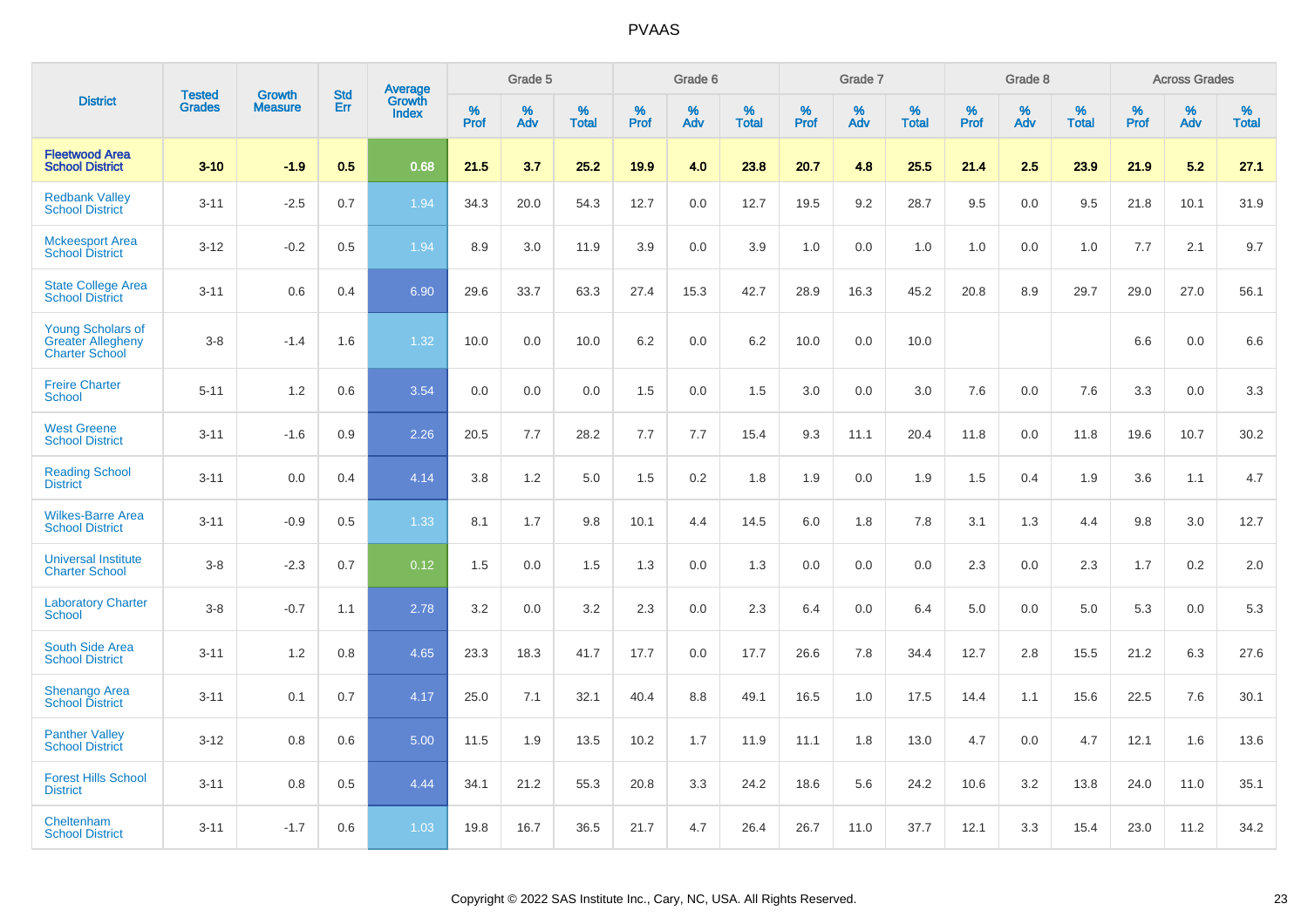|                                                                                   | <b>Tested</b> | <b>Growth</b>  | <b>Std</b> |                                          |              | Grade 5  |                   |              | Grade 6  |                   |              | Grade 7  |                   |           | Grade 8  |                   |                  | <b>Across Grades</b> |                   |
|-----------------------------------------------------------------------------------|---------------|----------------|------------|------------------------------------------|--------------|----------|-------------------|--------------|----------|-------------------|--------------|----------|-------------------|-----------|----------|-------------------|------------------|----------------------|-------------------|
| <b>District</b>                                                                   | <b>Grades</b> | <b>Measure</b> | Err        | <b>Average</b><br>Growth<br><b>Index</b> | $\%$<br>Prof | %<br>Adv | %<br><b>Total</b> | $\%$<br>Prof | %<br>Adv | %<br><b>Total</b> | $\%$<br>Prof | %<br>Adv | %<br><b>Total</b> | %<br>Prof | %<br>Adv | %<br><b>Total</b> | %<br><b>Prof</b> | $\%$<br>Adv          | %<br><b>Total</b> |
| <b>Fleetwood Area</b><br><b>School District</b>                                   | $3 - 10$      | $-1.9$         | 0.5        | 0.68                                     | 21.5         | 3.7      | 25.2              | 19.9         | 4.0      | 23.8              | 20.7         | 4.8      | 25.5              | 21.4      | 2.5      | 23.9              | 21.9             | 5.2                  | 27.1              |
| <b>Blue Mountain</b><br><b>School District</b>                                    | $3 - 10$      | 0.1            | 0.5        | 3.24                                     | 33.3         | 19.2     | 52.6              | 24.3         | 0.6      | 24.8              | 16.3         | 10.1     | 26.4              | 20.3      | 6.1      | 26.4              | 27.5             | 11.1                 | 38.6              |
| <b>Titusville Area</b><br><b>School District</b>                                  | $3 - 11$      | $-1.7$         | 0.5        | 0.12                                     | 28.5         | 13.8     | 42.3              | 18.9         | 4.2      | 23.1              | 18.0         | 3.9      | 21.9              | 8.0       | 3.6      | 11.6              | 21.8             | 10.0                 | 31.8              |
| <b>Agora Cyber</b><br><b>Charter School</b>                                       | $3 - 11$      | $-0.3$         | 0.6        | 3.62                                     | 9.8          | 2.0      | 11.8              | 7.8          | 0.7      | 8.5               | 6.2          | 2.1      | 8.3               | 3.3       | 1.3      | 4.6               | 9.7              | 2.4                  | 12.1              |
| <b>Sharon City School</b><br><b>District</b>                                      | $3 - 11$      | $-0.3$         | 0.5        | 1.32                                     | 14.1         | 2.1      | 16.2              | 13.9         | 4.1      | 18.0              | 6.0          | 1.7      | 7.8               | 5.9       | 1.5      | 7.4               | 12.0             | 2.8                  | 14.8              |
| <b>Indiana Area</b><br><b>School District</b>                                     | $3 - 11$      | 1.8            | 0.4        | $7.21$                                   | 29.3         | 17.7     | 47.0              | 23.9         | 11.7     | 35.5              | 36.0         | 10.3     | 46.3              | 23.2      | 14.2     | 37.4              | 30.1             | 15.1                 | 45.2              |
| Susquehanna<br><b>Community School</b><br><b>District</b>                         | $3 - 11$      | $-2.8$         | 0.9        | $-1.20$                                  | 19.6         | 9.8      | 29.4              | 15.5         | 1.7      | 17.2              | 13.3         | 11.1     | 24.4              | 2.0       | 2.0      | 4.1               | 19.6             | 6.3                  | 25.9              |
| Palmyra Area<br><b>School District</b>                                            | $3 - 11$      | 0.0            | 0.4        | 5.60                                     | 36.2         | 17.5     | 53.8              | 27.2         | 8.3      | 35.4              | 25.5         | 12.2     | 37.6              | 29.8      | 12.2     | 42.0              | 31.5             | 15.7                 | 47.2              |
| <b>Manheim Central</b><br><b>School District</b>                                  | $3 - 11$      | 2.8            | 0.4        | 9.93                                     | 25.4         | 7.6      | 33.0              | 23.6         | 5.8      | 29.3              | 15.0         | 5.2      | 20.2              | 20.9      | 6.2      | 27.1              | 22.8             | 9.4                  | 32.2              |
| <b>Highlands School</b><br><b>District</b>                                        | $3 - 11$      | 0.4            | 0.5        | 2.41                                     | 20.4         | 4.6      | 25.0              | 16.6         | 1.4      | 17.9              | 28.5         | 4.9      | 33.3              | 13.2      | 8.6      | 21.8              | 20.4             | 5.9                  | 26.3              |
| <b>Howard Gardner</b><br><b>Multiple</b><br>Intelligence<br><b>Charter School</b> | $3 - 8$       | $-3.7$         | 1.1        | $-1.27$                                  | 16.7         | 6.7      | 23.3              | 9.4          | 0.0      | 9.4               | 9.1          | 0.0      | 9.1               | 7.4       | 11.1     | 18.5              | 14.7             | 3.5                  | 18.2              |
| <b>Inquiry Charter</b><br>School                                                  | $3-5$         | $-6.8$         | 2.1        | $-3.27$                                  | 8.8          | 2.9      | 11.8              |              |          |                   |              |          |                   |           |          |                   | 11.1             | 2.8                  | 13.9              |
| <b>Purchase Line</b><br><b>School District</b>                                    | $3 - 12$      | 1.0            | 0.8        | 4.29                                     | 28.8         | 7.7      | 36.5              | 6.1          | 3.0      | 9.1               | 7.5          | 3.0      | 10.4              | 5.3       | 0.0      | 5.3               | 16.1             | 3.3                  | 19.4              |
| <b>Haverford</b><br><b>Township School</b><br><b>District</b>                     | $3 - 11$      | $-0.7$         | 0.3        | $-0.06$                                  | 30.7         | 27.3     | 58.0              | 26.4         | 15.0     | 41.4              | 28.5         | 12.8     | 41.3              | 33.9      | 15.2     | 49.1              | 31.6             | 23.1                 | 54.7              |
| <b>Easton Area</b><br><b>School District</b>                                      | $3 - 12$      | $-1.1$         | 0.3        | $-0.56$                                  | 22.4         | 5.9      | 28.3              | 14.6         | 3.3      | 17.9              | 11.0         | 6.9      | 18.0              | 10.3      | 2.2      | 12.4              | 18.5             | 8.4                  | 26.9              |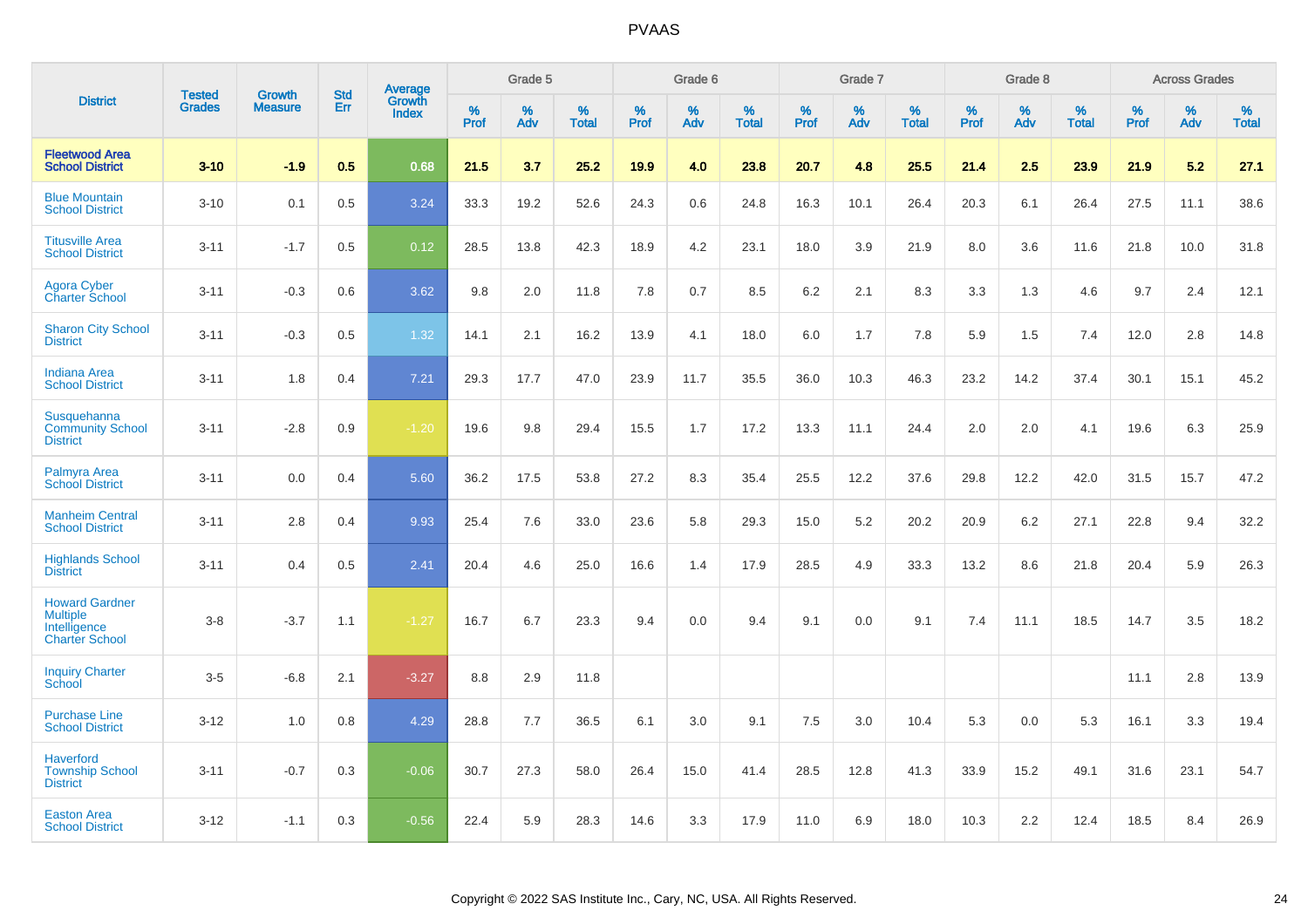|                                                                   |                                |                                 |                   |                                          |                     | Grade 5  |                   |                  | Grade 6  |                   |                  | Grade 7  |                   |           | Grade 8  |                   |                     | <b>Across Grades</b> |                   |
|-------------------------------------------------------------------|--------------------------------|---------------------------------|-------------------|------------------------------------------|---------------------|----------|-------------------|------------------|----------|-------------------|------------------|----------|-------------------|-----------|----------|-------------------|---------------------|----------------------|-------------------|
| <b>District</b>                                                   | <b>Tested</b><br><b>Grades</b> | <b>Growth</b><br><b>Measure</b> | <b>Std</b><br>Err | <b>Average</b><br>Growth<br><b>Index</b> | $\%$<br><b>Prof</b> | %<br>Adv | %<br><b>Total</b> | %<br><b>Prof</b> | %<br>Adv | %<br><b>Total</b> | %<br><b>Prof</b> | %<br>Adv | %<br><b>Total</b> | %<br>Prof | %<br>Adv | %<br><b>Total</b> | $\%$<br><b>Prof</b> | %<br>Adv             | %<br><b>Total</b> |
| <b>Fleetwood Area</b><br><b>School District</b>                   | $3 - 10$                       | $-1.9$                          | 0.5               | 0.68                                     | 21.5                | 3.7      | 25.2              | 19.9             | 4.0      | 23.8              | 20.7             | 4.8      | 25.5              | 21.4      | 2.5      | 23.9              | 21.9                | 5.2                  | 27.1              |
| <b>Mastery Charter</b><br>School - Harrity<br>Campus              | $3-8$                          | $-0.7$                          | 1.1               | 2.42                                     | 4.6                 | 4.6      | 9.1               | 2.3              | 0.0      | 2.3               | 0.0              | 0.0      | 0.0               | 3.1       | 0.0      | 3.1               | 5.5                 | 1.0                  | 6.5               |
| Salisbury-Elk Lick<br><b>School District</b>                      | $3 - 11$                       | $-4.2$                          | 1.3               | 0.13                                     | 29.2                | 12.5     | 41.7              | 37.5             | 0.0      | 37.5              | 15.8             | 0.0      | 15.8              | 14.3      | 4.8      | 19.0              | 28.9                | 5.8                  | 34.7              |
| <b>Albert Gallatin</b><br><b>Area School</b><br><b>District</b>   | $3 - 11$                       | $-1.4$                          | 0.5               | 0.97                                     | 19.0                | 10.2     | 29.3              | 18.6             | 1.6      | 20.2              | 12.8             | 2.8      | 15.6              | 14.8      | 2.0      | 16.8              | 17.4                | 4.9                  | 22.3              |
| <b>Carbondale Area</b><br><b>School District</b>                  | $3 - 10$                       | 1.1                             | 0.6               | 5.95                                     | 10.3                | 1.2      | 11.5              | 4.2              | 0.0      | 4.2               | 4.8              | 3.6      | 8.4               | 13.9      | 0.0      | 13.9              | 9.4                 | 0.8                  | 10.1              |
| <b>Fannett-Metal</b><br><b>School District</b>                    | $3 - 11$                       | $-2.4$                          | 1.0               | 2.68                                     | 17.2                | 6.9      | 24.1              | 10.3             | 0.0      | 10.3              | 9.4              | 0.0      | 9.4               | 8.9       | 2.2      | 11.1              | 15.5                | 5.8                  | 21.3              |
| <b>Freedom Area</b><br><b>School District</b>                     | $3 - 11$                       | $-0.8$                          | 0.7               | 1.59                                     | 13.6                | 3.7      | 17.3              | 21.4             | 2.4      | 23.8              | 18.6             | 2.9      | 21.6              | 10.7      | 1.3      | 12.0              | 17.8                | 3.7                  | 21.6              |
| <b>Richard Allen</b><br>Preparatory<br><b>Charter School</b>      | $5-8$                          | 0.8                             | 0.7               | 3.33                                     | 0.0                 | 0.0      | 0.0               | 1.0              | 0.0      | 1.0               | 1.8              | 0.9      | 2.7               | 0.9       | 0.0      | 0.9               | 1.1                 | 0.3                  | 1.4               |
| <b>Troy Area School</b><br><b>District</b>                        | $3 - 10$                       | $-1.8$                          | 0.6               | 0.45                                     | 11.1                | 4.0      | 15.2              | 4.0              | 4.0      | 8.0               | 14.1             | 0.0      | 14.1              | 6.8       | 0.8      | 7.7               | 11.9                | 2.1                  | 14.0              |
| <b>North Schuylkill</b><br><b>School District</b>                 | $3 - 11$                       | 0.5                             | 0.5               | 4.31                                     | 8.2                 | 3.0      | 11.2              | 4.8              | 0.8      | 5.6               | 5.8              | 3.9      | 9.7               | 11.8      | 6.7      | 18.5              | 12.1                | 4.1                  | 16.1              |
| <b>Middletown Area</b><br><b>School District</b>                  | $3 - 11$                       | $-1.6$                          | 0.5               | 0.08                                     | 19.5                | 5.0      | 24.5              | 6.1              | 0.8      | 6.9               | 16.1             | 9.8      | 25.9              | 11.8      | 2.0      | 13.7              | 18.4                | 7.5                  | 25.9              |
| <b>Selinsgrove Area</b><br><b>School District</b>                 | $3 - 12$                       | 4.7                             | 0.5               | 11.20                                    | 26.0                | 6.1      | 32.0              | 32.0             | 17.0     | 49.0              | 26.4             | 18.7     | 45.2              | 25.6      | 10.5     | 36.1              | 25.8                | 14.6                 | 40.4              |
| <b>Greater Nanticoke</b><br><b>Area School</b><br><b>District</b> | $3 - 12$                       | $-0.5$                          | 0.6               | 4.36                                     | 13.6                | 2.7      | 16.4              | 2.6              | 0.0      | 2.6               | 3.6              | 0.0      | 3.6               | 4.2       | 1.7      | 5.9               | 7.6                 | 2.0                  | 9.6               |
| Portage Area<br><b>School District</b>                            | $3 - 10$                       | 0.3                             | 0.8               | 2.06                                     | 28.6                | 7.1      | 35.7              | 30.0             | 10.0     | 40.0              | 25.4             | 9.5      | 34.9              | 17.0      | 7.6      | 24.5              | 29.8                | 12.9                 | 42.6              |
| <b>Mount Carmel</b><br><b>Area School</b><br><b>District</b>      | $3 - 11$                       | 0.2                             | 0.6               | 3.89                                     | 10.8                | 2.7      | 13.5              | 12.5             | 7.1      | 19.6              | 13.6             | 3.6      | 17.3              | 8.8       | 2.6      | 11.5              | 12.2                | 4.5                  | 16.7              |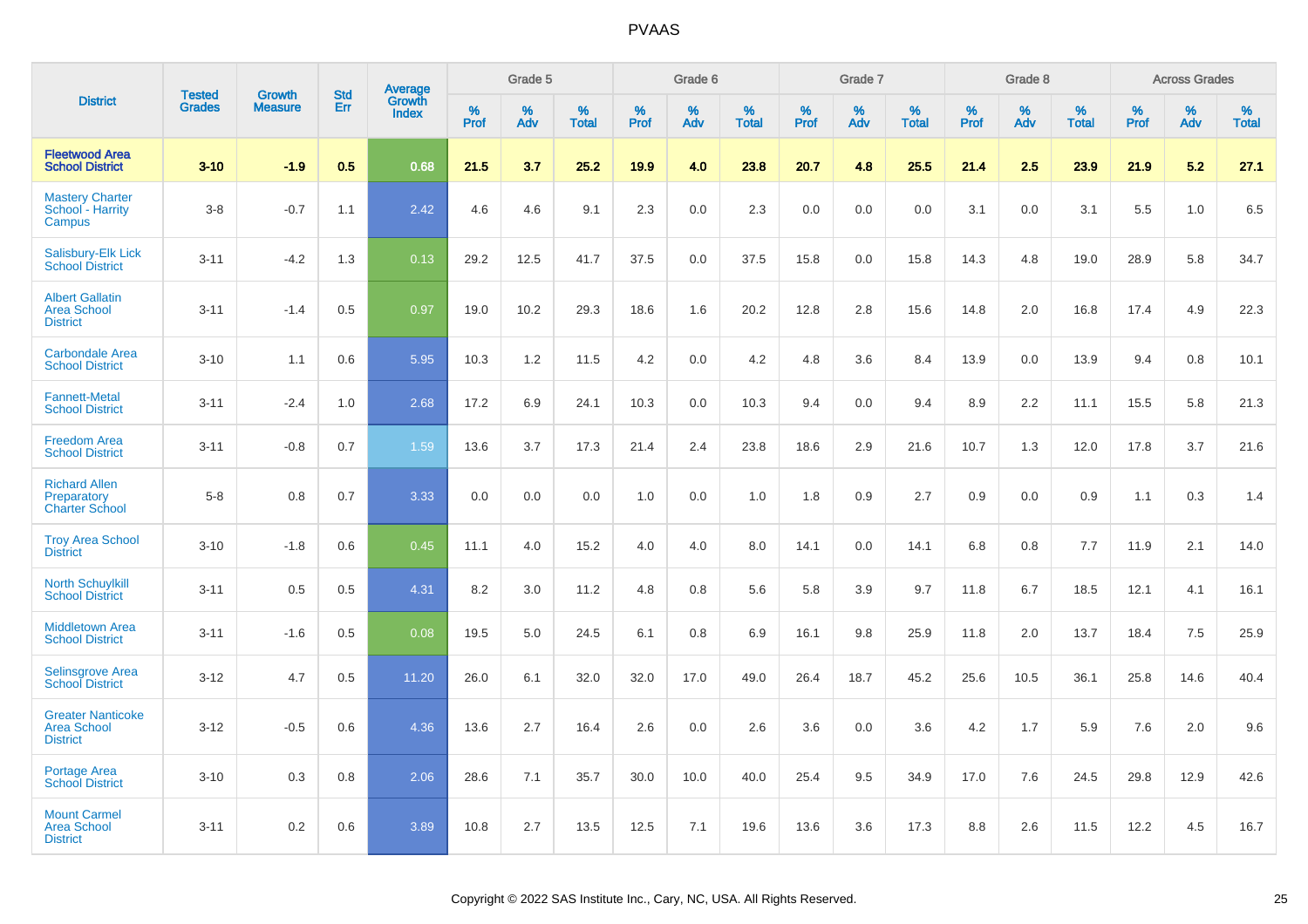|                                                                                     | <b>Tested</b> | <b>Growth</b>  | <b>Std</b> | Average         |              | Grade 5  |                   |              | Grade 6  |                   |              | Grade 7  |                      |              | Grade 8  |                      |              | <b>Across Grades</b> |                   |
|-------------------------------------------------------------------------------------|---------------|----------------|------------|-----------------|--------------|----------|-------------------|--------------|----------|-------------------|--------------|----------|----------------------|--------------|----------|----------------------|--------------|----------------------|-------------------|
| <b>District</b>                                                                     | <b>Grades</b> | <b>Measure</b> | Err        | Growth<br>Index | $\%$<br>Prof | %<br>Adv | %<br><b>Total</b> | $\%$<br>Prof | %<br>Adv | %<br><b>Total</b> | $\%$<br>Prof | %<br>Adv | $\%$<br><b>Total</b> | $\%$<br>Prof | %<br>Adv | $\%$<br><b>Total</b> | $\%$<br>Prof | $\%$<br>Adv          | %<br><b>Total</b> |
| <b>Fleetwood Area</b><br><b>School District</b>                                     | $3 - 10$      | $-1.9$         | 0.5        | 0.68            | 21.5         | 3.7      | 25.2              | 19.9         | 4.0      | 23.8              | 20.7         | 4.8      | 25.5                 | 21.4         | 2.5      | 23.9                 | 21.9         | 5.2                  | 27.1              |
| <b>Lebanon School</b><br><b>District</b>                                            | $3 - 11$      | 0.1            | 0.3        | 4.53            | 10.8         | 2.5      | 13.2              | 5.4          | 1.6      | 7.0               | 3.4          | 0.6      | 4.1                  | 4.5          | 0.8      | 5.4                  | 7.2          | 1.6                  | 8.8               |
| <b>Mastery Charter</b><br>School - Hardy<br><b>Williams</b>                         | $3 - 11$      | $-0.1$         | 1.2        | 1.30            | 4.9          | 0.0      | 4.9               | 11.4         | 2.9      | 14.3              | 5.6          | 0.0      | 5.6                  |              |          |                      | 6.9          | 0.6                  | 7.5               |
| <b>Cameron County</b><br><b>School District</b>                                     | $3 - 12$      | 1.0            | 1.0        | 4.16            | 48.4         | 0.0      | 48.4              | 29.0         | 2.6      | 31.6              | 7.3          | 2.4      | 9.8                  | 13.5         | 0.0      | 13.5                 | 30.3         | 6.8                  | 37.2              |
| Johnsonburg Area<br><b>School District</b>                                          | $3 - 11$      | 2.2            | 1.0        | 5.07            | 17.5         | 7.5      | 25.0              | 21.2         | 12.1     | 33.3              | 18.6         | 7.0      | 25.6                 | 15.6         | 2.2      | 17.8                 | 25.5         | 10.2                 | 35.7              |
| <b>Marion Center</b><br><b>Area School</b><br><b>District</b>                       | $3 - 10$      | 0.9            | 0.7        | 5.76            | 24.4         | 7.7      | 32.0              | 37.2         | 11.8     | 49.0              | 19.0         | 10.7     | 29.8                 | 22.6         | 8.6      | 31.2                 | 27.9         | 10.6                 | 38.4              |
| The Philadelphia<br>Charter School for<br><b>Arts and Sciences</b><br>at HR Edmunds | $3 - 8$       | 1.7            | 0.6        | 4.09            | 6.4          | 0.0      | 6.4               | 0.0          | 0.0      | 0.0               | 2.1          | 0.0      | 2.1                  | 2.2          | 0.0      | 2.2                  | 2.1          | 0.2                  | 2.3               |
| <b>Montgomery Area</b><br><b>School District</b>                                    | $3 - 11$      | 0.8            | 0.8        | 4.18            | 25.7         | 10.8     | 36.5              | 29.0         | 30.6     | 59.7              | 33.3         | 6.9      | 40.3                 | 17.2         | 1.7      | 19.0                 | 28.4         | 13.2                 | 41.6              |
| <b>Camp Hill School</b><br><b>District</b>                                          | $3 - 12$      | $-2.0$         | 0.7        | $-0.33$         | 40.7         | 27.2     | 67.9              | 24.0         | 4.0      | 28.0              | 17.6         | 9.9      | 27.5                 | 22.0         | 3.7      | 25.7                 | 30.7         | 15.4                 | 46.1              |
| <b>Antietam School</b><br><b>District</b>                                           | $3 - 10$      | $-2.5$         | 0.8        | $-0.25$         | 9.4          | 1.6      | 10.9              | 10.0         | 3.3      | 13.3              | 5.6          | 0.0      | 5.6                  | 5.8          | 0.0      | 5.8                  | 8.3          | 1.2                  | 9.5               |
| <b>Franklin Area</b><br><b>School District</b>                                      | $3 - 11$      | 0.9            | 0.5        | 5.84            | 22.0         | 7.1      | 29.1              | 25.8         | 3.1      | 28.9              | 10.1         | 4.2      | 14.3                 | 8.2          | 0.7      | 8.9                  | 19.0         | 4.3                  | 23.2              |
| South Williamsport<br><b>Area School</b><br><b>District</b>                         | $3 - 10$      | $-0.6$         | 0.6        | 3.18            | 20.4         | 1.1      | 21.5              | 25.8         | 4.5      | 30.3              | 15.5         | 2.4      | 17.9                 | 15.1         | 0.0      | 15.1                 | 20.2         | 2.8                  | 23.0              |
| <b>Deep Roots</b><br><b>Charter School</b>                                          | $3-6$         | $-0.9$         | 1.3        | 2.28            | 0.0          | 0.0      | 0.0               | 0.0          | 0.0      | 0.0               |              |          |                      |              |          |                      | 1.3          | 0.0                  | 1.3               |
| <b>Ellwood City Area</b><br><b>School District</b>                                  | $3 - 11$      | $-1.7$         | 0.6        | 1.08            | 20.6         | 7.8      | 28.4              | 19.0         | 2.6      | 21.6              | 21.7         | 2.5      | 24.2                 | 5.5          | 2.8      | 8.3                  | 17.5         | 4.7                  | 22.2              |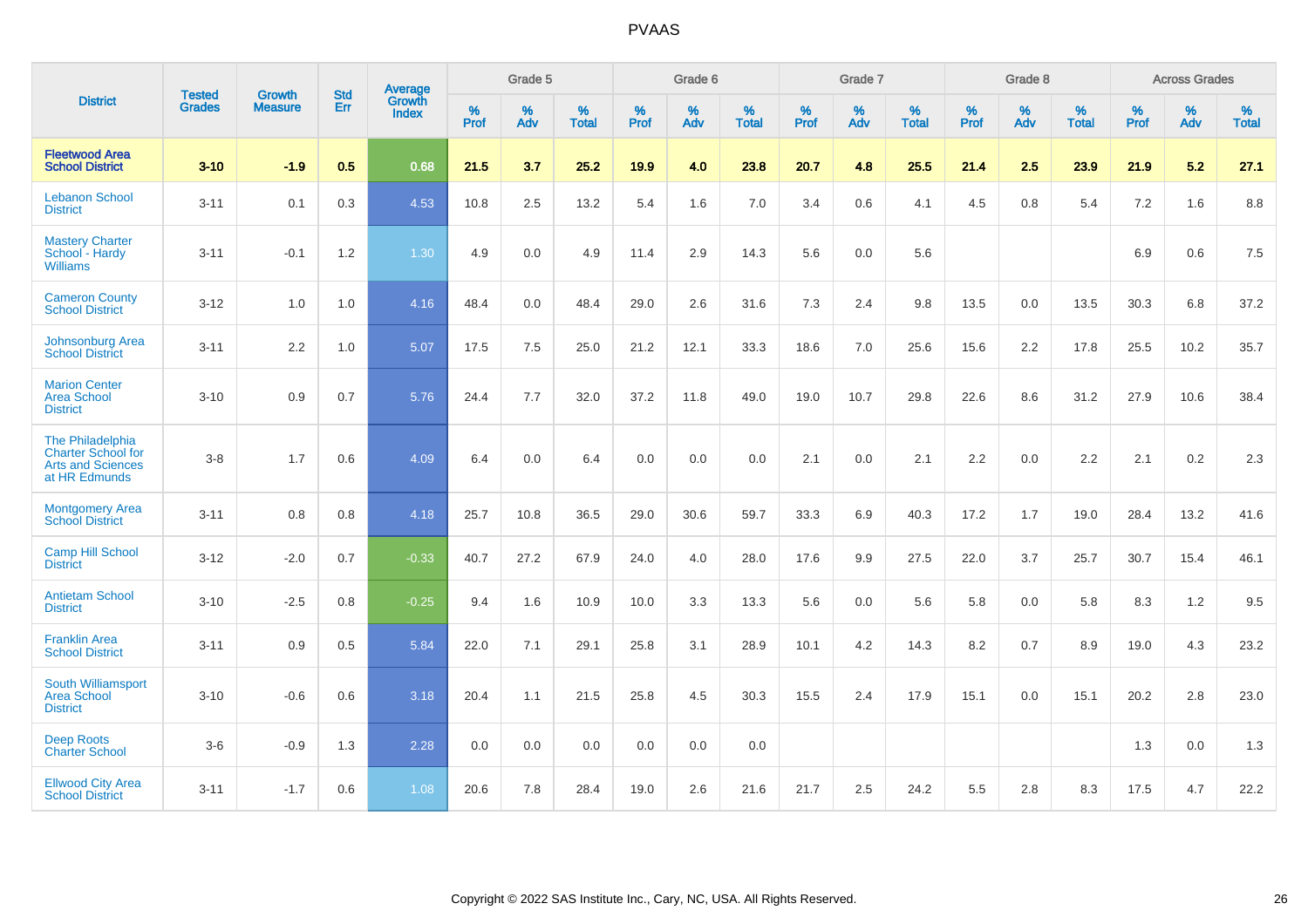|                                                                 |                                |                                 |                   | Average                |                     | Grade 5     |                   |                  | Grade 6  |                   |              | Grade 7  |                   |           | Grade 8  |                   |                     | <b>Across Grades</b> |                   |
|-----------------------------------------------------------------|--------------------------------|---------------------------------|-------------------|------------------------|---------------------|-------------|-------------------|------------------|----------|-------------------|--------------|----------|-------------------|-----------|----------|-------------------|---------------------|----------------------|-------------------|
| <b>District</b>                                                 | <b>Tested</b><br><b>Grades</b> | <b>Growth</b><br><b>Measure</b> | <b>Std</b><br>Err | Growth<br><b>Index</b> | $\%$<br><b>Prof</b> | $\%$<br>Adv | %<br><b>Total</b> | %<br><b>Prof</b> | %<br>Adv | %<br><b>Total</b> | $\%$<br>Prof | %<br>Adv | %<br><b>Total</b> | %<br>Prof | %<br>Adv | %<br><b>Total</b> | $\%$<br><b>Prof</b> | $\%$<br>Adv          | %<br><b>Total</b> |
| <b>Fleetwood Area</b><br><b>School District</b>                 | $3 - 10$                       | $-1.9$                          | 0.5               | 0.68                   | 21.5                | 3.7         | 25.2              | 19.9             | 4.0      | 23.8              | 20.7         | 4.8      | 25.5              | 21.4      | 2.5      | 23.9              | 21.9                | 5.2                  | 27.1              |
| <b>West Middlesex</b><br><b>Area School</b><br><b>District</b>  | $3 - 10$                       | 0.9                             | 0.9               | 4.10                   | 21.7                | 21.7        | 43.5              | 39.3             | 4.9      | 44.3              | 30.0         | 2.0      | 32.0              | 7.1       | 0.0      | 7.1               | 30.3                | 7.4                  | 37.7              |
| <b>Gillingham Charter</b><br>School                             | $3 - 11$                       | $-5.9$                          | 2.0               | $-1.16$                | 9.1                 | 0.0         | 9.1               | 0.0              | 0.0      | 0.0               |              |          |                   | 0.0       | 0.0      | 0.0               | 4.4                 | 1.4                  | 5.8               |
| <b>Ferndale Area</b><br><b>School District</b>                  | $3 - 10$                       | $-0.9$                          | 0.9               | 1.11                   | 27.3                | 0.0         | 27.3              | 19.5             | 7.3      | 26.8              | 31.6         | 2.6      | 34.2              | 11.1      | 8.9      | 20.0              | 21.3                | 7.9                  | 29.1              |
| <b>Mastery Charter</b><br>School - Pickett<br>Campus            | $6 - 10$                       | 1.2                             | 1.1               | 2.33                   |                     |             |                   | 0.0              | 0.0      | 0.0               | 0.0          | 0.0      | 0.0               | 2.8       | 0.0      | 2.8               | 0.9                 | 0.0                  | 0.9               |
| <b>Big Spring School</b><br><b>District</b>                     | $3 - 11$                       | $-1.2$                          | 0.5               | 0.68                   | 26.7                | 13.0        | 39.7              | 22.0             | 3.8      | 25.8              | 20.9         | 6.7      | 27.6              | 10.9      | 3.3      | 14.1              | 24.6                | 10.4                 | 35.0              |
| <b>Elk Lake School</b><br><b>District</b>                       | $3 - 11$                       | 1.9                             | 0.7               | 7.96                   | 17.5                | 3.8         | 21.2              | 35.8             | 12.6     | 48.4              | 11.4         | 3.4      | 14.8              | 8.5       | 4.9      | 13.4              | 21.4                | 7.2                  | 28.5              |
| <b>Forest City</b><br><b>Regional School</b><br><b>District</b> | $3 - 12$                       | 1.5                             | 0.9               | 4.76                   | 22.2                | 11.1        | 33.3              | 14.3             | 2.0      | 16.3              | 18.9         | 10.8     | 29.7              | 31.9      | 10.6     | 42.6              | 22.1                | 10.7                 | 32.8              |
| <b>Hamburg Area</b><br><b>School District</b>                   | $3 - 11$                       | $-0.0$                          | 0.5               | 1.79                   | 29.1                | 6.4         | 35.5              | 28.4             | 2.4      | 30.7              | 10.1         | 3.8      | 13.8              | 9.9       | 2.1      | 12.1              | 20.9                | 6.6                  | 27.5              |
| <b>United School</b><br><b>District</b>                         | $3 - 11$                       | 0.3                             | 0.8               | 3.96                   | 27.0                | 1.6         | 28.6              | 31.8             | 12.7     | 44.4              | 29.2         | 10.8     | 40.0              | 20.9      | 9.0      | 29.8              | 28.1                | 9.4                  | 37.5              |
| <b>Valley Grove</b><br><b>School District</b>                   | $3 - 10$                       | $-2.4$                          | 0.8               | $-1.21$                | 35.4                | 8.3         | 43.8              | 27.6             | 1.7      | 29.3              | 18.5         | 5.6      | 24.1              | 14.3      | 1.8      | 16.1              | 25.5                | 6.8                  | 32.2              |
| <b>Hanover Area</b><br><b>School District</b>                   | $3 - 11$                       | $-2.5$                          | 0.9               | $-0.79$                | 3.4                 | 3.4         | 6.8               | 10.0             | 4.0      | 14.0              | 5.3          | 1.8      | 7.0               | 0.0       | 0.0      | 0.0               | 7.4                 | 1.9                  | 9.3               |
| <b>Gettysburg Area</b><br><b>School District</b>                | $3 - 11$                       | 1.3                             | 0.4               | 5.96                   | 36.4                | 17.3        | 53.7              | 22.0             | 12.0     | 34.0              | 15.9         | 5.7      | 21.6              | 21.4      | 7.3      | 28.6              | 25.4                | 14.7                 | 40.1              |
| <b>Folk Arts-Cultural</b><br><b>Treasures Charter</b><br>School | $3 - 7$                        | $-1.8$                          | 1.0               | 1.12                   | 22.7                | 6.8         | 29.6              | 28.9             | 4.4      | 33.3              | 20.4         | 2.3      | 22.7              |           |          |                   | 28.1                | 6.2                  | 34.4              |
| <b>Sayre Area School</b><br><b>District</b>                     | $3 - 11$                       | 1.9                             | 0.7               | 6.31                   | 21.3                | 6.6         | 27.9              | 36.2             | 5.0      | 41.2              | 21.4         | 3.6      | 25.0              | 13.4      | 0.0      | 13.4              | 25.9                | 6.1                  | 32.0              |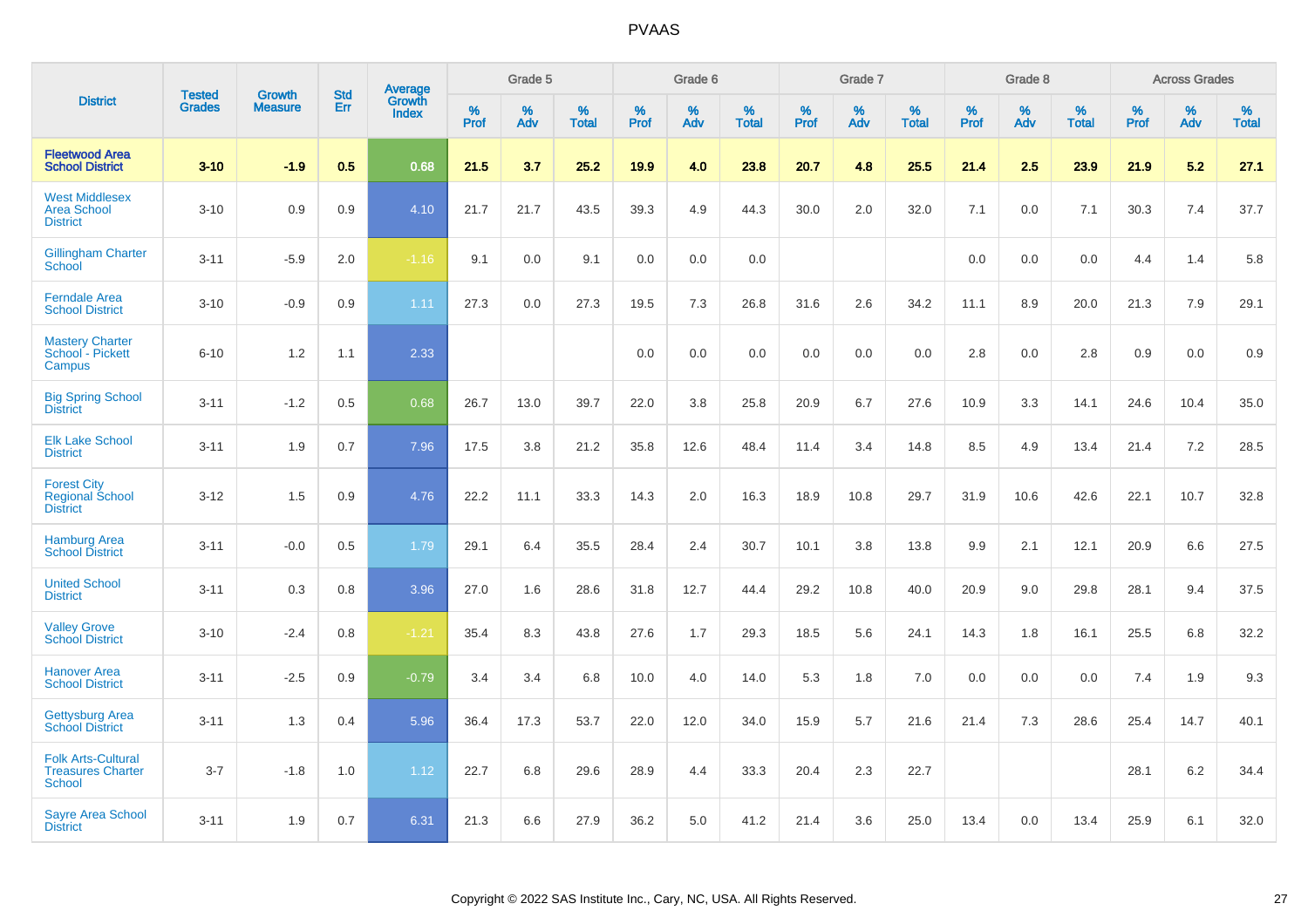|                                                                              |                                |                                 | <b>Std</b> | Average                       |           | Grade 5  |                   |           | Grade 6  |                   |           | Grade 7  |                   |           | Grade 8  |                   |           | <b>Across Grades</b> |                   |
|------------------------------------------------------------------------------|--------------------------------|---------------------------------|------------|-------------------------------|-----------|----------|-------------------|-----------|----------|-------------------|-----------|----------|-------------------|-----------|----------|-------------------|-----------|----------------------|-------------------|
| <b>District</b>                                                              | <b>Tested</b><br><b>Grades</b> | <b>Growth</b><br><b>Measure</b> | Err        | <b>Growth</b><br><b>Index</b> | %<br>Prof | %<br>Adv | %<br><b>Total</b> | %<br>Prof | %<br>Adv | %<br><b>Total</b> | %<br>Prof | %<br>Adv | %<br><b>Total</b> | %<br>Prof | %<br>Adv | %<br><b>Total</b> | %<br>Prof | %<br>Adv             | %<br><b>Total</b> |
| <b>Fleetwood Area</b><br><b>School District</b>                              | $3 - 10$                       | $-1.9$                          | 0.5        | 0.68                          | 21.5      | 3.7      | 25.2              | 19.9      | 4.0      | 23.8              | 20.7      | 4.8      | 25.5              | 21.4      | 2.5      | 23.9              | 21.9      | 5.2                  | 27.1              |
| <b>Harmony Area</b><br><b>School District</b>                                | $3 - 10$                       | 0.9                             | 1.7        | 2.79                          | 31.2      | 6.2      | 37.5              | 41.7      | 4.2      | 45.8              | 0.0       | 0.0      | 0.0               |           |          |                   | 27.4      | 7.4                  | 34.7              |
| <b>Laurel School</b><br><b>District</b>                                      | $3 - 11$                       | $-0.4$                          | 0.7        | 1.59                          | 25.7      | 5.4      | 31.1              | 23.9      | 12.7     | 36.6              | 29.5      | 5.1      | 34.6              | 18.8      | 8.7      | 27.5              | 28.6      | 13.6                 | 42.2              |
| <b>Old Forge School</b><br><b>District</b>                                   | $3 - 12$                       | $-2.1$                          | 0.8        | 0.34                          | 11.8      | 2.9      | 14.7              | 11.3      | 0.0      | 11.3              | 19.0      | 4.8      | 23.8              | 5.9       | 0.0      | 5.9               | 14.0      | 2.9                  | 16.9              |
| <b>Universal Alcorn</b><br><b>Charter School</b>                             | $3 - 8$                        | $-0.7$                          | 0.8        | 0.93                          | 7.7       | 1.9      | 9.6               | 3.9       | 0.0      | 3.9               | 8.8       | 0.0      | 8.8               | 5.1       | 0.0      | 5.1               | 6.4       | 1.7                  | 8.1               |
| <b>Reach Cyber</b><br><b>Charter School</b>                                  | $3 - 11$                       | $-2.4$                          | 0.9        | $-0.45$                       | 19.4      | 9.7      | 29.0              | 9.1       | 0.0      | 9.1               | 17.0      | 3.8      | 20.8              | 17.5      | 5.3      | 22.8              | 21.3      | 4.7                  | 26.0              |
| <b>Cocalico School</b><br><b>District</b>                                    | $3 - 11$                       | 2.0                             | 0.4        | 5.70                          | 27.4      | 17.4     | 44.8              | 25.2      | 17.5     | 42.7              | 27.3      | 4.0      | 31.3              | 22.2      | $6.2\,$  | 28.4              | 28.3      | 12.1                 | 40.4              |
| <b>Waynesboro Area</b><br><b>School District</b>                             | $3 - 12$                       | $-0.5$                          | 0.4        | 2.30                          | 25.0      | 9.2      | 34.2              | 20.4      | 10.5     | 31.0              | 19.2      | 6.0      | 25.2              | 20.1      | 4.8      | 24.8              | 22.3      | 9.3                  | 31.6              |
| <b>Spring Cove</b><br><b>School District</b>                                 | $3 - 11$                       | 0.9                             | 0.5        | 5.97                          | 18.5      | 8.4      | 26.9              | 15.1      | 4.8      | 19.8              | 11.0      | 3.9      | 15.0              | 12.7      | 4.0      | 16.7              | 20.0      | 7.4                  | 27.4              |
| <b>Young Scholars Of</b><br>Western<br>Pennsylvania<br><b>Charter School</b> | $3 - 8$                        | $-0.4$                          | 1.1        | 1.25                          | 6.7       | 6.7      | 13.3              | 5.9       | 5.9      | 11.8              | 20.7      | 3.4      | 24.1              | 8.7       | 0.0      | 8.7               | 12.3      | 4.8                  | 17.1              |
| <b>Keystone School</b><br><b>District</b>                                    | $3 - 11$                       | $-1.0$                          | 0.8        | 1.11                          | 28.4      | 19.4     | 47.8              | 32.1      | 1.9      | 34.0              | 12.3      | 1.4      | 13.7              | 6.4       | 0.0      | 6.4               | 24.1      | 7.6                  | 31.6              |
| <b>New Castle Area</b><br><b>School District</b>                             | $3 - 12$                       | $-0.5$                          | 0.4        | 2.63                          | 4.3       | 0.5      | 4.8               | 3.3       | 1.9      | 5.2               | 7.7       | 1.4      | 9.1               | 3.3       | 0.9      | 4.2               | 4.4       | 1.1                  | 5.5               |
| <b>Vision Academy</b><br>Charter School                                      | $3 - 8$                        | 1.7                             | 1.1        | 3.72                          | 11.1      | 0.0      | 11.1              | 0.0       | 0.0      | 0.0               | 2.9       | 2.9      | 5.9               | 9.5       | 4.8      | 14.3              | 6.4       | 1.6                  | 8.0               |
| <b>Lower Moreland</b><br><b>Township School</b><br><b>District</b>           | $3 - 11$                       | 2.2                             | 0.5        | 4.65                          | 27.3      | 27.3     | 54.6              | 38.8      | 19.4     | 58.2              | 30.7      | 17.2     | 47.8              | 25.1      | 15.0     | 40.1              | 32.4      | 17.7                 | 50.0              |
| <b>Fairfield Area</b><br><b>School District</b>                              | $3 - 11$                       | $-1.2$                          | 0.8        | 1.99                          | 32.3      | 1.6      | 33.9              | 19.7      | 1.6      | 21.3              | 18.5      | 0.0      | 18.5              | 16.7      | 3.7      | 20.4              | 25.3      | 6.7                  | 32.0              |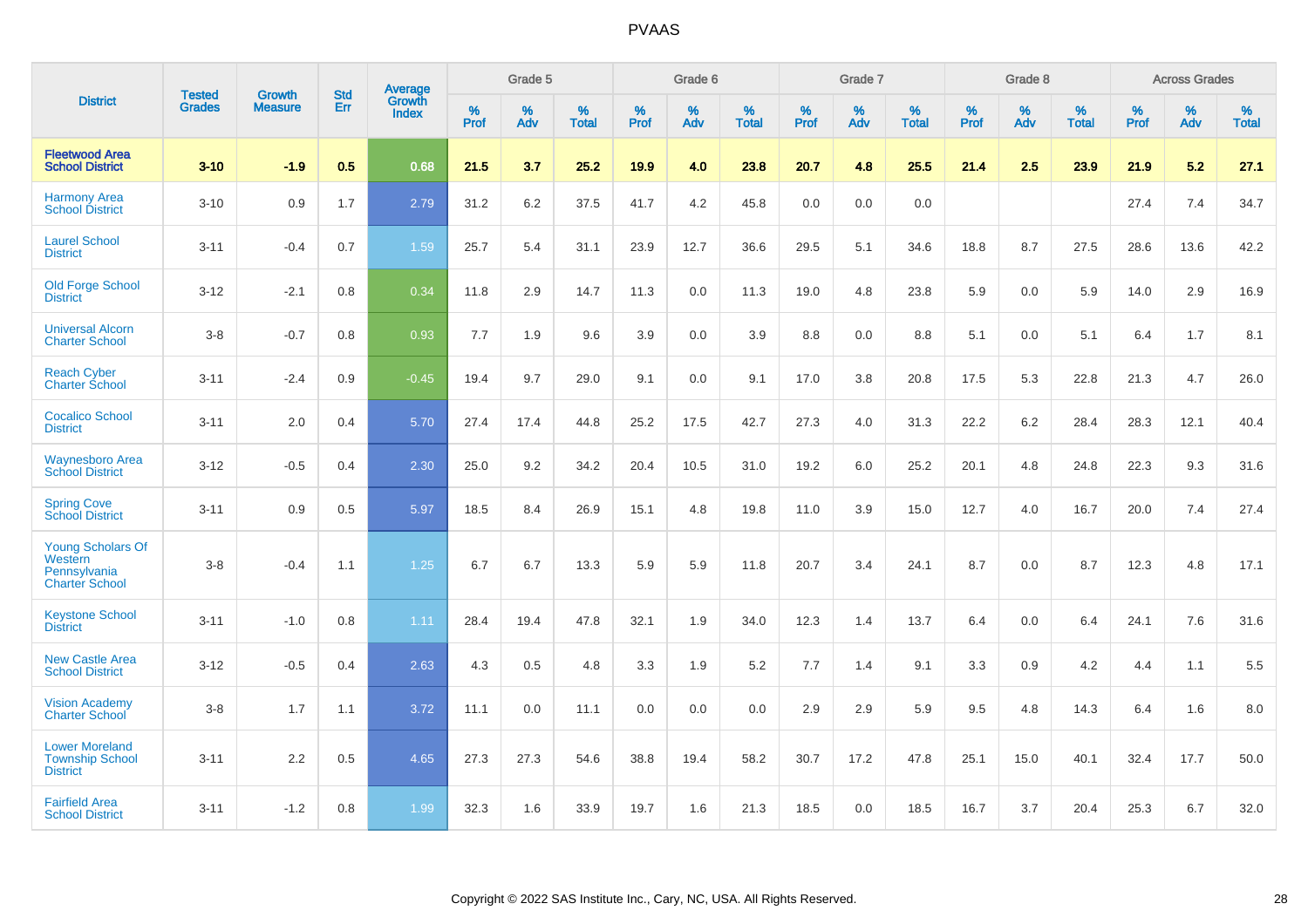|                                                             |                                | <b>Growth</b>  | <b>Std</b> | Average                |              | Grade 5     |                      |                     | Grade 6     |                      |              | Grade 7     |                      |              | Grade 8     |                   |                     | <b>Across Grades</b> |                      |
|-------------------------------------------------------------|--------------------------------|----------------|------------|------------------------|--------------|-------------|----------------------|---------------------|-------------|----------------------|--------------|-------------|----------------------|--------------|-------------|-------------------|---------------------|----------------------|----------------------|
| <b>District</b>                                             | <b>Tested</b><br><b>Grades</b> | <b>Measure</b> | Err        | Growth<br><b>Index</b> | $\%$<br>Prof | $\%$<br>Adv | $\%$<br><b>Total</b> | $\%$<br><b>Prof</b> | $\%$<br>Adv | $\%$<br><b>Total</b> | $\%$<br>Prof | $\%$<br>Adv | $\%$<br><b>Total</b> | $\%$<br>Prof | $\%$<br>Adv | %<br><b>Total</b> | $\%$<br><b>Prof</b> | $\%$<br>Adv          | $\%$<br><b>Total</b> |
| <b>Fleetwood Area</b><br><b>School District</b>             | $3 - 10$                       | $-1.9$         | 0.5        | 0.68                   | 21.5         | 3.7         | 25.2                 | 19.9                | 4.0         | 23.8                 | 20.7         | 4.8         | 25.5                 | 21.4         | 2.5         | 23.9              | 21.9                | 5.2                  | 27.1                 |
| <b>Grove City Area</b><br><b>School District</b>            | $3 - 12$                       | $-0.0$         | 0.6        | 1.93                   | 21.8         | 16.8        | 38.6                 | 29.0                | 12.1        | 41.1                 | 28.1         | 13.2        | 41.2                 | 19.5         | 8.5         | 28.0              | 27.6                | 16.8                 | 44.3                 |
| <b>Russell Byers</b><br><b>Charter School</b>               | $3 - 8$                        | 1.5            | 0.8        | 5.07                   | 3.6          | 0.0         | 3.6                  | 0.0                 | 0.0         | 0.0                  | 0.0          | 0.0         | 0.0                  | 0.0          | 0.0         | 0.0               | 3.2                 | 1.9                  | 5.2                  |
| <b>Upper Dublin</b><br><b>School District</b>               | $3 - 12$                       | 0.6            | 0.4        | 2.59                   | 41.8         | 29.3        | 71.1                 | 38.5                | 24.8        | 63.3                 | 30.8         | 29.7        | 60.5                 | 24.1         | 14.8        | 38.9              | 35.7                | 29.8                 | 65.5                 |
| <b>Everett Area</b><br><b>School District</b>               | $3 - 11$                       | $-1.4$         | 0.7        | 1.92                   | 27.6         | 6.9         | 34.5                 | 19.8                | 2.3         | 22.1                 | 13.9         | 1.0         | 14.8                 | 10.7         | 6.7         | 17.3              | 19.7                | 5.5                  | 25.2                 |
| <b>Dunmore School</b><br><b>District</b>                    | $3 - 11$                       | $-0.4$         | 0.7        | 1.48                   | 26.4         | 9.7         | 36.1                 | 20.9                | 2.2         | 23.1                 | 10.4         | 0.9         | 11.3                 | 9.5          | 3.6         | 13.1              | 18.9                | 6.1                  | 25.0                 |
| <b>Carlynton School</b><br><b>District</b>                  | $3 - 11$                       | $-1.3$         | 0.7        | 0.95                   | 16.3         | 10.9        | 27.2                 | 35.7                | 7.1         | 42.9                 | 9.5          | 3.8         | 13.3                 | 11.7         | 0.0         | 11.7              | 20.9                | 6.7                  | 27.6                 |
| <b>Upper Perkiomen</b><br><b>School District</b>            | $3 - 11$                       | 2.0            | 0.4        | 6.80                   | 26.0         | 11.8        | 37.8                 | 23.0                | 6.1         | 29.1                 | 28.0         | 11.6        | 39.6                 | 22.9         | 10.0        | 32.8              | 24.8                | 10.4                 | 35.1                 |
| <b>Bellwood-Antis</b><br><b>School District</b>             | $3 - 10$                       | 2.2            | 0.6        | 5.68                   | 18.9         | 4.4         | 23.3                 | 12.4                | 9.0         | 21.4                 | 29.4         | 15.3        | 44.7                 | 14.1         | 6.5         | 20.6              | 21.6                | 9.9                  | 31.5                 |
| <b>Mars Area School</b><br><b>District</b>                  | $3 - 10$                       | 0.5            | 0.4        | 6.45                   | 31.3         | 20.9        | 52.2                 | 32.6                | 24.5        | 57.1                 | 23.8         | 16.5        | 40.4                 | 24.5         | 6.4         | 30.8              | 32.3                | 21.1                 | 53.4                 |
| Ephrata Area<br><b>School District</b>                      | $3 - 11$                       | 0.9            | 0.4        | 5.20                   | 34.6         | 12.9        | 47.5                 | 24.8                | 8.0         | 32.8                 | 18.0         | 4.2         | 22.2                 | 18.9         | 4.3         | 23.1              | 25.6                | 12.5                 | 38.1                 |
| <b>Bethel Park School</b><br><b>District</b>                | $3 - 11$                       | $-0.2$         | 0.4        | 1.45                   | 31.6         | 17.7        | 49.3                 | 27.0                | 17.1        | 44.1                 | 29.6         | 13.0        | 42.6                 | 27.1         | 8.9         | 36.0              | 30.4                | 17.5                 | 48.0                 |
| <b>Stroudsburg Area</b><br><b>School District</b>           | $3 - 11$                       | $-0.2$         | 0.4        | 3.95                   | 17.5         | 9.2         | 26.8                 | 18.8                | 4.9         | 23.8                 | 21.6         | 2.7         | 24.3                 | 15.4         | 1.8         | 17.1              | 20.2                | 6.4                  | 26.6                 |
| Conemaugh<br><b>Township Area</b><br><b>School District</b> | $3 - 12$                       | $-1.5$         | 0.8        | 2.85                   | 51.6         | 22.6        | 74.2                 | 23.0                | 16.4        | 39.3                 | 29.2         | 20.8        | 50.0                 | 28.8         | 5.5         | 34.2              | 34.8                | 23.6                 | 58.4                 |
| <b>Brockway Area</b><br><b>School District</b>              | $3 - 11$                       | 2.7            | 0.7        | 9.15                   | 35.4         | 17.7        | 53.2                 | 29.4                | 36.8        | 66.2                 | 22.5         | 7.5         | 30.0                 | 20.8         | 5.6         | 26.4              | 28.7                | 18.6                 | 47.4                 |
| <b>Clarion Area</b><br><b>School District</b>               | $3 - 11$                       | $-0.1$         | 0.8        | 2.20                   | 31.2         | 8.3         | 39.6                 | 32.1                | 7.1         | 39.3                 | 17.9         | 10.4        | 28.4                 | 28.1         | 3.5         | 31.6              | 26.5                | 10.2                 | 36.8                 |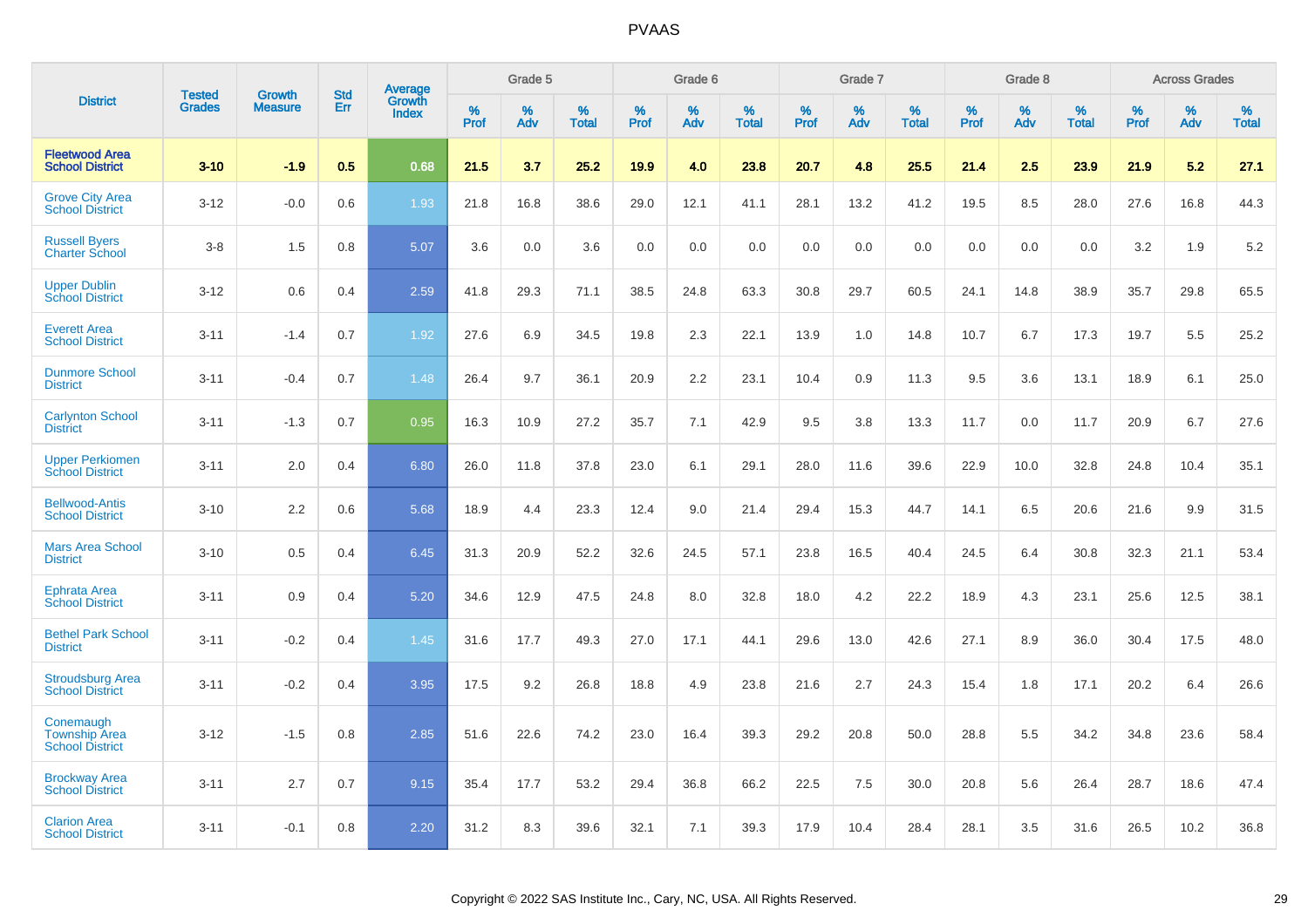|                                                                 | <b>Tested</b> | <b>Growth</b>  | <b>Std</b> | Average                       |              | Grade 5  |                   |           | Grade 6  |                   |           | Grade 7  |                   |           | Grade 8  |                   |           | <b>Across Grades</b> |                   |
|-----------------------------------------------------------------|---------------|----------------|------------|-------------------------------|--------------|----------|-------------------|-----------|----------|-------------------|-----------|----------|-------------------|-----------|----------|-------------------|-----------|----------------------|-------------------|
| <b>District</b>                                                 | <b>Grades</b> | <b>Measure</b> | Err        | <b>Growth</b><br><b>Index</b> | $\%$<br>Prof | %<br>Adv | %<br><b>Total</b> | %<br>Prof | %<br>Adv | %<br><b>Total</b> | %<br>Prof | %<br>Adv | %<br><b>Total</b> | %<br>Prof | %<br>Adv | %<br><b>Total</b> | %<br>Prof | %<br>Adv             | %<br><b>Total</b> |
| <b>Fleetwood Area</b><br><b>School District</b>                 | $3 - 10$      | $-1.9$         | 0.5        | 0.68                          | 21.5         | 3.7      | 25.2              | 19.9      | 4.0      | 23.8              | 20.7      | 4.8      | 25.5              | 21.4      | 2.5      | 23.9              | 21.9      | 5.2                  | 27.1              |
| <b>Ridgway Area</b><br><b>School District</b>                   | $3 - 11$      | 4.4            | 0.8        | 5.42                          | 36.7         | 20.0     | 56.7              | 42.6      | 18.0     | 60.7              | 25.0      | 13.3     | 38.3              | 28.3      | 5.0      | 33.3              | 30.2      | 18.4                 | 48.6              |
| Montessori<br><b>Regional Charter</b><br>School                 | $3-6$         | $-2.6$         | 1.1        | $-1.45$                       | 15.0         | 5.0      | 20.0              | 5.1       | 1.7      | 6.8               |           |          |                   |           |          |                   | 11.1      | 6.3                  | 17.3              |
| <b>Greencastle-Antrim</b><br><b>School District</b>             | $3 - 11$      | $-0.1$         | 0.4        | 2.26                          | 28.2         | 15.8     | 44.1              | 31.2      | 8.1      | 39.3              | 24.8      | 7.8      | 32.6              | 18.7      | 5.6      | 24.4              | 26.8      | 11.4                 | 38.2              |
| <b>Northwest Area</b><br><b>School District</b>                 | $3 - 10$      | 0.9            | 0.8        | 2.73                          | 17.3         | 1.9      | 19.2              | 19.3      | 3.5      | 22.8              | 7.3       | 1.8      | 9.1               | 5.4       | 0.0      | 5.4               | 13.2      | 1.5                  | 14.8              |
| Aliquippa School<br><b>District</b>                             | $3 - 11$      | 0.1            | 0.8        | 2.83                          | 1.5          | 0.0      | 1.5               | 0.0       | 1.6      | 1.6               | 6.9       | 0.0      | 6.9               | 0.0       | 0.0      | 0.0               | 2.0       | 0.5                  | 2.6               |
| <b>Bethlehem Area</b><br><b>School District</b>                 | $3 - 11$      | 0.4            | 0.4        | 3.53                          | 16.6         | 11.7     | 28.3              | 13.0      | 2.9      | 15.9              | 14.3      | 5.3      | 19.6              | 9.9       | 3.9      | 13.8              | 18.1      | 8.8                  | 26.8              |
| <b>Propel Charter</b><br>School-Hazelwood                       | $3 - 8$       | $-1.6$         | 1.2        | 1.36                          | 3.4          | 0.0      | 3.4               | 0.0       | 0.0      | 0.0               | 0.0       | 4.8      | 4.8               | 0.0       | 0.0      | 0.0               | 0.6       | 0.6                  | 1.3               |
| <b>Sto-Rox School</b><br><b>District</b>                        | $3 - 10$      | $-0.5$         | 0.9        | 2.11                          | 4.4          | 1.1      | 5.4               | 1.2       | 0.0      | 1.2               | 0.0       | 0.0      | 0.0               | 0.0       | 0.0      | 0.0               | 2.8       | 0.5                  | 3.3               |
| <b>Tamaqua Area</b><br><b>School District</b>                   | $3 - 12$      | 2.4            | 0.5        | 6.23                          | 28.7         | 9.3      | 38.0              | 18.6      | 1.6      | 20.2              | 19.7      | 7.2      | 27.0              | 11.4      | 2.1      | 13.5              | 22.6      | 5.9                  | 28.4              |
| <b>Susquenita School</b><br><b>District</b>                     | $3 - 11$      | 1.6            | 0.6        | 3.26                          | 23.8         | 15.6     | 39.3              | 15.4      | 5.8      | 21.2              | 19.2      | 5.0      | 24.2              | 12.3      | 5.7      | 17.9              | 23.0      | 9.7                  | 32.7              |
| <b>Northern York</b><br><b>County School</b><br><b>District</b> | $3 - 11$      | 1.3            | 0.4        | 6.31                          | 26.3         | 11.1     | 37.4              | 24.5      | 8.2      | 32.7              | 20.4      | 5.3      | 25.7              | 10.9      | 0.9      | 11.8              | 23.2      | 8.9                  | 32.1              |
| Independence<br><b>Charter School</b><br>West                   | $3 - 7$       | $-1.0$         | 1.7        | 1.35                          | 0.0          | 0.0      | 0.0               | 16.7      | 0.0      | 16.7              | 5.6       | 0.0      | 5.6               |           |          |                   | 6.2       | 1.8                  | 8.0               |
| <b>Sugar Valley Rural</b><br><b>Charter School</b>              | $3 - 11$      | $-0.5$         | 1.0        | 1.21                          | 26.3         | 5.3      | 31.6              | 8.3       | 0.0      | 8.3               | 5.1       | 2.6      | 7.7               | 2.8       | 0.0      | 2.8               | 16.0      | 2.8                  | 18.9              |
| <b>Mahanoy Area</b><br><b>School District</b>                   | $3 - 10$      | $-0.3$         | 0.8        | 3.34                          | 7.3          | 0.0      | 7.3               | 4.0       | 0.0      | 4.0               | 7.7       | 0.0      | 7.7               | 4.6       | 0.0      | 4.6               | 10.4      | 0.8                  | 11.1              |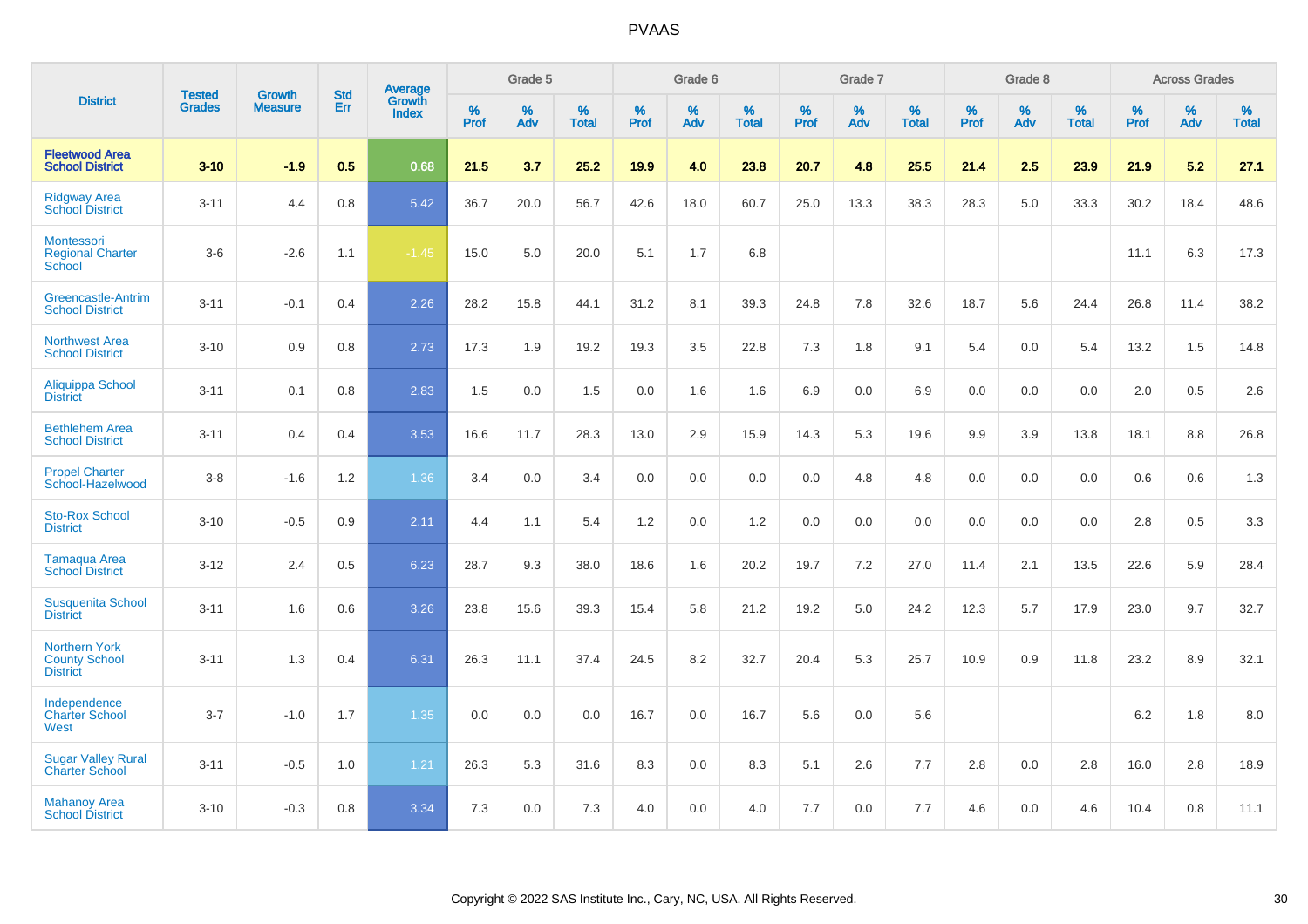|                                                                   | <b>Tested</b> |                                 | <b>Std</b> |                                          |              | Grade 5  |                   |              | Grade 6  |                   |              | Grade 7  |                   |              | Grade 8  |                   |              | <b>Across Grades</b> |                   |
|-------------------------------------------------------------------|---------------|---------------------------------|------------|------------------------------------------|--------------|----------|-------------------|--------------|----------|-------------------|--------------|----------|-------------------|--------------|----------|-------------------|--------------|----------------------|-------------------|
| <b>District</b>                                                   | <b>Grades</b> | <b>Growth</b><br><b>Measure</b> | Err        | <b>Average</b><br>Growth<br><b>Index</b> | $\%$<br>Prof | %<br>Adv | %<br><b>Total</b> | $\%$<br>Prof | %<br>Adv | %<br><b>Total</b> | $\%$<br>Prof | %<br>Adv | %<br><b>Total</b> | $\%$<br>Prof | %<br>Adv | %<br><b>Total</b> | $\%$<br>Prof | %<br>Adv             | %<br><b>Total</b> |
| <b>Fleetwood Area</b><br><b>School District</b>                   | $3 - 10$      | $-1.9$                          | 0.5        | 0.68                                     | 21.5         | 3.7      | 25.2              | 19.9         | 4.0      | 23.8              | 20.7         | 4.8      | 25.5              | 21.4         | 2.5      | 23.9              | 21.9         | 5.2                  | 27.1              |
| <b>Turkeyfoot Valley</b><br><b>Area School</b><br><b>District</b> | $3 - 12$      | $-0.8$                          | 1.3        | 1.22                                     | 18.2         | 0.0      | 18.2              | 14.3         | 0.0      | 14.3              | 30.0         | 0.0      | 30.0              | 12.5         | 4.2      | 16.7              | 20.0         | 2.6                  | 22.6              |
| <b>Saint Clair Area</b><br><b>School District</b>                 | $3 - 8$       | 1.1                             | 0.9        | 4.46                                     | 28.3         | 13.2     | 41.5              | 24.0         | 4.0      | 28.0              | 19.2         | 7.7      | 26.9              | 12.5         | 2.5      | 15.0              | 24.2         | 7.2                  | 31.4              |
| <b>Tidioute</b><br>Community<br><b>Charter School</b>             | $3 - 11$      | $-0.3$                          | 1.4        | 2.22                                     | 15.4         | 0.0      | 15.4              | 27.8         | 0.0      | 27.8              | 10.5         | 0.0      | 10.5              | 7.4          | 0.0      | 7.4               | 16.0         | 1.6                  | 17.6              |
| <b>Curwensville Area</b><br><b>School District</b>                | $3 - 11$      | 1.8                             | 0.8        | 4.90                                     | 43.9         | 17.1     | 61.0              | 21.4         | 7.1      | 28.6              | 27.1         | 4.3      | 31.4              | 21.7         | 2.9      | 24.6              | 32.0         | 11.2                 | 43.3              |
| <b>Deer Lakes School</b><br><b>District</b>                       | $3 - 11$      | 1.8                             | 0.6        | 7.57                                     | 21.1         | 6.5      | 27.6              | 24.4         | 10.6     | 35.0              | 25.4         | 19.2     | 44.6              | 24.5         | 3.9      | 28.4              | 26.2         | 10.7                 | 36.9              |
| <b>Mohawk Area</b><br><b>School District</b>                      | $3 - 11$      | 1.9                             | 0.6        | 3.98                                     | 26.2         | 4.8      | 31.1              | 19.2         | 13.8     | 33.0              | 27.4         | 11.8     | 39.2              | 22.8         | 8.7      | 31.5              | 27.0         | 10.4                 | 37.4              |
| <b>East Penn School</b><br><b>District</b>                        | $3 - 11$      | 0.8                             | 0.3        | 4.48                                     | 32.6         | 12.6     | 45.2              | 20.7         | 7.8      | 28.4              | 23.5         | 11.3     | 34.8              | 17.8         | 8.6      | 26.5              | 26.4         | 13.0                 | 39.4              |
| <b>Wellsboro Area</b><br><b>School District</b>                   | $3 - 11$      | 3.0                             | 0.6        | 6.61                                     | 30.4         | 7.0      | 37.4              | 16.2         | 5.0      | 21.2              | 20.5         | 13.7     | 34.2              | 24.5         | 13.3     | 37.8              | 24.3         | 8.8                  | 33.1              |
| <b>California Area</b><br><b>School District</b>                  | $3 - 10$      | $-1.0$                          | 0.8        | 3.04                                     | 27.3         | 5.4      | 32.7              | 13.8         | 0.0      | 13.8              | 24.6         | 1.8      | 26.3              | 20.4         | 5.6      | 25.9              | 22.4         | 4.3                  | 26.6              |
| <b>West Branch Area</b><br><b>School District</b>                 | $3 - 11$      | 0.5                             | 0.8        | 1.82                                     | 16.1         | 3.2      | 19.4              | 7.8          | 4.7      | 12.5              | 19.7         | 14.5     | 34.2              | 18.8         | 6.2      | 25.0              | 18.7         | 7.8                  | 26.5              |
| <b>Union City Area</b><br><b>School District</b>                  | $3 - 12$      | 0.2                             | 0.7        | 1.91                                     | 18.8         | 8.7      | 27.5              | 19.4         | 11.3     | 30.6              | 23.4         | 3.9      | 27.3              | 10.1         | 5.6      | 15.7              | 21.6         | 9.8                  | 31.4              |
| <b>West Oak Lane</b><br><b>Charter School</b>                     | $3 - 8$       | 0.7                             | 0.7        | 1.55                                     | 2.6          | 1.3      | 3.8               | 6.1          | 0.0      | 6.1               | 6.9          | 1.4      | 8.3               | 0.0          | 1.9      | 1.9               | 6.1          | 0.7                  | 6.8               |
| <b>Littlestown Area</b><br><b>School District</b>                 | $3 - 11$      | 1.5                             | 0.6        | 5.61                                     | 18.6         | 2.6      | 21.2              | 16.3         | 1.6      | 17.9              | 14.0         | 4.7      | 18.7              | 21.0         | 4.0      | 25.0              | 23.5         | 4.6                  | 28.1              |
| <b>Corry Area School</b><br><b>District</b>                       | $3 - 11$      | $-1.0$                          | 0.5        | 0.08                                     | 25.4         | 7.9      | 33.3              | 25.2         | 3.6      | 28.8              | 17.4         | 5.1      | 22.5              | 15.8         | 1.4      | 17.1              | 23.2         | 7.5                  | 30.7              |
| <b>Northeast Bradford</b><br><b>School District</b>               | $3 - 10$      | 1.9                             | 0.9        | 4.85                                     | 40.0         | 12.5     | 52.5              | 34.8         | 2.2      | 37.0              | 24.0         | 2.0      | 26.0              | 13.8         | 5.2      | 19.0              | 29.7         | 6.0                  | 35.7              |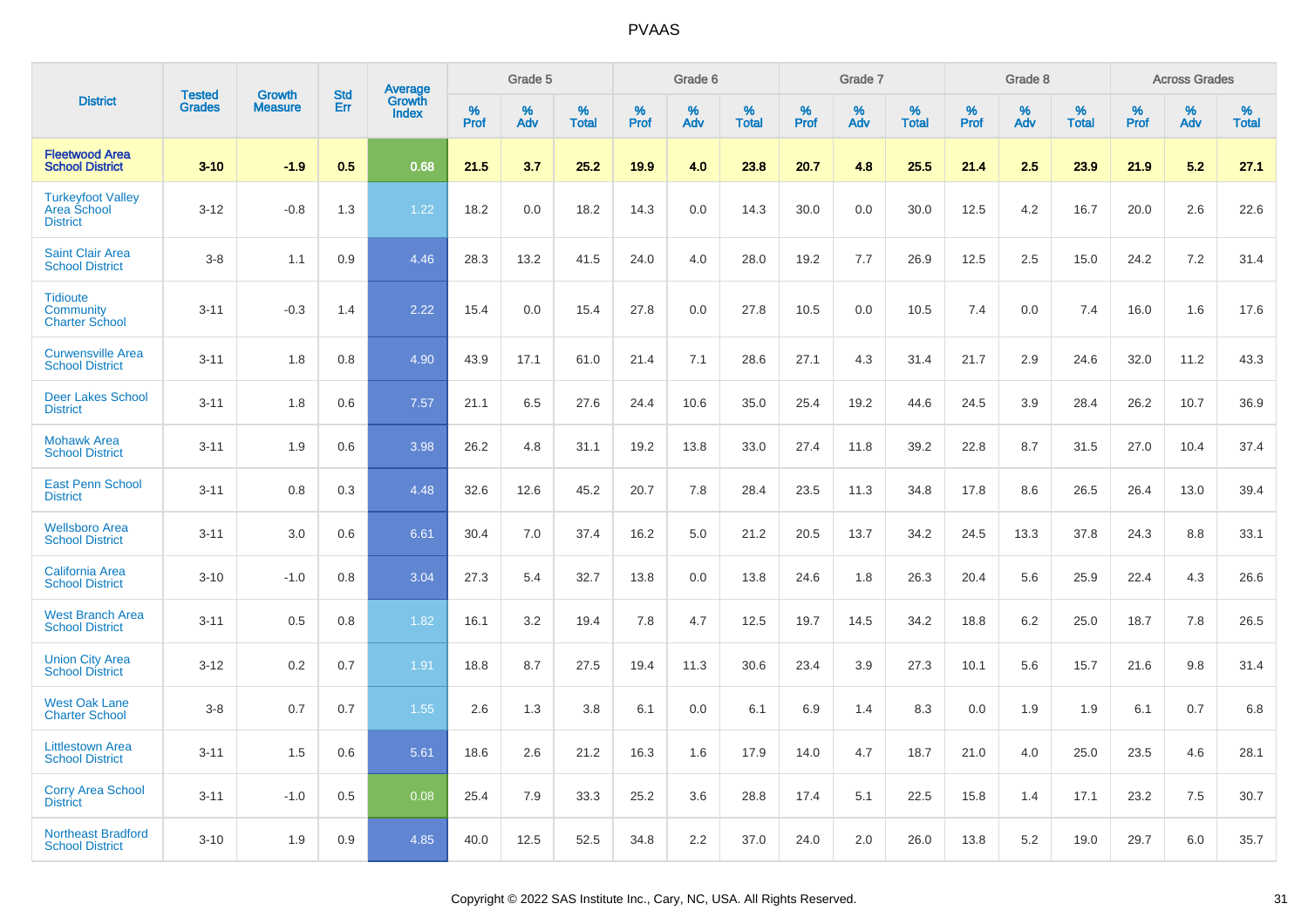|                                                                           | <b>Tested</b> | <b>Growth</b>  | <b>Std</b> | Average                |                  | Grade 5  |                   |                  | Grade 6  |                   |           | Grade 7  |                   |           | Grade 8  |                   |                  | <b>Across Grades</b> |                   |
|---------------------------------------------------------------------------|---------------|----------------|------------|------------------------|------------------|----------|-------------------|------------------|----------|-------------------|-----------|----------|-------------------|-----------|----------|-------------------|------------------|----------------------|-------------------|
| <b>District</b>                                                           | <b>Grades</b> | <b>Measure</b> | Err        | Growth<br><b>Index</b> | %<br><b>Prof</b> | %<br>Adv | %<br><b>Total</b> | %<br><b>Prof</b> | %<br>Adv | %<br><b>Total</b> | %<br>Prof | %<br>Adv | %<br><b>Total</b> | %<br>Prof | %<br>Adv | %<br><b>Total</b> | %<br><b>Prof</b> | $\%$<br>Adv          | %<br><b>Total</b> |
| <b>Fleetwood Area</b><br><b>School District</b>                           | $3 - 10$      | $-1.9$         | 0.5        | 0.68                   | 21.5             | 3.7      | 25.2              | 19.9             | 4.0      | 23.8              | 20.7      | 4.8      | 25.5              | 21.4      | 2.5      | 23.9              | 21.9             | 5.2                  | 27.1              |
| <b>Carlisle Area</b><br><b>School District</b>                            | $3 - 11$      | 0.5            | 0.4        | 3.54                   | 22.0             | 8.3      | 30.3              | 20.5             | 3.3      | 23.8              | 18.9      | 7.6      | 26.5              | 11.6      | 5.6      | 17.1              | 21.3             | 7.2                  | 28.5              |
| <b>Greenville Area</b><br><b>School District</b>                          | $3 - 11$      | 0.3            | 0.7        | 2.17                   | 34.4             | 4.4      | 38.9              | 19.2             | 5.1      | 24.4              | 16.7      | 5.9      | 22.6              | 10.0      | 2.5      | 12.5              | 23.6             | 5.4                  | 29.1              |
| <b>Cranberry Area</b><br><b>School District</b>                           | $3 - 12$      | 0.9            | 0.7        | 2.03                   | 27.3             | 10.4     | 37.7              | 26.0             | 2.1      | 28.1              | 14.7      | 3.2      | 17.9              | 18.7      | 2.7      | 21.3              | 22.6             | 3.9                  | 26.5              |
| <b>Avon Grove</b><br><b>Charter School</b>                                | $3 - 11$      | 1.8            | 0.6        | 4.32                   | 22.1             | 6.6      | 28.7              | 29.9             | 11.7     | 41.6              | 27.2      | 9.8      | 37.0              | 13.9      | 2.0      | 15.8              | 24.3             | 10.2                 | 34.6              |
| <b>Penns Valley Area</b><br><b>School District</b>                        | $3 - 12$      | 5.2            | 0.6        | 10.29                  | 43.9             | 18.4     | 62.2              | 38.8             | 17.5     | 56.3              | 25.7      | 9.5      | 35.2              | 16.0      | 9.4      | 25.5              | 32.5             | 14.3                 | 46.8              |
| <b>Mifflinburg Area</b><br><b>School District</b>                         | $3 - 11$      | 2.1            | 0.6        | 5.49                   | 32.0             | 12.0     | 44.0              | 29.7             | 4.5      | 34.2              | 17.4      | 8.3      | 25.6              | 25.2      | 7.8      | 33.0              | 29.9             | 8.8                  | 38.6              |
| <b>Avella Area School</b><br><b>District</b>                              | $3 - 12$      | 1.2            | 1.0        | 2.47                   | 17.1             | 2.4      | 19.5              | 36.4             | 6.1      | 42.4              | 17.1      | 2.9      | 20.0              | 21.4      | 10.7     | 32.1              | 22.4             | 9.4                  | 31.8              |
| <b>Jersey Shore Area</b><br><b>School District</b>                        | $3 - 11$      | 1.3            | 0.5        | 4.52                   | 24.0             | 10.8     | 34.7              | 32.5             | 7.1      | 39.7              | 22.6      | 6.9      | 29.6              | 18.1      | 1.6      | 19.8              | 27.4             | 10.1                 | 37.6              |
| <b>Chester-Upland</b><br><b>School District</b>                           | $3 - 11$      | 0.1            | 0.7        | 2.70                   | 3.7              | 0.0      | 3.7               | 2.6              | 1.3      | 3.9               | 0.0       | 0.0      | 0.0               | 0.0       | 0.0      | 0.0               | 3.1              | 0.4                  | 3.4               |
| <b>Western Beaver</b><br><b>County School</b><br><b>District</b>          | $3 - 11$      | 3.4            | 1.1        | 5.38                   | 12.5             | 12.5     | 25.0              | 32.6             | 11.6     | 44.2              | 29.2      | 4.2      | 33.3              | 27.8      | 2.8      | 30.6              | 26.5             | 9.8                  | 36.3              |
| <b>Mastery Charter</b><br>School-Cleveland<br>Elementary                  | $3 - 8$       | $-1.3$         | 1.2        | 0.25                   | 3.8              | 7.7      | 11.5              | 5.9              | 0.0      | 5.9               | 3.6       | 0.0      | 3.6               | 3.8       | 3.8      | 7.7               | 2.4              | 1.8                  | 4.3               |
| <b>Erie Rise</b><br>Leadership<br><b>Academy Charter</b><br><b>School</b> | $3 - 8$       | $-0.6$         | 1.1        | 2.06                   | 6.9              | 0.0      | 6.9               | 0.0              | 0.0      | 0.0               | 0.0       | 0.0      | 0.0               | 0.0       | 0.0      | 0.0               | 1.6              | 1.0                  | 2.6               |
| <b>KIPP Philadelphia</b><br><b>Charter School</b>                         | $3 - 8$       | 0.0            | 0.9        | 3.74                   | 2.0              | 0.0      | 2.0               | 0.0              | 0.0      | 0.0               | 2.6       | 0.0      | 2.6               | 6.8       | 0.0      | 6.8               | 3.6              | 0.0                  | 3.6               |
| <b>Fox Chapel Area</b><br><b>School District</b>                          | $3 - 11$      | 1.4            | 0.4        | 5.89                   | 35.9             | 45.1     | 81.0              | 31.9             | 28.4     | 60.2              | 32.7      | 30.2     | 62.9              | 28.3      | 27.6     | 55.8              | 30.3             | 40.6                 | 70.9              |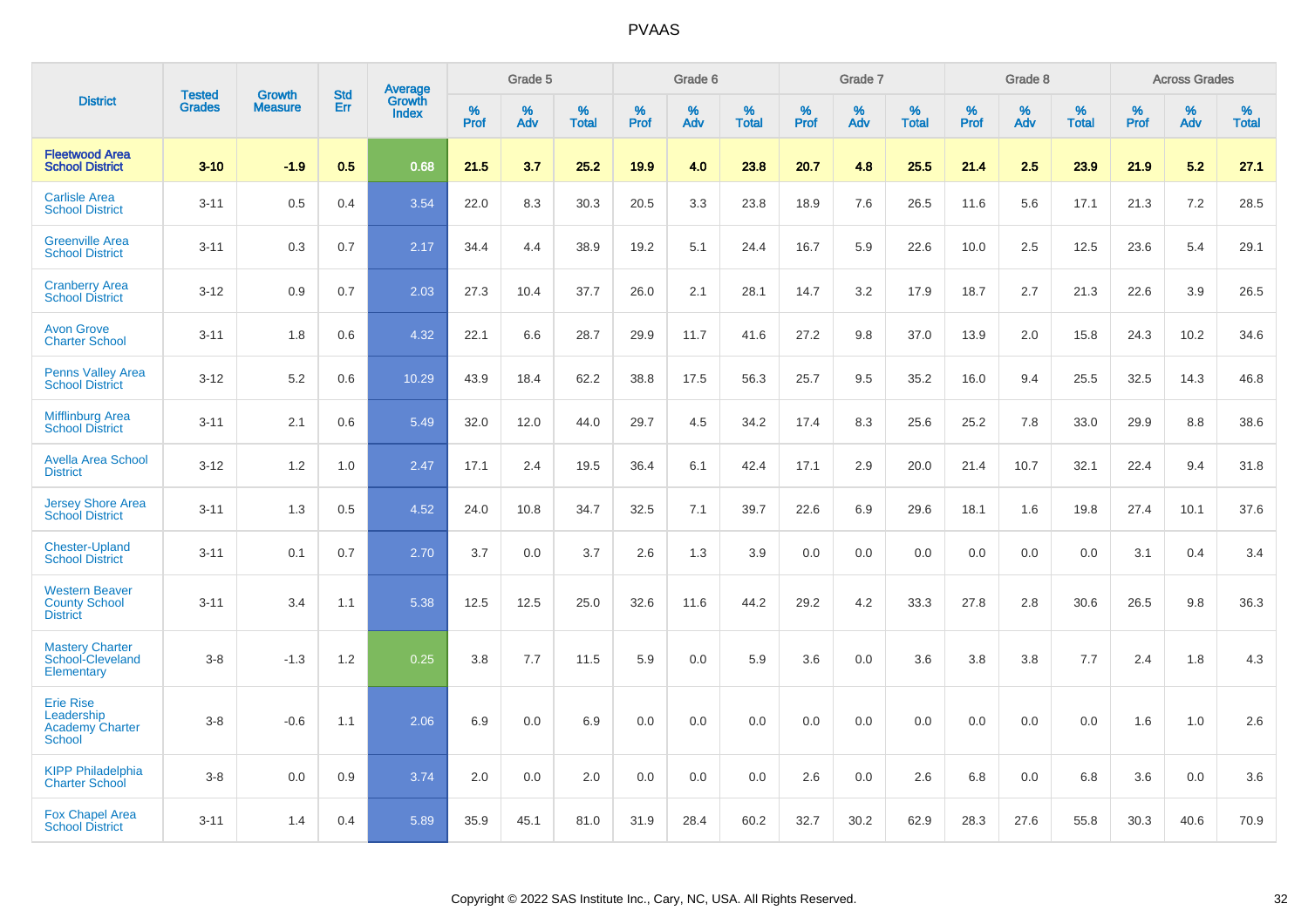|                                                               | <b>Tested</b> | <b>Growth</b>  | <b>Std</b> | Average                       |              | Grade 5  |                   |              | Grade 6  |                   |              | Grade 7  |                   |              | Grade 8  |                   |           | <b>Across Grades</b> |                   |
|---------------------------------------------------------------|---------------|----------------|------------|-------------------------------|--------------|----------|-------------------|--------------|----------|-------------------|--------------|----------|-------------------|--------------|----------|-------------------|-----------|----------------------|-------------------|
| <b>District</b>                                               | <b>Grades</b> | <b>Measure</b> | Err        | <b>Growth</b><br><b>Index</b> | $\%$<br>Prof | %<br>Adv | %<br><b>Total</b> | $\%$<br>Prof | %<br>Adv | %<br><b>Total</b> | $\%$<br>Prof | %<br>Adv | %<br><b>Total</b> | $\%$<br>Prof | %<br>Adv | %<br><b>Total</b> | %<br>Prof | %<br>Adv             | %<br><b>Total</b> |
| <b>Fleetwood Area</b><br><b>School District</b>               | $3 - 10$      | $-1.9$         | 0.5        | 0.68                          | 21.5         | 3.7      | 25.2              | 19.9         | 4.0      | 23.8              | 20.7         | 4.8      | 25.5              | 21.4         | 2.5      | 23.9              | 21.9      | 5.2                  | 27.1              |
| <b>Palmerton Area</b><br><b>School District</b>               | $3 - 11$      | 3.0            | 0.6        | 9.28                          | 27.7         | 15.7     | 43.4              | 30.6         | 9.3      | 39.8              | 20.8         | 6.2      | 26.9              | 17.9         | 4.7      | 22.6              | 24.8      | 8.0                  | 32.8              |
| Eugenio Maria De<br><b>Hostos Charter</b><br><b>School</b>    | $3 - 8$       | $-1.0$         | 1.4        | 0.68                          | 13.0         | 0.0      | 13.0              | 5.6          | 5.6      | 11.1              | 4.4          | 8.7      | 13.0              | 28.6         | 7.1      | 35.7              | 9.3       | 3.4                  | 12.7              |
| <b>Mastery Charter</b><br>School - Gratz<br>Campus            | $7 - 10$      | 1.0            | 1.4        | 3.30                          |              |          |                   |              |          |                   | 6.2          | 0.0      | 6.2               | 2.4          | 0.0      | 2.4               | 4.1       | $0.0\,$              | 4.1               |
| <b>Frederick Douglass</b><br><b>Mastery Charter</b><br>School | $3-8$         | $-1.0$         | 1.2        | 2.52                          | 4.8          | 0.0      | 4.8               | 0.0          | 0.0      | 0.0               | $0.0\,$      | 0.0      | 0.0               | 3.4          | 3.4      | 6.9               | 1.5       | 0.8                  | 2.3               |
| <b>Wilmington Area</b><br><b>School District</b>              | $3 - 11$      | $-0.8$         | 0.8        | 1.83                          | 36.8         | 10.5     | 47.4              | 12.7         | 1.6      | 14.3              | 29.4         | 3.9      | 33.3              | 13.6         | 3.4      | 17.0              | 26.8      | 7.9                  | 34.7              |
| <b>Mastery Charter</b><br>School-Mann<br>Campus               | $3-6$         | 1.8            | 1.6        | 4.14                          | 4.0          | 4.0      | 8.0               | 5.4          | 2.7      | 8.1               |              |          |                   |              |          |                   | 2.2       | 1.4                  | 3.6               |
| <b>Allegheny Valley</b><br><b>School District</b>             | $3 - 11$      | $-1.2$         | 0.8        | 1.14                          | 26.3         | 12.3     | 38.6              | 11.1         | 5.6      | 16.7              | 16.2         | 7.4      | 23.5              | 13.1         | 8.2      | 21.3              | 18.0      | 6.9                  | 24.9              |
| <b>Exeter Township</b><br><b>School District</b>              | $3 - 11$      | 2.9            | 0.4        | 7.68                          | 28.6         | 10.1     | 38.7              | 26.9         | 9.0      | 35.9              | 23.5         | 6.7      | 30.2              | 19.9         | 8.5      | 28.4              | 25.7      | 9.5                  | 35.3              |
| <b>Lincoln Charter</b><br><b>School</b>                       | $3-5$         | $-2.5$         | 1.4        | $-1.78$                       | 1.3          | 1.3      | 2.6               |              |          |                   |              |          |                   |              |          |                   | 3.6       | 0.8                  | 4.4               |
| <b>KIPP West</b><br>Philadelphia<br><b>Charter School</b>     | $3 - 8$       | $-2.0$         | 1.2        | 0.29                          | 3.2          | 0.0      | 3.2               | 0.0          | 0.0      | 0.0               | 0.0          | 0.0      | 0.0               | 0.0          | 0.0      | 0.0               | 2.6       | 0.0                  | 2.6               |
| <b>Galeton Area</b><br><b>School District</b>                 | $3 - 11$      | 2.7            | 1.3        | 4.78                          | 29.2         | 20.8     | 50.0              | 23.8         | 4.8      | 28.6              | 16.0         | 0.0      | 16.0              | 0.0          | 0.0      | 0.0               | 19.4      | 7.0                  | 26.4              |
| <b>Muncy School</b><br><b>District</b>                        | $3 - 11$      | 2.4            | 0.7        | 5.81                          | 36.7         | 8.3      | 45.0              | 32.5         | 14.3     | 46.8              | 29.0         | 15.9     | 44.9              | 23.3         | 6.7      | 30.0              | 31.5      | 13.1                 | 44.6              |
| Northwestern<br><b>Lehigh School</b><br><b>District</b>       | $3 - 11$      | 0.6            | 0.5        | 3.03                          | 26.0         | 11.0     | 37.0              | 28.7         | 9.3      | 38.0              | 25.2         | 8.4      | 33.6              | 20.4         | 15.9     | 36.3              | 26.4      | 10.7                 | 37.2              |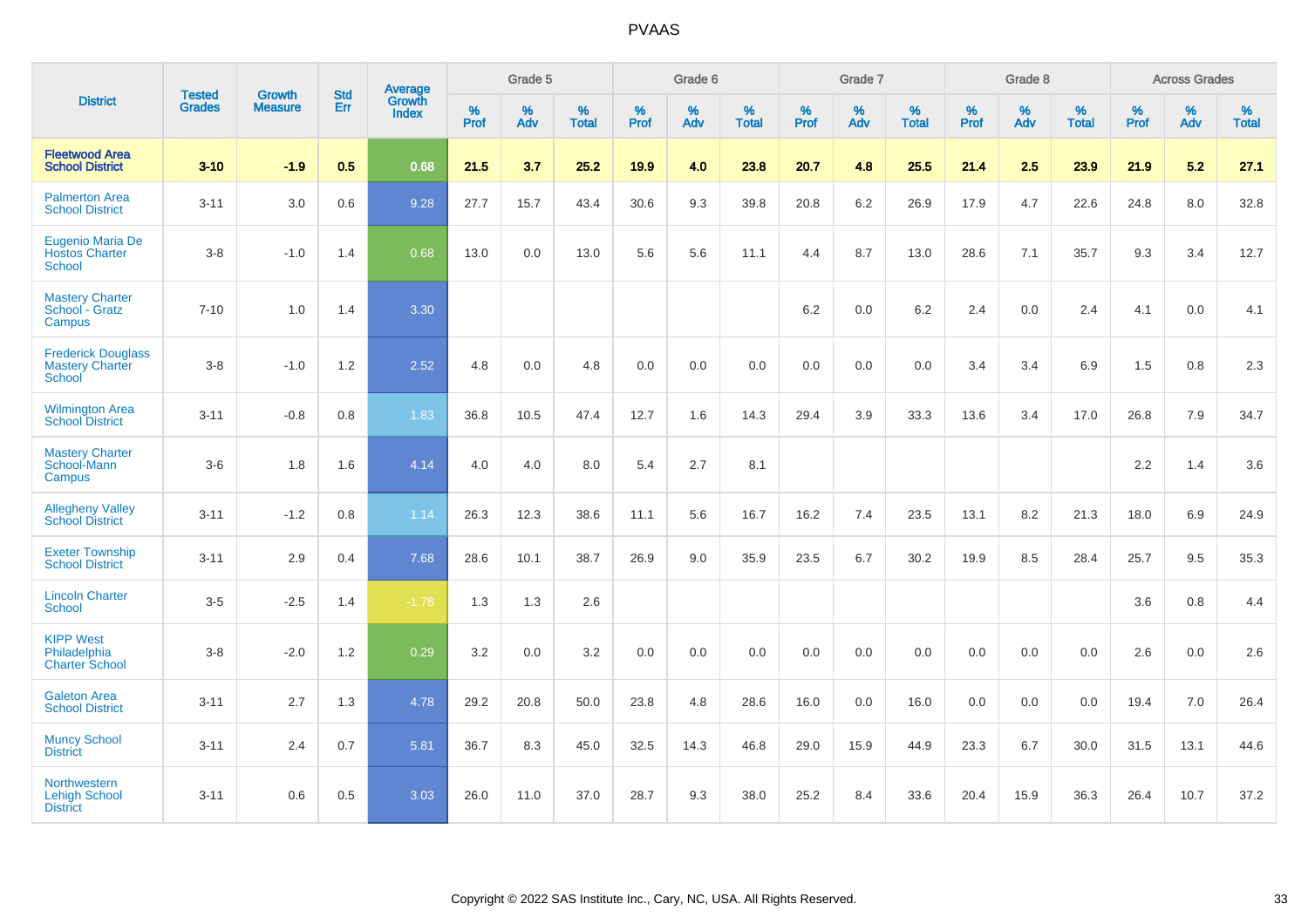|                                                                     | <b>Tested</b> | <b>Growth</b>  | <b>Std</b> |                                   |              | Grade 5  |                   |           | Grade 6  |                   |           | Grade 7  |                   |           | Grade 8  |                   |              | <b>Across Grades</b> |                   |
|---------------------------------------------------------------------|---------------|----------------|------------|-----------------------------------|--------------|----------|-------------------|-----------|----------|-------------------|-----------|----------|-------------------|-----------|----------|-------------------|--------------|----------------------|-------------------|
| <b>District</b>                                                     | <b>Grades</b> | <b>Measure</b> | <b>Err</b> | Average<br>Growth<br><b>Index</b> | $\%$<br>Prof | %<br>Adv | %<br><b>Total</b> | %<br>Prof | %<br>Adv | %<br><b>Total</b> | %<br>Prof | %<br>Adv | %<br><b>Total</b> | %<br>Prof | %<br>Adv | %<br><b>Total</b> | $\%$<br>Prof | %<br>Adv             | %<br><b>Total</b> |
| <b>Fleetwood Area</b><br><b>School District</b>                     | $3 - 10$      | $-1.9$         | 0.5        | 0.68                              | 21.5         | 3.7      | 25.2              | 19.9      | 4.0      | 23.8              | 20.7      | 4.8      | 25.5              | 21.4      | 2.5      | 23.9              | 21.9         | 5.2                  | 27.1              |
| <b>Twin Valley School</b><br><b>District</b>                        | $3 - 12$      | 1.9            | 0.4        | 5.97                              | 37.8         | 14.0     | 51.9              | 28.6      | 8.2      | 36.9              | 29.5      | 15.0     | 44.5              | 24.9      | 11.2     | 36.1              | 32.2         | 17.8                 | 50.0              |
| <b>Bermudian Springs</b><br><b>School District</b>                  | $3 - 11$      | 0.4            | 0.6        | 2.79                              | 22.1         | 12.4     | 34.5              | 17.5      | 3.9      | 21.4              | 20.5      | 5.1      | 25.6              | 11.1      | 4.3      | 15.4              | 19.0         | 9.1                  | 28.1              |
| <b>Boys Latin Of</b><br>Philadelphia<br><b>Charter School</b>       | $6 - 12$      | 0.1            | 0.8        | 2.29                              |              |          |                   | 0.0       | 0.0      | 0.0               | 3.3       | 0.0      | 3.3               | 1.0       | 0.0      | 1.0               | 1.5          | 0.0                  | 1.5               |
| <b>Halifax Area</b><br><b>School District</b>                       | $3 - 11$      | 0.1            | 0.7        | 3.46                              | 26.8         | 14.1     | 40.8              | 18.5      | 3.7      | 22.2              | 9.1       | 3.9      | 13.0              | 5.3       | 1.3      | 6.6               | 17.3         | 7.4                  | 24.8              |
| <b>Brownsville Area</b><br><b>School District</b>                   | $3 - 12$      | $-0.6$         | 0.7        | 1.53                              | 17.3         | 4.0      | 21.3              | 7.2       | $1.2$    | 8.4               | 6.4       | 1.3      | 7.7               | 4.2       | 1.4      | 5.6               | 10.2         | 1.5                  | 11.7              |
| <b>Milton Area School</b><br><b>District</b>                        | $3 - 11$      | 0.2            | 0.5        | 2.24                              | 24.4         | 11.8     | 36.1              | 17.3      | 3.2      | 20.5              | 20.2      | 7.5      | 27.6              | 19.8      | 12.7     | 32.5              | 22.0         | 8.8                  | 30.9              |
| <b>Juniata County</b><br><b>School District</b>                     | $3 - 12$      | $-0.1$         | 0.5        | 1.50                              | 19.4         | 5.3      | 24.7              | 11.1      | 3.7      | 14.8              | 13.1      | 2.2      | 15.3              | 11.9      | 1.8      | 13.7              | 16.9         | 4.3                  | 21.2              |
| <b>Global Leadership</b><br>Academy Charter<br>School               | $3 - 8$       | $-3.1$         | 1.9        | $-0.47$                           | 0.0          | 0.0      | 0.0               |           |          |                   | 0.0       | 0.0      | 0.0               | 9.1       | 0.0      | 9.1               | 2.5          | 0.0                  | 2.5               |
| <b>Southern Tioga</b><br><b>School District</b>                     | $3 - 11$      | 0.3            | 0.6        | 3.78                              | 23.7         | 1.0      | 24.7              | 17.9      | 1.9      | 19.8              | 8.0       | 2.2      | 10.2              | 10.8      | 2.5      | 13.3              | 18.0         | 4.1                  | 22.1              |
| <b>Eastern Lancaster</b><br><b>County School</b><br><b>District</b> | $3 - 12$      | 1.1            | 0.4        | 4.40                              | 23.8         | 8.3      | 32.0              | 14.7      | 3.1      | 17.8              | 15.7      | 3.6      | 19.3              | 16.7      | 5.9      | 22.6              | 21.1         | 6.7                  | 27.8              |
| Pennsylvania<br><b>Virtual Charter</b><br><b>School</b>             | $3 - 11$      | 3.5            | 0.6        | 6.19                              | 20.8         | 3.8      | 24.5              | 17.6      | 3.3      | 20.9              | 10.1      | 6.1      | 16.2              | 14.8      | 5.7      | 20.4              | 18.4         | 5.2                  | 23.5              |
| Loyalsock<br><b>Township School</b><br><b>District</b>              | $3 - 12$      | 3.7            | 0.6        | 7.24                              | 33.0         | 18.3     | 51.3              | 32.6      | 10.2     | 42.9              | 23.4      | 9.4      | 32.8              | 27.0      | 9.0      | 36.0              | 31.1         | 13.2                 | 44.4              |
| <b>Northern Cambria</b><br><b>School District</b>                   | $3 - 11$      | $-0.4$         | 0.8        | 3.23                              | 16.4         | 3.6      | 20.0              | 3.8       | 0.0      | 3.8               | 19.6      | 1.8      | 21.4              | 18.2      | 1.5      | 19.7              | 17.9         | 3.6                  | 21.4              |
| <b>Benton Area</b><br><b>School District</b>                        | $3 - 10$      | $-0.9$         | 0.9        | 0.54                              | 24.6         | 11.5     | 36.1              | 17.4      | 4.4      | 21.7              | 13.6      | 3.4      | 17.0              | 10.3      | 2.6      | 12.8              | 21.6         | 7.1                  | 28.7              |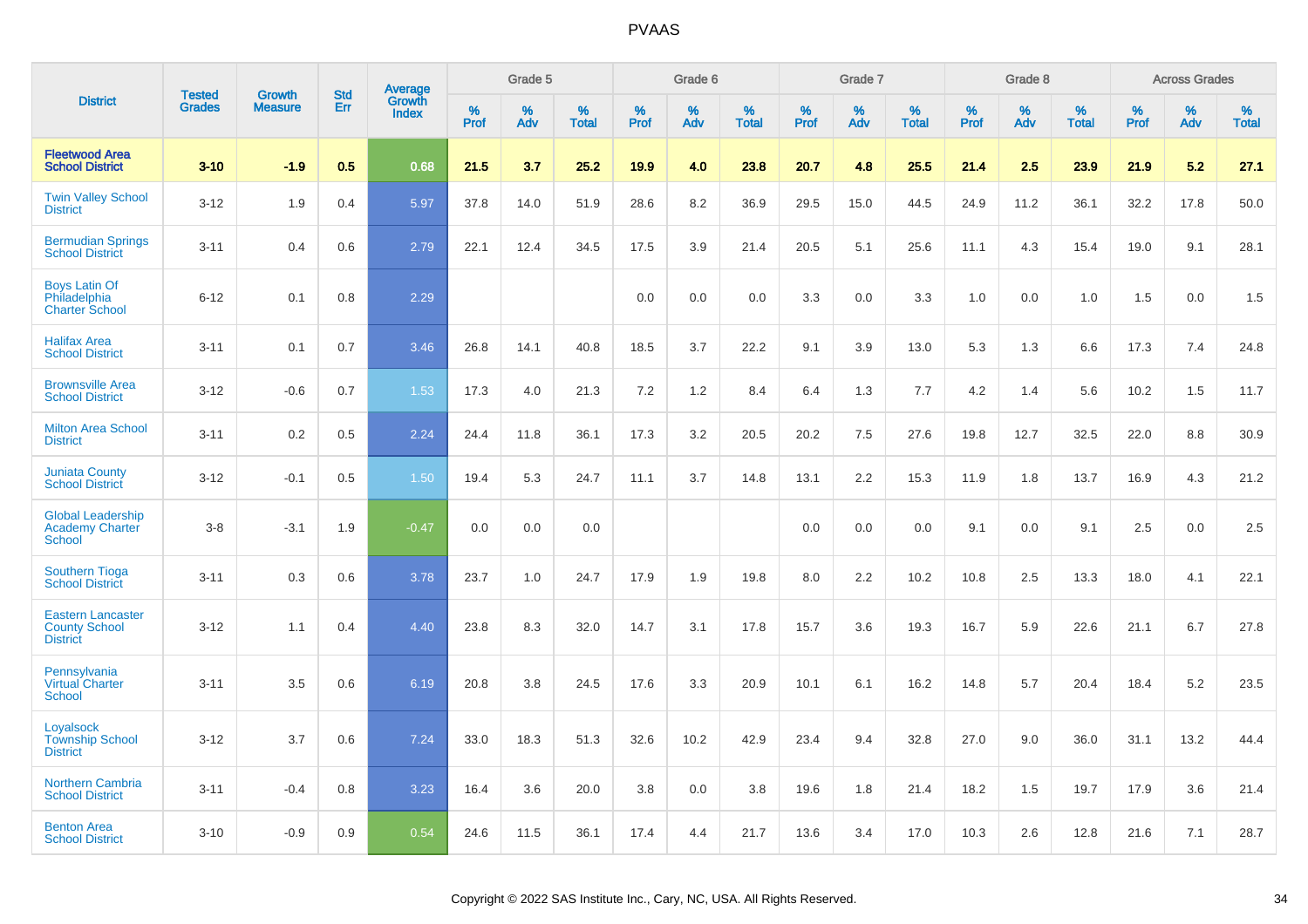|                                                                    |                                |                                 | <b>Std</b> | <b>Average</b>                |           | Grade 5  |                   |                  | Grade 6  |                   |                  | Grade 7  |                   |                  | Grade 8  |                   |                  | <b>Across Grades</b> |                   |
|--------------------------------------------------------------------|--------------------------------|---------------------------------|------------|-------------------------------|-----------|----------|-------------------|------------------|----------|-------------------|------------------|----------|-------------------|------------------|----------|-------------------|------------------|----------------------|-------------------|
| <b>District</b>                                                    | <b>Tested</b><br><b>Grades</b> | <b>Growth</b><br><b>Measure</b> | Err        | <b>Growth</b><br><b>Index</b> | %<br>Prof | %<br>Adv | %<br><b>Total</b> | %<br><b>Prof</b> | %<br>Adv | %<br><b>Total</b> | %<br><b>Prof</b> | %<br>Adv | %<br><b>Total</b> | %<br><b>Prof</b> | %<br>Adv | %<br><b>Total</b> | %<br><b>Prof</b> | %<br>Adv             | %<br><b>Total</b> |
| <b>Fleetwood Area</b><br><b>School District</b>                    | $3 - 10$                       | $-1.9$                          | 0.5        | 0.68                          | 21.5      | 3.7      | 25.2              | 19.9             | 4.0      | 23.8              | 20.7             | 4.8      | 25.5              | 21.4             | 2.5      | 23.9              | 21.9             | 5.2                  | 27.1              |
| <b>Riverside Beaver</b><br><b>County School</b><br><b>District</b> | $3 - 11$                       | 1.0                             | 0.6        | 4.05                          | 21.9      | 12.5     | 34.4              | 23.8             | 4.0      | 27.7              | 22.8             | 10.1     | 32.9              | 25.5             | 3.2      | 28.7              | 28.3             | 10.4                 | 38.7              |
| Claysburg-Kimmel<br><b>School District</b>                         | $3 - 11$                       | 3.0                             | 0.8        | 3.68                          | 29.7      | 6.2      | 35.9              | 30.0             | 2.0      | 32.0              | 21.8             | 1.8      | 23.6              | 10.5             | 1.8      | 12.3              | 24.4             | 5.7                  | 30.1              |
| <b>Union School</b><br><b>District</b>                             | $3 - 12$                       | 3.8                             | 1.0        | 7.42                          | 18.2      | 0.0      | 18.2              | 22.0             | 14.6     | 36.6              | 10.5             | 0.0      | 10.5              | 18.2             | 11.4     | 29.6              | 18.6             | 7.7                  | 26.3              |
| Keystone<br><b>Education Center</b><br><b>Charter School</b>       | $3 - 12$                       | $-4.8$                          | 3.2        | $-1.50$                       |           |          |                   |                  |          |                   |                  |          |                   | 0.0              | 0.0      | 0.0               | 0.0              | 0.0                  | 0.0               |
| <b>Line Mountain</b><br><b>School District</b>                     | $3 - 11$                       | $-0.5$                          | 0.7        | 0.25                          | 19.7      | 12.1     | 31.8              | 15.3             | 2.8      | 18.1              | 13.3             | 6.1      | 19.4              | 9.9              | 2.8      | 12.7              | 17.8             | 7.7                  | 25.5              |
| <b>Quaker Valley</b><br><b>School District</b>                     | $3 - 11$                       | 0.6                             | 0.5        | 4.37                          | 36.4      | 23.6     | 60.0              | 32.5             | 20.8     | 53.3              | 36.4             | 11.2     | 47.6              | 26.5             | 7.6      | 34.1              | 34.0             | 24.3                 | 58.3              |
| <b>William Penn</b><br><b>School District</b>                      | $3 - 12$                       | 1.5                             | 0.5        | 5.98                          | 7.8       | 1.9      | 9.7               | 2.2              | 0.0      | 2.2               | 3.0              | 0.6      | 3.6               | 5.6              | 1.2      | 6.9               | 6.3              | 1.6                  | 7.9               |
| <b>Monessen City</b><br><b>School District</b>                     | $3 - 10$                       | $-1.5$                          | 1.1        | $-0.31$                       | 5.3       | 0.0      | 5.3               | 2.6              | 0.0      | 2.6               | 0.0              | 0.0      | 0.0               | 0.0              | 0.0      | 0.0               | 3.9              | 0.6                  | 4.4               |
| <b>South Butler</b><br><b>County School</b><br><b>District</b>     | $3 - 10$                       | 0.6                             | 0.5        | 3.34                          | 35.1      | 12.8     | 48.0              | 22.9             | 5.0      | 27.9              | 21.2             | 11.4     | 32.6              | 13.3             | 1.6      | 14.8              | 27.0             | 11.2                 | 38.3              |
| <b>Hempfield Area</b><br><b>School District</b>                    | $3 - 12$                       | 2.3                             | 0.3        | 7.58                          | 34.6      | 13.8     | 48.4              | 24.6             | 14.9     | 39.6              | 30.2             | 13.5     | 43.7              | 26.8             | 10.7     | 37.5              | 30.5             | 16.4                 | 46.9              |
| <b>Tunkhannock Area</b><br><b>School District</b>                  | $3 - 11$                       | 1.2                             | 0.5        | 3.18                          | 19.8      | 8.8      | 28.7              | 22.7             | 2.3      | 25.0              | 12.6             | 5.5      | 18.1              | 14.7             | 1.4      | 16.1              | 18.1             | 5.2                  | 23.3              |
| <b>Forest Area School</b><br><b>District</b>                       | $3 - 11$                       | $-0.4$                          | 1.2        | 1.03                          | 43.5      | 4.4      | 47.8              | 19.0             | 0.0      | 19.0              | 13.8             | 0.0      | 13.8              | 3.1              | 0.0      | 3.1               | 23.4             | 5.5                  | 29.0              |
| <b>Franklin Regional</b><br><b>School District</b>                 | $3 - 11$                       | 0.3                             | 0.4        | 1.98                          | 39.6      | 22.0     | 61.7              | 33.2             | 19.3     | 52.5              | 27.9             | 18.3     | 46.2              | 25.8             | 8.1      | 33.9              | 31.7             | 25.0                 | 56.7              |
| Wilkinsburg<br><b>Borough School</b><br><b>District</b>            | $3-6$                          | 3.5                             | 1.4        | 5.04                          | 22.5      | 0.0      | 22.5              | 0.0              | 2.4      | 2.4               |                  |          |                   |                  |          |                   | 12.1             | 2.0                  | 14.1              |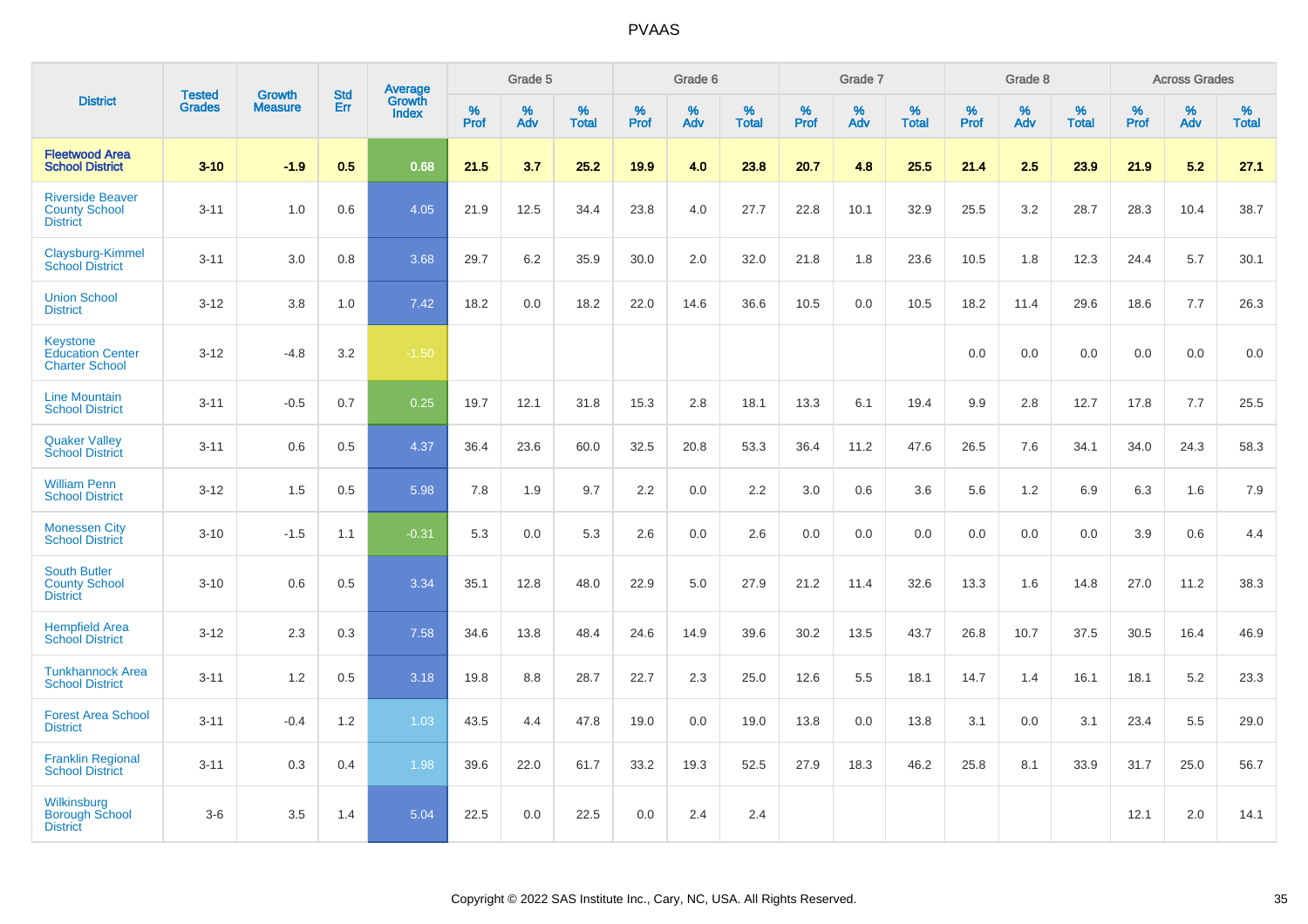|                                                                    | <b>Tested</b> | <b>Growth</b>  | <b>Std</b> | Average                |              | Grade 5     |                   |           | Grade 6  |                   |           | Grade 7  |                   |              | Grade 8  |                      |              | <b>Across Grades</b> |                   |
|--------------------------------------------------------------------|---------------|----------------|------------|------------------------|--------------|-------------|-------------------|-----------|----------|-------------------|-----------|----------|-------------------|--------------|----------|----------------------|--------------|----------------------|-------------------|
| <b>District</b>                                                    | <b>Grades</b> | <b>Measure</b> | Err        | Growth<br><b>Index</b> | $\%$<br>Prof | $\%$<br>Adv | %<br><b>Total</b> | %<br>Prof | %<br>Adv | %<br><b>Total</b> | %<br>Prof | %<br>Adv | %<br><b>Total</b> | $\%$<br>Prof | %<br>Adv | $\%$<br><b>Total</b> | $\%$<br>Prof | %<br>Adv             | %<br><b>Total</b> |
| <b>Fleetwood Area</b><br><b>School District</b>                    | $3 - 10$      | $-1.9$         | 0.5        | 0.68                   | 21.5         | 3.7         | 25.2              | 19.9      | 4.0      | 23.8              | 20.7      | 4.8      | 25.5              | 21.4         | 2.5      | 23.9                 | 21.9         | 5.2                  | 27.1              |
| Allegheny-Clarion<br><b>Valley School</b><br><b>District</b>       | $3 - 10$      | 0.1            | 0.9        | 2.43                   | 19.5         | 7.3         | 26.8              | 14.6      | 1.8      | 16.4              | 4.8       | 0.0      | 4.8               | 8.6          | 0.0      | 8.6                  | 14.2         | 8.1                  | 22.3              |
| <b>Brookville Area</b><br><b>School District</b>                   | $3 - 11$      | 4.3            | 0.6        | 11.53                  | 16.8         | 13.9        | 30.7              | 28.1      | 16.8     | 44.9              | 13.8      | 2.4      | 16.3              | 19.4         | 9.3      | 28.7                 | 21.6         | 9.4                  | 31.0              |
| <b>Southwest</b><br>Leadership<br><b>Academy Charter</b><br>School | $3-8$         | 0.7            | 1.0        | 2.49                   | 2.2          | 0.0         | 2.2               | 2.9       | 0.0      | 2.9               | 5.1       | 0.0      | 5.1               | 0.0          | 0.0      | 0.0                  | 5.7          | 1.5                  | $7.2\,$           |
| <b>Oswayo Valley</b><br>School District                            | $3 - 12$      | 0.2            | 1.1        | 2.50                   | 27.6         | 20.7        | 48.3              | 25.9      | 7.4      | 33.3              | 25.9      | 11.1     | 37.0              | 25.8         | 16.1     | 41.9                 | 30.6         | 20.6                 | 51.2              |
| <b>South Eastern</b><br><b>School District</b>                     | $3 - 11$      | 1.8            | 0.5        | 5.70                   | 21.6         | 15.9        | 37.5              | 25.4      | 14.4     | 39.9              | 20.8      | 3.9      | 24.7              | 20.4         | 5.2      | 25.6                 | 26.2         | 11.6                 | 37.7              |
| <b>Union Area School</b><br><b>District</b>                        | $3 - 11$      | $-0.6$         | 0.9        | 1.34                   | 40.0         | 12.5        | 52.5              | 32.8      | 5.2      | 37.9              | 26.3      | 3.5      | 29.8              | 17.8         | 0.0      | 17.8                 | 30.2         | 7.4                  | 37.6              |
| Williamsburg<br><b>Community School</b><br><b>District</b>         | $3 - 11$      | 4.8            | 1.0        | 6.37                   | 25.0         | 12.5        | 37.5              | 34.3      | 8.6      | 42.9              | 26.2      | 4.8      | 31.0              | 40.6         | 0.0      | 40.6                 | 28.1         | 8.4                  | 36.4              |
| <b>Slippery Rock Area</b><br><b>School District</b>                | $3 - 11$      | 1.4            | 0.5        | 3.52                   | 37.0         | 20.5        | 57.5              | 28.6      | 26.3     | 54.9              | 26.4      | 13.2     | 39.7              | 26.2         | 10.3     | 36.5                 | 32.4         | 20.5                 | 53.0              |
| <b>Jeannette City</b><br><b>School District</b>                    | $3 - 11$      | 3.0            | 0.8        | 3.70                   | 12.5         | 0.0         | 12.5              | 22.6      | 1.9      | 24.5              | 12.9      | 4.8      | 17.7              | 15.4         | 3.8      | 19.2                 | 16.1         | 3.6                  | 19.7              |
| <b>Urban Pathways 6-</b><br>12 Charter School                      | $6 - 11$      | $-1.8$         | 1.6        | 0.00                   |              |             |                   | 0.0       | 0.0      | 0.0               | 0.0       | 0.0      | 0.0               | 0.0          | 0.0      | 0.0                  | 0.0          | 0.0                  | 0.0               |
| <b>Mastery Charter</b><br>School - Thomas<br>Campus                | $3 - 10$      | 1.5            | 0.9        | 4.14                   | 10.8         | 0.0         | 10.8              | 7.1       | 2.4      | 9.5               | 7.0       | 0.0      | 7.0               | 2.2          | 0.0      | 2.2                  | 8.6          | 0.8                  | 9.4               |
| <b>Iroquois School</b><br><b>District</b>                          | $3 - 11$      | 2.5            | 0.7        | 5.99                   | 36.7         | 10.1        | 46.8              | 20.7      | 17.1     | 37.8              | 11.5      | 9.4      | 20.8              | 21.0         | 6.0      | 27.0                 | 23.5         | 11.1                 | 34.6              |
| <b>Red Lion Area</b><br><b>School District</b>                     | $3 - 11$      | 1.0            | 0.4        | 5.19                   | 24.8         | 8.9         | 33.7              | 20.6      | 5.3      | 25.9              | 16.7      | 9.1      | 25.8              | 14.5         | 6.6      | 21.0                 | 23.3         | 8.6                  | 31.9              |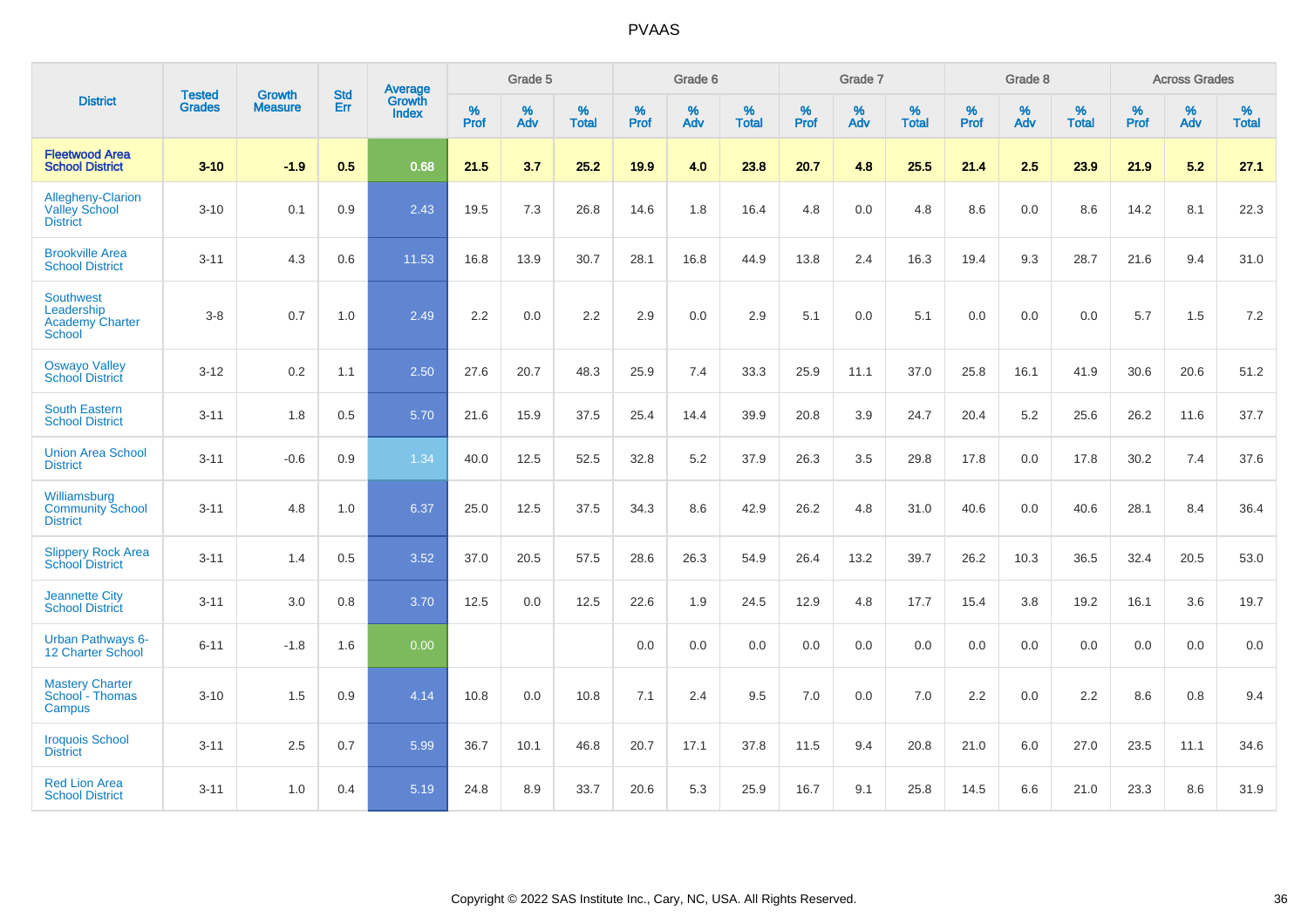|                                                      |                                |                                 | <b>Std</b> | Average                |           | Grade 5  |                      |           | Grade 6  |                   |           | Grade 7  |                   |           | Grade 8  |                   |           | <b>Across Grades</b> |                   |
|------------------------------------------------------|--------------------------------|---------------------------------|------------|------------------------|-----------|----------|----------------------|-----------|----------|-------------------|-----------|----------|-------------------|-----------|----------|-------------------|-----------|----------------------|-------------------|
| <b>District</b>                                      | <b>Tested</b><br><b>Grades</b> | <b>Growth</b><br><b>Measure</b> | Err        | Growth<br><b>Index</b> | %<br>Prof | %<br>Adv | $\%$<br><b>Total</b> | %<br>Prof | %<br>Adv | %<br><b>Total</b> | %<br>Prof | %<br>Adv | %<br><b>Total</b> | %<br>Prof | %<br>Adv | %<br><b>Total</b> | %<br>Prof | %<br>Adv             | %<br><b>Total</b> |
| <b>Fleetwood Area</b><br><b>School District</b>      | $3 - 10$                       | $-1.9$                          | 0.5        | 0.68                   | 21.5      | 3.7      | 25.2                 | 19.9      | 4.0      | 23.8              | 20.7      | 4.8      | 25.5              | 21.4      | 2.5      | 23.9              | 21.9      | 5.2                  | 27.1              |
| Achievement<br><b>House Charter</b><br><b>School</b> | $7 - 11$                       | $-0.3$                          | 1.5        | 0.79                   |           |          |                      |           |          |                   | 20.0      | 0.0      | 20.0              | 7.1       | 2.4      | 9.5               | 11.9      | 1.5                  | 13.4              |
| <b>Solanco School</b><br><b>District</b>             | $3 - 11$                       | 0.3                             | 0.4        | 2.53                   | 21.5      | 5.0      | 26.5                 | 12.6      | 5.6      | 18.1              | 17.0      | 7.4      | 24.4              | 11.9      | 2.9      | 14.8              | 20.0      | 7.2                  | 27.1              |
| <b>Annville-Cleona</b><br><b>School District</b>     | $3 - 12$                       | 0.4                             | 0.6        | 3.81                   | 33.8      | 12.5     | 46.2                 | 16.7      | 2.1      | 18.8              | 29.1      | 11.8     | 40.9              | 27.8      | 9.3      | 37.0              | 27.5      | 9.4                  | 36.9              |
| <b>Steelton-Highspire</b><br><b>School District</b>  | $3 - 11$                       | 2.5                             | 0.7        | 4.46                   | 2.9       | 0.0      | 2.9                  | 0.0       | 0.0      | 0.0               | 0.0       | 0.0      | 0.0               | 0.0       | 0.0      | 0.0               | 0.8       | 0.4                  | 1.3               |
| <b>Dallastown Area</b><br><b>School District</b>     | $3 - 11$                       | 0.6                             | 0.3        | 3.62                   | 25.8      | 13.0     | 38.8                 | 31.1      | 11.5     | 42.6              | 23.7      | 7.8      | 31.6              | 19.0      | 9.4      | 28.4              | 27.7      | 14.8                 | 42.4              |
| <b>Newport School</b><br><b>District</b>             | $3 - 12$                       | 2.2                             | 0.8        | 4.70                   | 22.2      | 11.1     | 33.3                 | 25.0      | 6.9      | 31.9              | 15.9      | 0.0      | 15.9              | 27.4      | 4.8      | 32.3              | 24.8      | 6.9                  | 31.7              |
| <b>Juniata Valley</b><br><b>School District</b>      | $3 - 11$                       | 2.4                             | 0.9        | 4.64                   | 23.3      | 4.6      | 27.9                 | 5.4       | 3.6      | 8.9               | 21.0      | 5.3      | 26.3              | 12.5      | 2.1      | 14.6              | 18.7      | 5.0                  | 23.8              |
| <b>East Lycoming</b><br><b>School District</b>       | $3 - 11$                       | 2.6                             | 0.6        | 7.47                   | 36.1      | 23.5     | 59.7                 | 26.2      | 26.2     | 52.3              | 26.4      | 20.7     | 47.1              | 27.9      | 14.8     | 42.6              | 31.5      | 19.5                 | 51.0              |
| <b>Penn Manor</b><br><b>School District</b>          | $3 - 11$                       | 3.2                             | 0.3        | 9.54                   | 33.8      | 14.9     | 48.6                 | 28.7      | 15.2     | 43.9              | 25.5      | 13.2     | 38.7              | 30.2      | 11.0     | 41.2              | 31.4      | 16.9                 | 48.2              |
| <b>Baden Academy</b><br><b>Charter School</b>        | $3-6$                          | 0.1                             | 1.1        | 1.04                   | 20.6      | 4.8      | 25.4                 | 22.4      | 8.6      | 31.0              |           |          |                   |           |          |                   | 20.8      | 6.4                  | 27.2              |
| <b>Millcreek Township</b><br><b>School District</b>  | $3 - 11$                       | 1.1                             | 0.3        | 8.82                   | 26.5      | 20.8     | 47.3                 | 23.1      | 9.4      | 32.4              | 22.1      | 14.3     | 36.4              | 21.6      | 13.0     | 34.7              | 25.4      | 15.9                 | 41.3              |
| <b>Jamestown Area</b><br><b>School District</b>      | $3 - 11$                       | 0.7                             | 1.2        | 2.23                   | 18.4      | 10.5     | 29.0                 | 16.7      | 0.0      | 16.7              | 24.1      | 3.4      | 27.6              | 19.0      | 0.0      | 19.0              | 18.3      | 6.1                  | 24.4              |
| <b>Eastern York</b><br><b>School District</b>        | $3 - 11$                       | $-0.5$                          | 0.5        | $-0.16$                | 29.5      | 11.0     | 40.5                 | 23.5      | 6.0      | 29.5              | 23.2      | 14.1     | 37.3              | 17.3      | 9.7      | 27.0              | 24.8      | 10.7                 | 35.4              |
| <b>Upper Adams</b><br><b>School District</b>         | $3 - 11$                       | 1.7                             | 0.6        | 5.68                   | 30.0      | 9.2      | 39.2                 | 18.0      | 7.7      | 25.6              | 18.1      | 1.9      | 20.0              | 11.4      | 3.8      | 15.3              | 22.6      | 6.3                  | 28.9              |
| <b>Discovery Charter</b><br>School                   | $3 - 8$                        | 2.6                             | 0.9        | 2.98                   | 8.5       | 2.1      | 10.6                 | 0.0       | 0.0      | 0.0               | 6.6       | 1.6      | 8.2               | 5.4       | $0.0\,$  | 5.4               | 5.2       | 1.1                  | 6.2               |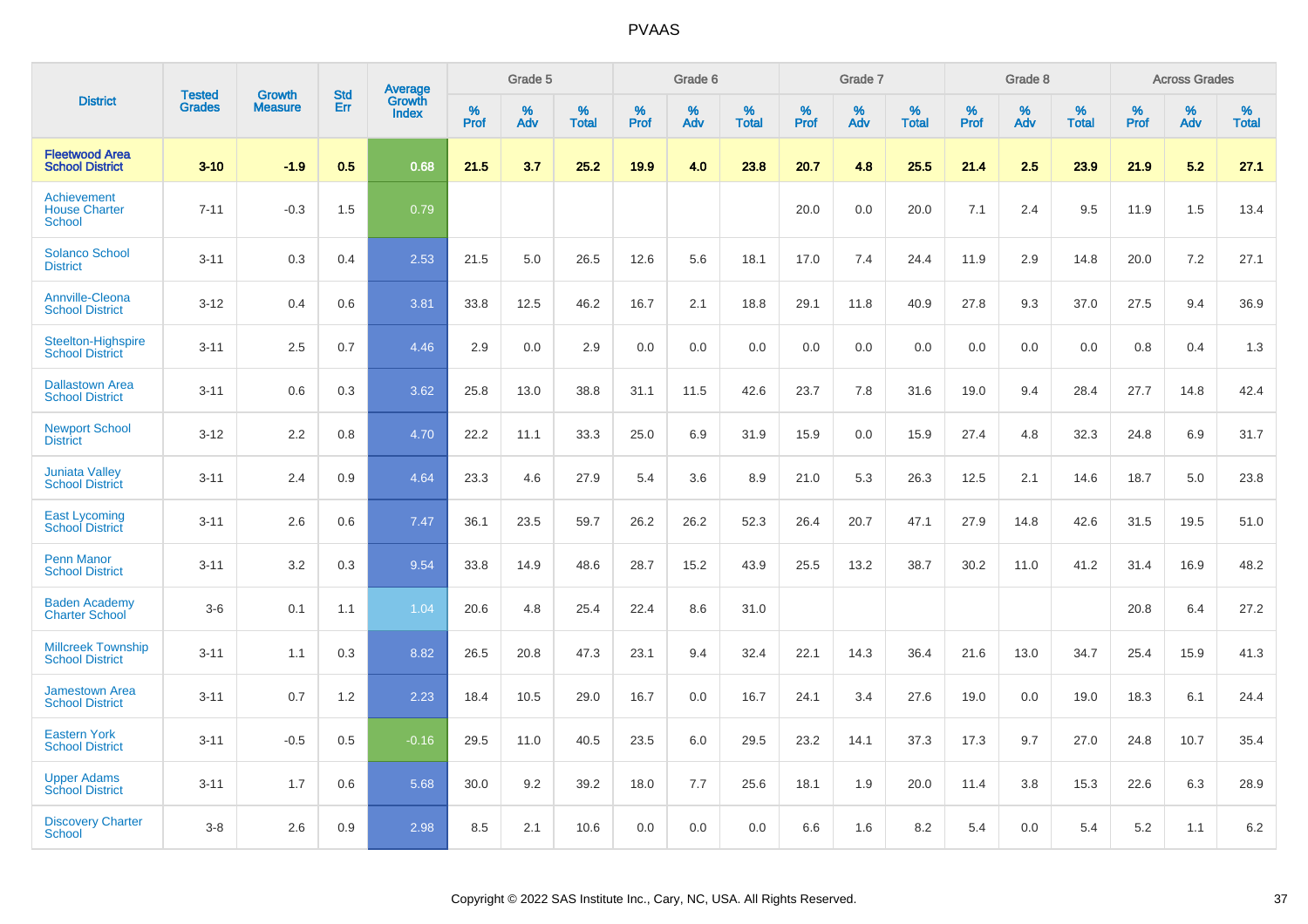|                                                                   | <b>Tested</b> | <b>Growth</b>  | <b>Std</b> | Average                |              | Grade 5  |                   |           | Grade 6  |                   |           | Grade 7  |                   |           | Grade 8  |                   |              | <b>Across Grades</b> |                   |
|-------------------------------------------------------------------|---------------|----------------|------------|------------------------|--------------|----------|-------------------|-----------|----------|-------------------|-----------|----------|-------------------|-----------|----------|-------------------|--------------|----------------------|-------------------|
| <b>District</b>                                                   | <b>Grades</b> | <b>Measure</b> | Err        | Growth<br><b>Index</b> | $\%$<br>Prof | %<br>Adv | %<br><b>Total</b> | %<br>Prof | %<br>Adv | %<br><b>Total</b> | %<br>Prof | %<br>Adv | %<br><b>Total</b> | %<br>Prof | %<br>Adv | %<br><b>Total</b> | $\%$<br>Prof | $\%$<br>Adv          | %<br><b>Total</b> |
| <b>Fleetwood Area</b><br><b>School District</b>                   | $3 - 10$      | $-1.9$         | 0.5        | 0.68                   | 21.5         | 3.7      | 25.2              | 19.9      | 4.0      | 23.8              | 20.7      | 4.8      | 25.5              | 21.4      | 2.5      | 23.9              | 21.9         | 5.2                  | 27.1              |
| <b>Bloomsburg Area</b><br><b>School District</b>                  | $3 - 10$      | 1.2            | 0.6        | 3.43                   | 25.0         | 13.0     | 38.0              | 16.7      | 3.3      | 20.0              | 14.7      | 3.9      | 18.6              | 16.8      | 9.9      | 26.7              | 21.5         | 8.7                  | 30.2              |
| <b>Westmont Hilltop</b><br><b>School District</b>                 | $3 - 11$      | 2.7            | 0.6        | 6.24                   | 28.0         | 11.0     | 39.0              | 18.4      | 8.2      | 26.5              | 22.2      | 6.2      | 28.4              | 26.1      | 8.7      | 34.8              | 24.1         | 11.7                 | 35.7              |
| <b>Montrose Area</b><br><b>School District</b>                    | $3 - 10$      | 1.4            | 0.7        | 4.16                   | 19.4         | 19.4     | 38.8              | 27.2      | 4.4      | 31.5              | 25.0      | 4.4      | 29.4              | 14.5      | 2.4      | 16.9              | 24.4         | 7.4                  | 31.8              |
| <b>Universal</b><br><b>Creighton Charter</b><br>School            | $3 - 8$       | 1.1            | 0.7        | 2.15                   | 11.9         | 1.2      | 13.1              | 3.5       | 1.2      | 4.7               | 7.7       | 6.2      | 13.8              | 4.7       | 4.7      | 9.4               | 8.6          | 4.4                  | 13.1              |
| <b>Southern Columbia</b><br><b>Area School</b><br><b>District</b> | $3 - 11$      | 1.8            | 0.7        | 7.30                   | 34.7         | 9.7      | 44.4              | 18.8      | 5.2      | 24.0              | 29.0      | 14.0     | 43.0              | 15.4      | 2.2      | 17.6              | 28.0         | 10.6                 | 38.6              |
| <b>Shade-Central City</b><br><b>School District</b>               | $3 - 11$      | 1.4            | 1.4        | 2.94                   | 18.8         | 0.0      | 18.8              | 26.9      | 0.0      | 26.9              | 20.0      | 10.0     | 30.0              | 34.8      | 0.0      | 34.8              | 29.0         | 3.0                  | 32.1              |
| <b>Derry Township</b><br><b>School District</b>                   | $3 - 10$      | 4.3            | 1.3        | 7.27                   | 39.1         | 28.5     | 67.6              | 51.5      | 21.2     | 72.7              | 30.8      | 34.6     | 65.4              | 14.3      | 71.4     | 85.7              | 37.5         | 30.3                 | 67.8              |
| <b>Berlin</b><br><b>Brothersvalley</b><br><b>School District</b>  | $3 - 11$      | 2.2            | 0.8        | 3.87                   | 34.0         | 15.1     | 49.1              | 21.2      | 3.0      | 24.2              | 30.8      | 3.8      | 34.6              | 18.8      | 8.3      | 27.1              | 25.8         | 10.8                 | 36.6              |
| <b>Chestnut Ridge</b><br><b>School District</b>                   | $3 - 12$      | 4.2            | 0.6        | 7.56                   | 30.4         | 6.5      | 37.0              | 22.2      | 3.7      | 25.9              | 36.8      | 4.2      | 41.0              | 18.4      | 10.2     | 28.6              | 26.7         | 9.7                  | 36.4              |
| <b>Springfield</b><br><b>Township School</b><br><b>District</b>   | $3 - 11$      | 1.7            | 0.5        | 5.78                   | 31.3         | 12.3     | 43.6              | 26.9      | 11.1     | 38.0              | 28.4      | 21.9     | 50.3              | 31.7      | 17.2     | 49.0              | 33.1         | 15.4                 | 48.5              |
| <b>Esperanza Cyber</b><br><b>Charter School</b>                   | $3 - 11$      | 0.4            | 1.3        | 1.00                   | 0.0          | 0.0      | 0.0               | 0.0       | 0.0      | 0.0               | 2.6       | 0.0      | 2.6               | 0.0       | 0.0      | 0.0               | 1.6          | 0.0                  | 1.6               |
| <b>Northern Tioga</b><br><b>School District</b>                   | $3 - 12$      | 3.4            | 0.5        | 10.12                  | 22.7         | 5.2      | 27.9              | 32.2      | 4.2      | 36.4              | 16.8      | 2.6      | 19.4              | 23.8      | 6.2      | 30.0              | 25.9         | 7.0                  | 32.8              |
| Lackawanna Trail<br><b>School District</b>                        | $3 - 10$      | 1.4            | 0.7        | 3.97                   | 21.8         | 9.1      | 30.9              | 34.3      | 10.4     | 44.8              | 12.7      | 11.3     | 23.9              | 11.8      | 6.6      | 18.4              | 24.2         | 11.5                 | 35.8              |
| <b>Pequea Valley</b><br><b>School District</b>                    | $3 - 11$      | 2.4            | 0.6        | 6.27                   | 15.6         | 6.4      | 22.0              | 14.0      | 2.2      | 16.1              | 11.7      | 2.3      | 14.1              | 13.1      | 2.0      | 15.2              | 16.9         | 3.8                  | 20.7              |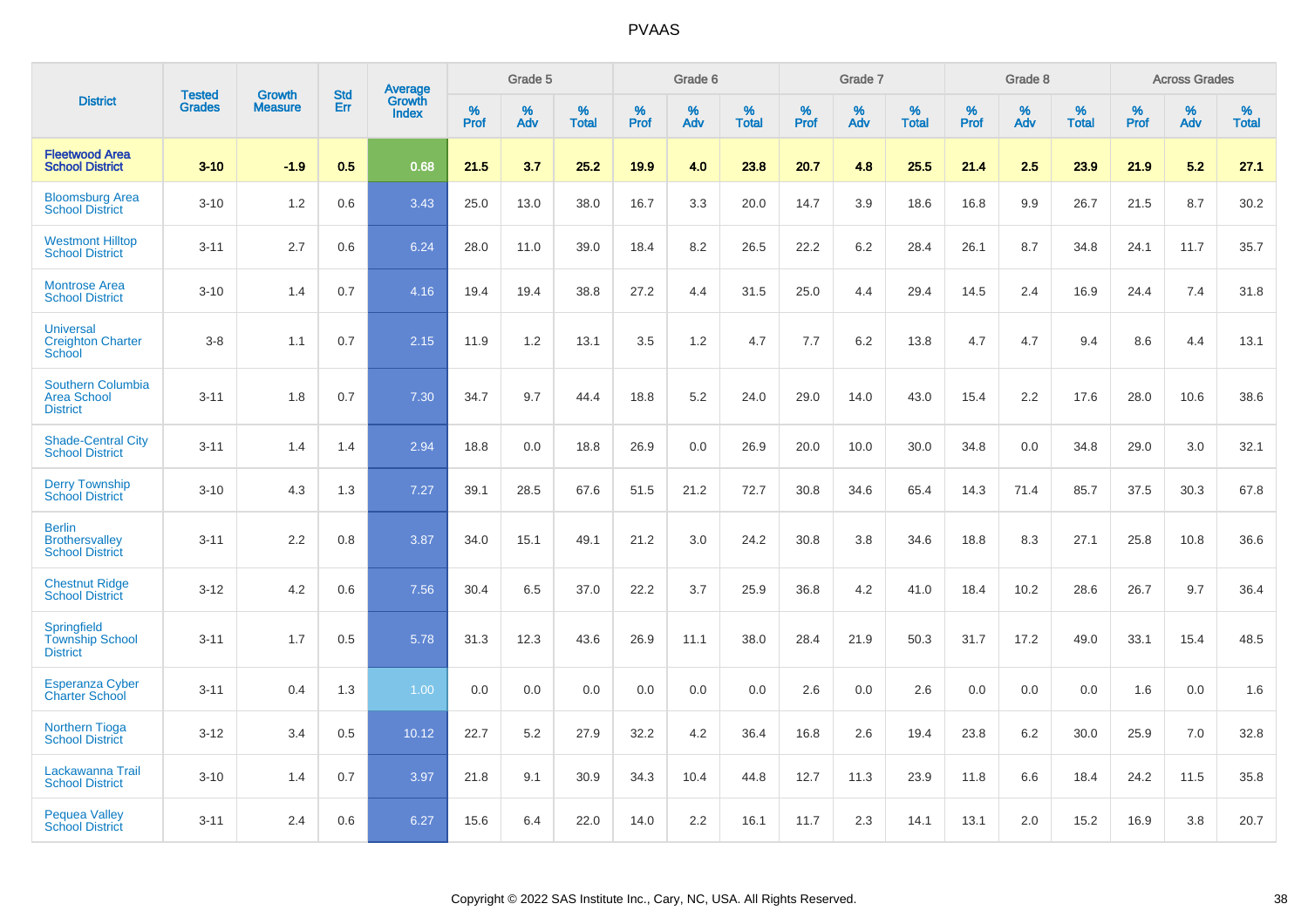|                                                                         |                                |                                 | <b>Std</b> | Average                |           | Grade 5  |                   |           | Grade 6  |                   |           | Grade 7  |                   |           | Grade 8  |                   |           | <b>Across Grades</b> |                   |
|-------------------------------------------------------------------------|--------------------------------|---------------------------------|------------|------------------------|-----------|----------|-------------------|-----------|----------|-------------------|-----------|----------|-------------------|-----------|----------|-------------------|-----------|----------------------|-------------------|
| <b>District</b>                                                         | <b>Tested</b><br><b>Grades</b> | <b>Growth</b><br><b>Measure</b> | Err        | Growth<br><b>Index</b> | %<br>Prof | %<br>Adv | %<br><b>Total</b> | %<br>Prof | %<br>Adv | %<br><b>Total</b> | %<br>Prof | %<br>Adv | %<br><b>Total</b> | %<br>Prof | %<br>Adv | %<br><b>Total</b> | %<br>Prof | %<br>Adv             | %<br><b>Total</b> |
| <b>Fleetwood Area</b><br><b>School District</b>                         | $3 - 10$                       | $-1.9$                          | 0.5        | 0.68                   | 21.5      | 3.7      | 25.2              | 19.9      | 4.0      | 23.8              | 20.7      | 4.8      | 25.5              | 21.4      | 2.5      | 23.9              | 21.9      | 5.2                  | 27.1              |
| <b>Centennial School</b><br><b>District</b>                             | $3 - 10$                       | 1.6                             | 0.3        | 5.91                   | 23.7      | 5.4      | 29.1              | 18.3      | 3.0      | 21.3              | 22.2      | 5.1      | 27.4              | 13.0      | 8.2      | 21.2              | 21.7      | 6.7                  | 28.4              |
| Kennett<br>Consolidated<br><b>School District</b>                       | $3 - 11$                       | 1.3                             | 0.4        | 6.12                   | 29.8      | 15.1     | 44.9              | 20.2      | 8.3      | 28.5              | 20.2      | 11.6     | 31.7              | 10.9      | 6.9      | 17.8              | 22.4      | 12.3                 | 34.7              |
| <b>Crawford Central</b><br><b>School District</b>                       | $3 - 11$                       | 1.9                             | 0.4        | 4.77                   | 24.2      | 7.9      | 32.1              | 15.7      | 3.8      | 19.6              | 16.7      | 3.7      | 20.4              | 9.0       | 2.6      | 11.6              | 18.4      | 5.5                  | 23.8              |
| <b>Memphis Street</b><br><b>Academy Charter</b><br>School @ JP<br>Jones | $5 - 8$                        | 0.7                             | 0.7        | 1.39                   | 0.0       | 3.2      | 3.2               | $0.0\,$   | 0.0      | 0.0               | 0.0       | 0.0      | 0.0               | 0.0       | 0.0      | 0.0               | 0.0       | 0.6                  | 0.6               |
| <b>Universal Vare</b><br><b>Charter School</b>                          | $6-8$                          | 1.8                             | 1.3        | 3.30                   |           |          |                   | 0.0       | 6.2      | 6.2               | 3.6       | 0.0      | 3.6               | 6.4       | 0.0      | 6.4               | 4.7       | 0.9                  | 5.7               |
| <b>Radnor Township</b><br><b>School District</b>                        | $3 - 12$                       | 4.4                             | 0.4        | 11.22                  | 34.0      | 41.4     | 75.4              | 41.7      | 25.4     | 67.1              | 34.3      | 31.8     | 66.2              | 35.0      | 21.5     | 56.5              | 36.8      | 31.8                 | 68.6              |
| Catasaugua Area<br><b>School District</b>                               | $3 - 12$                       | 1.1                             | 0.6        | 2.87                   | 12.0      | 5.4      | 17.4              | 22.7      | 4.0      | 26.7              | 9.8       | 4.9      | 14.7              | 8.9       | 3.3      | 12.2              | 15.4      | 4.4                  | 19.8              |
| Pennsylvania<br><b>Cyber Charter</b><br>School                          | $3 - 11$                       | 1.9                             | 0.5        | 4.83                   | 14.1      | 4.9      | 19.0              | 10.8      | 3.4      | 14.2              | 11.7      | 3.5      | 15.2              | 6.5       | 1.6      | 8.1               | 12.6      | 4.4                  | 17.1              |
| <b>Northern Potter</b><br><b>School District</b>                        | $3 - 12$                       | 2.0                             | 1.1        | 2.34                   | 26.7      | 3.3      | 30.0              | 9.3       | 2.3      | 11.6              | 29.0      | 12.9     | 41.9              | 11.1      | 0.0      | 11.1              | 18.7      | 7.4                  | 26.1              |
| <b>Greenwood School</b><br><b>District</b>                              | $3 - 11$                       | 3.3                             | 0.8        | 4.78                   | 30.3      | 13.6     | 43.9              | 32.1      | 7.6      | 39.6              | 9.1       | 1.8      | 10.9              | 25.9      | 14.8     | 40.7              | 28.8      | 15.4                 | 44.2              |
| <b>Mastery Charter</b><br>School <sup>-</sup> Smedley<br>Campus         | $3-6$                          | $-0.6$                          | 1.2        | $-0.35$                | 1.9       | 0.0      | 1.9               | 3.5       | 0.0      | 3.5               |           |          |                   |           |          |                   | 3.5       | 0.0                  | 3.5               |
| <b>Millville Area</b><br><b>School District</b>                         | $3 - 12$                       | 3.8                             | 0.9        | 5.21                   | 34.0      | 0.0      | 34.0              | 18.9      | 1.9      | 20.8              | 15.9      | 9.1      | 25.0              | 18.4      | 2.6      | 21.0              | 24.6      | 4.7                  | 29.3              |
| <b>Fell Charter School</b>                                              | $3 - 8$                        | 1.1                             | 2.2        | 1.36                   | 25.0      | 0.0      | 25.0              | 6.7       | 0.0      | 6.7               |           |          |                   |           |          |                   | 17.1      | 4.0                  | 21.0              |
| <b>Midland Borough</b><br><b>School District</b>                        | $3 - 8$                        | 2.3                             | 1.3        | 2.65                   | 10.3      | 6.9      | 17.2              | 13.6      | 0.0      | 13.6              | 14.3      | 0.0      | 14.3              | 9.5       | 4.8      | 14.3              | 15.7      | 2.9                  | 18.6              |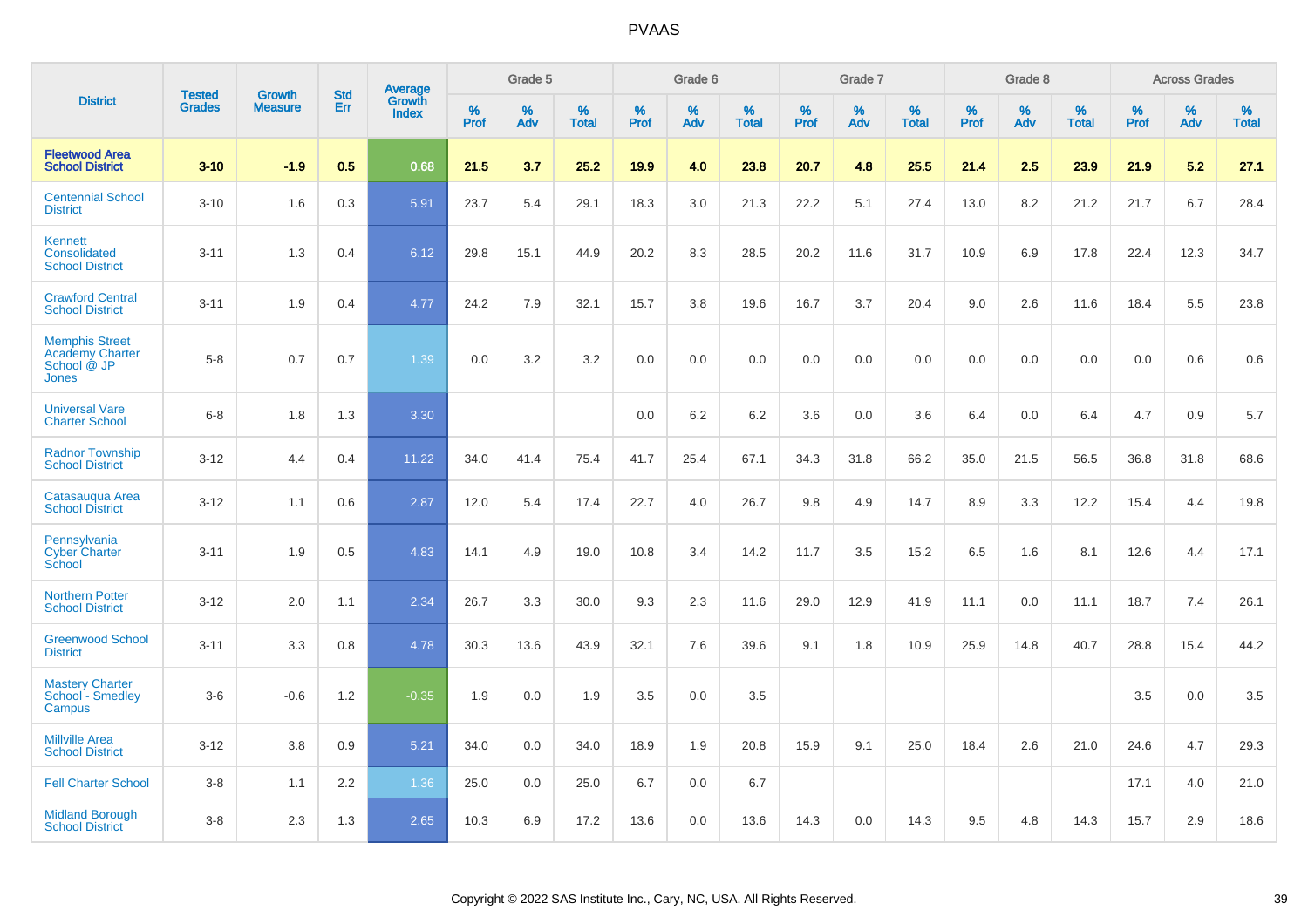|                                                          |                                | <b>Growth</b>  | <b>Std</b> | Average                |              | Grade 5  |                   |              | Grade 6  |                   |              | Grade 7  |                   |              | Grade 8  |                   |              | <b>Across Grades</b> |                   |
|----------------------------------------------------------|--------------------------------|----------------|------------|------------------------|--------------|----------|-------------------|--------------|----------|-------------------|--------------|----------|-------------------|--------------|----------|-------------------|--------------|----------------------|-------------------|
| <b>District</b>                                          | <b>Tested</b><br><b>Grades</b> | <b>Measure</b> | Err        | Growth<br><b>Index</b> | $\%$<br>Prof | %<br>Adv | %<br><b>Total</b> | $\%$<br>Prof | %<br>Adv | %<br><b>Total</b> | $\%$<br>Prof | %<br>Adv | %<br><b>Total</b> | $\%$<br>Prof | %<br>Adv | %<br><b>Total</b> | $\%$<br>Prof | %<br>Adv             | %<br><b>Total</b> |
| <b>Fleetwood Area</b><br><b>School District</b>          | $3 - 10$                       | $-1.9$         | 0.5        | 0.68                   | 21.5         | 3.7      | 25.2              | 19.9         | 4.0      | 23.8              | 20.7         | 4.8      | 25.5              | 21.4         | 2.5      | 23.9              | 21.9         | 5.2                  | 27.1              |
| <b>York City School</b><br><b>District</b>               | $3 - 12$                       | 1.6            | 0.3        | 5.64                   | 2.5          | 1.0      | 3.5               | 2.0          | $0.2\,$  | 2.2               | 2.6          | 0.5      | 3.1               | 1.4          | 0.2      | 1.6               | 2.8          | 0.6                  | 3.4               |
| <b>Coudersport Area</b><br><b>School District</b>        | $3 - 11$                       | 1.4            | 0.9        | 1.96                   | 35.7         | 3.6      | 39.3              | 16.7         | 4.8      | 21.4              | 18.9         | 5.7      | 24.5              | 15.1         | 3.8      | 18.9              | 22.0         | 5.7                  | 27.7              |
| <b>Duquesne City</b><br><b>School District</b>           | $3-8$                          | 1.2            | 1.3        | 1.95                   | 6.0          | 2.0      | 8.0               | 5.6          | 0.0      | 5.6               |              |          |                   |              |          |                   | 3.4          | 1.7                  | 5.0               |
| Hatboro-Horsham<br><b>School District</b>                | $3 - 11$                       | 0.6            | 0.4        | 1.72                   | 26.2         | 8.5      | 34.7              | 30.0         | 11.1     | 41.1              | 20.8         | 5.2      | 26.0              | 19.7         | 5.7      | 25.4              | 25.9         | 8.7                  | 34.6              |
| Keystone<br><b>Academy Charter</b><br><b>School</b>      | $3 - 8$                        | 0.8            | 0.8        | 2.54                   | 12.3         | 5.3      | 17.5              | 9.7          | 4.8      | 14.5              | 12.3         | 1.8      | 14.0              | 6.8          | 1.7      | 8.5               | 12.4         | 2.8                  | 15.1              |
| <b>Northeastern York</b><br><b>School District</b>       | $3 - 11$                       | 1.4            | 0.4        | 3.99                   | 32.1         | 13.8     | 46.0              | 21.2         | 8.1      | 29.3              | 21.9         | 6.0      | 27.9              | 29.2         | 15.0     | 44.1              | 27.8         | 13.2                 | 41.0              |
| <b>West Perry School</b><br><b>District</b>              | $3 - 11$                       | 2.7            | 0.5        | 6.23                   | 22.5         | 15.9     | 38.4              | 20.9         | 5.7      | 26.6              | 14.0         | 6.7      | 20.7              | 15.2         | 8.5      | 23.6              | 21.6         | 10.7                 | 32.3              |
| Punxsutawney<br><b>Area School</b><br><b>District</b>    | $3 - 11$                       | 4.6            | 0.6        | 8.24                   | 37.0         | 6.5      | 43.5              | 36.3         | 10.6     | 46.9              | 22.4         | 4.8      | 27.2              | 20.5         | 7.1      | 27.6              | 27.8         | 11.1                 | 38.8              |
| <b>General Mclane</b><br><b>School District</b>          | $3 - 11$                       | 3.9            | 0.5        | 7.89                   | 36.9         | 15.4     | 52.4              | 27.3         | 12.4     | 39.8              | 25.8         | 23.1     | 49.0              | 26.9         | 7.7      | 34.6              | 30.2         | 16.6                 | 46.8              |
| Widener<br>Partnership<br><b>Charter School</b>          | $3 - 7$                        | 2.8            | 1.0        | 2.67                   | 0.0          | 0.0      | 0.0               | 2.5          | 0.0      | 2.5               | 0.0          | 2.3      | 2.3               |              |          |                   | 1.4          | 0.5                  | 1.9               |
| <b>Keystone Central</b><br><b>School District</b>        | $3 - 11$                       | 1.5            | 0.4        | 3.98                   | 18.6         | 8.5      | 27.1              | 20.9         | 8.6      | 29.5              | 10.9         | 3.3      | 14.1              | 10.5         | 2.2      | 12.6              | 19.2         | 8.0                  | 27.2              |
| Pen Argyl Area<br><b>School District</b>                 | $3 - 12$                       | 0.7            | 0.6        | 1.46                   | 27.3         | 12.5     | 39.8              | 26.8         | 0.0      | 26.8              | 17.1         | 5.4      | 22.5              | 14.8         | 5.9      | 20.8              | 23.5         | 8.4                  | 32.0              |
| <b>Young Scholars Of</b><br>Central PA Charter<br>School | $3-8$                          | 1.7            | 1.2        | 2.40                   | 31.8         | 9.1      | 40.9              | 8.0          | 4.0      | 12.0              | 28.6         | 14.3     | 42.9              | 0.0          | 0.0      | 0.0               | 21.7         | 11.1                 | 32.8              |
| <b>Oley Valley School</b><br><b>District</b>             | $3 - 11$                       | 0.7            | 0.6        | 2.38                   | 19.8         | 5.0      | 24.8              | 30.8         | 11.2     | 42.1              | 19.0         | 7.8      | 26.7              | 12.8         | 2.3      | 15.1              | 25.2         | 6.6                  | 31.8              |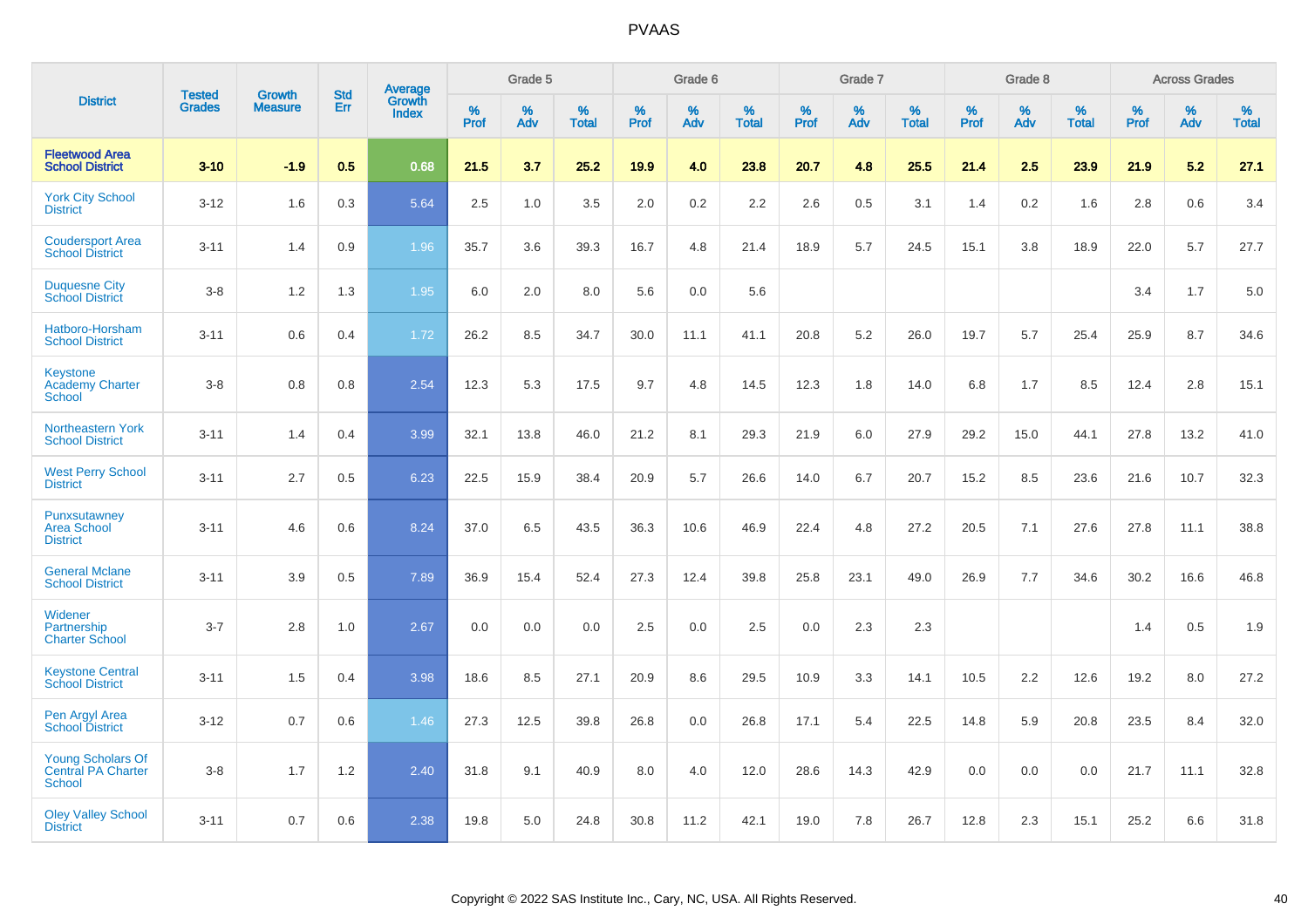|                                                                                          | <b>Tested</b> | <b>Growth</b>  | <b>Std</b> |                                   |                     | Grade 5  |                   |              | Grade 6  |                   |              | Grade 7  |                   |              | Grade 8  |                   |              | <b>Across Grades</b> |                   |
|------------------------------------------------------------------------------------------|---------------|----------------|------------|-----------------------------------|---------------------|----------|-------------------|--------------|----------|-------------------|--------------|----------|-------------------|--------------|----------|-------------------|--------------|----------------------|-------------------|
| <b>District</b>                                                                          | <b>Grades</b> | <b>Measure</b> | Err        | Average<br>Growth<br><b>Index</b> | $\%$<br><b>Prof</b> | %<br>Adv | %<br><b>Total</b> | $\%$<br>Prof | %<br>Adv | %<br><b>Total</b> | $\%$<br>Prof | %<br>Adv | %<br><b>Total</b> | $\%$<br>Prof | %<br>Adv | %<br><b>Total</b> | $\%$<br>Prof | %<br>Adv             | %<br><b>Total</b> |
| <b>Fleetwood Area</b><br><b>School District</b>                                          | $3 - 10$      | $-1.9$         | 0.5        | 0.68                              | 21.5                | 3.7      | 25.2              | 19.9         | 4.0      | 23.8              | 20.7         | 4.8      | 25.5              | 21.4         | 2.5      | 23.9              | 21.9         | 5.2                  | 27.1              |
| <b>Mastery Charter</b><br>School-Francis D.<br><b>Pastorius</b><br>Elementary            | $3-8$         | 0.3            | 1.3        | 0.60                              | 3.8                 | 0.0      | 3.8               | 3.7          | 0.0      | 3.7               | 0.0          | 0.0      | 0.0               | 0.0          | 0.0      | 0.0               | 3.1          | 0.0                  | 3.1               |
| <b>Mount Union Area</b><br><b>School District</b>                                        | $3 - 10$      | 3.0            | 0.7        | 5.20                              | 11.7                | 4.3      | 16.0              | 12.4         | 0.0      | 12.4              | 13.4         | 2.4      | 15.8              | 0.0          | 1.2      | 1.2               | 12.2         | 3.3                  | 15.5              |
| <b>Robert Benjamin</b><br><b>Wiley Community</b><br><b>Charter School</b>                | $3-8$         | 2.8            | 0.8        | 3.93                              | 7.0                 | 2.3      | 9.3               | 0.0          | 0.0      | 0.0               | 7.3          | 0.0      | 7.3               | 4.4          | 0.0      | 4.4               | 5.7          | 1.7                  | 7.4               |
| <b>Center For Student</b><br><b>Learning Charter</b><br><b>School At</b><br>Pennsbury    | $6 - 12$      | $-0.6$         | 3.1        | $-0.20$                           |                     |          |                   |              |          |                   |              |          |                   | 0.0          | 0.0      | 0.0               | 3.4          | 0.0                  | 3.4               |
| <b>North East School</b><br><b>District</b>                                              | $3 - 11$      | 1.4            | 0.5        | 2.92                              | 33.3                | 9.4      | 42.7              | 23.1         | 9.7      | 32.8              | 26.4         | 9.3      | 35.7              | 31.4         | 13.1     | 44.5              | 29.8         | 12.1                 | 41.8              |
| <b>Global Leadership</b><br><b>Academy Charter</b><br><b>School Southwest</b><br>at Huey | $3-8$         | 1.0            | 1.7        | 1.39                              | 0.0                 | 0.0      | 0.0               | 0.0          | 0.0      | 0.0               |              |          |                   | 0.0          | 0.0      | 0.0               | 0.0          | 0.0                  | 0.0               |
| <b>Hope For</b><br><b>Hyndman Charter</b><br>School                                      | $3 - 11$      | 4.1            | 1.8        | 3.10                              |                     |          |                   | $6.2\,$      | 0.0      | 6.2               | 8.3          | 8.3      | 16.7              | 0.0          | 0.0      | 0.0               | 9.9          | $1.2$                | 11.1              |
| <b>Moshannon Valley</b><br><b>School District</b>                                        | $3 - 10$      | 2.3            | 0.8        | 2.85                              | 19.6                | 13.0     | 32.6              | 14.8         | 18.5     | 33.3              | 21.0         | 4.8      | 25.8              | 16.9         | 6.2      | 23.1              | 19.9         | 8.5                  | 28.4              |
| Lake-Lehman<br><b>School District</b>                                                    | $3 - 11$      | 2.9            | 0.6        | 5.69                              | 30.6                | 9.9      | 40.5              | 21.0         | 6.7      | 27.6              | 23.7         | 6.1      | 29.8              | 14.2         | 4.4      | 18.6              | 26.3         | 6.7                  | 33.1              |
| <b>Bellefonte Area</b><br><b>School District</b>                                         | $3 - 11$      | 3.1            | 0.5        | 7.49                              | 32.7                | 22.0     | 54.8              | 31.6         | 7.3      | 39.0              | 23.4         | 5.5      | 29.0              | 14.8         | 9.9      | 24.8              | 28.6         | 15.7                 | 44.3              |
| <b>Premier Arts And</b><br><b>Science Charter</b><br>School                              | $3-5$         | $-0.1$         | 2.0        | $-0.05$                           | 0.0                 | 0.0      | 0.0               |              |          |                   |              |          |                   |              |          |                   | 3.8          | 1.0                  | 4.8               |
| <b>Kane Area School</b><br><b>District</b>                                               | $3 - 10$      | 3.7            | 0.7        | 6.38                              | 21.1                | 19.7     | 40.8              | 14.1         | 3.1      | 17.2              | 29.8         | 17.9     | 47.8              | 6.1          | 1.2      | 7.3               | 21.5         | 9.0                  | 30.4              |
| <b>South Park School</b><br><b>District</b>                                              | $3 - 11$      | 3.3            | 0.6        | 5.37                              | 33.3                | 11.9     | 45.2              | 27.8         | 11.3     | 39.2              | 21.8         | 16.8     | 38.7              | 24.0         | 8.6      | 32.7              | 28.8         | 10.4                 | 39.2              |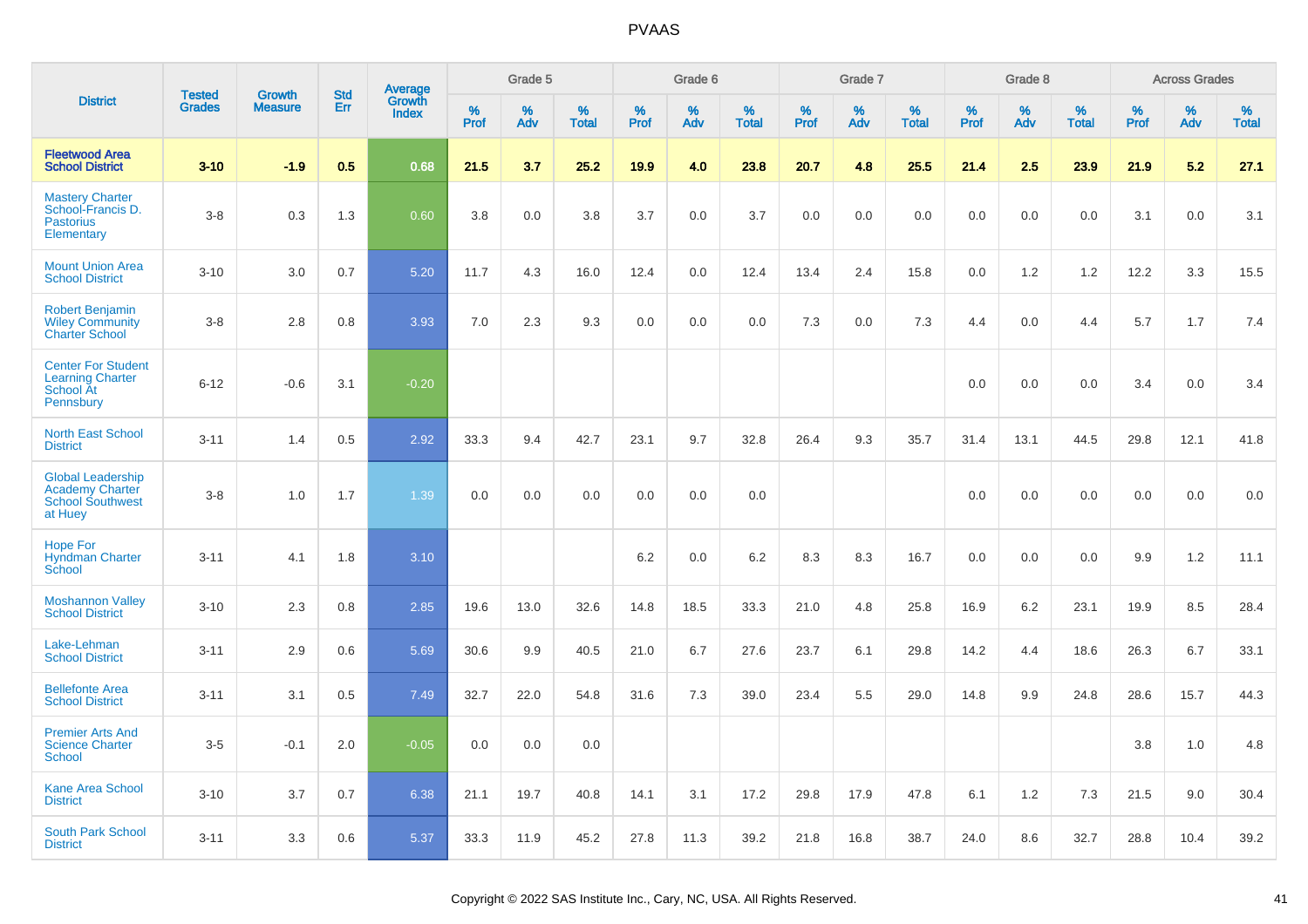|                                                                  | <b>Tested</b> | <b>Growth</b>  | <b>Std</b> | Average         |              | Grade 5  |                   |              | Grade 6  |                   |              | Grade 7  |                   |              | Grade 8  |                   |           | <b>Across Grades</b> |                   |
|------------------------------------------------------------------|---------------|----------------|------------|-----------------|--------------|----------|-------------------|--------------|----------|-------------------|--------------|----------|-------------------|--------------|----------|-------------------|-----------|----------------------|-------------------|
| <b>District</b>                                                  | <b>Grades</b> | <b>Measure</b> | Err        | Growth<br>Index | $\%$<br>Prof | %<br>Adv | %<br><b>Total</b> | $\%$<br>Prof | %<br>Adv | %<br><b>Total</b> | $\%$<br>Prof | %<br>Adv | %<br><b>Total</b> | $\%$<br>Prof | %<br>Adv | %<br><b>Total</b> | %<br>Prof | %<br>Adv             | %<br><b>Total</b> |
| <b>Fleetwood Area</b><br><b>School District</b>                  | $3 - 10$      | $-1.9$         | 0.5        | 0.68            | 21.5         | 3.7      | 25.2              | 19.9         | 4.0      | 23.8              | 20.7         | 4.8      | 25.5              | 21.4         | 2.5      | 23.9              | 21.9      | 5.2                  | 27.1              |
| <b>Mastery Charter</b><br>School -<br><b>Shoemaker</b><br>Campus | $7 - 10$      | 1.9            | 1.6        | 1.76            |              |          |                   |              |          |                   | 9.4          | 0.0      | 9.4               | 4.2          | 0.0      | 4.2               | 7.1       | 0.0                  | 7.1               |
| <b>Aspira Bilingual</b><br><b>Cyber Charter</b><br>School        | $3 - 11$      | 4.2            | 1.5        | 3.82            |              |          |                   | 0.0          | 0.0      | 0.0               | 0.0          | 0.0      | 0.0               | 0.0          | 0.0      | 0.0               | 1.6       | 0.0                  | 1.6               |
| <b>Bear Creek</b><br><b>Community</b><br><b>Charter School</b>   | $3-8$         | 4.4            | 0.8        | 5.57            | 30.8         | 9.6      | 40.4              | 19.6         | 13.7     | 33.3              | 23.1         | 5.8      | 28.8              | 18.4         | 0.0      | 18.4              | 27.2      | 7.9                  | 35.1              |
| <b>Souderton Charter</b><br>School<br>Collaborative              | $3-8$         | 4.0            | 1.3        | 4.28            | 51.8         | 22.2     | 74.1              | 44.0         | 24.0     | 68.0              | 28.6         | 38.1     | 66.7              | 41.2         | 11.8     | 52.9              | 40.1      | 26.8                 | 66.9              |
| <b>Central Cambria</b><br><b>School District</b>                 | $3 - 11$      | 2.5            | 0.6        | 4.43            | 32.5         | 14.5     | 47.0              | 19.5         | 8.0      | 27.4              | 20.2         | 8.8      | 29.0              | 16.5         | 10.2     | 26.8              | 23.8      | 11.4                 | 35.1              |
| <b>Farrell Area School</b><br><b>District</b>                    | $3 - 11$      | 5.3            | 1.0        | 7.64            | 15.6         | 0.0      | 15.6              | 17.1         | 0.0      | 17.1              | 2.3          | 0.0      | 2.3               | 5.1          | 0.0      | 5.1               | 12.3      | 1.5                  | 13.8              |
| <b>Infinity Charter</b><br><b>School</b>                         | $3-8$         | 5.9            | 1.2        | 4.84            | 40.9         | 31.8     | 72.7              | 46.2         | 11.5     | 57.7              | 41.7         | 45.8     | 87.5              | 38.1         | 19.0     | 57.1              | 38.7      | 29.6                 | 68.3              |
| <b>Penncrest School</b><br><b>District</b>                       | $3 - 11$      | 1.8            | 0.4        | 4.21            | 19.7         | $6.2\,$  | 25.8              | 21.6         | 1.8      | 23.4              | 17.5         | 5.0      | 22.5              | 17.1         | 3.5      | 20.6              | 22.0      | 5.3                  | 27.3              |
| <b>Lehigh Valley Dual</b><br>Language Charter<br>School          | $3 - 8$       | 3.1            | 2.3        | 1.36            | 0.0          | 0.0      | 0.0               | 7.7          | 0.0      | 7.7               |              |          |                   |              |          |                   | 4.2       | 0.0                  | 4.2               |
| <b>Avonworth School</b><br><b>District</b>                       | $3 - 10$      | 2.8            | 0.5        | 5.25            | 33.8         | 25.5     | 59.3              | 37.7         | 12.3     | 50.0              | 31.5         | 13.8     | 45.4              | 35.8         | 14.2     | 50.0              | 35.2      | 20.0                 | 55.2              |
| <b>Bald Eagle Area</b><br><b>School District</b>                 | $3 - 11$      | 2.6            | 0.6        | 4.48            | 35.2         | 14.8     | 50.0              | 25.7         | 8.9      | 34.6              | 17.0         | 6.8      | 23.7              | 15.0         | 10.6     | 25.7              | 25.1      | 13.7                 | 38.8              |
| <b>Young Scholars</b><br><b>Charter School</b>                   | $6-8$         | 2.6            | 0.8        | 3.60            |              |          |                   | 1.8          | 0.0      | 1.8               | 4.6          | 0.0      | 4.6               | 0.0          | 0.0      | 0.0               | 2.0       | 0.0                  | 2.0               |
| <b>Riverside School</b><br><b>District</b>                       | $3 - 11$      | 4.3            | 0.6        | 7.08            | 18.6         | 7.8      | 26.5              | 13.1         | 7.1      | 20.2              | 16.5         | 13.6     | 30.1              | 16.4         | 4.6      | 20.9              | 19.2      | 7.7                  | 27.0              |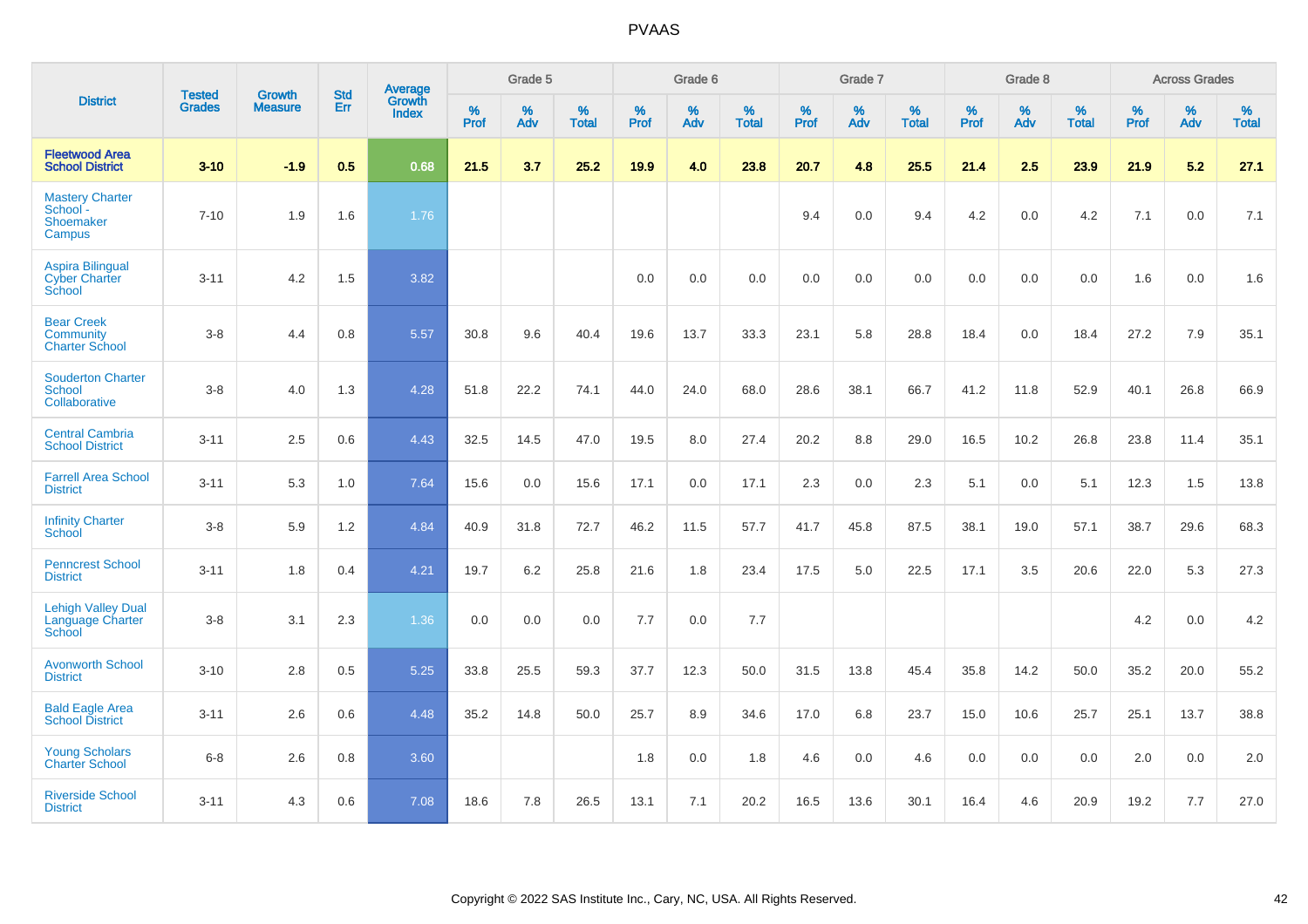|                                                                 |                                |                                 | <b>Std</b> | Average                |              | Grade 5  |                   |           | Grade 6  |                   |           | Grade 7  |                   |           | Grade 8  |                   |           | <b>Across Grades</b> |                   |
|-----------------------------------------------------------------|--------------------------------|---------------------------------|------------|------------------------|--------------|----------|-------------------|-----------|----------|-------------------|-----------|----------|-------------------|-----------|----------|-------------------|-----------|----------------------|-------------------|
| <b>District</b>                                                 | <b>Tested</b><br><b>Grades</b> | <b>Growth</b><br><b>Measure</b> | <b>Err</b> | Growth<br><b>Index</b> | $\%$<br>Prof | %<br>Adv | %<br><b>Total</b> | %<br>Prof | %<br>Adv | %<br><b>Total</b> | %<br>Prof | %<br>Adv | %<br><b>Total</b> | %<br>Prof | %<br>Adv | %<br><b>Total</b> | %<br>Prof | %<br>Adv             | %<br><b>Total</b> |
| <b>Fleetwood Area</b><br><b>School District</b>                 | $3 - 10$                       | $-1.9$                          | 0.5        | 0.68                   | 21.5         | 3.7      | 25.2              | 19.9      | 4.0      | 23.8              | 20.7      | 4.8      | 25.5              | 21.4      | 2.5      | 23.9              | 21.9      | 5.2                  | 27.1              |
| <b>Wayne Highlands</b><br><b>School District</b>                | $3 - 11$                       | 2.2                             | 0.5        | 4.54                   | 36.4         | 14.3     | 50.7              | 31.5      | 11.4     | 43.0              | 25.6      | 14.3     | 39.9              | 27.6      | 4.9      | 32.5              | 29.9      | 16.0                 | 46.0              |
| <b>North Clarion</b><br><b>County School</b><br><b>District</b> | $3 - 12$                       | 5.1                             | 0.9        | 5.51                   | 34.1         | 6.8      | 40.9              | 31.7      | 12.2     | 43.9              | 21.4      | 7.1      | 28.6              | 15.9      | 11.4     | 27.3              | 26.5      | 10.6                 | 37.1              |
| <b>Bradford Area</b><br><b>School District</b>                  | $3 - 12$                       | 4.4                             | 0.5        | 9.21                   | 33.5         | 10.2     | 43.7              | 23.4      | 8.8      | 32.2              | 18.9      | 13.9     | 32.8              | 27.8      | 7.6      | 35.4              | 26.9      | 11.3                 | 38.3              |
| <b>New Day Charter</b><br><b>School</b>                         | $7 - 11$                       | 2.2                             | 3.1        | 0.71                   |              |          |                   |           |          |                   |           |          |                   | 0.0       | 0.0      | 0.0               | 0.0       | 0.0                  | 0.0               |
| <b>Port Allegany</b><br><b>School District</b>                  | $3 - 11$                       | 1.7                             | 0.7        | 2.30                   | 20.0         | 5.7      | 25.7              | 7.4       | 1.5      | 8.8               | 17.4      | 2.9      | 20.3              | 13.1      | 9.8      | 23.0              | 16.8      | 5.7                  | 22.5              |
| <b>Athens Area</b><br><b>School District</b>                    | $3 - 11$                       | 3.8                             | 0.5        | 7.01                   | 31.2         | 6.2      | 37.5              | 28.2      | 5.9      | 34.1              | 22.2      | 5.2      | 27.4              | 19.3      | 10.7     | 30.0              | 26.5      | 8.2                  | 34.6              |
| <b>Provident Charter</b><br><b>School</b>                       | $3 - 8$                        | 3.6                             | 1.0        | 3.98                   | 4.4          | 2.2      | 6.5               | 10.5      | 0.0      | 10.5              | 9.1       | 0.0      | 9.1               | 0.0       | 3.3      | 3.3               | 9.2       | 2.5                  | 11.7              |
| <b>Mastery Charter</b><br>School - Clymer<br>Elementary         | $3-6$                          | 1.9                             | 1.5        | 1.23                   | 0.0          | 0.0      | 0.0               | 3.8       | 0.0      | 3.8               |           |          |                   |           |          |                   | 2.6       | 0.8                  | 3.4               |
| <b>Wattsburg Area</b><br><b>School District</b>                 | $3 - 11$                       | 4.1                             | 0.6        | 6.55                   | 25.0         | 18.2     | 43.2              | 27.2      | 17.4     | 44.6              | 19.6      | 7.6      | 27.2              | 31.7      | 12.9     | 44.6              | 26.7      | 12.5                 | 39.2              |
| <b>Arts Academy</b><br>Elementary<br><b>Charter School</b>      | $3-5$                          | 1.7                             | 1.9        | 0.91                   | 5.3          | 0.0      | 5.3               |           |          |                   |           |          |                   |           |          |                   | 5.1       | 0.0                  | 5.1               |
| <b>South Western</b><br><b>School District</b>                  | $3 - 12$                       | 2.8                             | 0.4        | 7.84                   | 23.7         | 5.4      | 29.2              | 15.7      | 11.7     | 27.4              | 17.8      | 6.0      | 23.8              | 19.1      | 10.1     | 29.2              | 21.6      | 8.9                  | 30.4              |
| <b>Donegal School</b><br><b>District</b>                        | $3 - 12$                       | 3.0                             | 0.5        | 6.51                   | 18.1         | 9.9      | 28.0              | 22.5      | 3.2      | 25.7              | 12.4      | 14.8     | 27.2              | 16.6      | 9.5      | 26.0              | 19.7      | 10.6                 | 30.3              |
| New Hope-<br><b>Solebury School</b><br><b>District</b>          | $3 - 11$                       | 4.2                             | 0.6        | 6.75                   | 40.4         | 25.5     | 66.0              | 41.2      | 11.8     | 52.9              | 25.5      | 17.0     | 42.6              | 37.6      | 19.3     | 56.9              | 36.8      | 21.0                 | 57.8              |
| <b>West York Area</b><br><b>School District</b>                 | $3 - 12$                       | 2.3                             | 0.4        | 5.18                   | 19.9         | 5.6      | 25.5              | 14.8      | 4.8      | 19.6              | 15.0      | 5.8      | 20.9              | 16.3      | 4.2      | 20.5              | 19.8      | 5.9                  | 25.6              |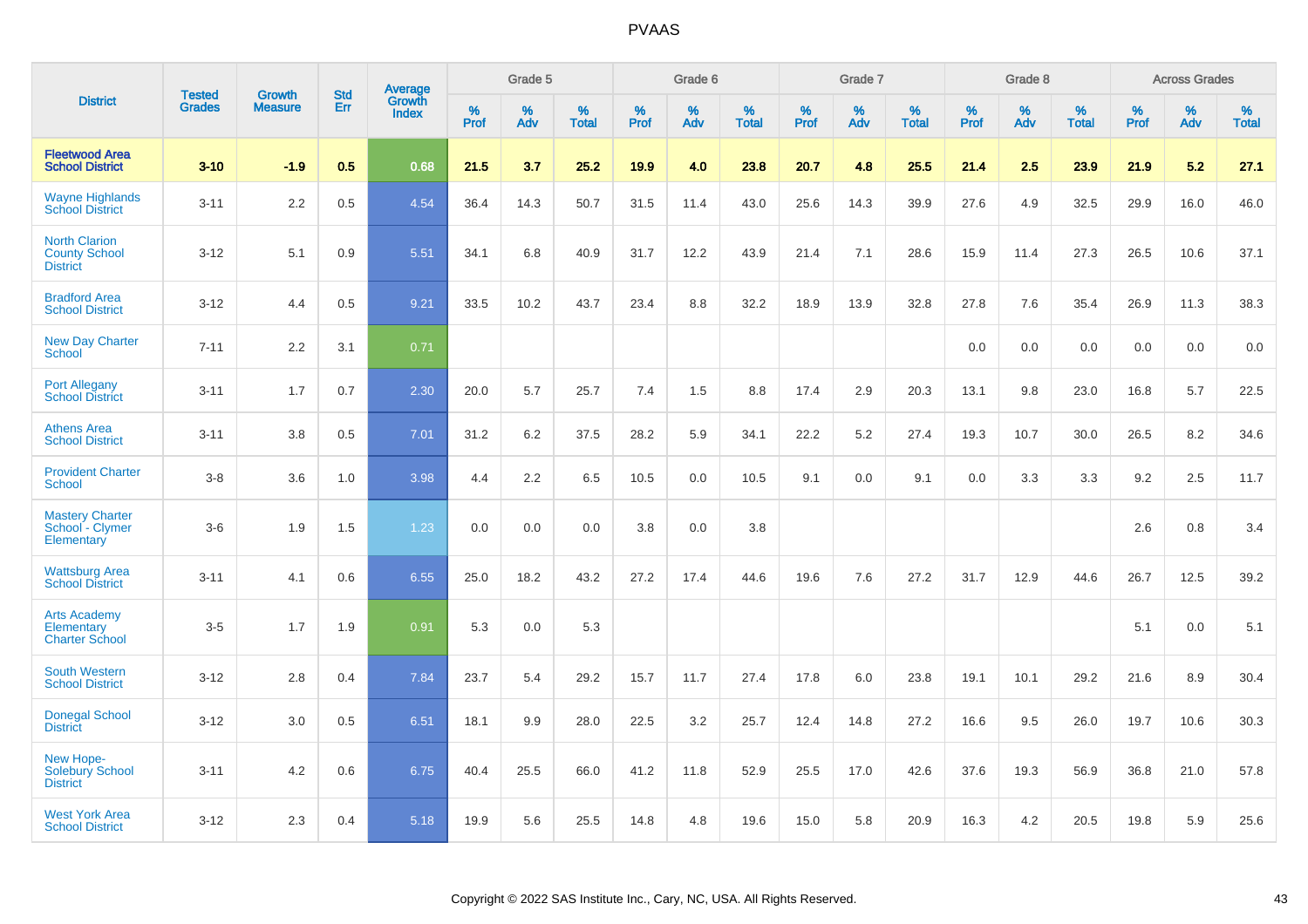|                                                              |                                |                                 | <b>Std</b> |                            |                     | Grade 5  |                   |                     | Grade 6  |                   |              | Grade 7  |                   |                     | Grade 8  |                   |              | <b>Across Grades</b> |                      |
|--------------------------------------------------------------|--------------------------------|---------------------------------|------------|----------------------------|---------------------|----------|-------------------|---------------------|----------|-------------------|--------------|----------|-------------------|---------------------|----------|-------------------|--------------|----------------------|----------------------|
| <b>District</b>                                              | <b>Tested</b><br><b>Grades</b> | <b>Growth</b><br><b>Measure</b> | Err        | Average<br>Growth<br>Index | $\%$<br><b>Prof</b> | %<br>Adv | %<br><b>Total</b> | $\%$<br><b>Prof</b> | %<br>Adv | %<br><b>Total</b> | $\%$<br>Prof | %<br>Adv | %<br><b>Total</b> | $\%$<br><b>Prof</b> | %<br>Adv | %<br><b>Total</b> | $\%$<br>Prof | %<br>Adv             | $\%$<br><b>Total</b> |
| <b>Fleetwood Area</b><br><b>School District</b>              | $3-10$                         | $-1.9$                          | 0.5        | 0.68                       | 21.5                | 3.7      | 25.2              | 19.9                | 4.0      | 23.8              | 20.7         | 4.8      | 25.5              | 21.4                | 2.5      | 23.9              | 21.9         | 5.2                  | 27.1                 |
| <b>Mountain View</b><br><b>School District</b>               | $3 - 11$                       | 5.6                             | 0.8        | 7.04                       | 28.3                | 1.7      | 30.0              | 16.3                | 2.0      | 18.4              | 25.9         | 7.4      | 33.3              | 27.1                | 8.5      | 35.6              | 21.4         | 4.2                  | 25.6                 |
| <b>Centre Learning</b><br>Community<br><b>Charter School</b> | $5 - 8$                        | 4.9                             | 2.0        | 2.45                       |                     |          |                   |                     |          |                   | 25.0         | 12.5     | 37.5              | 0.0                 | 17.6     | 17.6              | 24.1         | 18.5                 | 42.6                 |
| <b>Bedford Area</b><br><b>School District</b>                | $3 - 11$                       | 3.8                             | 0.6        | 7.33                       | 34.4                | 4.2      | 38.7              | 32.2                | 7.8      | 40.0              | 25.4         | 8.8      | 34.2              | 24.2                | 7.8      | 32.0              | 31.3         | 10.5                 | 41.7                 |
| <b>Seven Generations</b><br><b>Charter School</b>            | $3-5$                          | 2.5                             | 2.0        | 1.26                       | 24.3                | 5.4      | 29.7              |                     |          |                   |              |          |                   |                     |          |                   | 25.6         | 5.6                  | 31.2                 |
| <b>Richland School</b><br><b>District</b>                    | $3 - 11$                       | 3.8                             | 0.6        | 6.45                       | 40.8                | 21.4     | 62.1              | 40.4                | 10.6     | 51.1              | 39.8         | 10.9     | 50.8              | 25.5                | 13.2     | 38.7              | 36.6         | 16.5                 | 53.1                 |
| Tredyffrin-<br><b>Easttown School</b><br><b>District</b>     | $3 - 10$                       | 1.9                             | 0.4        | 4.37                       | 36.2                | 36.2     | 72.4              | 36.8                | 28.2     | 65.0              | 32.6         | 33.0     | 65.7              | 26.4                | 40.3     | 66.7              | 33.6         | 38.6                 | 72.2                 |
| <b>Karns City Area</b><br><b>School District</b>             | $3 - 11$                       | 3.6                             | 0.6        | 5.98                       | 23.6                | 9.0      | 32.6              | 29.6                | 1.1      | 30.7              | 22.4         | 3.4      | 25.9              | 16.8                | 3.7      | 20.6              | 24.0         | 3.2                  | 27.2                 |
| Shanksville-<br><b>Stonycreek School</b><br><b>District</b>  | $3 - 10$                       | 6.4                             | 1.4        | 4.61                       | 28.6                | 0.0      | 28.6              | 25.0                | 4.2      | 29.2              | 20.0         | 5.0      | 25.0              | 22.2                | 0.0      | 22.2              | 26.3         | 1.7                  | 28.0                 |
| <b>Mastery Charter</b><br>School John Wister<br>Elementary   | $3-5$                          | 3.9                             | 2.6        | 1.52                       | 5.0                 | 0.0      | 5.0               |                     |          |                   |              |          |                   |                     |          |                   | 2.9          | 0.0                  | 2.9                  |
| <b>Universal Bluford</b><br><b>Charter School</b>            | $3-6$                          | 4.8                             | 1.4        | 4.14                       | 4.4                 | 0.0      | 4.4               | 2.7                 | 0.0      | 2.7               |              |          |                   |                     |          |                   | 4.3          | 0.0                  | 4.3                  |
| <b>Dubois Area</b><br><b>School District</b>                 | $3 - 11$                       | 2.1                             | 0.4        | 5.38                       | 22.4                | 11.0     | 33.3              | 21.6                | 8.3      | 29.9              | 18.7         | 5.9      | 24.5              | 14.1                | 5.2      | 19.4              | 22.6         | 11.7                 | 34.2                 |
| Gettysburg<br><b>Montessori Charter</b><br>School            | $3-6$                          | 5.4                             | 1.9        | 2.75                       | 19.0                | 19.0     | 38.1              | 11.1                | 0.0      | 11.1              |              |          |                   |                     |          |                   | 19.2         | 9.6                  | 28.7                 |
| <b>Warren County</b><br><b>School District</b>               | $3 - 11$                       | 2.7                             | 0.4        | 7.14                       | 21.0                | 7.4      | 28.4              | 15.7                | 3.7      | 19.3              | 12.0         | 0.7      | 12.6              | 13.8                | 2.9      | 16.7              | 17.7         | 4.3                  | 22.0                 |
| <b>Conneaut School</b><br><b>District</b>                    | $3 - 12$                       | 3.7                             | 0.5        | 6.95                       | 21.8                | 7.5      | 29.3              | 23.8                | 9.8      | 33.6              | 19.4         | 6.7      | 26.1              | 17.9                | 3.4      | 21.4              | 24.4         | 10.4                 | 34.8                 |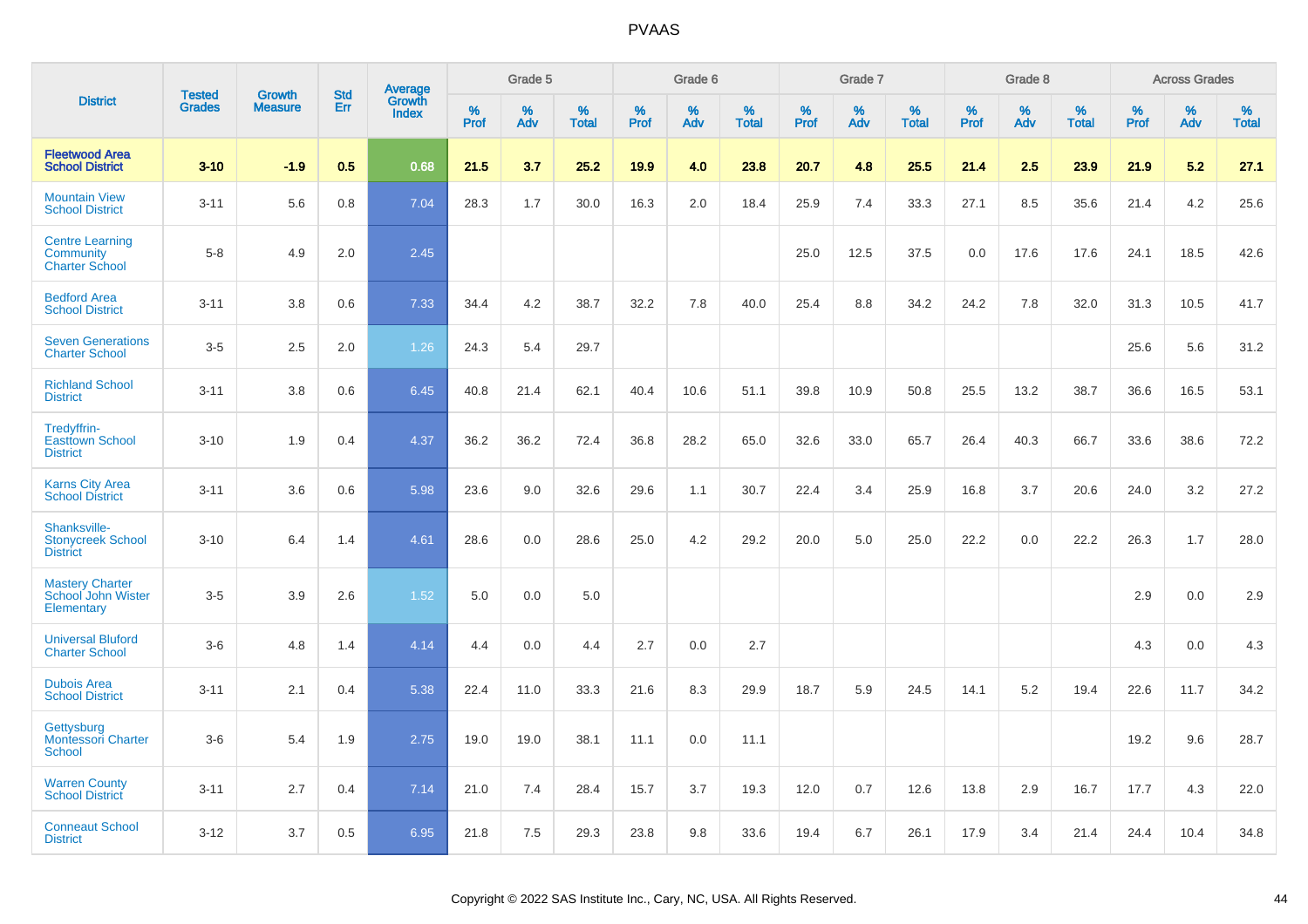|                                                                                              |                                |                                 |                   | Average                |              | Grade 5  |                   |           | Grade 6  |                   |           | Grade 7  |                   |           | Grade 8  |                   |           | <b>Across Grades</b> |                   |
|----------------------------------------------------------------------------------------------|--------------------------------|---------------------------------|-------------------|------------------------|--------------|----------|-------------------|-----------|----------|-------------------|-----------|----------|-------------------|-----------|----------|-------------------|-----------|----------------------|-------------------|
| <b>District</b>                                                                              | <b>Tested</b><br><b>Grades</b> | <b>Growth</b><br><b>Measure</b> | <b>Std</b><br>Err | Growth<br><b>Index</b> | $\%$<br>Prof | %<br>Adv | %<br><b>Total</b> | %<br>Prof | %<br>Adv | %<br><b>Total</b> | %<br>Prof | %<br>Adv | %<br><b>Total</b> | %<br>Prof | %<br>Adv | %<br><b>Total</b> | %<br>Prof | %<br>Adv             | %<br><b>Total</b> |
| <b>Fleetwood Area</b><br><b>School District</b>                                              | $3 - 10$                       | $-1.9$                          | 0.5               | 0.68                   | 21.5         | 3.7      | 25.2              | 19.9      | 4.0      | 23.8              | 20.7      | 4.8      | 25.5              | 21.4      | 2.5      | 23.9              | 21.9      | 5.2                  | 27.1              |
| <b>Montour School</b><br><b>District</b>                                                     | $3 - 11$                       | 5.0                             | 0.4               | 11.10                  | 31.8         | 25.1     | 57.0              | 30.6      | 24.5     | 55.1              | 26.3      | 30.1     | 56.5              | 26.6      | 30.6     | 57.3              | 31.2      | 26.8                 | 58.1              |
| <b>Hempfield School</b><br><b>District</b>                                                   | $3 - 11$                       | 3.5                             | 0.3               | 11.50                  | 32.6         | 14.9     | 47.5              | 27.8      | 18.0     | 45.8              | 22.6      | 18.5     | 41.1              | 24.4      | 18.7     | 43.1              | 27.9      | 18.3                 | 46.2              |
| <b>Smethport Area</b><br><b>School District</b>                                              | $3 - 12$                       | 7.1                             | 0.8               | 8.76                   | 29.2         | 8.3      | 37.5              | 24.6      | 8.8      | 33.3              | 16.9      | 6.2      | 23.1              | 22.6      | 4.8      | 27.4              | 22.1      | 9.4                  | 31.5              |
| <b>Midd-West School</b><br><b>District</b>                                                   | $3 - 11$                       | 4.5                             | 0.6               | 8.11                   | 29.8         | 11.2     | 41.0              | 35.1      | 9.9      | 45.0              | 18.2      | 14.1     | 32.3              | 21.6      | 8.0      | 29.6              | 27.0      | 9.8                  | 36.8              |
| <b>Austin Area School</b><br><b>District</b>                                                 | $3 - 11$                       | 10.1                            | 1.6               | 6.38                   | 23.1         | 15.4     | 38.5              | 30.8      | 7.7      | 38.5              | 40.0      | 0.0      | 40.0              | 31.2      | 0.0      | 31.2              | 26.0      | 6.8                  | 32.9              |
| <b>Easton Arts</b><br>Academy<br>Elementary<br><b>Charter School</b>                         | $3-5$                          | 4.8                             | 2.4               | 1.94                   | 4.2          | 16.7     | 20.8              |           |          |                   |           |          |                   |           |          |                   | 12.6      | 3.9                  | 16.5              |
| <b>Huntingdon Area</b><br><b>School District</b>                                             | $3 - 11$                       | 9.5                             | 0.5               | 17.36                  | 23.7         | 13.2     | 36.8              | 17.8      | 10.2     | 28.0              | 18.0      | 4.3      | 22.3              | 13.6      | 4.8      | 18.4              | 19.7      | 9.1                  | 28.8              |
| <b>Shikellamy School</b><br><b>District</b>                                                  | $3 - 10$                       | 2.8                             | 0.4               | 6.42                   | 24.3         | 11.4     | 35.7              | 18.3      | 8.4      | 26.7              | 18.0      | 7.7      | 25.8              | 11.5      | 7.8      | 19.3              | 21.2      | 9.8                  | 31.0              |
| <b>Lehighton Area</b><br><b>School District</b>                                              | $3 - 11$                       | 3.8                             | 0.5               | 7.54                   | 23.0         | 5.9      | 29.0              | 26.0      | 4.1      | 30.1              | 12.0      | 5.7      | 17.7              | 14.7      | 1.8      | 16.6              | 23.4      | 5.4                  | 28.8              |
| <b>Central Columbia</b><br><b>School District</b>                                            | $3 - 12$                       | 3.8                             | 0.5               | 7.42                   | 30.5         | 25.2     | 55.6              | 28.2      | 25.2     | 53.3              | 32.6      | 14.9     | 47.5              | 30.6      | 20.1     | 50.7              | 32.6      | 22.1                 | 54.7              |
| <b>Warwick School</b><br><b>District</b>                                                     | $3 - 11$                       | 4.0                             | 0.4               | 10.87                  | 35.6         | 9.6      | 45.2              | 30.7      | 6.4      | 37.0              | 22.5      | 7.2      | 29.7              | 13.2      | 3.6      | 16.8              | 25.6      | 9.8                  | 35.4              |
| <b>Upper Saint Clair</b><br><b>School District</b>                                           | $3 - 11$                       | 3.0                             | 0.4               | 7.98                   | 36.3         | 35.5     | 71.8              | 40.8      | 27.3     | 68.1              | 33.3      | 35.5     | 68.8              | 31.1      | 30.4     | 61.5              | 36.7      | 35.6                 | 72.3              |
| <b>Bangor Area</b><br><b>School District</b>                                                 | $3 - 12$                       | 4.2                             | 0.5               | 8.44                   | 20.3         | 24.8     | 45.1              | 26.7      | 14.0     | 40.7              | 20.4      | 13.6     | 34.0              | 23.2      | 6.0      | 29.1              | 27.2      | 17.9                 | 45.2              |
| <b>West Philadelphia</b><br><b>Achievement</b><br><b>Charter</b><br><b>Elementary School</b> | $3-5$                          | 4.2                             | 1.6               | 2.63                   | 6.7          | 0.0      | 6.7               |           |          |                   |           |          |                   |           |          |                   | 2.8       | 0.5                  | 3.2               |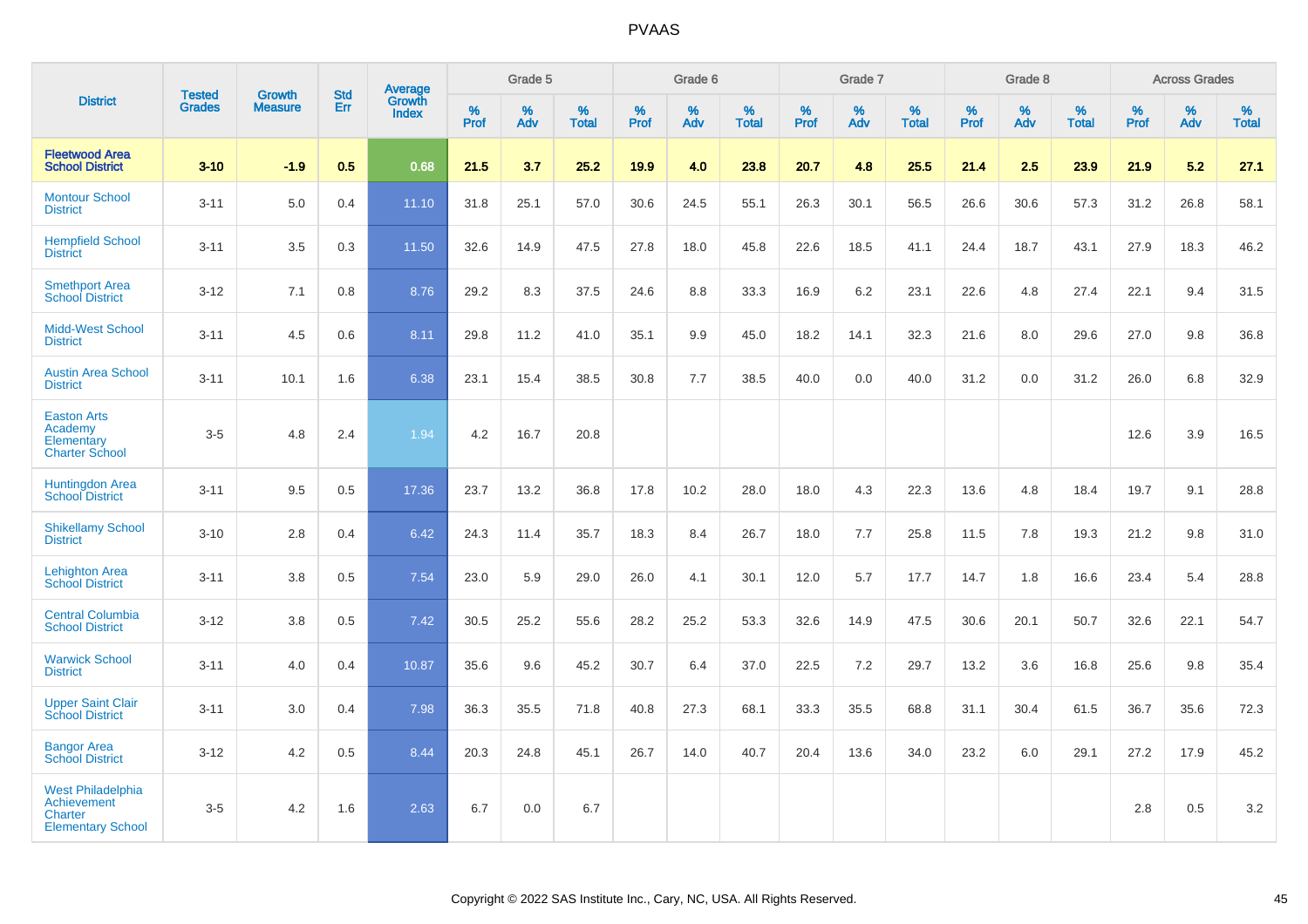|                                                            | <b>Tested</b> | <b>Growth</b>  | <b>Std</b> | Average                       |           | Grade 5  |                   |           | Grade 6  |                   |           | Grade 7  |                   |           | Grade 8  |                   |           | <b>Across Grades</b> |                   |
|------------------------------------------------------------|---------------|----------------|------------|-------------------------------|-----------|----------|-------------------|-----------|----------|-------------------|-----------|----------|-------------------|-----------|----------|-------------------|-----------|----------------------|-------------------|
| <b>District</b>                                            | <b>Grades</b> | <b>Measure</b> | Err        | <b>Growth</b><br><b>Index</b> | %<br>Prof | %<br>Adv | %<br><b>Total</b> | %<br>Prof | %<br>Adv | %<br><b>Total</b> | %<br>Prof | %<br>Adv | %<br><b>Total</b> | %<br>Prof | %<br>Adv | %<br><b>Total</b> | %<br>Prof | %<br>Adv             | %<br><b>Total</b> |
| <b>Fleetwood Area</b><br><b>School District</b>            | $3 - 10$      | $-1.9$         | 0.5        | 0.68                          | 21.5      | 3.7      | 25.2              | 19.9      | 4.0      | 23.8              | 20.7      | 4.8      | 25.5              | 21.4      | 2.5      | 23.9              | 21.9      | 5.2                  | 27.1              |
| Esperanza<br><b>Academy Charter</b><br><b>School</b>       | $4 - 11$      | 2.8            | 0.5        | 5.89                          |           |          |                   | 1.5       | 0.0      | 1.5               | 4.2       | 0.0      | 4.2               | 0.5       | 0.0      | 0.5               | 1.8       | 0.0                  | 1.8               |
| <b>Chester</b><br>Community<br><b>Charter School</b>       | $3 - 8$       | 3.5            | 0.6        | 6.06                          | 0.7       | 0.7      | 1.5               | 3.6       | 0.0      | 3.6               | 3.2       | 1.1      | 4.3               | 2.6       | 0.0      | 2.6               | 2.1       | 0.4                  | 2.5               |
| <b>Blacklick Valley</b><br><b>School District</b>          | $3 - 11$      | 8.2            | 1.0        | 8.15                          | 24.1      | 6.9      | 31.0              | 34.2      | 10.5     | 44.7              | 16.7      | 0.0      | 16.7              | 14.3      | 4.8      | 19.0              | 22.6      | 9.5                  | 32.1              |
| <b>Saucon Valley</b><br><b>School District</b>             | $3 - 11$      | 6.7            | 0.5        | 12.55                         | 32.0      | 25.4     | 57.4              | 33.6      | 11.0     | 44.5              | 31.1      | 12.1     | 43.2              | 32.8      | 16.0     | 48.8              | 31.2      | 18.8                 | 50.0              |
| <b>Universal Daroff</b><br><b>Charter School</b>           | $3 - 8$       | 6.1            | 0.8        | 7.55                          | 1.6       | 1.6      | 3.2               | 0.0       | 0.0      | 0.0               | 2.2       | 0.0      | 2.2               | 3.6       | 0.0      | 3.6               | 2.2       | 0.3                  | 2.5               |
| <b>Bucks County</b><br><b>Montessori Charter</b><br>School | $3-6$         | 9.5            | 1.8        | 5.15                          | 16.1      | 25.8     | 41.9              | 42.9      | 28.6     | 71.4              |           |          |                   |           |          |                   | 33.0      | 29.8                 | 62.8              |
| <b>Otto-Eldred School</b><br><b>District</b>               | $3 - 11$      | 7.8            | 0.9        | 8.33                          | 23.8      | 28.6     | 52.4              | 45.0      | 12.5     | 57.5              | 20.0      | 15.6     | 35.6              | 25.0      | 6.2      | 31.2              | 28.3      | 13.9                 | 42.2              |
| <b>Vida Charter</b><br><b>School</b>                       | $3-6$         | 10.1           | 1.8        | 5.60                          | 23.1      | 19.2     | 42.3              | 16.7      | 11.1     | 27.8              |           |          |                   |           |          |                   | 20.4      | 7.8                  | 28.2              |
| <b>Lewisburg Area</b><br><b>School District</b>            | $3 - 11$      | 6.7            | 0.6        | 12.13                         | 33.6      | 28.3     | 62.0              | 40.0      | 24.2     | 64.2              | 33.1      | 29.4     | 62.5              | 17.9      | 31.3     | 49.2              | 31.0      | 30.1                 | 61.1              |
| <b>Conestoga Valley</b><br><b>School District</b>          | $3 - 11$      | 4.8            | 0.4        | 12.76                         | 21.3      | 12.6     | 33.8              | 24.9      | 7.7      | 32.7              | 20.4      | 14.0     | 34.4              | 23.0      | 13.5     | 36.5              | 24.2      | 13.5                 | 37.8              |
| <b>Homer-Center</b><br><b>School District</b>              | $3 - 11$      | 10.3           | 0.8        | 13.11                         | 31.8      | 17.5     | 49.2              | 36.4      | 4.6      | 40.9              | 20.3      | 0.0      | 20.3              | 26.9      | 13.4     | 40.3              | 27.6      | 7.4                  | 35.0              |
| <b>Cumberland Valley</b><br><b>School District</b>         | $3 - 12$      | 3.8            | 0.2        | 15.85                         | 33.5      | 27.3     | 60.8              | 31.4      | 13.8     | 45.2              | 29.0      | 18.7     | 47.6              | 26.6      | 12.4     | 39.0              | 30.7      | 22.4                 | 53.2              |
| <b>Lower Merion</b><br><b>School District</b>              | $3 - 11$      | 3.3            | 0.3        | 12.62                         | 27.6      | 48.2     | 75.8              | 31.4      | 37.3     | 68.6              | 33.9      | 31.3     | 65.2              | 33.0      | 28.3     | 61.3              | 31.2      | 40.9                 | 72.2              |
| <b>Circle Of Seasons</b><br><b>Charter School</b>          | $3 - 8$       | 12.3           | 1.2        | 10.35                         | 20.0      | 5.7      | 25.7              | 16.7      | 6.7      | 23.3              | 25.0      | 11.1     | 36.1              |           |          |                   | 20.9      | 7.9                  | 28.8              |